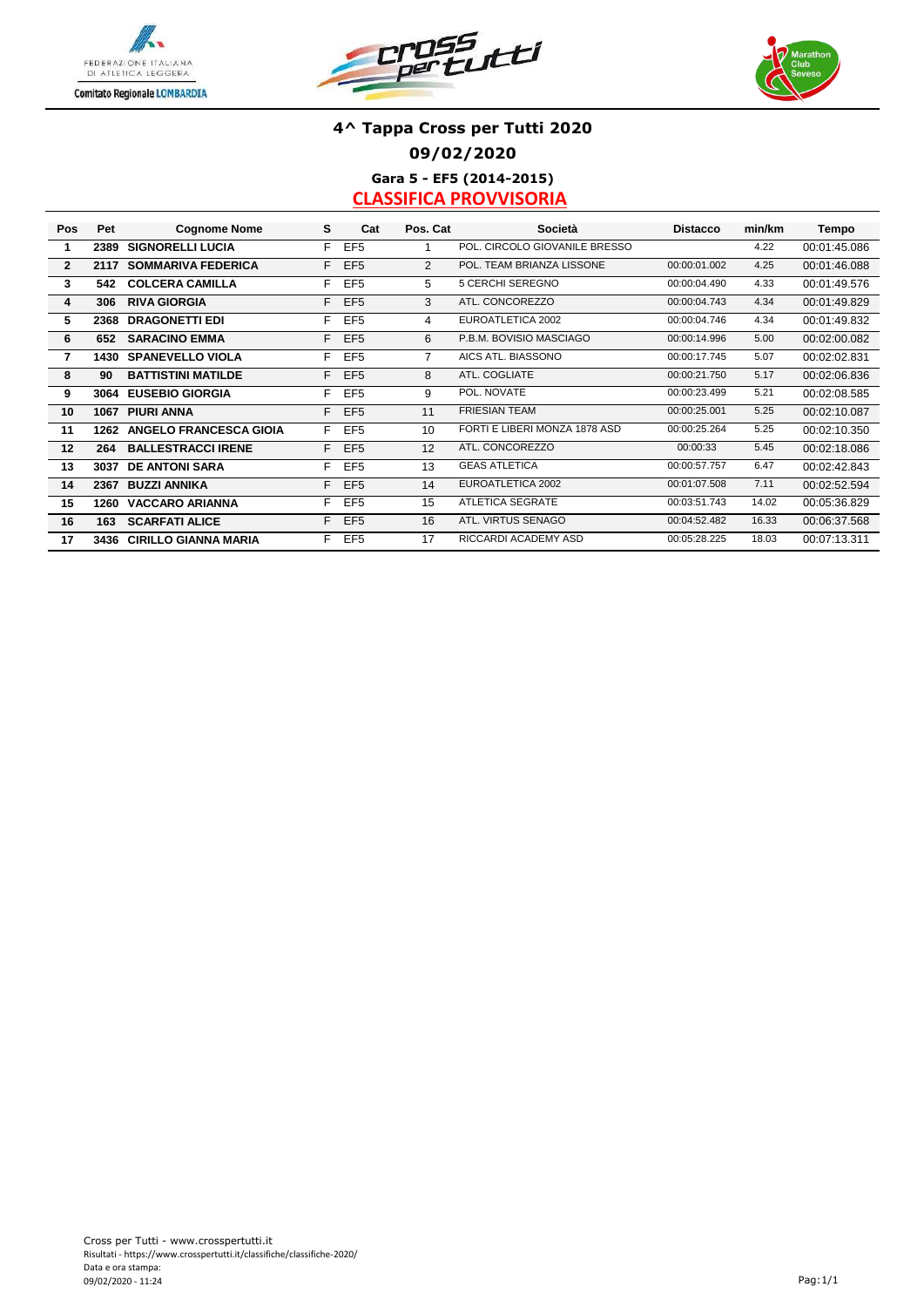





**Gara 1 - SM50/SM55/SM60/SM65/SM70/SM75/SM80+**

| Pos              | Pet  | <b>Cognome Nome</b>               | s | Cat         | Pos. Cat       | Società                        | <b>Distacco</b> | min/km | <b>Tempo</b> |
|------------------|------|-----------------------------------|---|-------------|----------------|--------------------------------|-----------------|--------|--------------|
| Pos              | Pet  | <b>Cognome Nome</b>               | S | Cat         | Pos. Cat       | Società                        | <b>Distacco</b> | min/km | Tempo        |
| $\mathbf{1}$     |      | <b>1975 CATTANEO FABIO</b>        | М | <b>SM50</b> | $\mathbf{1}$   | G.A.P. SARONNO                 |                 | 3.47   | 00:22:44.404 |
| $\mathbf{2}$     | 2596 | <b>MARTELLI MASSIMO</b>           | М | <b>SM55</b> | $\mathbf{1}$   | ROAD RUNNERS CLUB MILANO       | 00:00:13.492    | 3.49   | 00:22:57.896 |
| 3                |      | <b>1605 BIVONA GIOVANNI</b>       | M | <b>SM55</b> | $\mathbf{2}$   | <b>CUS PRO PATRIA MILANO</b>   | 00:00:17.989    | 3.50   | 00:23:02.393 |
| 4                | 2011 | <b>MORLACCHI MICHELANGELO</b>     | м | <b>SM55</b> | 3              | RUNNERS BERGAMO                | 00:00:37.972    | 3.53   | 00:23:22.376 |
| 5                |      | 1513 URBANI GIAN LUCA             | м | <b>SM50</b> | 2              | ONDAVERDE ATHLETIC TEAM        | 00:00:42.723    | 3.54   | 00:23:27.127 |
| 6                |      | <b>1653 CARBONE LUIGI CARMINE</b> | М | <b>SM50</b> | 3              | DAINI CARATE BRIANZA           | 00:00:47.971    | 3.55   | 00:23:32.375 |
| $\overline{7}$   |      | 1483 DI PALMO FRANCESCO           | М | <b>SM50</b> | $\overline{4}$ | ONDAVERDE ATHLETIC TEAM        | 00:00:50.725    | 3.55   | 00:23:35.129 |
| 8                |      | 2025 FORTE EMANUELE               | M | <b>SM50</b> | 5              | ATL. SAN MARCO U.S. ACLI       | 00:01:01.217    | 3.57   | 00:23:45.621 |
| $\boldsymbol{9}$ |      | <b>1542 ZAHIR EL MOSTAFA</b>      | М | <b>SM55</b> | $\overline{4}$ | U.S. VIRTUS BINASCO ATL.       | 00:01:05.718    | 3.58   | 00:23:50.122 |
| 10               |      | 1604 BERTOLA CORRADO              | м | <b>SM50</b> | 6              | <b>CUS PRO PATRIA MILANO</b>   | 00:01:07.468    | 3.58   | 00:23:51.872 |
| 11               |      | 1792 CELLA ROBERTO                | M | <b>SM55</b> | 5              | EUROATLETICA 2002              | 00:01:24.467    | 4.01   | 00:24:08.871 |
| 12               |      | 1594 PASINI OSVALDO               | м | <b>SM50</b> | 7              | ATLETICA CINISELLO             | 00:01:26.967    | 4.01   | 00:24:11.371 |
| 13               |      | 1802 FACCIOLO VALERIO             | м | <b>SM50</b> | 8              | EUROATLETICA 2002              | 00:01:29.222    | 4.02   | 00:24:13.626 |
| 14               |      | 1809 GRANDI DAVID                 | М | <b>SM50</b> | 9              | EUROATLETICA 2002              | 00:01:31.964    | 4.02   | 00:24:16.368 |
| 15               |      | 1822 PISANO GERARDO               | M | <b>SM50</b> | 10             | EUROATLETICA 2002              | 00:01:33.716    | 4.03   | 00:24:18.120 |
| 16               |      | 2007 LIA GIACOMO                  | М | <b>SM55</b> | 6              | <b>G.S. MARATHON MAX</b>       | 00:01:51.709    | 4.06   | 00:24:36.113 |
| 17               |      | 1736 GALIMBERTI ROBERT            | м | <b>SM50</b> | 11             | G.P. I GAMBER DE CUNCURESS     | 00:01:59.211    | 4.07   | 00:24:43.615 |
| 18               |      | 1772 PAGANI PAOLO                 | M | <b>SM50</b> | 12             | AZZURRA GARBAGNATE M.SE        | 00:02:08.960    | 4.08   | 00:24:53.364 |
| 19               |      | <b>1504 SCARABELLO DAVIDE</b>     | M | <b>SM55</b> | $\overline{7}$ | ONDAVERDE ATHLETIC TEAM        | 00:02:09.964    | 4.09   | 00:24:54.368 |
| 20               |      | 1770 NOVIELLO FRANCESCO           | М | <b>SM55</b> | 8              | AZZURRA GARBAGNATE M.SE        | 00:02:13.209    | 4.09   | 00:24:57.613 |
| 21               |      | 1834 TALAMAZZINI FRANCO           | м | <b>SM50</b> | 13             | EUROATLETICA 2002              | 00:02:14.210    | 4.09   | 00:24:58.614 |
| 22               |      | 3507 SOCCINI GIOVANNI             | М | <b>SM55</b> | 9              | RUNNERS BERGAMO                | 00:02:14.710    | 4.09   | 00:24:59.114 |
| 23               |      | <b>1819 PALMIERI MARTINO</b>      | M | <b>SM65</b> | $\mathbf{1}$   | EUROATLETICA 2002              | 00:02:14.962    | 4.09   | 00:24:59.366 |
| 24               |      | 1801 DI SCIOSCIO MICHELE          | м | <b>SM65</b> | $\overline{2}$ | EUROATLETICA 2002              | 00:02:22.214    | 4.11   | 00:25:06.618 |
| 25               | 1687 | <b>GORLA ROBERTO</b>              | M | <b>SM50</b> | 14             | ATLETICA P.A.R. CANEGRATE      | 00:02:31.197    | 4.12   | 00:25:15.601 |
| 26               |      | <b>1805 GENOVESE ANTONIO</b>      | м | <b>SM50</b> | 15             | EUROATLETICA 2002              | 00:02:32.447    | 4.12   | 00:25:16.851 |
| 27               |      | 2597 CAVALLI ANDREA               | м | <b>SM50</b> | 16             | ATL. LAMBRO MILANO             | 00:02:42.194    | 4.14   | 00:25:26.598 |
| 28               |      | 1966 DE MEO SERGIO                | М | <b>SM55</b> | 10             | G.P. TALAMONA                  | 00:02:43.450    | 4.14   | 00:25:27.854 |
| 29               |      | <b>1885 CERASO DANIELE</b>        | м | <b>SM50</b> | 17             | PODISMO MUGGIANO               | 00:02:45.694    | 4.15   | 00:25:30.098 |
| 30               | 2601 | <b>CARNEVALI CLAUDIO</b>          | м | <b>SM55</b> | 11             | P.US ACLI GIURIATI P.GARIMOLDI | 00:03:02.195    | 4.17   | 00:25:46.599 |
| 31               | 2540 | <b>DONATI PAOLO</b>               | M | <b>SM55</b> | 12             | ONDAVERDE ATHLETIC TEAM        | 00:03:05.444    | 4.18   | 00:25:49.848 |
| 32               |      | <b>1655 BRAGGION CORRADO</b>      | М | <b>SM50</b> | 18             | P.B.M. BOVISIO MASCIAGO        | 00:03:06.947    | 4.18   | 00:25:51.351 |
| 33               |      | <b>1820 PALMIERI ANTONIO</b>      | М | <b>SM55</b> | 13             | EUROATLETICA 2002              | 00:03:07.446    | 4.18   | 00:25:51.850 |
| 34               |      | 2606 TAVERNA PAOLO                | М | <b>SM55</b> | 14             | EUROATLETICA 2002              | 00:03:14.194    | 4.19   | 00:25:58.598 |
| 35               |      | 1622 MONER SANCHEZ JOSE           | М | <b>SM50</b> | 19             | GRUPPO PODISTICO MELZO A.S.D.  | 00:03:16.448    | 4.20   | 00:26:00.852 |
| 36               |      | 3142 LANZONI MARCO                | М | <b>SM50</b> | 20             | ATL. VIRTUS SENAGO             | 00:03:20.195    | 4.20   | 00:26:04.599 |
| 37               |      | 2002 MARELLI MAURO                |   | M SM55      | 15             | <b>RUNCARD</b>                 | 00:03:23.193    | 4.21   | 00:26:07.597 |
| 38               |      | <b>1460 ROVERA ALBERTO</b>        | М | SM60        | $\mathbf{1}$   | S.E.V. VALMADRERA              | 00:03:23.946    | 4.21   | 00:26:08.350 |
| 39               |      | 1477 CIOFFI GIUSEPPE ISIDORO      | M | <b>SM50</b> | 21             | ONDAVERDE ATHLETIC TEAM        | 00:03:26.444    | 4.21   | 00:26:10.848 |
| 40               |      | 3474 LUNARDI GIOVANNI             | M | SM60        | 2              | EUROATLETICA 2002              | 00:03:28.694    | 4.22   | 00:26:13.098 |
| 41               |      | <b>1855 FERRARO ROBERTO</b>       | М | <b>SM50</b> | 22             | <b>G.S. MONTESTELLA</b>        | 00:03:33.940    | 4.23   | 00:26:18.344 |
| 42               |      | 1667 MARIANI VALTER               | M | SM65        | 3              | P.B.M. BOVISIO MASCIAGO        | 00:03:35.690    | 4.23   | 00:26:20.094 |
| 43               |      | 1601 VIGANO' MASSIMO              |   | M SM50      | 23             | ATLETICA CINISELLO             | 00:03:37.942    | 4.23   | 00:26:22.346 |
| 44               |      | 1561 LIZZIO LIBERO                | M | <b>SM55</b> | 16             | ATL. VIRTUS SENAGO             | 00:03:39.946    | 4.24   | 00:26:24.350 |
| 45               |      | <b>1475 CERRI NATALE LUIGI</b>    |   | M SM50      | 24             | ONDAVERDE ATHLETIC TEAM        | 00:03:41.439    | 4.24   | 00:26:25.843 |
| 46               |      | 1791 CASTELLAZZI CLAUDIO RENATO   | M | <b>SM50</b> | 25             | EUROATLETICA 2002              | 00:03:46.940    | 4.25   | 00:26:31.344 |
| 47               |      | 2595 LAZZARI GIUSEPPE             | M | SM60        | 3              | ROAD RUNNERS CLUB MILANO       | 00:03:48.944    | 4.25   | 00:26:33.348 |
| 48               |      | 3495 IAZZARELLI MATTEO GIOVANNI   | M | <b>SM50</b> | 26             | ROAD RUNNERS CLUB MILANO       | 00:03:51.195    | 4.25   | 00:26:35.599 |
| 49               |      | 1798 DE LAZZARI MASSIMO           | M | <b>SM60</b> | 4              | EUROATLETICA 2002              | 00:03:52.448    | 4.26   | 00:26:36.852 |
| 50               |      | 2003 MONACO GIUSEPPE              | M | <b>SM55</b> | 17             | EUROATLETICA 2002              | 00:04:04.691    | 4.28   | 00:26:49.095 |
| 51               |      | 1968 RIVA GRAZIANO                | М | <b>SM55</b> | 18             | G.P. TALAMONA                  | 00:04:06.190    | 4.28   | 00:26:50.594 |
| 52               |      | 3503 SILVAGNA ALESSANDRO          | М | <b>SM55</b> | 19             | ROAD RUNNERS CLUB MILANO       | 00:04:07.443    | 4.28   | 00:26:51.847 |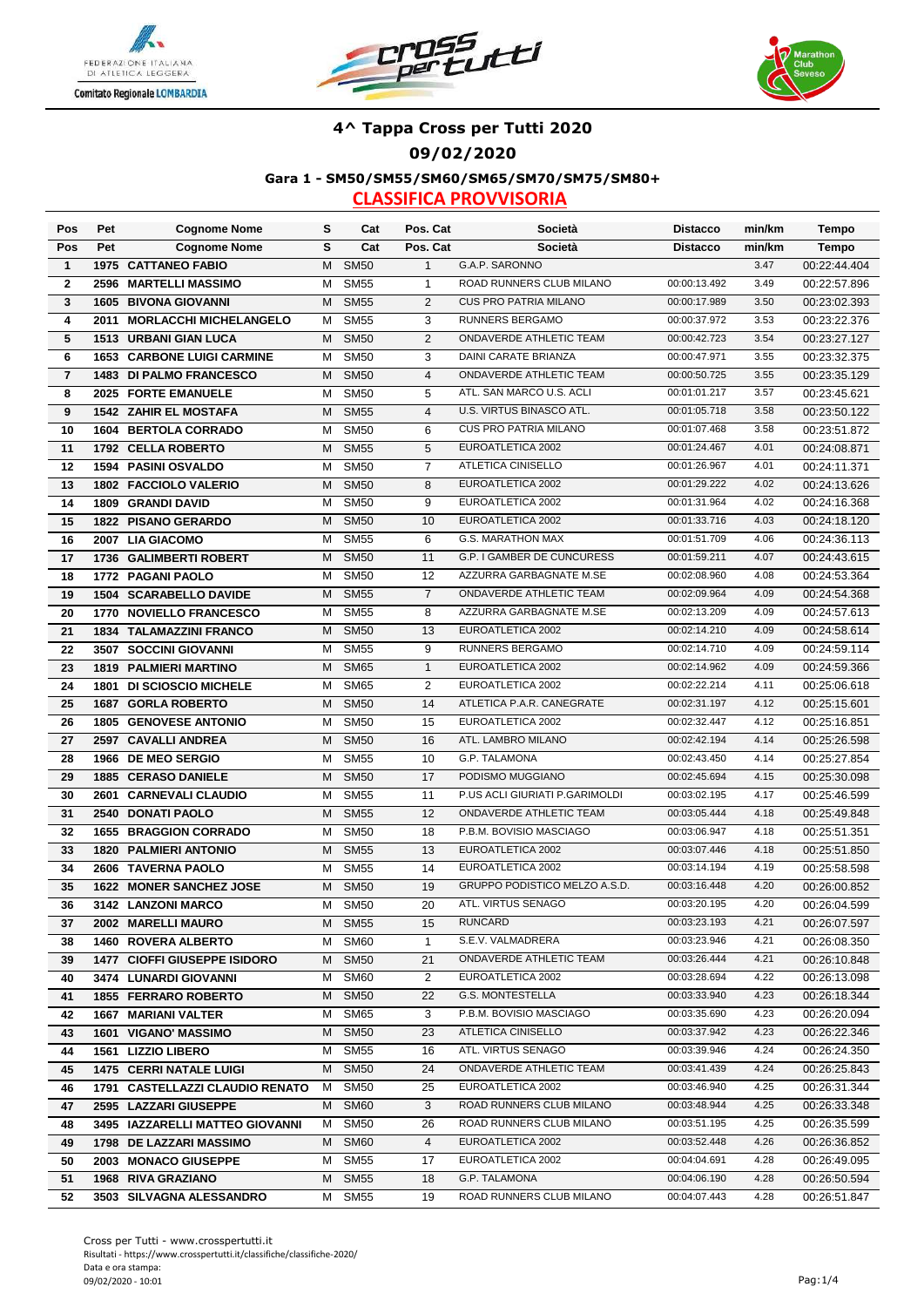





**Gara 1 - SM50/SM55/SM60/SM65/SM70/SM75/SM80+**

| Pos | Pet  | <b>Cognome Nome</b>                 | s | Cat                      | Pos. Cat       | Società                                       | <b>Distacco</b>              | min/km       | Tempo        |
|-----|------|-------------------------------------|---|--------------------------|----------------|-----------------------------------------------|------------------------------|--------------|--------------|
| 53  |      | 3162 LAZZARETTO ANTONIO             | М | <b>SM60</b>              | 5              | CANOTTIERI MILANO                             | 00:04:09.442                 | 4.28         | 00:26:53.846 |
| 54  |      | <b>1433 GIUNTI FAUSTO</b>           | м | <b>SM50</b>              | 27             | POL. TEAM BRIANZA LISSONE                     | 00:04:14.691                 | 4.29         | 00:26:59.095 |
| 55  |      | <b>1813 MARIANI MARCO</b>           | м | <b>SM50</b>              | 28             | EUROATLETICA 2002                             | 00:04:20.444                 | 4.30         | 00:27:04.848 |
| 56  |      | 2631 TOFFANO ROBERTO                | м | <b>SM55</b>              | 20             | ATL. ALTA VALTELLINA                          | 00:04:22.192                 | 4.31         | 00:27:06.596 |
| 57  |      | 1841 ZOIA FEDERICO                  | м | <b>SM50</b>              | 29             | ATL. 99 VITTUONE                              | 00:04:22.449                 | 4.31         | 00:27:06.853 |
| 58  |      | 2546 COMELLI ANTONIO                | м | <b>SM55</b>              | 21             | POL. TEAM BRIANZA LISSONE                     | 00:04:23.450                 | 4.31         | 00:27:07.854 |
| 59  |      | 3165 SFORNA MARINO                  | M | <b>SM60</b>              | 6              | CANOTTIERI MILANO                             | 00:04:25.943                 | 4.31         | 00:27:10.347 |
| 60  |      | 1796 CONTI CIRINO                   | м | <b>SM60</b>              | $\overline{7}$ | EUROATLETICA 2002                             | 00:04:28.194                 | 4.32         | 00:27:12.598 |
| 61  |      | 1777 BUZZINI GIORGIO                | м | <b>SM50</b>              | 30             | ATL. MUGGIO'                                  | 00:04:32.695                 | 4.32         | 00:27:17.099 |
| 62  |      | <b>1569 MINORA SILVANO</b>          | M | <b>SM60</b>              | 8              | ATL. VIRTUS SENAGO                            | 00:04:33.701                 | 4.33         | 00:27:18.105 |
| 63  |      | <b>1587 AUTIERO SALVATORE</b>       | М | <b>SM50</b>              | 31             | <b>ATLETICA CINISELLO</b>                     | 00:04:36.452                 | 4.33         | 00:27:20.856 |
| 64  |      | 1697 PELLEGRINELLI LIONELLO         | м | <b>SM65</b>              | $\overline{4}$ | ATL. AMBROSIANA                               | 00:04:37.200                 | 4.33         | 00:27:21.604 |
| 65  |      | <b>1568 MICHELI LUCA</b>            | М | <b>SM50</b>              | 32             | ATL. VIRTUS SENAGO                            | 00:04:37.201                 | 4.33         | 00:27:21.605 |
| 66  |      | 1784 BOCCADELLI MARCO               | М | <b>SM50</b>              | 33             | EUROATLETICA 2002                             | 00:04:38.199                 | 4.33         | 00:27:22.603 |
| 67  |      | <b>1500 PREVITALI LIONELLO</b>      | М | <b>SM55</b>              | 22             | ONDAVERDE ATHLETIC TEAM                       | 00:04:40.199                 | 4.34         | 00:27:24.603 |
| 68  |      | 1844 CEDROLA FRANCESCO              | М | <b>SM55</b>              | 23             | <b>FRIESIAN TEAM</b>                          | 00:04:42.199                 | 4.34         | 00:27:26.603 |
| 69  |      | 1794 CHIOVENDA GIANNI               | М | <b>SM60</b>              | $9\,$          | EUROATLETICA 2002                             | 00:04:42.702                 | 4.34         | 00:27:27.106 |
| 70  |      | 3192 AGOSTINI LUCA                  | м | <b>SM55</b>              | 24             | POL. TEAM BRIANZA LISSONE                     | 00:04:45.445                 | 4.34         | 00:27:29.849 |
| 71  |      | <b>1590 FUMAGALLI ROBERTO</b>       | м | <b>SM50</b>              | 34             | ATLETICA CINISELLO                            | 00:04:46.946                 | 4.35         | 00:27:31.350 |
| 72  |      | 2655 CHIARELLI LUCA                 | M | <b>SM50</b>              | 35             | ROAD RUNNERS CLUB MILANO                      | 00:04:47.195                 | 4.35         | 00:27:31.599 |
| 73  |      | <b>1592 LOSCIALE CARLO</b>          | М | <b>SM60</b>              | 10             | <b>ATLETICA CINISELLO</b>                     | 00:04:49.943                 | 4.35         | 00:27:34.347 |
| 74  |      | 1781 ARACRI ANTONIO                 | М | <b>SM50</b>              | 36             | EUROATLETICA 2002                             | 00:04:50.446                 | 4.35         | 00:27:34.850 |
| 75  |      | 3446 NEZOSI GIOCONDO                | М | <b>SM65</b>              | 5              | ATL. PARATICO                                 | 00:04:52.193                 | 4.36         | 00:27:36.597 |
| 76  |      | <b>1599 SPAVENTATO ANTONIO</b>      | м | <b>SM60</b>              | 11             | ATLETICA CINISELLO                            | 00:04:52.942                 | 4.36         | 00:27:37.346 |
| 77  |      | <b>1894 TOMASELLI LUIGI</b>         | м | <b>SM65</b>              | 6              | GRUPPO PODISTICO MELZO A.S.D.                 | 00:04:55.693                 | 4.36         | 00:27:40.097 |
| 78  |      | <b>1666 MANZOLI VILLIAM MICHELE</b> | М | <b>SM50</b>              | 37             | P.B.M. BOVISIO MASCIAGO                       | 00:04:56.443                 | 4.36         | 00:27:40.847 |
| 79  |      | 1799 DELAINI FELICE                 | м | <b>SM50</b>              | 38             | EUROATLETICA 2002                             | 00:04:56.695                 | 4.36         | 00:27:41.099 |
| 80  |      | 3216 FONTANA TIZIANO                | М | <b>SM60</b>              | 12             | <b>TEAM PASTURO ASD</b>                       | 00:04:58.710                 | 4.37         | 00:27:43.114 |
| 81  |      | 2019 MUSSI GIOVANNI BATTISTA        | м | <b>SM50</b>              | 39             | <b>RUNCARD</b>                                | 00:05:00.202                 | 4.37         | 00:27:44.606 |
| 82  |      | 1771 ORLANDO DOMENICO               | м | <b>SM60</b>              | 13             | AZZURRA GARBAGNATE M.SE                       | 00:05:03.691                 | 4.38         | 00:27:48.095 |
| 83  |      | 1566 MAFFEZZINI GIACOMO             | м | <b>SM55</b>              | 25             | ATL. VIRTUS SENAGO                            | 00:05:05.695                 | 4.38         | 00:27:50.099 |
| 84  |      | <b>1563 LOCATI MARCO EGIDIO</b>     | м | <b>SM55</b>              | 26             | ATL. VIRTUS SENAGO                            | 00:05:14.689                 | 4.39         | 00:27:59.093 |
| 85  |      | 1651 RUZZON MARCO                   | M | <b>SM50</b>              | 40             | SEZ. ATL. ORATORIO CORNAREDO                  | 00:05:18.939                 | 4.40         | 00:28:03.343 |
| 86  |      | <b>1814 MASTROMONACO LUIGI</b>      | м | <b>SM55</b>              | 27             | EUROATLETICA 2002                             | 00:05:19.445                 | 4.40         | 00:28:03.849 |
| 87  |      | <b>1816 MININI ROBERTO</b>          | м | <b>SM60</b>              | 14             | EUROATLETICA 2002                             | 00:05:20.440                 | 4.40         | 00:28:04.844 |
| 88  | 1839 | <b>VILLA GUIDO</b>                  | M | $\overline{\text{SM5}}0$ | 41             | EUROATLETICA 2002                             | 00:05:23.689                 | 4.41         | 00:28:08.093 |
| 89  |      | <b>1979 CARRETTONI WALTER</b>       | М | <b>SM50</b>              | 42             | RUNNING SARONNO                               | 00:05:27.936                 | 4.42         | 00:28:12.340 |
| 90  |      | 3488 CALEGARI GIOVANNI PAOLO        |   | M SM65                   | $\overline{7}$ | ROAD RUNNERS CLUB MILANO                      | 00:05:35.431                 | 4.43         | 00:28:19.835 |
| 91  |      | 2581 MONTANI ROBERTO                | М | <b>SM55</b>              | 28             | SEZ. ATL. ORATORIO CORNAREDO                  | 00:05:37.432                 | 4.43         | 00:28:21.836 |
| 92  |      | 1699 KIRCHHOFF RALF                 | М | <b>SM60</b>              | 15             | S.CLUB LIB. SESTO                             | 00:05:38.430                 | 4.43         | 00:28:22.834 |
| 93  |      | 1549 BASSANI RUDY                   | м | <b>SM70</b>              | $\mathbf{1}$   | ATL. VIRTUS SENAGO                            | 00:05:41.428                 | 4.44         | 00:28:25.832 |
| 94  |      | 1826 RIVA PAOLO                     | М | <b>SM55</b>              | 29             | EUROATLETICA 2002                             | 00:05:48.675                 | 4.45         | 00:28:33.079 |
| 95  |      | 1818 ORLANDO ANGELO MICHELE         | м | <b>SM60</b>              | 16             | EUROATLETICA 2002                             | 00:05:53.427                 | 4.46         | 00:28:37.831 |
| 96  |      | <b>1647 COLOMBINI SILVANO</b>       | м | <b>SM55</b>              | 30             | SEZ. ATL. ORATORIO CORNAREDO                  | 00:05:54.177                 | 4.46         | 00:28:38.581 |
| 97  |      | 2020 BARALDO GIUSEPPE               | М | <b>SM55</b>              | 31             | ONDAVERDE ATHLETIC TEAM                       | 00:05:59.179                 | 4.47         | 00:28:43.583 |
| 98  |      | 2013 CORTI FRANCO                   | м | <b>SM60</b>              | 17             | O.S.A. ORG.SPORTIVA ALPINISTI                 | 00:06:10.432                 | 4.49         | 00:28:54.836 |
| 99  |      | <b>1503 FRANCIOSI ROBERTO</b>       | м | <b>SM55</b>              | 32             | ATL. LAMBRO MILANO                            | 00:06:14.431                 | 4.49         | 00:28:58.835 |
| 100 |      | 1493 LATTUADA MAURIZIO              | м | <b>SM50</b>              | 43             | ONDAVERDE ATHLETIC TEAM                       | 00:06:20.183                 | 4.50         | 00:29:04.587 |
| 101 |      | 3496 LIBERO PASQUALINO              | м | <b>SM60</b>              | 18             | ROAD RUNNERS CLUB MILANO                      | 00:06:22.437                 | 4.51         | 00:29:06.841 |
| 102 |      | 1586 ALBERGHINI GIANCARLO           | м | <b>SM55</b>              | 33             | ATLETICA CINISELLO                            | 00:06:23.684                 | 4.51         | 00:29:08.088 |
| 103 |      | <b>1499 PALMENTA VINCENZO</b>       | м | <b>SM55</b>              | 34             | ONDAVERDE ATHLETIC TEAM<br>ATLETICA CINISELLO | 00:06:27.185                 | 4.51         | 00:29:11.589 |
| 104 |      | 2564 BARBIERI RICCARDO              | м | SM60                     | 19             | ATL. VIRTUS SENAGO                            | 00:06:27.695<br>00:06:28.689 | 4.52<br>4.52 | 00:29:12.099 |
| 105 |      | 2547 ASTUTI ENZO                    |   | M SM55                   | 35             |                                               |                              |              | 00:29:13.093 |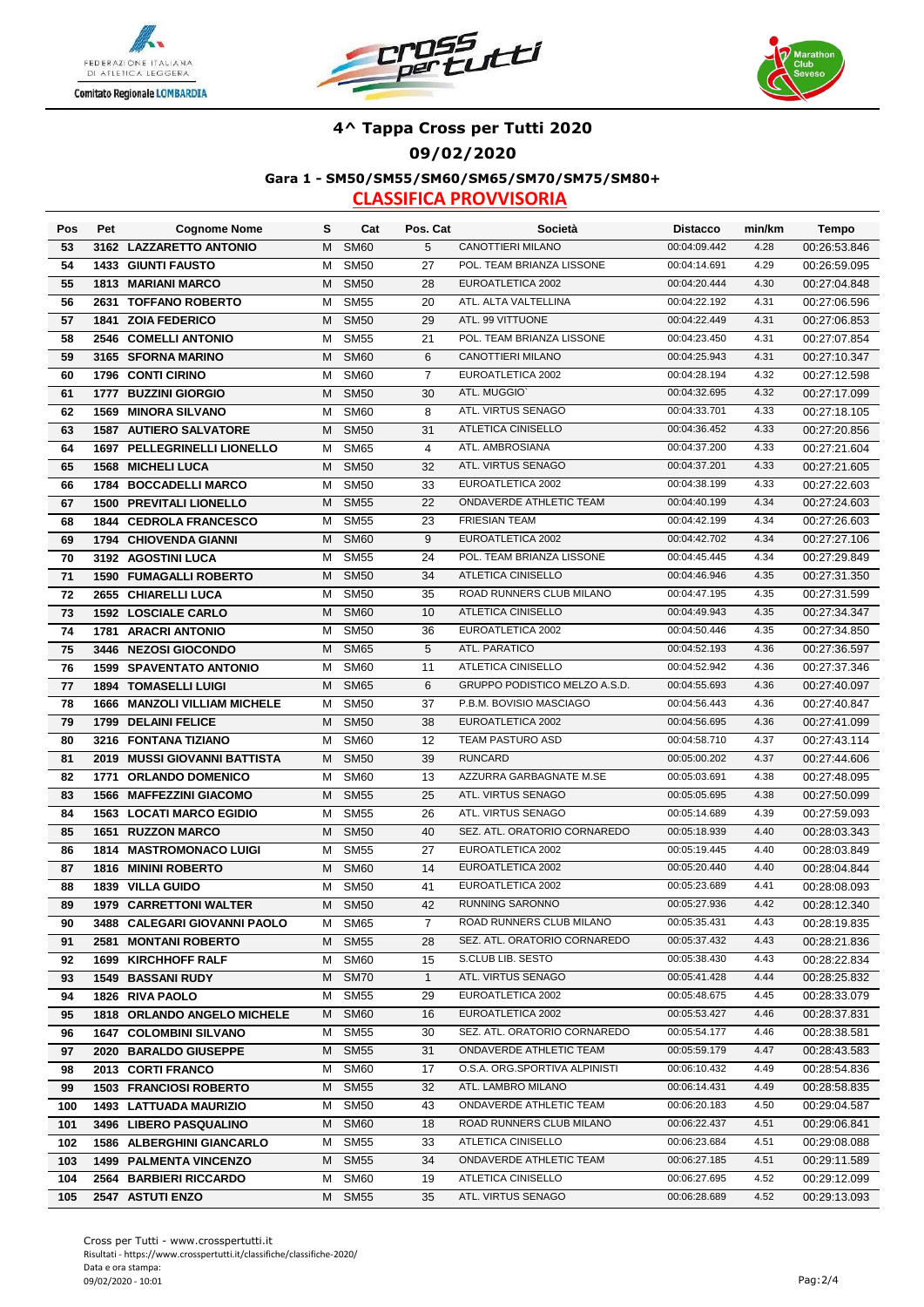





**Gara 1 - SM50/SM55/SM60/SM65/SM70/SM75/SM80+**

| Pos        | Pet  | <b>Cognome Nome</b>                                     | s      | Cat                        | Pos. Cat       | Società                                        | <b>Distacco</b>              | min/km       | Tempo                        |
|------------|------|---------------------------------------------------------|--------|----------------------------|----------------|------------------------------------------------|------------------------------|--------------|------------------------------|
| 106        |      | <b>1573 TARENGHI COSTANTINO</b>                         | M      | <b>SM55</b>                | 36             | ATL. VIRTUS SENAGO                             | 00:06:29.194                 | 4.52         | 00:29:13.598                 |
| 107        |      | 3508 ROSSI PAOLO                                        | M      | <b>SM55</b>                | 37             | RUNNING OLTREPO'                               | 00:06:35.945                 | 4.53         | 00:29:20.349                 |
| 108        |      | <b>1458 FUOCO VINCENZO</b>                              | M      | <b>SM55</b>                | 38             | S.E.V. VALMADRERA                              | 00:06:43.683                 | 4.54         | 00:29:28.087                 |
| 109        |      | 3497 MELIS ORLANDO                                      | M      | <b>SM55</b>                | 39             | ROAD RUNNERS CLUB MILANO                       | 00:06:47.684                 | 4.55         | 00:29:32.088                 |
| 110        |      | 1492 IZZO PASQUALE                                      | м      | <b>SM55</b>                | 40             | ONDAVERDE ATHLETIC TEAM                        | 00:06:48.935                 | 4.55         | 00:29:33.339                 |
| 111        | 1459 | <b>INVERNIZZI MAURIZIO</b>                              | M      | <b>SM55</b>                | 41             | S.E.V. VALMADRERA                              | 00:06:53.936                 | 4.56         | 00:29:38.340                 |
| 112        | 1501 | <b>PROCOPIO ANGELO</b>                                  | м      | <b>SM50</b>                | 44             | ONDAVERDE ATHLETIC TEAM                        | 00:06:58.937                 | 4.57         | 00:29:43.341                 |
| 113        |      | 1985 SANTORO ROCCO                                      | M      | <b>SM65</b>                | 8              | RUNNING SARONNO                                | 00:07:05.690                 | 4.58         | 00:29:50.094                 |
| 114        |      | 1478 CISLAGHI MARCO                                     | м      | <b>SM50</b>                | 45             | ONDAVERDE ATHLETIC TEAM                        | 00:07:06.692                 | 4.58         | 00:29:51.096                 |
| 115        |      | 3487 BRILLO ANTONIO                                     | M      | <b>SM60</b>                | 20             | ROAD RUNNERS CLUB MILANO                       | 00:07:08.445                 | 4.58         | 00:29:52.849                 |
| 116        |      | 3187 COLACE MICHELE                                     | м      | <b>SM70</b>                | $\overline{2}$ | P.B.M. BOVISIO MASCIAGO                        | 00:07:11.696                 | 4.59         | 00:29:56.100                 |
| 117        |      | 3491 FANTOZZI STEFANO                                   | M      | <b>SM50</b>                | 46             | ROAD RUNNERS CLUB MILANO                       | 00:07:14.196                 | 4.59         | 00:29:58.600                 |
| 118        |      | 1514 ZANOVELLO FABIO                                    | M      | <b>SM55</b>                | 42             | ONDAVERDE ATHLETIC TEAM                        | 00:07:21.193                 | 5.00         | 00:30:05.597                 |
| 119        |      | <b>1508 TAVECCHIA LUIGI</b>                             | M      | <b>SM65</b>                | 9              | ONDAVERDE ATHLETIC TEAM                        | 00:07:21.195                 | 5.00         | 00:30:05.599                 |
| 120        |      | <b>1554 FERRAIOLI LORENZO</b>                           | M      | <b>SM60</b>                | 21             | ATL. VIRTUS SENAGO                             | 00:07:24.942                 | 5.01         | 00:30:09.346                 |
| 121        |      | 1732 BORGHESI ALDO                                      | M      | <b>SM75</b>                | $\mathbf{1}$   | ROAD RUNNERS CLUB MILANO                       | 00:07:27.689                 | 5.02         | 00:30:12.093                 |
| 122        |      | <b>1588 CONTI ANGELO</b>                                | м      | <b>SM60</b>                | 22             | ATLETICA CINISELLO                             | 00:07:29.193                 | 5.02         | 00:30:13.597                 |
| 123        |      | 3506 VALVASSORI MARCO                                   | M      | <b>SM60</b>                | 23             | ROAD RUNNERS CLUB MILANO                       | 00:07:31.939                 | 5.02         | 00:30:16.343                 |
| 124        |      | <b>1461 GATTINONI RUBEN</b>                             | м      | <b>SM50</b>                | 47             | <b>TEAM PASTURO ASD</b>                        | 00:07:34.441                 | 5.03         | 00:30:18.845                 |
| 125        |      | 1511 TOSELLO MARCO                                      | M      | <b>SM50</b>                | 48             | ONDAVERDE ATHLETIC TEAM                        | 00:07:38.685                 | 5.03         | 00:30:23.089                 |
| 126        |      | 1737 LEOPIZZI MARIO                                     | M      | <b>SM60</b>                | 24             | G.P. I GAMBER DE CUNCURESS                     | 00:07:43.931                 | 5.04         | 00:30:28.335                 |
| 127        |      | <b>1468 ANNICHINI LUIGI</b>                             | M      | <b>SM50</b>                | 49             | ONDAVERDE ATHLETIC TEAM                        | 00:07:47.678                 | 5.05         | 00:30:32.082                 |
| 128        |      | 1786 BONAFFINI GIOVANNI                                 | M      | <b>SM55</b>                | 43             | EUROATLETICA 2002                              | 00:07:50.927                 | 5.05         | 00:30:35.331                 |
| 129        |      | 3493 GHIDOTTI RICCARDO                                  | M      | <b>SM55</b>                | 44             | ROAD RUNNERS CLUB MILANO                       | 00:07:51.928                 | 5.06         | 00:30:36.332                 |
| 130        |      | 3494 GIACOMELLO MAURIZIO                                | M      | <b>SM60</b>                | 25             | ROAD RUNNERS CLUB MILANO                       | 00:08:01.175                 | 5.07         | 00:30:45.579                 |
| 131        |      | 3475 MECCA VITO                                         | M      | <b>SM70</b>                | 3              | EUROATLETICA 2002                              | 00:08:01.177                 | 5.07         | 00:30:45.581                 |
| 132        |      | 1480 CONSOLO MICHELE                                    | м      | <b>SM55</b>                | 45             | ONDAVERDE ATHLETIC TEAM                        | 00:08:02.676                 | 5.07         | 00:30:47.080                 |
| 133        |      | 1735 CHIEFFO LORENZO                                    | M      | <b>SM60</b>                | 26             | LA MICHETTA                                    | 00:08:06.925                 | 5.08         | 00:30:51.329                 |
| 134        |      | 1491 GUSELLA TIZIANO                                    | м      | <b>SM60</b>                | 27             | ONDAVERDE ATHLETIC TEAM                        | 00:08:10.928                 | 5.09         | 00:30:55.332                 |
| 135        |      | 2662 FRAQUELLI GIANCARLO                                | M      | <b>SM55</b>                | 46             | ATL. CENTRO LARIO                              | 00:08:13.181                 | 5.09         | 00:30:57.585                 |
| 136        |      | 2548 BARI EMANUELE BENIAMI                              | м      | <b>SM50</b>                | 50             | ATL. VIRTUS SENAGO                             | 00:08:18.941                 | 5.10         | 00:31:03.345                 |
| 137        |      | <b>1502 ROMANELLI SALVATORE</b>                         | M      | <b>SM55</b>                | 47             | ONDAVERDE ATHLETIC TEAM                        | 00:08:19.180                 | 5.10         | 00:31:03.584                 |
| 138        |      | 1484 FENU VALERIO                                       | м      | <b>SM55</b>                | 48             | ONDAVERDE ATHLETIC TEAM                        | 00:08:21.932                 | 5.11         | 00:31:06.336                 |
| 139        |      | 2607 ZUCCHELLI RINO PAOLO                               | M      | <b>SM65</b>                | 10             | EUROATLETICA 2002                              | 00:08:22.934                 | 5.11         | 00:31:07.338                 |
| 140        |      | 1854 FAE' GIUSEPPE                                      | м      | <b>SM70</b>                | $\overline{4}$ | G.S. MONTESTELLA                               | 00:08:26.181                 | 5.11         | 00:31:10.585                 |
| 141        |      | 3145 CONFORTINI RICCARDO                                | М      | <b>SM50</b>                | 51             | ATLETICA CINISELLO                             | 00:08:31.179                 | 5.12         | 00:31:15.583                 |
| 142        |      | 2542 PICCO ANTONIO                                      | М      | <b>SM50</b>                | 52             | ONDAVERDE ATHLETIC TEAM                        | 00:08:32.930                 | 5.12         | 00:31:17.334                 |
| 143        |      | <b>1582 MINETTI EDILIO</b>                              |        | M SM70                     | 5              | ATHLETIC CLUB VILLASANTA<br>ATLETICA CINISELLO | 00:08:33.927                 | 5.13         | 00:31:18.331                 |
| 144        |      | <b>1600 TRENTAROSSI GIUSEPPE</b>                        | M      | <b>SM70</b><br><b>SM55</b> | 6              | ATLETICRALS2-TEATRO ALLA SCALA                 | 00:08:37.926<br>00:08:44.675 | 5.13<br>5.14 | 00:31:22.330                 |
| 145        |      | <b>1862 EVANGELISTA PIETRO</b>                          | M      |                            | 49             | ROAD RUNNERS CLUB MILANO                       | 00:08:53.679                 | 5.16         | 00:31:29.079                 |
| 146<br>147 |      | 3485 BERTOLETTI MARCO<br><b>1470 BORSATTO GIUSEPPE</b>  | М<br>M | <b>SM55</b><br><b>SM55</b> | 50<br>51       | ONDAVERDE ATHLETIC TEAM                        | 00:09:03.432                 | 5.17         | 00:31:38.083<br>00:31:47.836 |
| 148        |      | 1516 ATTANASIO ALBERTO                                  | M      | SM60                       | 28             | POL. TEAM BRIANZA LISSONE                      | 00:09:04.684                 | 5.18         | 00:31:49.088                 |
| 149        |      | <b>1548 BALDO MARCO</b>                                 | M      | <b>SM50</b>                | 53             | ATL. VIRTUS SENAGO                             | 00:09:16.682                 | 5.20         | 00:32:01.086                 |
|            |      |                                                         | M      | <b>SM65</b>                | 11             | G.P. VILLASANTESE                              | 00:09:18.186                 | 5.20         | 00:32:02.590                 |
| 150<br>151 |      | <b>1850 CASIRAGHI AMEDEO</b><br>2585 BORRACCINO MICHELE |        | <b>SM65</b>                | 12             | G.S. SAN DAMIANESE                             | 00:09:33.675                 | 5.23         |                              |
| 152        |      | <b>1672 ROCCA FERNANDO</b>                              | M<br>M | SM80                       | $\mathbf{1}$   | P.B.M. BOVISIO MASCIAGO                        | 00:09:40.921                 | 5.24         | 00:32:18.079<br>00:32:25.325 |
| 153        |      | 2602 GHISLENI GABRIELE                                  |        | M SM55                     | 52             | P.US ACLI GIURIATI P.GARIMOLDI                 | 00:09:47.918                 | 5.25         | 00:32:32.322                 |
| 154        |      | <b>1864 STUCCHI ROBERTO</b>                             | M      | <b>SM55</b>                | 53             | ATLETICRALS2-TEATRO ALLA SCALA                 | 00:09:50.168                 | 5.25         | 00:32:34.572                 |
| 155        |      | 2032 GIANNI' RAFFAELE                                   | M      | <b>SM55</b>                | 54             | CAMISANO RUNNING A.S.D.                        | 00:10:07.167                 | 5.28         | 00:32:51.571                 |
| 156        |      | 3489 CHIRICHELLA COSTABILE                              | M      | <b>SM50</b>                | 54             | ROAD RUNNERS CLUB MILANO                       | 00:10:08.167                 | 5.28         | 00:32:52.571                 |
| 157        |      | 1444 DINARDO ANDREA                                     | M      | <b>SM65</b>                | 13             | BERGAMO STARS ATLETICA                         | 00:10:11.417                 | 5.29         | 00:32:55.821                 |
| 158        |      | 3502 SAVIOLI ALDO                                       | M      | <b>SM55</b>                | 55             | ROAD RUNNERS CLUB MILANO                       | 00:10:27.421                 | 5.31         | 00:33:11.825                 |
|            |      |                                                         |        |                            |                |                                                |                              |              |                              |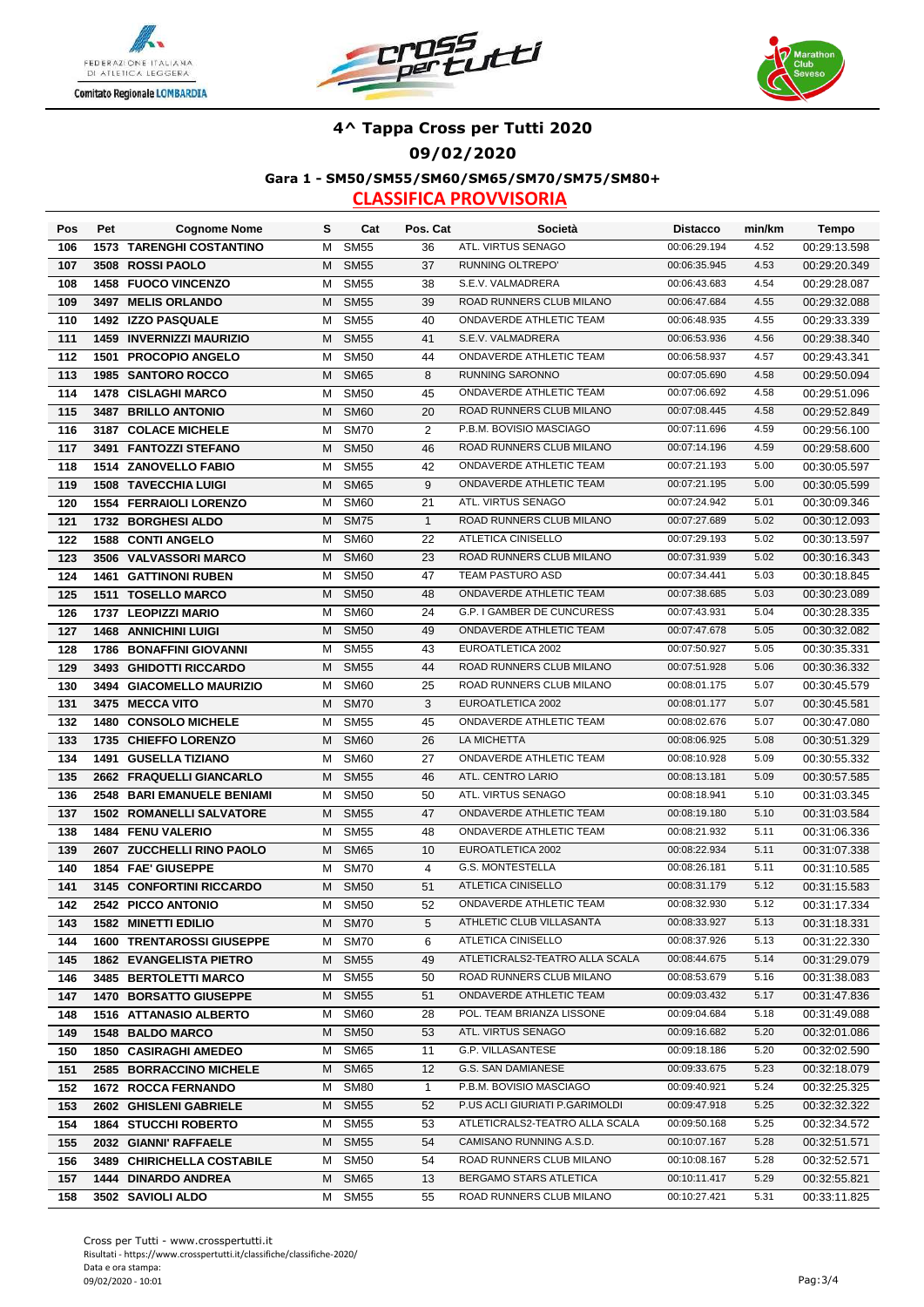





**Gara 1 - SM50/SM55/SM60/SM65/SM70/SM75/SM80+**

| Pos | Pet | <b>Cognome Nome</b>                 | s | Cat         | Pos. Cat       | Società                        | <b>Distacco</b> | min/km | Tempo        |
|-----|-----|-------------------------------------|---|-------------|----------------|--------------------------------|-----------------|--------|--------------|
| 159 |     | 1991 COLOMBO MARCO                  | M | <b>SM50</b> | 55             | <b>RUNCARD</b>                 | 00:10:28.171    | 5.32   | 00:33:12.575 |
| 160 |     | 3501 RE ITALO LOREDANO              | М | <b>SM65</b> | 14             | ROAD RUNNERS CLUB MILANO       | 00:10:30.423    | 5.32   | 00:33:14.827 |
| 161 |     | 2036 TAGLIABUE GIOVANNI             | M | <b>SM70</b> | $\overline{7}$ | P.US ACLI GIURIATI P.GARIMOLDI | 00:10:35.924    | 5.33   | 00:33:20.328 |
| 162 |     | 3486 BERTOLETTI VITTORIO            | М | <b>SM50</b> | 56             | ROAD RUNNERS CLUB MILANO       | 00:10:47.176    | 5.35   | 00:33:31.580 |
| 163 |     | 2654 STROPENI OSVALDO               | M | <b>SM65</b> | 15             | S.E.V. VALMADRERA              | 00:10:49.926    | 5.35   | 00:33:34.330 |
| 164 |     | 1984 GRECO PAOLO                    | м | SM60        | 29             | <b>RUNNING SARONNO</b>         | 00:11:00.178    | 5.37   | 00:33:44.582 |
| 165 |     | 3234 SPERTI GUIDO                   | M | <b>SM55</b> | 56             | EUROATLETICA 2002              | 00:11:00.678    | 5.37   | 00:33:45.082 |
| 166 |     | <b>1512 TUCCI GIUSEPPE</b>          | М | <b>SM50</b> | 57             | ONDAVERDE ATHLETIC TEAM        | 00:11:04.430    | 5.38   | 00:33:48.834 |
| 167 |     | 2566 SEI ANTONIO                    | M | <b>SM70</b> | 8              | <b>ATLETICA CINISELLO</b>      | 00:11:11.431    | 5.39   | 00:33:55.835 |
| 168 |     | 2644 POZZOLI PIETRO PAOLO           | M | <b>SM55</b> | 57             | MARATHON CLUB SEVESO           | 00:11:25.677    | 5.41   | 00:34:10.081 |
| 169 |     | 3139 CERIANI LUCA MARIA             | М | <b>SM55</b> | 58             | ATL. VIRTUS SENAGO             | 00:11:29.674    | 5.42   | 00:34:14.078 |
| 170 |     | <b>1556 FUMAGALLI PAOLO</b>         | м | <b>SM55</b> | 59             | ATL. VIRTUS SENAGO             | 00:11:40.181    | 5.44   | 00:34:24.585 |
| 171 |     | 1812 MARCHI MARCO                   | M | <b>SM65</b> | 16             | EUROATLETICA 2002              | 00:12:07.909    | 5.48   | 00:34:52.313 |
| 172 |     | 3166 ZINI MASSIMO ANGELO M          | М | <b>SM55</b> | 60             | CANOTTIERI MILANO              | 00:12:14.155    | 5.49   | 00:34:58.559 |
| 173 |     | <b>1598 SGARLATO GIUSEPPE</b>       | M | <b>SM55</b> | 61             | <b>ATLETICA CINISELLO</b>      | 00:12:31.161    | 5.52   | 00:35:15.565 |
| 174 |     | <b>1498 OLIVIERI ANTONIO</b>        | М | <b>SM60</b> | 30             | <b>ONDAVERDE ATHLETIC TEAM</b> | 00:12:37.398    | 5.53   | 00:35:21.802 |
| 175 |     | 2005 BOTTON ANTONIO                 | M | <b>SM75</b> | $\overline{2}$ | MARATHON CLUB SEVESO           | 00:12:57.137    | 5.56   | 00:35:41.541 |
| 176 |     | <b>1817 MODAFFERI DOMENICO</b>      | м | <b>SM55</b> | 62             | EUROATLETICA 2002              | 00:13:14.626    | 5.59   | 00:35:59.030 |
| 177 |     | 1739 GRILLO GIUSEPPE                | M | <b>SM60</b> | 31             | ATL. LAMBRO MILANO             | 00:13:29.619    | 6.02   | 00:36:14.023 |
| 178 |     | 3492 GERBAZ GIAMPAOLO               | M | <b>SM75</b> | 3              | ROAD RUNNERS CLUB MILANO       | 00:14:23.374    | 6.11   | 00:37:07.778 |
| 179 |     | <b>1852 MAGANUCO FRANCESCO</b>      | M | <b>SM75</b> | 4              | <b>MARCIATORI DESIO</b>        | 00:14:26.123    | 6.11   | 00:37:10.527 |
| 180 |     | 3164 OPIPARI ENRICO                 | м | <b>SM70</b> | 9              | <b>CANOTTIERI MILANO</b>       | 00:14:32.372    | 6.12   | 00:37:16.776 |
| 181 |     | 2646 DEL MONACO STEFANO             | M | <b>SM55</b> | 63             | AZZURRA GARBAGNATE M.SE        | 00:15:35.118    | 6.23   | 00:38:19.522 |
| 182 |     | 1810 IACOBONI OSCAR                 | м | <b>SM80</b> | $\overline{2}$ | EUROATLETICA 2002              | 00:15:35.628    | 6.23   | 00:38:20.032 |
| 183 |     | <b>1853 CANNILLO RENATO MASSIMO</b> | M | <b>SM60</b> | 32             | <b>G.S. MONTESTELLA</b>        | 00:16:49.595    | 6.35   | 00:39:33.999 |
| 184 |     | 1893 TASSELLO GIROLAMO              | M | <b>SM75</b> | 5              | GRUPPO PODISTICO MELZO A.S.D.  | 00:18:17.579    | 6.50   | 00:41:01.983 |
| 185 | 874 | <b>TARANTINI SALVATORE</b>          |   | M SM75      | 6              |                                | 00:28:59.770    | 8.37   | 00:51:44.174 |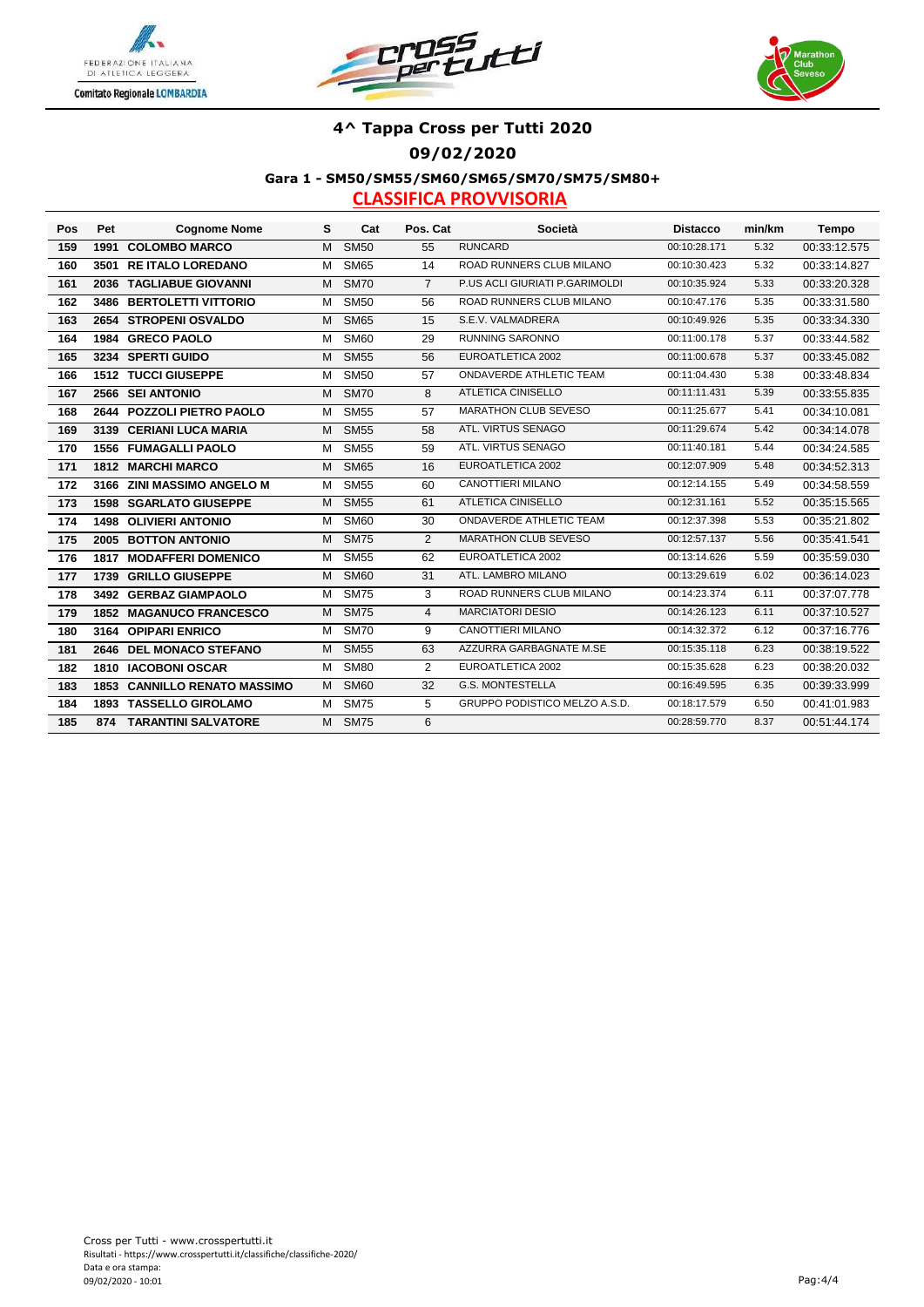





### **Gara 2 - PM/SM/SM35/SM40/SM45 4^ Tappa Cross per Tutti 2020 09/02/2020**

| Pos                     | Pet  | <b>Cognome Nome</b>                                     | s      | Cat                      | Pos. Cat       | Società                                                 | <b>Distacco</b>              | min/km       | <b>Tempo</b>                 |
|-------------------------|------|---------------------------------------------------------|--------|--------------------------|----------------|---------------------------------------------------------|------------------------------|--------------|------------------------------|
| $\mathbf{1}$            |      | 3453 VECCHI ENRICO                                      | М      | <b>PM</b>                | 1              | ATL. RODENGO SAIANO MICO                                |                              | 3.15         | 00:19:33.901                 |
| $\mathbf{2}$            |      | 1626 MELLONI EDOARDO                                    | M      | <b>SM</b>                | $\mathbf{1}$   | <b>CUS PRO PATRIA MILANO</b>                            | 00:00:02.999                 | 3.16         | 00:19:36.900                 |
| 3                       |      | 1602 AYACHI AYMEN                                       | Μ      | <b>SM</b>                | $\overline{2}$ | <b>CUS PRO PATRIA MILANO</b>                            | 00:00:10.250                 | 3.17         | 00:19:44.151                 |
| $\overline{\mathbf{4}}$ |      | 1613 GENINAZZA MATTEO                                   | М      | <b>SM</b>                | 3              | <b>CUS PRO PATRIA MILANO</b>                            | 00:00:17.511                 | 3.18         | 00:19:51.412                 |
| 5                       |      | 1935 BA FILIPPO                                         | М      | <b>SM</b>                | $\overline{4}$ | <b>G. ALPINISTICO VERTOVESE</b>                         | 00:00:50.752                 | 3.24         | 00:20:24.653                 |
| 6                       |      | 1721 NERVI ANDREA                                       | М      | <b>SM</b>                | 5              | N.ATL. FANFULLA LODIGIANA                               | 00:00:52.750                 | 3.24         | 00:20:26.651                 |
| $\overline{\mathbf{r}}$ |      | 1718 BORGNIS ENRICO                                     | M      | <b>PM</b>                | 2              | N.ATL. FANFULLA LODIGIANA                               | 00:00:55.002                 | 3.24         | 00:20:28.903                 |
| 8                       |      | 1948 POZZI LORENZO                                      | M      | <b>SM</b>                | 6              | <b>ATLETICA DESIO ASD</b>                               | 00:01:08.998                 | 3.27         | 00:20:42.899                 |
| 9                       |      | <b>1887 MARCOLLI SIMONE</b>                             | М      | <b>PM</b>                | 3              | VARESE ATLETICA A.S.D.                                  | 00:01:09.749                 | 3.27         | 00:20:43.650                 |
| 10                      |      | <b>1874 MAESTRELLI RICCARDO</b>                         | М      | <b>SM</b>                | $\overline{7}$ | DK RUNNERS MILANO                                       | 00:01:10.761                 | 3.27         | 00:20:44.662                 |
| 11                      |      | <b>1638 CASTROVINCI FEDERICO</b>                        | м      | <b>PM</b>                | 4              | PRO SESTO ATL.                                          | 00:01:16.748                 | 3.28         | 00:20:50.649                 |
| 12                      |      | 3228 GRASSI TOMMASO                                     | M      | <b>SM</b>                | 8              | AZZURRA GARBAGNATE M.SE                                 | 00:01:19.497                 | 3.28         | 00:20:53.398                 |
| 13                      |      | 2205 CANAL CACERES HAROLD                               | М      | <b>PM</b>                | 5              | <b>CUS PRO PATRIA MILANO</b>                            | 00:01:30.745                 | 3.30         | 00:21:04.646                 |
| 14                      |      | <b>1455 BONACINA MICHELE</b>                            | м      | <b>SM</b>                | 9              | POL. PAGNONA                                            | 00:01:43.235                 | 3.32         | 00:21:17.136                 |
| 15                      |      | 2039 GANDINI FILIPPO                                    | м      | <b>PM</b>                | 6              | NUOVA ATLETICA ASTRO                                    | 00:01:50.730                 | 3.34         | 00:21:24.631                 |
| 16                      |      | <b>1465 CATTANEO MAURO</b>                              | м      | <b>SM40</b>              | $\mathbf{1}$   | <b>MARATHON CREMONA</b>                                 | 00:01:58.737                 | 3.35         | 00:21:32.638                 |
| 17                      |      | 3200 GALLIANI FRANCESCO                                 | м      | PM                       | $\overline{7}$ | PRO SESTO ATL.                                          | 00:02:02.976                 | 3.36         | 00:21:36.877                 |
| 18                      |      | 3472 BERTOCCHI MATTIA                                   | М      | <b>SM35</b>              | $\mathbf{1}$   | DK RUNNERS MILANO                                       | 00:02:04.726                 | 3.36         | 00:21:38.627                 |
| 19                      |      | 1872 FEZZA MATTIA                                       | м      | <b>SM35</b>              | 2              | DK RUNNERS MILANO                                       | 00:02:08.225                 | 3.37         | 00:21:42.126                 |
| 20                      |      | 1487 FUSE' GABRIELE                                     | М      | <b>SM40</b>              | $\overline{2}$ | ONDAVERDE ATHLETIC TEAM                                 | 00:02:12.477                 | 3.37         | 00:21:46.378                 |
| 21                      |      | 1700 BASSANI FRANCESCO                                  | М      | <b>SM</b>                | 10             | NUOVA ATLETICA ASTRO                                    | 00:02:13.481                 | 3.37         | 00:21:47.382                 |
| 22                      |      | 3464 MARCHESI LORENZO                                   | М      | <b>SM</b>                | 11             | C.T.L. 3 ATLETICA                                       | 00:02:24.980                 | 3.39         | 00:21:58.881                 |
| 23                      |      | 1474 CASSANI ENEA                                       | м      | <b>SM</b>                | 12             | ONDAVERDE ATHLETIC TEAM                                 | 00:02:27.977                 | 3.40         | 00:22:01.878                 |
| 24                      |      | <b>1641 FEDERICI ANDREA</b>                             | М      | <b>PM</b>                | 9              | PRO SESTO ATL.                                          | 00:02:32.227                 | 3.41         | 00:22:06.128                 |
| 25                      |      | <b>1437 BONALUMI MATTEO</b>                             | M      | <b>PM</b>                | 8              | CLUB PANTERA ROSA                                       | 00:02:32.473                 | 3.41         | 00:22:06.374                 |
| 26                      |      | 3194 CEDDIA SIMONE                                      | м      | <b>SM</b>                | 13             | POL. TEAM BRIANZA LISSONE                               | 00:02:34.226                 | 3.41         | 00:22:08.127                 |
| 27                      |      | <b>1840 VISMARA MATTEO</b>                              | м      | <b>SM35</b>              | 3              | EUROATLETICA 2002                                       | 00:02:35.975                 | 3.41         | 00:22:09.876                 |
| 28                      | 1451 | <b>MASCHERPA GIOVANNI</b>                               | М      | <b>SM35</b>              | $\overline{4}$ | FREE-ZONE                                               | 00:02:36.474                 | 3.41         | 00:22:10.375                 |
| 29                      |      | 1464 GATTI MARCO                                        | м      | <b>SM35</b>              | 5              | ZEROTRIUNO TRIATHLON TEAM COMO                          | 00:02:39.221                 | 3.42         | 00:22:13.122                 |
| 30                      |      | 2632 CATTANEO RICCARDO                                  | м      | <b>SM35</b>              | 6              | PRO PATRIA A.R.C. BUSTO A.                              | 00:02:40.223                 | 3.42         | 00:22:14.124                 |
| 31                      |      | <b>1842 BASILICO ANTONIO</b>                            | м      | <b>SM45</b>              | $\mathbf{1}$   | <b>FRIESIAN TEAM</b>                                    | 00:02:41.222                 | 3.42         | 00:22:15.123                 |
| 32                      |      | <b>1693 PESSINA FABIO</b>                               | М      | <b>SM35</b>              | $\overline{7}$ | ATLETICA P.A.R. CANEGRATE                               | 00:02:41.975                 | 3.42         | 00:22:15.876                 |
| 33                      |      | <b>1485 FERRARIO MARCO</b>                              | М      | <b>SM45</b>              | 2              | ONDAVERDE ATHLETIC TEAM                                 | 00:02:43.221                 | 3.42         | 00:22:17.122                 |
| 34                      |      | 3190 CANCLINI FRANCESCO                                 | М      | <b>SM</b>                | 14             | POL. BESANESE                                           | 00:02:44.229                 | 3.43         | 00:22:18.130                 |
| 35                      |      | 1606 BRAMBILLASCHI LORENZO                              | М      | <b>PM</b>                | 10             | <b>CUS PRO PATRIA MILANO</b>                            | 00:02:46.467                 | 3.43         | 00:22:20.368                 |
| 36                      |      | 3157 TETTAMANTI STEFANO                                 | M      | <b>SM40</b>              | 3              | AZZURRA GARBAGNATE M.SE                                 | 00:02:47.464                 | 3.43         | 00:22:21.365                 |
| 37                      |      | <b>1669 PINELLI MATTEO</b>                              | М      | <b>SM</b>                | 15             | P.B.M. BOVISIO MASCIAGO                                 | 00:02:56.708                 | 3.45         | 00:22:30.609                 |
| 38                      |      | <b>1890 BONATO ALESSANDRO</b>                           |        | M SM35                   | 8              | MANERANNERS                                             | 00:02:59.456                 | 3.45         | 00:22:33.357                 |
| 39                      |      | 2031 TORELLI LUCA                                       | м      | <b>SM45</b>              | 3              | ONDAVERDE ATHLETIC TEAM                                 | 00:03:00.957                 | 3.45         | 00:22:34.858                 |
| 40                      |      | 1952 BELLANDI ANDREA                                    | M      | <b>SM</b>                | 16             | ATL. CENTO TORRI PAVIA                                  | 00:03:03.208                 | 3.46         | 00:22:37.109                 |
| 41                      |      | 1668 MILO GERARDO                                       | м      | <b>SM45</b>              | 4              | P.B.M. BOVISIO MASCIAGO<br><b>CUS PRO PATRIA MILANO</b> | 00:03:09.707                 | 3.47         | 00:22:43.608                 |
| 42                      |      | 1625 POCATERRA ALESSANDRO                               | M      | <b>SM</b><br><b>SM45</b> | 17             | POLISPORTIVA LOSA A.S.D.                                | 00:03:22.955<br>00:03:34.452 | 3.49         | 00:22:56.856                 |
| 43                      |      | <b>1520 CORTIGIANO ANTONIO</b>                          | м      |                          | 5              | TEAM-A LOMBARDIA                                        | 00:03:38.201                 | 3.51<br>3.52 | 00:23:08.353                 |
| 44                      |      | 1930 ZENNA FILIPPO                                      | м      | <b>PM</b>                | 11             | N.ATL. FANFULLA LODIGIANA                               | 00:03:45.200                 | 3.53         | 00:23:12.102                 |
| 45                      |      | <b>1722 TOMASONI GIANMARCO</b>                          | м      | PM                       | 12<br>6        | ATL. SAN MARCO U.S. ACLI                                | 00:03:49.449                 | 3.53         | 00:23:19.101                 |
| 46                      |      | <b>1973 FONNESU FRANCO</b>                              | M      | SM45                     |                | P.B.M. BOVISIO MASCIAGO                                 | 00:03:51.200                 | 3.54         | 00:23:23.350                 |
| 47                      |      | 1659 FINOLEZZI ALESSIO<br><b>1678 INGHILLERI ENRICO</b> | м<br>м | <b>SM35</b><br><b>PM</b> | 9<br>13        | <b>CUS PRO PATRIA MILANO</b>                            | 00:03:51.950                 | 3.54         | 00:23:25.101<br>00:23:25.851 |
| 48<br>49                |      | 2670 RAZIONALE MARCO                                    | м      | SM                       | 18             | ATLETICA P.A.R. CANEGRATE                               | 00:03:53.213                 | 3.54         | 00:23:27.114                 |
| 50                      |      | 1698 ALBINI LORENZO                                     | м      | <b>SM45</b>              | $\overline{7}$ | S.CLUB LIB. SESTO                                       | 00:04:12.202                 | 3.57         | 00:23:46.103                 |
| 51                      |      | <b>1603 BERANGER ALESSANDRO</b>                         | м      | SM                       | 19             | CUS PRO PATRIA MILANO                                   | 00:04:16.701                 | 3.58         | 00:23:50.602                 |
| 52                      |      | <b>1654 BATTISTA GIANLUCA</b>                           | м      | <b>SM45</b>              | 8              | P.B.M. BOVISIO MASCIAGO                                 | 00:04:18.952                 | 3.58         | 00:23:52.853                 |
| 53                      |      | <b>1808 GOTTARDI RICCARDO</b>                           | м      | <b>SM35</b>              | 10             | EUROATLETICA 2002                                       | 00:04:21.455                 | 3.59         | 00:23:55.356                 |
|                         |      |                                                         |        |                          |                |                                                         |                              |              |                              |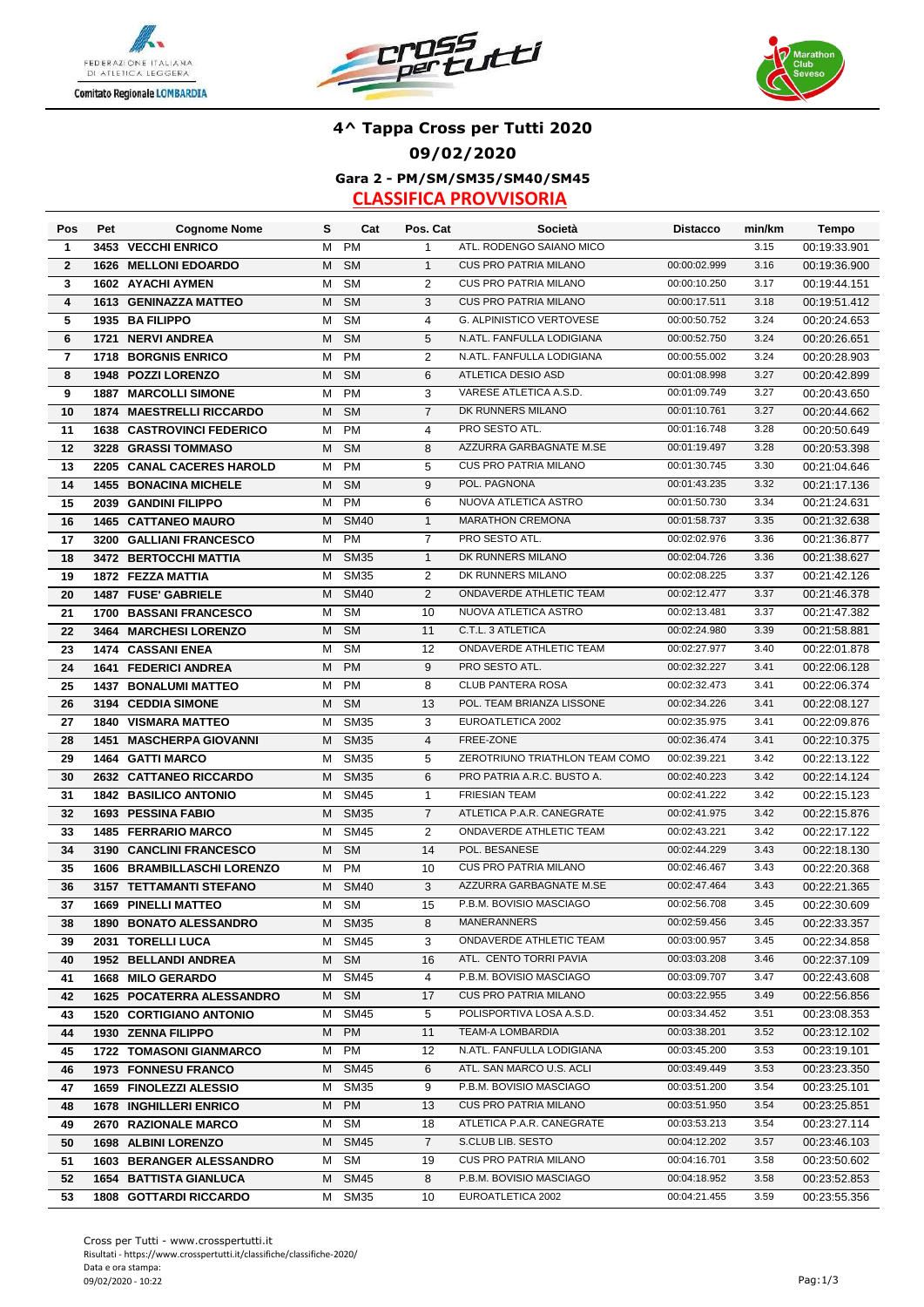





### **Gara 2 - PM/SM/SM35/SM40/SM45 4^ Tappa Cross per Tutti 2020 09/02/2020**

| Pos        | Pet  | <b>Cognome Nome</b>                         | s      | Cat                      | Pos. Cat       | Società                                       | <b>Distacco</b>              | min/km       | <b>Tempo</b>                 |
|------------|------|---------------------------------------------|--------|--------------------------|----------------|-----------------------------------------------|------------------------------|--------------|------------------------------|
| 54         |      | <b>1546 AIROLDI STEFANO</b>                 | м      | <b>SM45</b>              | 9              | ATL. VIRTUS SENAGO                            | 00:04:23.705                 | 3.59         | 00:23:57.606                 |
| 55         | 1970 | <b>MORONI MARCO</b>                         | M      | <b>SM40</b>              | $\overline{4}$ | PRO PATRIA A.R.C. BUSTO A.                    | 00:04:26.954                 | 4.00         | 00:24:00.855                 |
| 56         |      | <b>1469 BALZAROTTI MANUEL</b>               | M      | <b>SM</b>                | 20             | ONDAVERDE ATHLETIC TEAM                       | 00:04:27.208                 | 4.00         | 00:24:01.109                 |
| 57         |      | 2658 MASTRAPASQUA SALVATORE                 | м      | <b>SM45</b>              | 10             | ATL. O.S.A. SARONNO LIB.                      | 00:04:28.464                 | 4.00         | 00:24:02.365                 |
| 58         |      | 1871 CANTU' MASSIMO                         | м      | <b>SM35</b>              | 11             | DK RUNNERS MILANO                             | 00:04:30.204                 | 4.00         | 00:24:04.105                 |
| 59         |      | 1644 TERRAGNI NICOLO'                       | М      | <b>SM</b>                | 21             | PRO SESTO ATL.                                | 00:04:31.458                 | 4.00         | 00:24:05.359                 |
| 60         |      | 1656 LOI FILIPPO                            | M      | <b>PM</b>                | 14             | <b>CUS PRO PATRIA MILANO</b>                  | 00:04:34.456                 | 4.01         | 00:24:08.357                 |
| 61         |      | 3181 ZANELLA LUCA                           | М      | <b>SM45</b>              | 11             | EUROATLETICA 2002                             | 00:04:36.455                 | 4.01         | 00:24:10.356                 |
| 62         |      | 1481 DARGENIO PAOLO                         | М      | <b>SM35</b>              | 12             | ONDAVERDE ATHLETIC TEAM                       | 00:04:41.203                 | 4.02         | 00:24:15.104                 |
| 63         |      | <b>1525 GIORGINI LUCA</b>                   | м      | <b>SM45</b>              | 12             | POL. TEAM BRIANZA LISSONE                     | 00:04:59.708                 | 4.05         | 00:24:33.609                 |
| 64         |      | 2043 MERONI RICCARDO                        | M      | <b>SM45</b>              | 13             | G.P. VILLASANTESE                             | 00:05:05.959                 | 4.06         | 00:24:39.860                 |
| 65         |      | 1942 BRUNATI MARIO                          | M      | <b>SM45</b>              | 14             | ATLETICA DESIO ASD                            | 00:05:12.958                 | 4.07         | 00:24:46.859                 |
| 66         |      | <b>1643 SQUINZI EUGENIO</b>                 | M      | <b>PM</b>                | 15             | PRO SESTO ATL.                                | 00:05:14.713                 | 4.08         | 00:24:48.614                 |
| 67         |      | <b>1559 LA PORTA CRISTIAN</b>               | м      | <b>SM35</b>              | 13             | ATL. VIRTUS SENAGO                            | 00:05:16.959                 | 4.08         | 00:24:50.860                 |
| 68         |      | 1897 BALBO GIOVANNI                         | M      | <b>SM35</b>              | 14             | POL. CIRCOLO GIOVANILE BRESSO                 | 00:05:17.710                 | 4.08         | 00:24:51.611                 |
| 69         |      | 3500 PIANCONE MICHELE                       | м      | <b>SM40</b>              | 5              | ROAD RUNNERS CLUB MILANO                      | 00:05:17.971                 | 4.08         | 00:24:51.872                 |
| 70         |      | <b>1533 PISCIONE MATTEO</b>                 | M      | <b>SM35</b>              | 15             | POL. TEAM BRIANZA LISSONE                     | 00:05:22.462                 | 4.09         | 00:24:56.363                 |
| 71         |      | <b>1684 ROGGERINI MATTEO</b>                | м      | <b>SM</b>                | 22             | PRO SESTO ATL.                                | 00:05:29.962                 | 4.10         | 00:25:03.863                 |
| 72         |      | 2029 BANFI MICHELE                          | м      | <b>SM</b>                | 23             | FREE-ZONE                                     | 00:05:32.960                 | 4.11         | 00:25:06.861                 |
| 73         |      | 1758 CASTELLO CARLO                         | м      | <b>SM40</b>              | 6              | AZZURRA GARBAGNATE M.SE                       | 00:05:33.211                 | 4.11         | 00:25:07.112                 |
| 74         |      | 2041 FERRAROTTO ROBERTO                     | M      | <b>SM45</b>              | 15             | ATLETICRALS2-TEATRO ALLA SCALA                | 00:05:33.465                 | 4.11         | 00:25:07.366                 |
| 75         |      | <b>1829 SCALESE VITO</b>                    | М      | <b>SM45</b>              | 16             | EUROATLETICA 2002                             | 00:05:41.710                 | 4.12         | 00:25:15.611                 |
| 76         |      | 1916 LIVORNO GABRIELE                       | M      | <b>PM</b>                | 16             | TEAM-A LOMBARDIA                              | 00:05:46.955                 | 4.13         | 00:25:20.856                 |
| 77         |      | 1550 BASSANI PAOLO                          | м      | <b>SM35</b>              | 16             | ATL. VIRTUS SENAGO                            | 00:05:48.958                 | 4.13         | 00:25:22.859                 |
| 78         |      | <b>1888 D'ELIA PASQUALE</b>                 | M      | <b>SM45</b>              | 17             | PODISMO MUGGIANO                              | 00:05:50.952                 | 4.14         | 00:25:24.853                 |
| 79         |      | <b>1526 ARCERITO LORENZO</b>                | м      | <b>SM45</b>              | 18             | G.A.P. SARONNO                                | 00:05:52.202                 | 4.14         | 00:25:26.103                 |
| 80         |      | 3476 TOSATO MATTEO                          | M      | <b>SM</b>                | 24             | EUROATLETICA 2002                             | 00:05:52.453                 | 4.14         | 00:25:26.354                 |
| 81         |      | 3214 CASARINI MARCO                         | м      | <b>SM45</b>              | 19             | ONDAVERDE ATHLETIC TEAM                       | 00:05:54.953                 | 4.14         | 00:25:28.854                 |
| 82         |      | <b>1596 ROSSINI UMBERTO</b>                 | M      | <b>SM</b>                | 25             | ATLETICA CINISELLO                            | 00:05:57.454                 | 4.15         | 00:25:31.355                 |
| 83         |      | 3132 POZZI GIOVANNI                         | м      | <b>SM</b>                | 26             | AICS ATL. BIASSONO                            | 00:05:57.955                 | 4.15         | 00:25:31.856                 |
| 84         | 1806 | <b>GIACOBBE GIOVANNI</b>                    | M      | <b>SM45</b>              | 20             | EUROATLETICA 2002                             | 00:06:07.704                 | 4.16         | 00:25:41.605                 |
| 85         |      | 1986 SARACINO ROBERTO VINCENZO              | M      | <b>SM40</b>              | $\overline{7}$ | RUNNING SARONNO                               | 00:06:12.207                 | 4.17         | 00:25:46.108                 |
| 86         |      | 3505 TRESOLDI MARCO                         | м      | <b>SM40</b>              | 8              | ROAD RUNNERS CLUB MILANO                      | 00:06:12.954                 | 4.17         | 00:25:46.855                 |
| 87         |      | <b>1495 MOTTI GUIDO</b>                     | М      | <b>SM45</b>              | 21             | ONDAVERDE ATHLETIC TEAM                       | 00:06:13.701                 | 4.17         | 00:25:47.602                 |
| 88         |      | 1515 AROSIO ANDREA                          | м      | <b>SM</b>                | 27             | POL. TEAM BRIANZA LISSONE                     | 00:06:13.706                 | 4.17         | 00:25:47.607                 |
| 89         |      | 3135 DI FEDERICO FILIPPO                    | M      | <b>SM</b>                | 28             | ATL. CAIRATESE                                | 00:06:15.204                 | 4.18         | 00:25:49.105                 |
| 90         |      | 1574 VERSACE LUIGI                          | M      | <b>SM35</b>              | 17             | ATL. VIRTUS SENAGO                            | 00:06:16.207                 | 4.18         | 00:25:50.108                 |
| 91         |      | 1982 DEVALLE FABIO                          | M      | SM <sub>35</sub>         | 18             | <b>RUNNING SARONNO</b>                        | 00:06:24.703                 | 4.19         | 00:25:58.604                 |
| 92         |      | <b>1673 SCIRE' MATTIA</b>                   | M      | <b>SM</b>                | 29             | P.B.M. BOVISIO MASCIAGO                       | 00:06:32.451                 | 4.21         | 00:26:06.352                 |
| 93         |      | 3163 OLIVA MASSIMO                          | M      | <b>SM45</b>              | 22             | CANOTTIERI MILANO                             | 00:06:39.449                 | 4.22         | 00:26:13.350                 |
| 94         |      | 1779 FILIPPINI NICOLA                       | M      | <b>SM45</b>              | 23             | ATL. MUGGIO'                                  | 00:06:44.447                 | 4.23         | 00:26:18.348                 |
| 95         |      | 1943 COLOMBO CLAUDIO                        | M      | <b>SM45</b>              | 24             | ATLETICA DESIO ASD                            | 00:06:49.193                 | 4.23         | 00:26:23.094                 |
| 96         |      | 2074 ZORZA DAVIDE                           | M      | <b>SM35</b>              | 19             | <b>CUS PRO PATRIA MILANO</b>                  | 00:06:58.438                 | 4.25         | 00:26:32.339                 |
| 97         |      | 1795 CIMIERI MARIO                          | м      | SM45                     | 25             | EUROATLETICA 2002                             | 00:07:03.688                 | 4.26         | 00:26:37.589                 |
| 98         |      | 1800 DELMIGLIO IVAN                         | M      | <b>SM40</b>              | 9              | EUROATLETICA 2002                             | 00:07:08.687                 | 4.27         | 00:26:42.588                 |
| 99         |      | 1471 CANCELLI GIANLUCA                      | M      | <b>SM45</b>              | 26             | ONDAVERDE ATHLETIC TEAM                       | 00:07:10.439                 | 4.27         | 00:26:44.340                 |
| 100        |      | <b>1974 GRANDINI EROS</b>                   | М      | <b>SM45</b>              | 27             | ATL. SAN MARCO U.S. ACLI                      | 00:07:15.184                 | 4.28         | 00:26:49.085                 |
| 101        |      | 1869 ALBERGONI ALESSANDRO                   | M      | <b>SM40</b>              | 10             | DK RUNNERS MILANO<br>ROAD RUNNERS CLUB MILANO | 00:07:18.935                 | 4.28         | 00:26:52.836                 |
| 102        |      | 3504 TORRESANI MIRKO                        | M      | <b>SM45</b><br><b>SM</b> | 28             | TEAM PASTURO ASD                              | 00:07:23.436<br>00:07:25.438 | 4.29<br>4.29 | 00:26:57.337                 |
| 103        |      | 3215 ROVERA SIMONE<br>2621 FARINA FRANCESCO | м<br>м | <b>PM</b>                | 30<br>17       | TEAM-A LOMBARDIA                              | 00:07:26.933                 | 4.30         | 00:26:59.339<br>00:27:00.834 |
| 104<br>105 |      | 1595 REANI GIANMARCO                        | м      | <b>SM45</b>              | 29             | ATLETICA CINISELLO                            | 00:07:31.682                 | 4.30         | 00:27:05.583                 |
| 106        |      | <b>1652 TERRANEO FABIO</b>                  | М      | <b>SM45</b>              | 30             | SEZ. ATL. ORATORIO CORNAREDO                  | 00:07:38.680                 | 4.32         | 00:27:12.581                 |
|            |      |                                             |        |                          |                |                                               |                              |              |                              |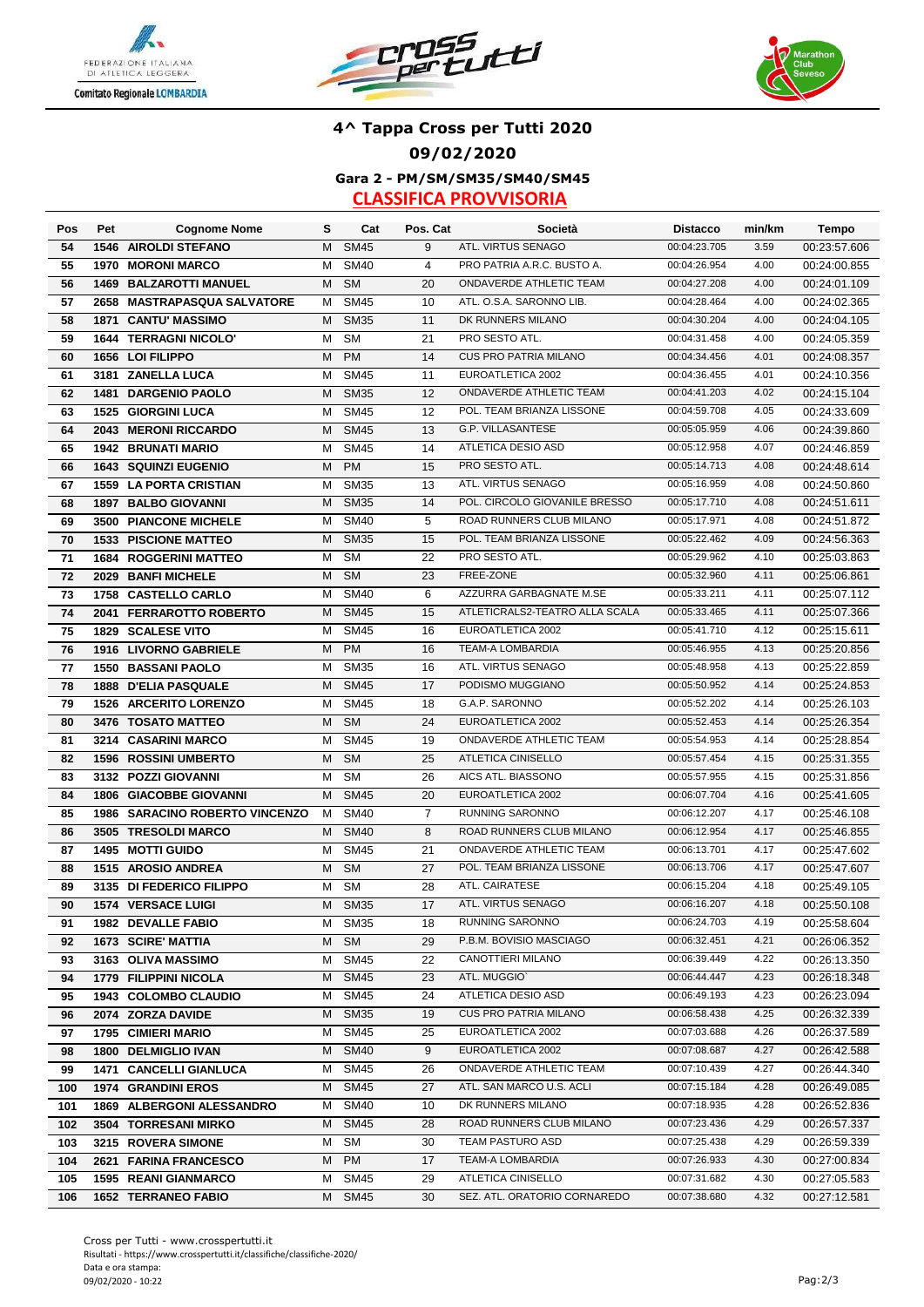





### **Gara 2 - PM/SM/SM35/SM40/SM45 4^ Tappa Cross per Tutti 2020 09/02/2020**

| Pos | Pet  | <b>Cognome Nome</b>           | s | Cat         | Pos. Cat | Società                   | <b>Distacco</b> | min/km | Tempo        |
|-----|------|-------------------------------|---|-------------|----------|---------------------------|-----------------|--------|--------------|
| 107 | 2661 | <b>LODI FRANCESCO</b>         | м | <b>SM40</b> | 11       | CITTA' DI OPERA           | 00:07:45.182    | 4.33   | 00:27:19.083 |
| 108 | 1497 | <b>OLGIATI ALESSANDRO</b>     | м | <b>SM45</b> | 31       | ONDAVERDE ATHLETIC TEAM   | 00:07:48.184    | 4.33   | 00:27:22.085 |
| 109 | 1467 | <b>AIRAGHI ANGELO</b>         | м | <b>SM45</b> | 32       | ONDAVERDE ATHLETIC TEAM   | 00:07:53.194    | 4.34   | 00:27:27.095 |
| 110 | 1479 | <b>COLOMBO MICHELE</b>        | м | <b>SM45</b> | 33       | ONDAVERDE ATHLETIC TEAM   | 00:08:17.683    | 4.38   | 00:27:51.584 |
| 111 | 2071 | <b>CATTANEO ROBERTO</b>       | м | <b>SM45</b> | 34       | POL. TEAM BRIANZA LISSONE | 00:08:24.178    | 4.39   | 00:27:58.079 |
| 112 | 1936 | <b>DAOLIO MARCO</b>           | м | <b>SM45</b> | 35       | <b>RUNCARD</b>            | 00:08:38.671    | 4.42   | 00:28:12.572 |
| 113 | 2611 | <b>BIGNAMI IGOR</b>           | м | <b>SM40</b> | 12       | <b>RHO TRIATHLON CLUB</b> | 00:08:52.666    | 4.44   | 00:28:26.567 |
| 114 | 1696 | <b>CANGEMI ENZO</b>           | м | <b>SM45</b> | 36       | ATL. AMBROSIANA           | 00:09:11.909    | 4.47   | 00:28:45.810 |
| 115 | 1740 | <b>SIMONELLI MARCO</b>        | м | <b>SM45</b> | 37       | ATL. LAMBRO MILANO        | 00:09:24.654    | 4.49   | 00:28:58.555 |
| 116 | 1752 | <b>AIELLO GIANLUCA</b>        | м | <b>SM45</b> | 38       | AZZURRA GARBAGNATE M.SE   | 00:09:45.401    | 4.53   | 00:29:19.302 |
| 117 | 3237 | <b>ABALSAMO ALESSIO</b>       | м | <b>SM</b>   | 31       | <b>RUNCARD</b>            | 00:10:16.650    | 4.58   | 00:29:50.551 |
| 118 | 3193 | <b>BERGAMIN DAVIDE MATTEO</b> | м | <b>SM45</b> | 39       | POL. TEAM BRIANZA LISSONE | 00:11:15.630    | 5.08   | 00:30:49.531 |
| 119 | 1677 | <b>CATTANEO CLAUDIO</b>       | м | <b>SM45</b> | 40       | AICS ATL. BIASSONO        | 00:13:36.631    | 5.31   | 00:33:10.532 |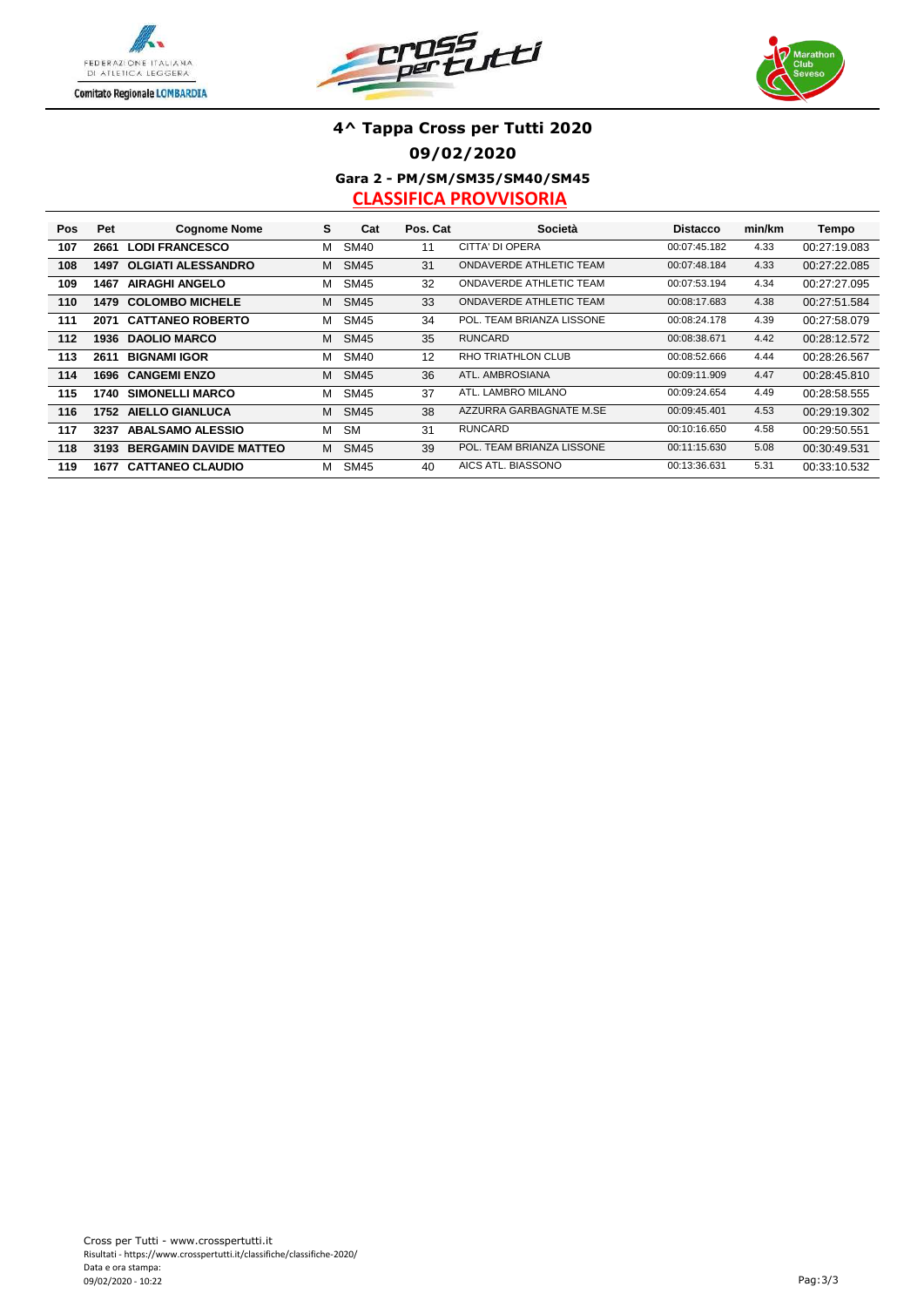





#### **4^ Tappa Cross per Tutti 2020**

**09/02/2020**

#### **Gara 3 - AF/JF/PF/SF/SF35/SF40/SF45/SF50/SF55/SF60/SF65/SF70/SF75+**

| Pos                     | Pet  | <b>Cognome Nome</b>                       | s        | Cat                      | Pos. Cat            | Società                                       | <b>Distacco</b>              | min/km       | Tempo                        |
|-------------------------|------|-------------------------------------------|----------|--------------------------|---------------------|-----------------------------------------------|------------------------------|--------------|------------------------------|
| 1                       |      | 1859 GANDOLFI SARA                        | F        | $\overline{\mathsf{JF}}$ | $\mathbf{1}$        | ATL. GISA                                     |                              | 3.51         | 00:15:25.656                 |
| $\mathbf{2}$            |      | 3469 GRADIZZI SILVIA                      | F        | JF                       | 2                   | <b>CUS PRO PATRIA MILANO</b>                  | 00:00:02.998                 | 3.52         | 00:15:28.654                 |
| 3                       |      | <b>1972 MACULAN ERICA</b>                 | F        | JF                       | 3                   | <b>CUS INSUBRIA</b>                           | 00:00:30.256                 | 3.58         | 00:15:55.912                 |
| $\overline{\mathbf{4}}$ |      | 3447 BRAMBILLA NOEMI                      | F        | JF                       | $\overline{4}$      | ATL. RICCARDI MILANO 1946                     | 00:00:42.258                 | 4.01         | 00:16:07.914                 |
| 5                       |      | 1611 FAVARO ARIANNA                       | F        | PF                       | $\mathbf{1}$        | <b>CUS PRO PATRIA MILANO</b>                  | 00:00:44.014                 | 4.02         | 00:16:09.670                 |
| 6                       |      | <b>1517 BIANUCCI ALLEGRA</b>              | F        | JF                       | 5                   | POL. TEAM BRIANZA LISSONE                     | 00:00:53.001                 | 4.04         | 00:16:18.657                 |
| $\overline{\mathbf{r}}$ |      | 1519 CEDDIA LAURA                         | F        | AF                       | $\mathbf{1}$        | POL. TEAM BRIANZA LISSONE                     | 00:00:55.499                 | 4.05         | 00:16:21.155                 |
| 8                       |      | 2579 TARASCHI NAUSICAA                    | F        | <b>SF</b>                | $\mathbf{1}$        | PRO SESTO ATL.                                | 00:00:56.008                 | 4.05         | 00:16:21.664                 |
| 9                       |      | 1821 PELOSI VALENTINA                     | F        | <b>SF45</b>              | $\mathbf{1}$        | EUROATLETICA 2002                             | 00:01:02.748                 | 4.07         | 00:16:28.404                 |
| 10                      |      | 3466 GAMBUZZA MARTINA                     | F        | PF                       | 2                   | C.U.S. PAVIA                                  | 00:01:10.500                 | 4.09         | 00:16:36.156                 |
| 11                      |      | 3449 FAYE BOUSSO                          | F        | JF                       | 6                   | ATL. RICCARDI MILANO 1946                     | 00:01:13.247                 | 4.09         | 00:16:38.903                 |
| 12                      |      | 2624 MARCHIANO' ELVIRA                    | F        | <b>SF35</b>              | $\mathbf{1}$        | <b>MILANO ATLETICA</b>                        | 00:01:17.746                 | 4.10         | 00:16:43.402                 |
| 13                      |      | 2569 CANTU' GIORGIA                       | F        | PF                       | 3                   | <b>CUS PRO PATRIA MILANO</b>                  | 00:01:21.755                 | 4.11         | 00:16:47.411                 |
| 14                      |      | 2613 MAURI ELENA                          | F        | <b>SF45</b>              | 2                   | RHO TRIATHLON CLUB                            | 00:01:26.746                 | 4.13         | 00:16:52.402                 |
| 15                      |      | 1769 MORGILLO ELENA                       | F        | PF                       | $\overline{4}$      | AZZURRA GARBAGNATE M.SE                       | 00:01:29.750                 | 4.13         | 00:16:55.406                 |
| 16                      |      | <b>1457 CAIRONI NICOLE</b>                | F        | <b>SF35</b>              | 2                   | ATL. O.S.G. GUANZATE                          | 00:01:29.999                 | 4.13         | 00:16:55.655                 |
| 17                      | 1921 | <b>MONDONICO DANIELA</b>                  | F        | PF                       | 5                   | <b>TEAM-A LOMBARDIA</b>                       | 00:01:33.492                 | 4.14         | 00:16:59.148                 |
| 18                      |      | 3481 SEGOR LAURA                          | F        | AF                       | 2                   | POLISPORTIVA SANT'ORSO AOSTA                  | 00:01:38.995                 | 4.16         | 00:17:04.651                 |
| 19                      |      | <b>1663 GUFFANTI NADIA</b>                | F        | <b>SF50</b>              | $\mathbf{1}$        | P.B.M. BOVISIO MASCIAGO                       | 00:01:44.240                 | 4.17         | 00:17:09.896                 |
| 20                      |      | 3465 DE CARO IRENE                        | F        | AF                       | 3                   | C.U.S. PAVIA                                  | 00:01:47.740                 | 4.18         | 00:17:13.396                 |
| 21                      |      | 3454 CITTERIO LUCREZIA                    | F        | PF                       | 6                   | ATL. VIS NOVA GIUSSANO                        | 00:01:48.501                 | 4.18         | 00:17:14.157                 |
| 22                      |      | 3201 SANTAGOSTINI BIETTI                  | F        | AF                       | $\overline{4}$      | PRO SESTO ATL.                                | 00:01:50.986                 | 4.19         | 00:17:16.642                 |
| 23                      |      | 3169 SPREAFICO SOFIA                      | F        | AF                       | 5                   | <b>CUS PRO PATRIA MILANO</b>                  | 00:01:51.991                 | 4.19         | 00:17:17.647                 |
| 24                      |      | 1992 NAGNI ROBERTA                        | F        | <b>SF45</b>              | 3                   | <b>RUNCARD</b>                                | 00:01:53.247                 | 4.19         | 00:17:18.903                 |
| 25                      |      | 3240 GHEZZI ROBERTA                       | F        | <b>SF55</b>              | 1                   | P.B.M. BOVISIO MASCIAGO                       | 00:01:53.492                 | 4.19         | 00:17:19.148                 |
| 26                      |      | <b>1674 SOLIMAN MARTINA</b>               | F        | $S$ F                    | 2                   | P.B.M. BOVISIO MASCIAGO                       | 00:01:57.747                 | 4.20         | 00:17:23.403                 |
| 27                      |      | <b>1938 PASQUALE SILVIA MARIA</b>         | F        | <b>SF</b>                | 3                   | ASD ORTICA TEAM MILANO                        | 00:02:04.990                 | 4.22         | 00:17:30.646                 |
| 28                      |      | <b>1843 BERMEJO BLAYA ROCIO</b>           | F        | <b>SF</b>                | $\overline{4}$      | <b>FRIESIAN TEAM</b>                          | 00:02:05.250                 | 4.22         | 00:17:30.906                 |
| 29                      |      | 3463 STRINGA BEATRICE                     | F        | $\overline{\mathsf{JF}}$ | $\overline{7}$      | <b>BRACCO ATLETICA</b>                        | 00:02:06.996                 | 4.23         | 00:17:32.652                 |
| 30                      |      | 2185 GRAVINA ELIDE MAY                    | F        | <b>SF35</b>              | 3                   | ROAD RUNNERS CLUB MILANO                      | 00:02:07.998                 | 4.23         | 00:17:33.654                 |
| 31                      |      | <b>1552 COZZI STEFANIA</b>                | F        | <b>SF40</b>              | 1                   | ATL. VIRTUS SENAGO                            | 00:02:12.244                 | 4.24         | 00:17:37.900                 |
| 32                      |      | 1619 POZZI LIA MARIA                      | F        | <b>SF</b>                | 5                   | G.A.P. SARONNO                                | 00:02:16.995                 | 4.25         | 00:17:42.651                 |
| 33                      |      | <b>1928 TERRANI CECILIA</b>               | F        | AF                       | 6                   | TEAM-A LOMBARDIA                              | 00:02:18.995                 | 4.26         | 00:17:44.651                 |
| 34                      |      | 3462 LARROUX GINEVRA                      | F        | PF                       | $\overline{7}$      | <b>BRACCO ATLETICA</b>                        | 00:02:20.743                 | 4.26         | 00:17:46.399                 |
| 35                      |      | 3484 TAGLIABUE BEATRICE                   | F        | SF                       | 6                   | PRO SESTO ATL.                                | 00:02:21.494                 | 4.26         | 00:17:47.150                 |
| 36                      |      | 1933 CARTA SARA                           | F        | <b>SF</b>                | $\overline{7}$      | C.U.S. PAVIA                                  | 00:02:22.007                 | 4.26         | 00:17:47.663                 |
| 37                      |      | <b>1823 PREATONI RAFFAELLA</b>            | F        | <b>SF40</b>              | 2                   | EUROATLETICA 2002                             | 00:02:23.257                 | 4.27         | 00:17:48.913                 |
| 38                      |      | 2674 RUSSO DANIELA                        | F.       | SF45                     | 4                   | EUROATLETICA 2002                             | 00:02:28.750                 | 4.28         | 00:17:54.406                 |
| 39                      |      | 1723 BARBIERI ARIANNA                     | F        | PF                       | 8                   | <b>BRACCO ATLETICA</b>                        | 00:02:35.501                 | 4.30         | 00:18:01.157                 |
| 40                      |      | <b>1618 LARICCIA GIULIA</b>               | F.       | JF                       | 8                   | <b>CUS PRO PATRIA MILANO</b>                  | 00:02:43.007                 | 4.32         | 00:18:08.663                 |
| 41                      |      | 1463 RIBEIRO DE OLIVEIRA FABIOLA          | F.       | <b>SF40</b>              | 3                   | TEAM PASTURO ASD                              | 00:03:08.498                 | 4.38         | 00:18:34.154                 |
| 42                      |      | 1634 CARLINI ELISA                        | F.       | JF                       | 9                   | ATL. RICCARDI MILANO 1946                     | 00:03:09.745                 | 4.38         | 00:18:35.401                 |
| 43                      |      | 3473 DUSE ANNA                            | F.       | <b>SF45</b>              | 5                   | EUROATLETICA 2002                             | 00:03:12.747                 | 4.39         | 00:18:38.403                 |
| 44                      |      | 1713 RAVAGLIOLI GIULIA                    | F.       | JF                       | 10                  | ATL. VIS NOVA GIUSSANO                        | 00:03:27.491                 | 4.43         | 00:18:53.147                 |
| 45                      |      | <b>1537 TAGLIABUE MATILDE</b>             | F        | AF                       | $\overline{7}$      | POL. TEAM BRIANZA LISSONE                     | 00:03:31.744                 | 4.44         | 00:18:57.400                 |
| 46                      |      | 1706 CITTERIO CAROLINA                    | F        | JF                       | 11                  | ATL. VIS NOVA GIUSSANO<br>TEAM-A LOMBARDIA    | 00:03:34.741<br>00:03:34.992 | 4.45         | 00:19:00.397                 |
| 47                      |      | <b>1917 MALVESTITI MIRIAM</b>             | F.       | JF                       | 12                  |                                               |                              | 4.45         | 00:19:00.648                 |
| 48                      |      | <b>1830 SOKOLOVA MARIYA</b>               | F.       | <b>SF45</b>              | 6                   | EUROATLETICA 2002<br>ATHLETIC CLUB VILLASANTA | 00:03:38.238                 | 4.45         | 00:19:03.894                 |
| 49                      |      | <b>1583 MOTTA FEDERICA</b>                | F.<br>F. | <b>SF40</b><br><b>SF</b> | 4                   | AZZURRA GARBAGNATE M.SE                       | 00:03:38.738<br>00:03:42.736 | 4.46<br>4.47 | 00:19:04.394                 |
| 50                      |      | 1762 FONTI JESSICA<br>1967 DUCA FRANCESCA | F.       | <b>SF45</b>              | 8<br>$\overline{7}$ | G.P. TALAMONA                                 | 00:03:51.483                 | 4.49         | 00:19:08.392<br>00:19:17.139 |
| 51<br>52                |      | 3490 DAMIANO MONICA                       | F.       | <b>SF45</b>              | 8                   | ROAD RUNNERS CLUB MILANO                      | 00:03:54.493                 | 4.50         | 00:19:20.149                 |
| 53                      |      | 3467 BRENNA CHIARA                        | F.       | <b>SF40</b>              | 5                   | CUS PRO PATRIA MILANO                         | 00:03:56.234                 | 4.50         | 00:19:21.890                 |
|                         |      |                                           |          |                          |                     |                                               |                              |              |                              |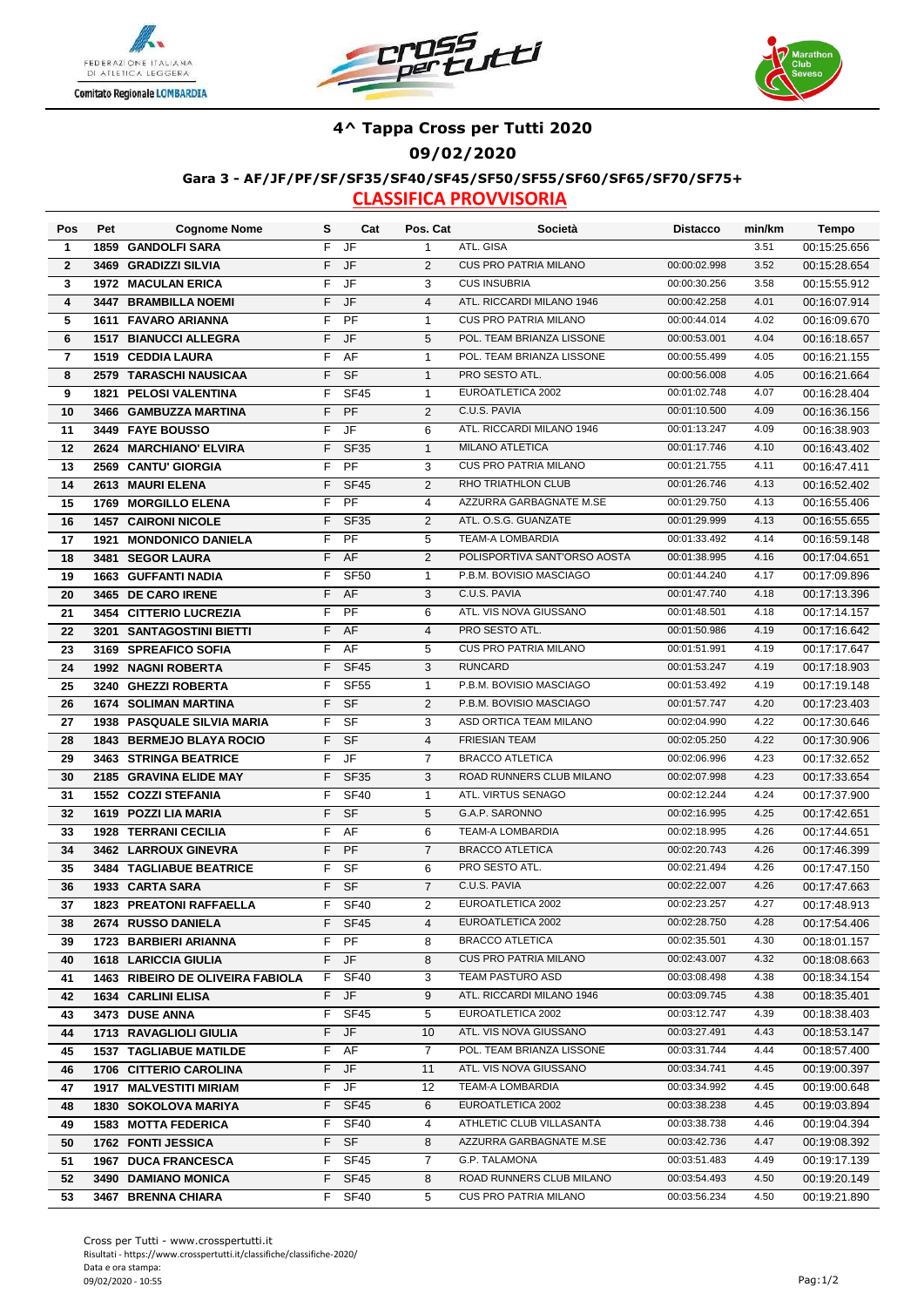





#### **4^ Tappa Cross per Tutti 2020**

**09/02/2020**

#### **Gara 3 - AF/JF/PF/SF/SF35/SF40/SF45/SF50/SF55/SF60/SF65/SF70/SF75+**

| Pos | Pet  | <b>Cognome Nome</b>              | s  | Cat              | Pos. Cat       | Società                       | <b>Distacco</b> | min/km | Tempo        |
|-----|------|----------------------------------|----|------------------|----------------|-------------------------------|-----------------|--------|--------------|
| 54  |      | 3511 TRENTO SILVIA               | F  | AF               | 8              | <b>TEAM-A LOMBARDIA</b>       | 00:03:57.984    | 4.50   | 00:19:23.640 |
| 55  |      | 2623 ROMEO ILARIA                | F  | AF               | 9              | <b>TEAM-A LOMBARDIA</b>       | 00:04:05.234    | 4.52   | 00:19:30.890 |
| 56  |      | 1875 MALTAGLIATI LAURA           | F  | <b>SF35</b>      | $\overline{4}$ | DK RUNNERS MILANO             | 00:04:09.738    | 4.53   | 00:19:35.394 |
| 57  |      | 3230 MYROLYUBOVA ANASTASIYA      | F  | SF               | 9              | ONDAVERDE ATHLETIC TEAM       | 00:04:10.738    | 4.54   | 00:19:36.394 |
| 58  |      | 2629 FREDDI ANNA                 | F  | <b>SF</b>        | 10             | PRO SESTO ATL.                | 00:04:14.244    | 4.54   | 00:19:39.900 |
| 59  |      | 1838 VERGA GIUSEPPINA            | F  | <b>SF55</b>      | $\overline{2}$ | EUROATLETICA 2002             | 00:04:15.740    | 4.55   | 00:19:41.396 |
| 60  |      | <b>1642 MERONI TIZIANA</b>       | F  | <b>SF45</b>      | $9\,$          | PRO SESTO ATL.                | 00:04:17.741    | 4.55   | 00:19:43.397 |
| 61  |      | 2059 CASSOLA BARBARA             | F  | <b>SF45</b>      | 10             | POL. OLONIA                   | 00:04:19.493    | 4.56   | 00:19:45.149 |
| 62  | 1711 | <b>NESPOLI BARBARA</b>           | F  | <b>SF45</b>      | 11             | ATL. VIS NOVA GIUSSANO        | 00:04:20.738    | 4.56   | 00:19:46.394 |
| 63  | 1530 | <b>MORELLI EMANUELA</b>          | F  | <b>SF35</b>      | 5              | POL. TEAM BRIANZA LISSONE     | 00:04:26.236    | 4.57   | 00:19:51.892 |
| 64  | 1851 | <b>DOWGIALLO MAGDALENA</b>       | F  | <b>SF40</b>      | 6              | <b>MARCIATORI DESIO</b>       | 00:04:28.735    | 4.58   | 00:19:54.391 |
| 65  | 1664 | <b>LEGNAZZI ANGELA MARIA</b>     | F  | <b>SF50</b>      | 2              | P.B.M. BOVISIO MASCIAGO       | 00:04:35.731    | 5.00   | 00:20:01.387 |
| 66  | 1545 | <b>AIOLA ANGELA</b>              | F  | <b>SF50</b>      | 3              | ATL. VIRTUS SENAGO            | 00:04:36.229    | 5.00   | 00:20:01.885 |
| 67  | 1438 | <b>MANZONI ALICE</b>             | F  | AF               | 10             | CLUB PANTERA ROSA             | 00:04:37.732    | 5.00   | 00:20:03.388 |
| 68  |      | 3458 CERUTI GAIA                 | F  | JF               | 13             | ATLETICA DESIO ASD            | 00:04:38.480    | 5.01   | 00:20:04.136 |
| 69  |      | 1924 ROSSI GIORGIA               | F  | AF               | 11             | TEAM-A LOMBARDIA              | 00:04:45.748    | 5.02   | 00:20:11.404 |
| 70  |      | 1793 CESANA SARA                 | F  | <b>SF45</b>      | 12             | EUROATLETICA 2002             | 00:04:46.487    | 5.03   | 00:20:12.143 |
| 71  |      | <b>1889 LUONI CECILIA</b>        | F  | SF               | 11             | <b>RUNCARD</b>                | 00:04:56.236    | 5.05   | 00:20:21.892 |
| 72  | 3498 | <b>MENON GABRIELLA</b>           | F  | <b>SF55</b>      | 3              | ROAD RUNNERS CLUB MILANO      | 00:04:56.737    | 5.05   | 00:20:22.393 |
| 73  |      | <b>1670 RADICE EUGENIA</b>       | F  | <b>SF50</b>      | $\overline{4}$ | P.B.M. BOVISIO MASCIAGO       | 00:05:13.729    | 5.09   | 00:20:39.385 |
| 74  |      | 3176 FERRUCCI ROBERTA            | F  | <b>SF50</b>      | 5              | EUROATLETICA 2002             | 00:05:16.475    | 5.10   | 00:20:42.131 |
| 75  |      | 3510 RADAELLI SILVIA             | F  | AF               | 12             | <b>TEAM-A LOMBARDIA</b>       | 00:05:18.472    | 5.11   | 00:20:44.128 |
| 76  |      | <b>1593 PAPALIA ANTONIA</b>      | F  | <b>SF50</b>      | 6              | <b>ATLETICA CINISELLO</b>     | 00:05:20.225    | 5.11   | 00:20:45.881 |
| 77  |      | 1815 MAZZOLA SARA                | F  | SF               | 12             | EUROATLETICA 2002             | 00:05:27.724    | 5.13   | 00:20:53.380 |
| 78  |      | <b>1572 TAGLI TIZIANA</b>        | F  | <b>SF40</b>      | $\overline{7}$ | ATL. VIRTUS SENAGO            | 00:05:35.464    | 5.15   | 00:21:01.120 |
| 79  |      | 1856 FRANCESCHETTI FEDERICA      | F  | <b>SF40</b>      | 8              | <b>G.S. MONTESTELLA</b>       | 00:05:38.963    | 5.16   | 00:21:04.619 |
| 80  |      | 1476 CIANI ANGELA RAFFAELLA      | F  | <b>SF45</b>      | 13             | ONDAVERDE ATHLETIC TEAM       | 00:05:41.721    | 5.16   | 00:21:07.377 |
| 81  |      | 1998 TRICARICO SARA              | F  | <b>SF45</b>      | 14             | <b>ATLETICA CINISELLO</b>     | 00:05:43.718    | 5.17   | 00:21:09.374 |
| 82  |      | 3205 BARTEZAGHI MATILDE          | F  | JF               | 14             | SEZ. ATL. ORATORIO CORNAREDO  | 00:06:06.964    | 5.23   | 00:21:32.620 |
| 83  |      | 3238 PINI ELENA                  | F  | <b>SF55</b>      | $\overline{4}$ | ONDAVERDE ATHLETIC TEAM       | 00:06:14.460    | 5.25   | 00:21:40.116 |
| 84  |      | 1709 DE BENEDITTIS CHIARA        | F  | AF               | 13             | ATL. VIS NOVA GIUSSANO        | 00:06:17.461    | 5.25   | 00:21:43.117 |
| 85  | 1551 | <b>BONDANINI LUCIA</b>           | F  | <b>SF55</b>      | 5              | ATL. VIRTUS SENAGO            | 00:06:21.213    | 5.26   | 00:21:46.869 |
| 86  |      | 1867 SALA ANNA MARIA             | F  | <b>SF65</b>      | $\mathbf{1}$   | <b>MARATHON CLUB SEVESO</b>   | 00:06:31.963    | 5.29   | 00:21:57.619 |
| 87  |      | 1783 BARIANI SIBILLA             | F  | <b>SF60</b>      | $\mathbf{1}$   | EUROATLETICA 2002             | 00:06:33.971    | 5.29   | 00:21:59.627 |
| 88  |      | 1482 DI MATTEO DIANA             | F  | <b>SF55</b>      | 6              | ONDAVERDE ATHLETIC TEAM       | 00:06:36.213    | 5.30   | 00:22:01.869 |
| 89  | 1978 | <b>AZZANI PATRIZIA</b>           | F  | SF <sub>55</sub> | $\overline{7}$ | <b>RUNNING SARONNO</b>        | 00:06:45.216    | 5.32   | 00:22:10.872 |
| 90  |      | 1490 GIGANTE GIOVANNA            | F. | <b>SF40</b>      | 9              | ONDAVERDE ATHLETIC TEAM       | 00:07:00.222    | 5.36   | 00:22:25.878 |
| 91  |      | <b>1441 POMA CATERINA</b>        |    | F AF             | 14             | CLUB PANTERA ROSA             | 00:07:22.216    | 5.41   | 00:22:47.872 |
| 92  |      | <b>1913 FUSCALDI IRENE MARIA</b> | F. | JF               | 15             | TEAM-A LOMBARDIA              | 00:07:28.716    | 5.43   | 00:22:54.372 |
| 93  |      | <b>1564 LOCATI ANTONELLA</b>     | F  | SF <sub>50</sub> | $\overline{7}$ | ATL. VIRTUS SENAGO            | 00:07:40.957    | 5.46   | 00:23:06.613 |
| 94  |      | 1804 FOCARU LAURA                | F  | SF <sub>45</sub> | 15             | EUROATLETICA 2002             | 00:08:25.446    | 5.57   | 00:23:51.102 |
| 95  |      | 1892 DEDE' WILMA                 | F  | SF65             | $\overline{2}$ | GRUPPO PODISTICO MELZO A.S.D. | 00:08:27.697    | 5.58   | 00:23:53.353 |
| 96  |      | 1553 D'ANTONA LETIZIA            | F  | <b>SF45</b>      | 16             | ATL. VIRTUS SENAGO            | 00:09:41.673    | 6.16   | 00:25:07.329 |
| 97  |      | <b>1555 FERRAIOLI FRANCESCA</b>  | F  | SF               | 13             | ATL. VIRTUS SENAGO            | 00:10:51.197    | 6.34   | 00:26:16.853 |
| 98  |      | <b>1567 MARCHESE TERESA</b>      | F. | <b>SF40</b>      | 10             | ATL. VIRTUS SENAGO            | 00:10:51.948    | 6.34   | 00:26:17.604 |
| 99  |      | 1073 DI PASQUALE MONICA          | F. | <b>SF45</b>      | 17             | ATLETICA MENEGHINA            | 00:11:20.950    | 6.41   | 00:26:46.606 |
| 100 |      | 2549 BARI EMMA                   | F. | AF               | 15             | ATL. VIRTUS SENAGO            | 00:11:35.202    | 6.45   | 00:27:00.858 |
| 101 |      | 1712 NESPOLI MARTA               | F. | <b>SF40</b>      | 11             | ATL. VIS NOVA GIUSSANO        | 00:11:37.207    | 6.45   | 00:27:02.863 |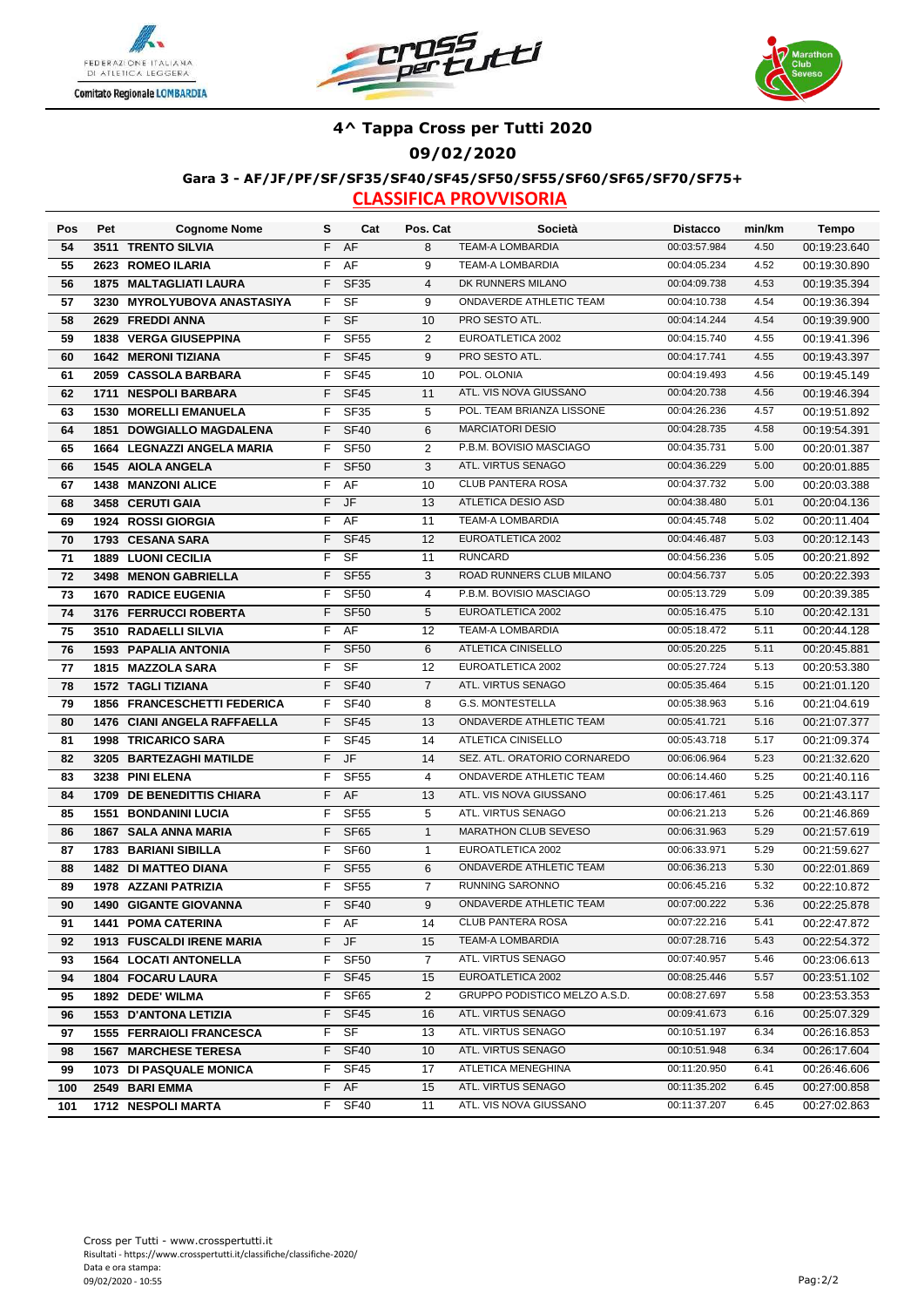





### **4^ Tappa Cross per Tutti 2020 09/02/2020 Gara 8 - EM5 (2013)**

| Pos                     | Pet  | <b>Cognome Nome</b>               | s | Cat             | Pos. Cat       | Società                       | <b>Distacco</b> | min/km | <b>Tempo</b> |
|-------------------------|------|-----------------------------------|---|-----------------|----------------|-------------------------------|-----------------|--------|--------------|
| $\mathbf{1}$            | 838  | <b>STREPPONI MATTHIAS WILLIAM</b> | м | EM <sub>5</sub> | $\mathbf{1}$   | AZZURRA GARBAGNATE M.SE       |                 | 3.44   | 00:01:29.799 |
| $\overline{2}$          |      | 3275 SCAMBIA ANTONIO              | M | EM <sub>5</sub> | 2              | <b>CUS PRO PATRIA MILANO</b>  | 00:00:04.743    | 3.56   | 00:01:34.542 |
| 3                       | 164  | <b>SCHIATTI CARLO MARIA</b>       | M | EM <sub>5</sub> | 3              | ATL. VIRTUS SENAGO            | 00:00:06.747    | 4.01   | 00:01:36.546 |
| 4                       | 663  | <b>ZACCHEO FABIO</b>              | M | EM <sub>5</sub> | $\overline{4}$ | P.B.M. BOVISIO MASCIAGO       | 00:00:07.748    | 4.03   | 00:01:37.547 |
| 5                       | 257  | <b>ZERBI LEONARDO</b>             | М | EM <sub>5</sub> | 5              | ATL. CESANO MADERNO           | 00:00:08.753    | 4.06   | 00:01:38.552 |
| 6                       | 245  | <b>SPANO' ALESSANDRO</b>          | M | EM <sub>5</sub> | 6              | ATL. CESANO MADERNO           | 00:00:09.743    | 4.08   | 00:01:39.542 |
| $\overline{\mathbf{r}}$ | 138  | DE ANGELI GIOELE                  | M | EM <sub>5</sub> | $\overline{7}$ | ATL. VIRTUS SENAGO            | 00:00:10.747    | 4.11   | 00:01:40.546 |
| 8                       | 1309 | <b>BIELLA ALESSANDRO</b>          | M | EM <sub>5</sub> | 9              | ATLETICA DESIO ASD            | 00:00:10.750    | 4.11   | 00:01:40.549 |
| 9                       | 437  | <b>LASAGNA LUCA</b>               | M | EM <sub>5</sub> | 8              | ATLETICA CINISELLO            | 00:00:10.999    | 4.11   | 00:01:40.798 |
| 10                      | 2337 | <b>VENEGONI LEONARDO</b>          | M | EM <sub>5</sub> | 11             | <b>U.S. SANGIORGESE</b>       | 00:00:12.207    | 4.15   | 00:01:42.006 |
| 11                      |      | <b>1182 FUMAGALLI SIMONE</b>      | м | EM <sub>5</sub> | 12             | <b>ATLETICA MENEGHINA</b>     | 00:00:12.508    | 4.15   | 00:01:42.307 |
| 12                      |      | 3304 INTROZZI DAVIDE              | M | EM <sub>5</sub> | 10             | ASPES SSD RL                  | 00:00:13.250    | 4.17   | 00:01:43.049 |
| 13                      |      | 2436 LUCCHINI LEONARDO            | M | EM <sub>5</sub> | 13             | ATLETICA MELZO                | 00:00:14.506    | 4.20   | 00:01:44.305 |
| 14                      | 19   | <b>AROSIO STEFANO</b>             | M | EM <sub>5</sub> | 14             | POL. TEAM BRIANZA LISSONE     | 00:00:15.247    | 4.22   | 00:01:45.046 |
| 15                      | 3420 | <b>MANCO NICOLO' FRANCESC</b>     | M | EM <sub>5</sub> | 15             | P.B.M. BOVISIO MASCIAGO       | 00:00:16.247    | 4.25   | 00:01:46.046 |
| 16                      |      | 3002 LASERRA LUCA                 | M | EM <sub>5</sub> | 16             | <b>CUS PRO PATRIA MILANO</b>  | 00:00:16.495    | 4.25   | 00:01:46.294 |
| 17                      | 247  | <b>TERRANEO STEFANO</b>           | М | EM <sub>5</sub> | 17             | ATL. CESANO MADERNO           | 00:00:16.505    | 4.25   | 00:01:46.304 |
| 18                      |      | 2345 OLDANI ALESSANDRO            | M | EM <sub>5</sub> | 18             | AZZURRA GARBAGNATE M.SE       | 00:00:18.512    | 4.30   | 00:01:48.311 |
| 19                      | 435  | <b>ESPOSITO SAMUELE</b>           | м | EM <sub>5</sub> | 19             | ATLETICA CINISELLO            | 00:00:19.001    | 4.32   | 00:01:48.800 |
| 20                      | 1001 | <b>MASIERO NICOLO'</b>            | М | EM <sub>5</sub> | 20             | U.S. A CASATI ATL.            | 00:00:19.266    | 4.32   | 00:01:49.065 |
| 21                      |      | 1002 MEANI FRANCESCO              | М | EM <sub>5</sub> | 21             | U.S. A.CASATI ATL.            | 00:00:19.998    | 4.34   | 00:01:49.797 |
| 22                      | 685  | <b>LETIZIA GIACOMO</b>            | Μ | EM <sub>5</sub> | 22             | G.S.A. BRUGHERIO              | 00:00:21.017    | 4.37   | 00:01:50.816 |
| 23                      | 415  | <b>WAGNER KAI OLIVER</b>          | М | EM <sub>5</sub> | 23             | ATHLETIC CLUB VILLASANTA      | 00:00:21.020    | 4.37   | 00:01:50.819 |
| 24                      | 179  | <b>BERETTA LORENZO</b>            | М | EM <sub>5</sub> | 24             | ATL. CESANO MADERNO           | 00:00:22.507    | 4.40   | 00:01:52.306 |
| 25                      |      | 1331 D'AMATO LORENZO              | М | EM <sub>5</sub> | 25             | ATLETICA DESIO ASD            | 00:00:23.748    | 4.43   | 00:01:53.547 |
| 26                      | 194  | <b>CATTANEO SIMONE</b>            | M | EM <sub>5</sub> | 26             | ATL. CESANO MADERNO           | 00:00:24.511    | 4.45   | 00:01:54.310 |
| 27                      | 420  | <b>ARCERITO DIEGO</b>             | м | EM <sub>5</sub> | 27             | ATLETICA CINISELLO            | 00:00:25.472    | 4.48   | 00:01:55.271 |
| 28                      |      | 3276 FARAGUNA COLIN               | M | EM <sub>5</sub> | 28             | AZZURRA GARBAGNATE M.SE       | 00:00:26.014    | 4.49   | 00:01:55.813 |
| 29                      | 994  | <b>GALBIATI GREGORIO</b>          | M | EM <sub>5</sub> | 29             | U.S. A CASATI ATL.            | 00:00:27.002    | 4.52   | 00:01:56.801 |
| 30                      | 2461 | <b>KOGGALA ARACHCHIGEDON</b>      | М | EM <sub>5</sub> | 30             | FORTI E LIBERI MONZA 1878 ASD | 00:00:27.004    | 4.52   | 00:01:56.803 |
| 31                      |      | 1374 NALDI NICOLO                 | М | EM <sub>5</sub> | 31             | ATLETICA DESIO ASD            | 00:00:27.008    | 4.52   | 00:01:56.807 |
| 32                      | 694  | <b>RIGAMONTI MATTEO</b>           | M | EM <sub>5</sub> | 32             | G.S.A. BRUGHERIO              | 00:00:27.731    | 4.53   | 00:01:57.530 |
| 33                      | 855  | <b>FABINI GIACOMO</b>             | М | EM <sub>5</sub> | 33             | ASPES SSD RL                  | 00:00:28.742    | 4.56   | 00:01:58.541 |
| 34                      | 713  | <b>AVANZO MATTIA</b>              | М | EM <sub>5</sub> | 34             | ATLETICA P.A.R. CANEGRATE     | 00:00:28.743    | 4.56   | 00:01:58.542 |
| 35                      | 939  | <b>MARABRESE CRISTIAN</b>         | M | EM <sub>5</sub> | 35             | EUROATLETICA 2002             | 00:00:28.949    | 4.56   | 00:01:58.748 |
| 36                      |      | 1416 CANTALUPO MATTIA             | M | EM <sub>5</sub> | 36             | AICS ATL. BIASSONO            | 00:00:28.997    | 4.56   | 00:01:58.796 |
| 37                      | 669  | <b>COLO' GIOELE GIUSEPPE</b>      | М | EM <sub>5</sub> | 37             | G.S.A. BRUGHERIO              | 00:00:28.999    | 4.56   | 00:01:58.798 |
| 38                      |      | <b>1429 SICURELLA GIOVANNI</b>    |   | M EM5           | 38             | AICS ATL. BIASSONO            | 00:00:29        | 4.56   | 00:01:58.799 |
| 39                      |      | 2335 SGARAVATO DIEGO ULISSE       | м | EM <sub>5</sub> | 39             | U.S. SANGIORGESE              | 00:00:30.424    | 5.00   | 00:02:00.223 |
| 40                      |      | <b>1132 COSTANTINO STEFANO</b>    | М | EM <sub>5</sub> | 40             | POL. CIRCOLO GIOVANILE BRESSO | 00:00:30.746    | 5.01   | 00:02:00.545 |
| 41                      |      | 3341 CERVIO RICCARDO              | М | EM <sub>5</sub> | 41             | ATLETICA CINISELLO            | 00:00:30.752    | 5.01   | 00:02:00.551 |
| 42                      |      | <b>1397 SUMMER DAVIDE</b>         | м | EM <sub>5</sub> | 42             | ATLETICA DESIO ASD            | 00:00:31        | 5.01   | 00:02:00.799 |
| 43                      |      | 274 COLOMBO LUDOVICO FRANCES      | M | EM <sub>5</sub> | 43             | ATL. CONCOREZZO               | 00:00:31.497    | 5.03   | 00:02:01.296 |
| 44                      |      | 1351 FRIZZONI DAVIDE              | м | EM <sub>5</sub> | 44             | ATLETICA DESIO ASD            | 00:00:32.238    | 5.05   | 00:02:02.037 |
| 45                      |      | 2374 SILVA MARCO                  | м | EM <sub>5</sub> | 45             | EUROATLETICA 2002             | 00:00:32.499    | 5.05   | 00:02:02.298 |
| 46                      |      | 3086 RONCHI TOMMASO               | м | EM <sub>5</sub> | 46             | POL. TEAM BRIANZA LISSONE     | 00:00:33.246    | 5.07   | 00:02:03.045 |
| 47                      |      | 3352 RAGNI LUDOVICO               | м | EM <sub>5</sub> | 47             | ATLETICA MENEGHINA            | 00:00:33.469    | 5.08   | 00:02:03.268 |
| 48                      |      | 536 BRAGA DA SILVA ALESSANDRO     | M | EM <sub>5</sub> | 48             | 5 CERCHI SEREGNO              | 00:00:33.702    | 5.08   | 00:02:03.501 |
| 49                      |      | 689 LONGONI NICCOLO'              | м | EM <sub>5</sub> | 49             | G.S.A. BRUGHERIO              | 00:00:34.469    | 5.10   | 00:02:04.268 |
| 50                      |      | 3294 SCHIAVOLIN PAOLO             | м | EM <sub>5</sub> | 50             | @TLETICA MEDA 014             | 00:00:34.757    | 5.11   | 00:02:04.556 |
| 51                      |      | 318 TOMASINO ALESSANDRO           | м | EM <sub>5</sub> | 51             | ATL. CONCOREZZO               | 00:00:35.511    | 5.13   | 00:02:05.310 |
| 52                      | 131  | <b>BRIOSCHI MATTEO</b>            | М | EM <sub>5</sub> | 52             | ATL. VIRTUS SENAGO            | 00:00:35.972    | 5.14   | 00:02:05.771 |
| 53                      |      | 755 CORTELLAZZI ANDREA            | м | EM <sub>5</sub> | 53             | NUOVA ATLETICA ASTRO          | 00:00:35.974    | 5.14   | 00:02:05.773 |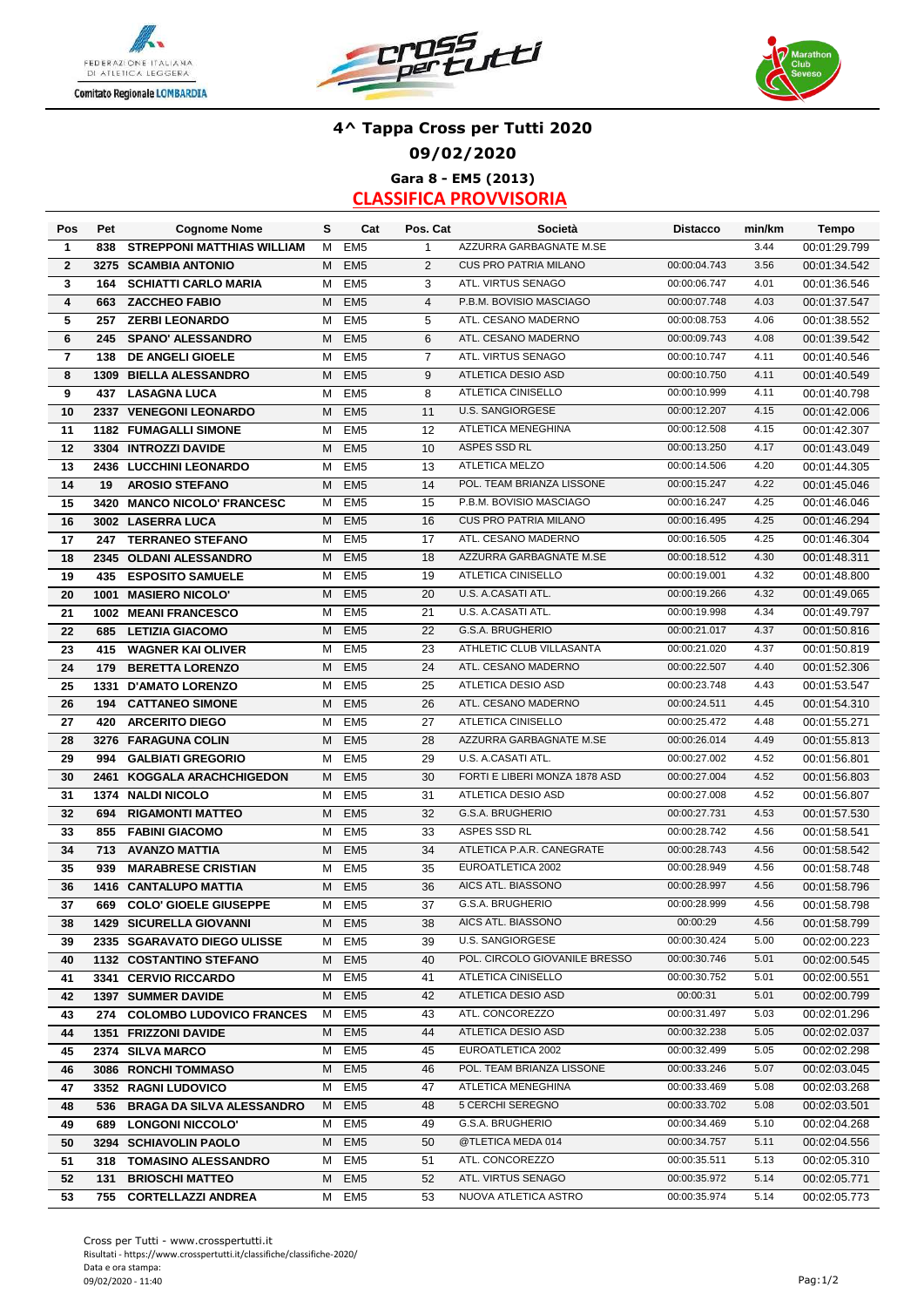





### **4^ Tappa Cross per Tutti 2020 09/02/2020 Gara 8 - EM5 (2013)**

| Pos | Pet  | <b>Cognome Nome</b>              | s | Cat             | Pos. Cat | Società                       | <b>Distacco</b> | min/km | Tempo        |
|-----|------|----------------------------------|---|-----------------|----------|-------------------------------|-----------------|--------|--------------|
| 54  | 389  | <b>PIAZZA FRANCESCO</b>          | М | EM <sub>5</sub> | 54       | ATHLETIC CLUB VILLASANTA      | 00:00:36.201    | 5.15   | 00:02:06.000 |
| 55  | 1423 | <b>MAURI FRANCESCO</b>           | М | EM <sub>5</sub> | 55       | AICS ATL. BIASSONO            | 00:00:38        | 5.19   | 00:02:07.799 |
| 56  | 3323 | <b>MEMOLI LEONARDO</b>           | М | EM <sub>5</sub> | 56       | ATL. CONCOREZZO               | 00:00:40.256    | 5.25   | 00:02:10.055 |
| 57  | 78   | <b>SALA GIOVANNI</b>             | М | EM <sub>5</sub> | 57       | POL. TEAM BRIANZA LISSONE     | 00:00:40.511    | 5.25   | 00:02:10.310 |
| 58  | 431  | <b>DE NOTARIIS DAMIANO</b>       | М | EM <sub>5</sub> | 58       | ATLETICA CINISELLO            | 00:00:40.999    | 5.26   | 00:02:10.798 |
| 59  | 2462 | <b>LAMANNA ALBERTINI LORENZO</b> | м | EM <sub>5</sub> | 59       | FORTI E LIBERI MONZA 1878 ASD | 00:00:42.249    | 5.30   | 00:02:12.048 |
| 60  | 2778 | <b>VARISCO RICCARDO</b>          | М | EM <sub>5</sub> | 60       | ATHLETIC CLUB VILLASANTA      | 00:00:42.941    | 5.31   | 00:02:12.740 |
| 61  | 683  | <b>LAMPIS DANIELE</b>            | М | EM <sub>5</sub> | 61       | G.S.A. BRUGHERIO              | 00:00:43.250    | 5.32   | 00:02:13.049 |
| 62  | 3034 | <b>LAMANUZZI LORENZO</b>         | М | EM <sub>5</sub> | 62       | G.S.A. BRUGHERIO              | 00:00:43.251    | 5.32   | 00:02:13.050 |
| 63  | 3283 | <b>TROVATELLO JACOPO</b>         | м | EM <sub>5</sub> | 63       | EUROATLETICA 2002             | 00:00:47.251    | 5.42   | 00:02:17.050 |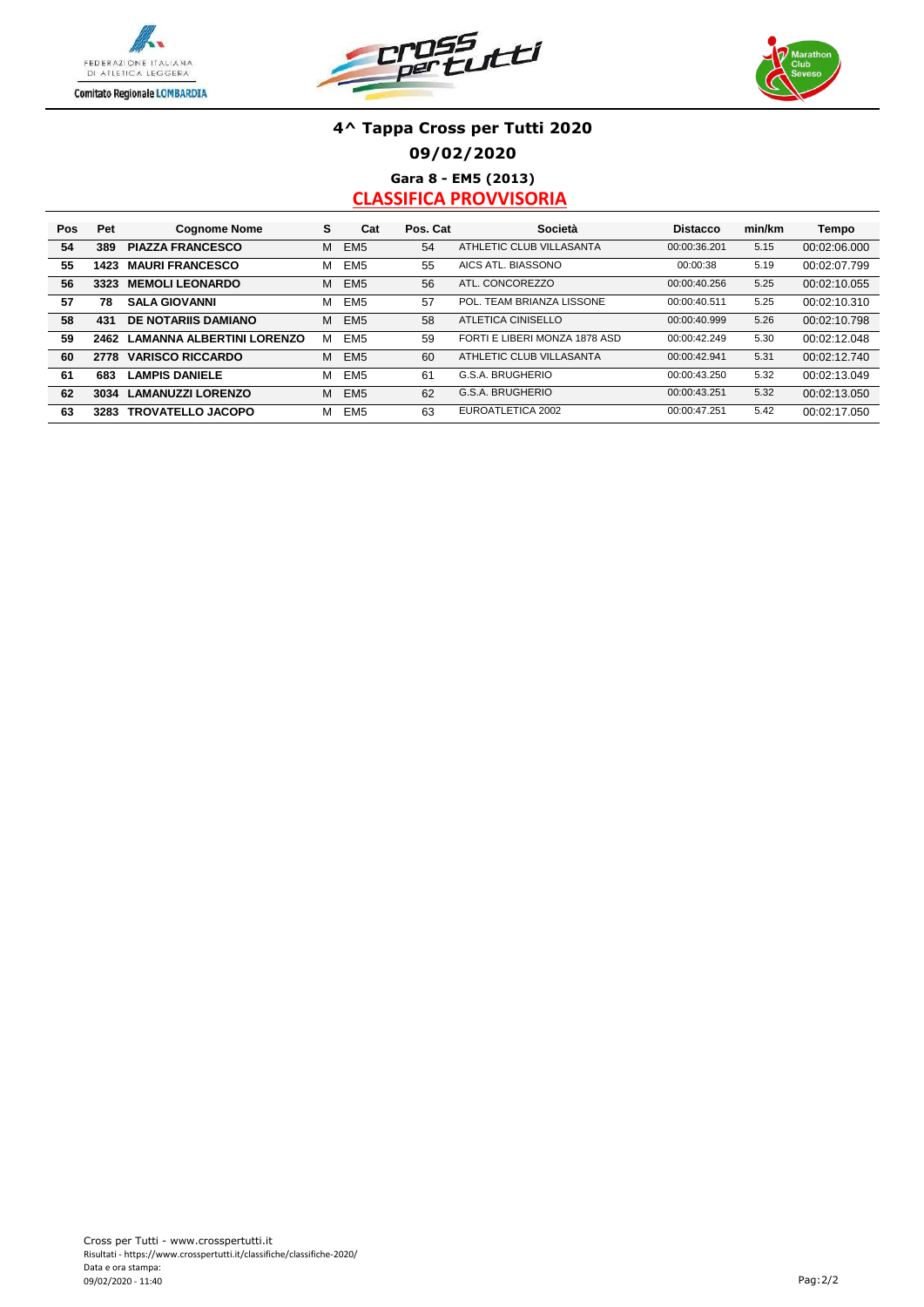





## **4^ Tappa Cross per Tutti 2020 09/02/2020 Gara 12 - EM8 (2011)**

| Pos                     | Pet  | <b>Cognome Nome</b>            | s | Cat             | Pos. Cat       | Società                       | <b>Distacco</b> | min/km | Tempo        |
|-------------------------|------|--------------------------------|---|-----------------|----------------|-------------------------------|-----------------|--------|--------------|
| $\mathbf{1}$            |      | 3340 STRIATTO LUCA ANGELO      | М | EM <sub>8</sub> | $\mathbf{1}$   | ATL. VIS NOVA GIUSSANO        |                 | 3.11   | 00:01:16.561 |
| $\overline{2}$          |      | 1044 BANFI RICCARDO            | M | EM <sub>8</sub> | $\overline{2}$ | <b>FRIESIAN TEAM</b>          | 00:00:01.750    | 3.15   | 00:01:18.311 |
| 3                       |      | 2708 BRAIDA RICCARDO NICOLO'   | М | EM <sub>8</sub> | 3              | <b>CENTRO SCHUSTER</b>        | 00:00:03.499    | 3.20   | 00:01:20.060 |
| $\overline{\mathbf{4}}$ |      | 2399 ANTONELLI MARTYN          | M | EM <sub>8</sub> | $\overline{4}$ | ATLETICA MENEGHINA            | 00:00:05.250    | 3.24   | 00:01:21.811 |
| 5                       |      | 3268 MISEROCCHI OLIVER         | М | EM <sub>8</sub> | 5              | ATL. RICCARDI MILANO 1946     | 00:00:05.509    | 3.25   | 00:01:22.070 |
| 6                       | 146  | <b>IACOBONI FEDERICO</b>       | M | EM <sub>8</sub> | $\overline{7}$ | ATL. VIRTUS SENAGO            | 00:00:08.510    | 3.32   | 00:01:25.071 |
| $\overline{\mathbf{r}}$ | 289  | <b>LEONI MARCO</b>             | М | EM <sub>8</sub> | 6              | ATL. CONCOREZZO               | 00:00:09.002    | 3.33   | 00:01:25.563 |
| 8                       |      | 1019 FRANZETTI PIETRO          | M | EM <sub>8</sub> | 8              | ATL. LIMBIATE                 | 00:00:09.255    | 3.34   | 00:01:25.816 |
| 9                       | 319  | <b>TRICARICO MATTEO</b>        | М | EM <sub>8</sub> | 9              | ATL. CONCOREZZO               | 00:00:09.505    | 3.35   | 00:01:26.066 |
| 10                      | 94   | <b>CATTANEO RICCARDO</b>       | M | EM <sub>8</sub> | 10             | ATL. COGLIATE                 | 00:00:10.009    | 3.36   | 00:01:26.570 |
| 11                      | 4    | <b>MARINONI CRISTIAN</b>       | м | EM <sub>8</sub> | 11             | POOL SOC.ATL.ALTA VALSERIANA  | 00:00:10.999    | 3.38   | 00:01:27.560 |
| 12                      | 331  | <b>AMATO EVAN</b>              | м | EM <sub>8</sub> | 12             | ATHLETIC CLUB VILLASANTA      | 00:00:11.009    | 3.38   | 00:01:27.570 |
| 13                      | 81   | <b>STEMMA CHRISTIAN</b>        | м | EM <sub>8</sub> | 13             | POL. TEAM BRIANZA LISSONE     | 00:00:12.249    | 3.42   | 00:01:28.810 |
| 14                      |      | <b>1269 CASTALDO NICHOLAS</b>  | м | EM <sub>8</sub> | 14             | FORTI E LIBERI MONZA 1878 ASD | 00:00:12.254    | 3.42   | 00:01:28.815 |
| 15                      | 338  | <b>BOSATELLI EMANUELE</b>      | М | EM <sub>8</sub> | 15             | ATHLETIC CLUB VILLASANTA      | 00:00:12.257    | 3.42   | 00:01:28.818 |
| 16                      | 725  | <b>GUANZIROLI GASPAR</b>       | M | EM <sub>8</sub> | 16             | ATLETICA P.A.R. CANEGRATE     | 00:00:12.259    | 3.42   | 00:01:28.820 |
| 17                      | 79   | <b>SANVITO FILIPPO</b>         | М | EM <sub>8</sub> | 17             | POL. TEAM BRIANZA LISSONE     | 00:00:13.014    | 3.43   | 00:01:29.575 |
| 18                      | 785  | <b>FORCOLIN FRANCESCO</b>      | М | EM <sub>8</sub> | 18             | ATL. VIS NOVA GIUSSANO        | 00:00:13.757    | 3.45   | 00:01:30.318 |
| 19                      | 636  | <b>ORIZIO GIACOMO</b>          | м | EM <sub>8</sub> | 19             | P.B.M. BOVISIO MASCIAGO       | 00:00:14.006    | 3.46   | 00:01:30.567 |
| 20                      | 819  | <b>CIMBRO ANDREA</b>           | M | EM <sub>8</sub> | 20             | AZZURRA GARBAGNATE M.SE       | 00:00:15.001    | 3.48   | 00:01:31.562 |
| 21                      | 110  | <b>MARCHIORI GIOVANNI</b>      | M | EM <sub>8</sub> | 21             | ATL. COGLIATE                 | 00:00:15.003    | 3.48   | 00:01:31.564 |
| 22                      | 2249 | <b>PAGNI FEDEERICO</b>         | М | EM <sub>8</sub> | 22             | <b>CENTRO SCHUSTER</b>        | 00:00:15.520    | 3.50   | 00:01:32.081 |
| 23                      |      | 3358 CREPALDI TOMMASO RICCARDO | M | EM <sub>8</sub> | 23             | AZZURRA GARBAGNATE M.SE       | 00:00:15.522    | 3.50   | 00:01:32.083 |
| 24                      | 204  | <b>FARINA MATTIA</b>           | м | EM <sub>8</sub> | 24             | ATL. CESANO MADERNO           | 00:00:16.259    | 3.52   | 00:01:32.820 |
| 25                      | 782  | <b>D'ANGELO ALESSANDRO</b>     | м | EM <sub>8</sub> | 25             | ATL. VIS NOVA GIUSSANO        | 00:00:16.262    | 3.52   | 00:01:32.823 |
| 26                      | 49   | <b>GASPARINI GIORGIO</b>       | M | EM <sub>8</sub> | 26             | POL. TEAM BRIANZA LISSONE     | 00:00:17.009    | 3.53   | 00:01:33.570 |
| 27                      | 879  | <b>TAHAN LEONARDO</b>          | М | EM <sub>8</sub> | 27             | ASPES SSD RL                  | 00:00:17.012    | 3.53   | 00:01:33.573 |
| 28                      | 116  | <b>VERALDI RICCARDO</b>        | M | EM <sub>8</sub> | 28             | ATL. COGLIATE                 | 00:00:17.014    | 3.53   | 00:01:33.575 |
| 29                      |      | 2925 PIROVANO ALESSANDRO       | М | EM <sub>8</sub> | 29             | ATLETICA CINISELLO            | 00:00:17.509    | 3.55   | 00:01:34.070 |
| 30                      |      | 2908 ALIBERTI ANTONIO          | М | EM <sub>8</sub> | 30             | ATL. VIRTUS SENAGO            | 00:00:17.751    | 3.55   | 00:01:34.312 |
| 31                      |      | 3438 COLOMBO GREGORY           | М | EM <sub>8</sub> | 31             | RICCARDI ACADEMY ASD          | 00:00:17.980    | 3.56   | 00:01:34.541 |
| 32                      |      | 1300 AMEHOU TIMOTHY            | М | EM <sub>8</sub> | 32             | <b>ATLETICA DESIO ASD</b>     | 00:00:18.738    | 3.58   | 00:01:35.299 |
| 33                      |      | 1356 HARRAK YAHYA ROBERTO      | м | EM <sub>8</sub> | 33             | ATLETICA DESIO ASD            | 00:00:18.739    | 3.58   | 00:01:35.300 |
| 34                      |      | 1315 BROGGI ANDREA SIMONE      | м | EM <sub>8</sub> | 34             | ATLETICA DESIO ASD            | 00:00:19.001    | 3.58   | 00:01:35.562 |
| 35                      | 789  | <b>GATTI PIETRO</b>            | м | EM <sub>8</sub> | 35             | ATL. VIS NOVA GIUSSANO        | 00:00:19.255    | 3.59   | 00:01:35.816 |
| 36                      |      | 1017 FERLI MATTIA              | Μ | EM <sub>8</sub> | 36             | ATL. LIMBIATE                 | 00:00:19.998    | 4.01   | 00:01:36.559 |
| 37                      |      | 1025 LUZZINI IVAN              | м | EM <sub>8</sub> | 37             | ATL. LIMBIATE                 | 00:00:20.163    | 4.01   | 00:01:36.724 |
| 38                      |      | 2279 OMINI ANDREA              |   | M EM8           | 38             | ATL. BRESSO                   | 00:00:20.165    | 4.01   | 00:01:36.726 |
| 39                      |      | 1363 MARIANI ACHILLE           |   | M EM8           | 39             | ATLETICA DESIO ASD            | 00:00:21.221    | 4.04   | 00:01:37.782 |
| 40                      |      | <b>781 CORTI SIMONE</b>        |   | M EM8           | 40             | ATL. VIS NOVA GIUSSANO        | 00:00:21.511    | 4.05   | 00:01:38.072 |
| 41                      |      | 1162 BARBOGLIO LUCA            | M | EM8             | 41             | ATLETICA MENEGHINA            | 00:00:21.518    | 4.05   | 00:01:38.079 |
| 42                      |      | 626 LIOTTA NATHAN              |   | M EM8           | 42             | P.B.M. BOVISIO MASCIAGO       | 00:00:22.011    | 4.06   | 00:01:38.572 |
| 43                      | 64   | <b>MUTTI EDOARDO</b>           |   | M EM8           | 43             | POL. TEAM BRIANZA LISSONE     | 00:00:22.509    | 4.07   | 00:01:39.070 |
| 44                      |      | 776 COLOMBO MICHELE            |   | M EM8           | 44             | ATL. VIS NOVA GIUSSANO        | 00:00:23.247    | 4.09   | 00:01:39.808 |
| 45                      |      | 2739 NARDINI MICHELE           | М | EM8             | 45             | ALA ATL. ABBIATEGRASSO        | 00:00:23.261    | 4.09   | 00:01:39.822 |
| 46                      |      | 2709 SANTORELLI NICOLO'        | м | EM8             | 46             | U.S. A.CASATI ATL.            | 00:00:23.502    | 4.10   | 00:01:40.063 |
| 47                      |      | 3262 TANZI LEON                | м | EM8             | 47             | ATLETICA DESIO ASD            | 00:00:24.003    | 4.11   | 00:01:40.564 |
| 48                      |      | 1116 CASADIO MATTEO            | м | EM <sub>8</sub> | 48             | <b>ATLETICA MONZA</b>         | 00:00:25.258    | 4.14   | 00:01:41.819 |
| 49                      |      | 1135 ERRIQUEZ FEDERICO LEO     | м | EM8             | 49             | POL. CIRCOLO GIOVANILE BRESSO | 00:00:25.509    | 4.15   | 00:01:42.070 |
| 50                      | 18   | <b>AROSIO MATTEO</b>           | м | EM8             | 50             | POL. TEAM BRIANZA LISSONE     | 00:00:25.762    | 4.15   | 00:01:42.323 |
| 51                      | 36   | <b>CITTERIO LORENZO</b>        | м | EM8             | 51             | POL. TEAM BRIANZA LISSONE     | 00:00:26.250    | 4.17   | 00:01:42.811 |
| 52                      | 80   | <b>SCAFFIDI MATHIAS</b>        | м | EM8             | 52             | POL. TEAM BRIANZA LISSONE     | 00:00:26.484    | 4.17   | 00:01:43.045 |
| 53                      | 85   | <b>VEZZINI MANUEL</b>          |   | M EM8           | 53             | POL. TEAM BRIANZA LISSONE     | 00:00:26.492    | 4.17   | 00:01:43.053 |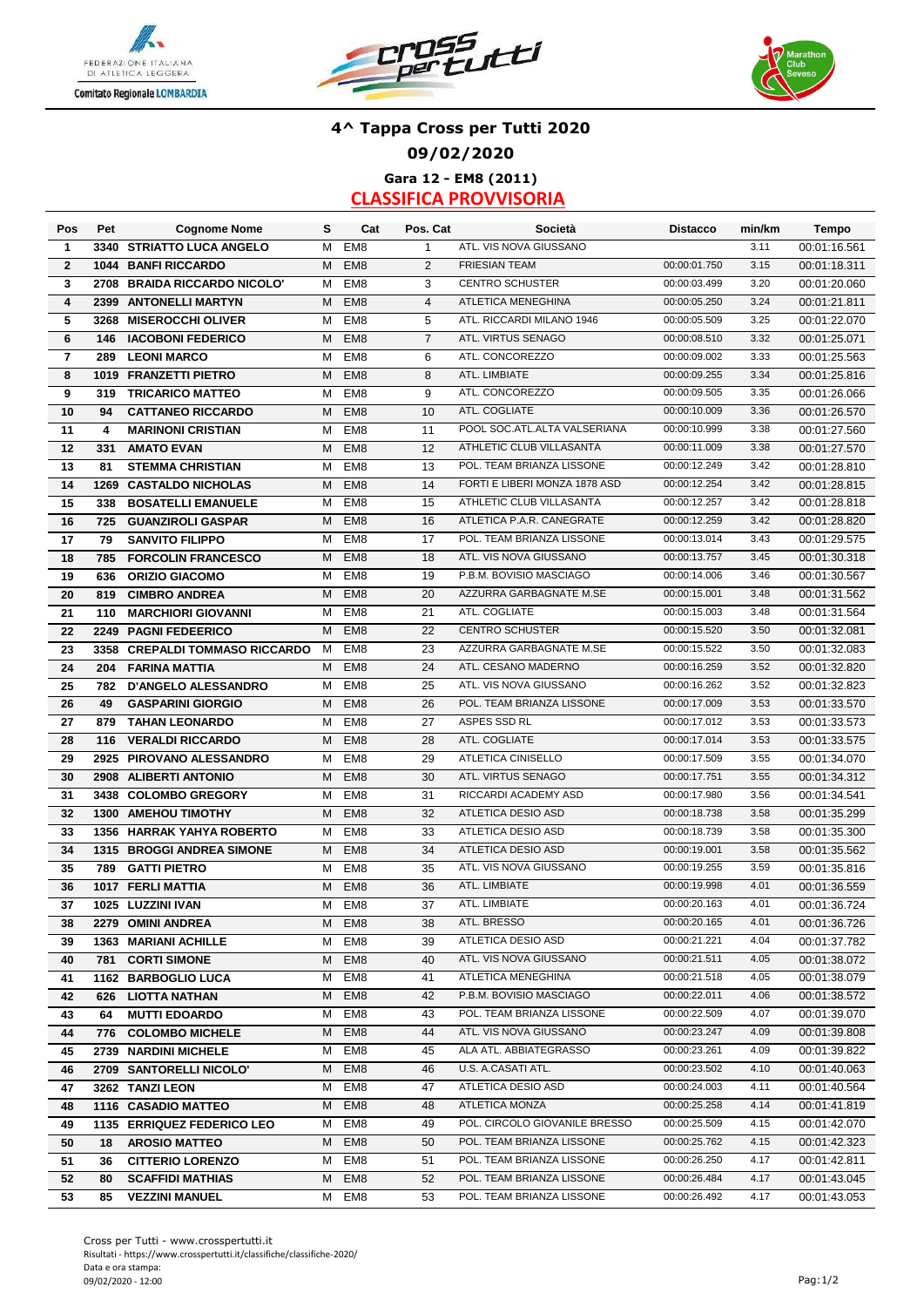





### **4^ Tappa Cross per Tutti 2020 09/02/2020 Gara 12 - EM8 (2011)**

| Pos | Pet  | <b>Cognome Nome</b>            | s | Cat             | Pos. Cat | Società                        | <b>Distacco</b> | min/km | Tempo        |
|-----|------|--------------------------------|---|-----------------|----------|--------------------------------|-----------------|--------|--------------|
| 54  | 378  | <b>MANARA ANDREA</b>           | M | EM <sub>8</sub> | 54       | ATHLETIC CLUB VILLASANTA       | 00:00:26.758    | 4.18   | 00:01:43.319 |
| 55  |      | 2913 SUDATI ALESSANDRO         | M | EM <sub>8</sub> | 55       | ATL. VIRTUS SENAGO             | 00:00:26.759    | 4.18   | 00:01:43.320 |
| 56  |      | 1124 MAIOCCHI ALESSANDRO       | M | EM <sub>8</sub> | 56       | <b>ATLETICA MONZA</b>          | 00:00:27.228    | 4.19   | 00:01:43.789 |
| 57  | 604  | <b>ANTINORI LORENZO</b>        | М | EM <sub>8</sub> | 57       | P.B.M. BOVISIO MASCIAGO        | 00:00:27.423    | 4.19   | 00:01:43.984 |
| 58  | 628  | <b>LUPI LORENZO</b>            | M | EM <sub>8</sub> | 58       | P.B.M. BOVISIO MASCIAGO        | 00:00:27.755    | 4.20   | 00:01:44.316 |
| 59  | 3429 | <b>NOVARA LEONARDO</b>         | м | EM <sub>8</sub> | 59       | POL. BESANESE                  | 00:00:27.758    | 4.20   | 00:01:44.319 |
| 60  | 2328 | <b>COLOMBO LORENZO FLAVIO</b>  | м | EM <sub>8</sub> | 60       | <b>U.S. SANGIORGESE</b>        | 00:00:28.218    | 4.21   | 00:01:44.779 |
| 61  | 700  | <b>SECCHI DAVIDE</b>           | М | EM <sub>8</sub> | 61       | G.S.A. BRUGHERIO               | 00:00:28.517    | 4.22   | 00:01:45.078 |
| 62  | 1131 | <b>COSTANTINO ANDREA</b>       | м | EM <sub>8</sub> | 62       | POL. CIRCOLO GIOVANILE BRESSO  | 00:00:28.758    | 4.23   | 00:01:45.319 |
| 63  |      | 2892 BUONPANE PAOLO            | м | EM <sub>8</sub> | 63       | ATL. RICCARDI MILANO 1946      | 00:00:29.248    | 4.24   | 00:01:45.809 |
| 64  |      | 2379 IERA SHANE DIEGO          | м | EM <sub>8</sub> | 64       | ATLETICRALS2-TEATRO ALLA SCALA | 00:00:29.505    | 4.25   | 00:01:46.066 |
| 65  |      | 1064 PAPA DILEO LEONARDO MARCO | м | EM <sub>8</sub> | 65       | <b>FRIESIAN TEAM</b>           | 00:00:29.763    | 4.25   | 00:01:46.324 |
| 66  |      | 1377 NAVARRA MARCO             | M | EM <sub>8</sub> | 66       | ATLETICA DESIO ASD             | 00:00:29.933    | 4.26   | 00:01:46.494 |
| 67  | 50   | <b>GIORGINI STEFANO</b>        | М | EM <sub>8</sub> | 67       | POL. TEAM BRIANZA LISSONE      | 00:00:29.935    | 4.26   | 00:01:46.496 |
| 68  | 688  | <b>LONGONI JACOPO</b>          | M | EM <sub>8</sub> | 68       | G.S.A. BRUGHERIO               | 00:00:30.249    | 4.27   | 00:01:46.810 |
| 69  | 60   | <b>MASUTTI MATTIA</b>          | м | EM <sub>8</sub> | 69       | POL. TEAM BRIANZA LISSONE      | 00:00:30.251    | 4.27   | 00:01:46.812 |
| 70  | 831  | <b>NARDIELLO RAUL ANDRES</b>   | м | EM <sub>8</sub> | 70       | AZZURRA GARBAGNATE M.SE        | 00:00:30.467    | 4.27   | 00:01:47.028 |
| 71  | 55   | <b>JARA LEIVA REI</b>          | м | EM <sub>8</sub> | 71       | POL. TEAM BRIANZA LISSONE      | 00:00:30.926    | 4.28   | 00:01:47.487 |
| 72  | 3324 | <b>MEMOLI CHRISTIAN</b>        | м | EM <sub>8</sub> | 72       | ATL. CONCOREZZO                | 00:00:31.231    | 4.29   | 00:01:47.792 |
| 73  | 1427 | <b>RENZI GABRIELE</b>          | М | EM <sub>8</sub> | 73       | AICS ATL. BIASSONO             | 00:00:31.232    | 4.29   | 00:01:47.793 |
| 74  | 957  | <b>TIANO TOMMASO</b>           | M | EM <sub>8</sub> | 74       | EUROATLETICA 2002              | 00:00:31.505    | 4.30   | 00:01:48.066 |
| 75  | 3357 | <b>BOSCHETTI LEONARDO</b>      | м | EM <sub>8</sub> | 75       | AZZURRA GARBAGNATE M.SE        | 00:00:31.507    | 4.30   | 00:01:48.068 |
| 76  | 533  | <b>BISON FRANCESCO</b>         | м | EM <sub>8</sub> | 76       | 5 CERCHI SEREGNO               | 00:00:31.751    | 4.30   | 00:01:48.312 |
| 77  |      | 2118 SOMMARIVA GABRIELE        | м | EM <sub>8</sub> | 77       | POL. TEAM BRIANZA LISSONE      | 00:00:32.203    | 4.31   | 00:01:48.764 |
| 78  | 1407 | <b>ZACCARIA SAMUELE</b>        | M | EM <sub>8</sub> | 78       | ATLETICA DESIO ASD             | 00:00:32.209    | 4.31   | 00:01:48.770 |
| 79  | 2129 | <b>MAINELLA MATTEO</b>         | M | EM <sub>8</sub> | 79       | ATL. CONCOREZZO                | 00:00:32.429    | 4.32   | 00:01:48.990 |
| 80  | 442  | <b>SOLONI PIETRO</b>           | M | EM <sub>8</sub> | 80       | <b>ATLETICA CINISELLO</b>      | 00:00:32.726    | 4.33   | 00:01:49.287 |
| 81  |      | 1035 SELMI FABIO               | М | EM <sub>8</sub> | 81       | ATL. LIMBIATE                  | 00:00:33.251    | 4.34   | 00:01:49.812 |
| 82  |      | 1082 PAPPANO CHRISTIAN         | M | EM <sub>8</sub> | 82       | ATLETICRALS2-TEATRO ALLA SCALA | 00:00:33.759    | 4.35   | 00:01:50.320 |
| 83  | 2471 | <b>CARCELLO MATTEO</b>         | м | EM <sub>8</sub> | 83       | ATLETICA BIENATE MAGNAGO 1980  | 00:00:34.750    | 4.38   | 00:01:51.311 |
| 84  |      | 1346 FISCO FEDERICO            | м | EM <sub>8</sub> | 84       | <b>ATLETICA DESIO ASD</b>      | 00:00:35.186    | 4.39   | 00:01:51.747 |
| 85  |      | 2238 LANGELLA FILIPPO          | м | EM <sub>8</sub> | 85       | 5 CERCHI SEREGNO               | 00:00:35.189    | 4.39   | 00:01:51.750 |
| 86  |      | 3338 PELLEGATTA GIACOMO        | м | EM <sub>8</sub> | 86       | ATL. VIS NOVA GIUSSANO         | 00:00:36.250    | 4.42   | 00:01:52.811 |
| 87  | 814  | <b>BORZONE MATTEO</b>          | м | EM <sub>8</sub> | 87       | AZZURRA GARBAGNATE M.SE        | 00:00:38.493    | 4.47   | 00:01:55.054 |
| 88  | 1671 | <b>GIUSTI ALESSANDRO</b>       | м | EM <sub>8</sub> | 88       | <b>FRIESIAN TEAM</b>           | 00:00:38.495    | 4.47   | 00:01:55.056 |
| 89  |      | 2489 RIMOLDI ANDREA            | м | EM <sub>8</sub> | 89       | ATLETICA BIENATE MAGNAGO 1980  | 00:00:39.266    | 4.49   | 00:01:55.827 |
| 90  |      | 3514 IRACI FRANCESCO           | м | EM <sub>8</sub> | 90       | NUOVA ATLETICA ASTRO           | 00:00:39.756    | 4.50   | 00:01:56.317 |
| 91  |      | 3261 ALDIRI NICCOLO'           |   | M EM8           | 91       | ATHLETIC CLUB VILLASANTA       | 00:00:41.014    | 4.53   | 00:01:57.575 |
| 92  |      | 3513 TITTARELLI LORENZO        |   | M EM8           | 92       | NUOVA ATLETICA ASTRO           | 00:00:41.022    | 4.53   | 00:01:57.583 |
| 93  |      | 117 ZIBRA MATTIA               | М | EM8             | 93       | ATL. COGLIATE                  | 00:00:41.025    | 4.53   | 00:01:57.586 |
| 94  |      | 3049 SEREGNI EDOARDO           | M | EM <sub>8</sub> | 94       | P.B.M. BOVISIO MASCIAGO        | 00:00:41.506    | 4.55   | 00:01:58.067 |
| 95  |      | <b>1405 VISCARDI FRANCESCO</b> | м | EM8             | 95       | ATLETICA DESIO ASD             | 00:00:55.754    | 5.30   | 00:02:12.315 |
| 96  |      | 1388 ROSSI ANGELO              | M | EM <sub>8</sub> | 96       | ATLETICA DESIO ASD             | 00:00:58.255    | 5.37   | 00:02:14.816 |
| 97  |      | 3332 RIPAMONTI CHRISTIAN       | M | EM8             | 97       | ATL. VIRTUS SENAGO             | 00:01:02.753    | 5.48   | 00:02:19.314 |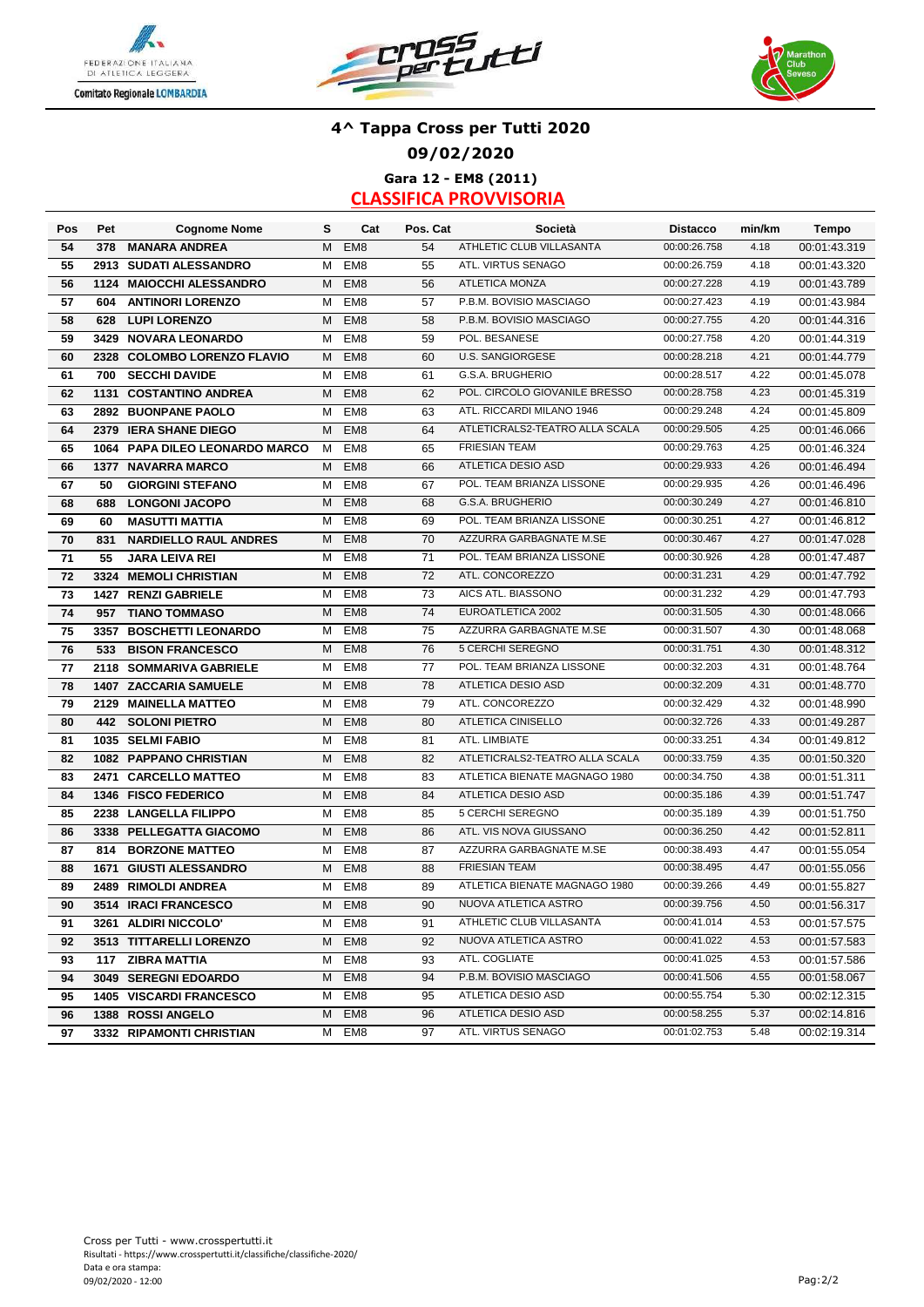





#### **4^ Tappa Cross per Tutti 2020 09/02/2020 Gara 13 - EF10 (2010) CLASSIFICA PROVVISORIA**

**Pos S Cat Pos. Cat Distacco min/km Pet Cognome Nome Società Tempo 1 140 FERRARI ELEONORA** F EF10 1 ATL. VIRTUS SENAGO 3.01 00:02:25.072 **2** F EF10 2 00:00:03.001 3.05 **2211 SCIMONE ASIA** CUS PRO PATRIA MILANO 00:02:28.073 **3 528 ALBERTI LINDA 628 F EF10 5 3 5 CERCHI SEREGNO 60:00:10.249 3.14 4** F EF10 4 00:00:10.751 3.14 **182 BOGA SILVIA** ATL. CESANO MADERNO 00:02:35.823 **5** F EF10 5 00:00:11 3.15 **1402 TERRANI CHIARA** ATLETICA DESIO ASD 00:02:36.072 **6 820 CONTI ASIA** F EF10 6 AZZURRA GARBAGNATE M.SE 00:00:13.259 3.17 00:02:38.331 **7 3405 GIORGI VALENTINA** F EF10 7 MILANO ATLETICA 00:00:13.261 3.17 00:02:38.333 **8** F EF10 8 00:00:18.495 3.24 **1087 DELL'AGNOLA ARIANNA** ABC PROGETTO AZZURRI 00:02:43.567 **9 666 BUTTIGNOL REBECCA** F EF10 9 G.S.A. BRUGHERIO 00:00:19.495 3.25 00:02:44.567 **10 581 PASSARO ARIANNA** F EF10 10 SEZ. ATL. ORATORIO CORNAREDO 00:00:19.998 3.26 00:02:45.070 **11 479 ALLENA CARLOTTA** F EF10 11 ATL. RICCARDI MILANO 1946 00:00:21.001 3.27 00:02:46.073 **12 2273 MORELLI VIOLA** F EF10 12 ATL. BRESSO 00:00:21.004 3.27 **13** F EF10 13 00:00:21.493 3.28 **1006 PIACENTINI VIOLA** U.S. A.CASATI ATL. 00:02:46.565 **14 672 DELL'ORTO MATILDE** F EF10 14 G.S.A. BRUGHERIO 00:00:21.757 3.28 00:02:46.829 **15 1096 CIAPPESONI ELENA** F EF10 15 DK RUNNERS MILANO 00:00:22.245 3.29 00:00:22.47.317 **16 2327 CASARI EMMA** F EF10 16 U.S. SANGIORGESE 00:00:24.991 3.32 **17 412 TRANCIUC EULALIA ALESSIA** FEF10 17 ATHLETIC CLUB VILLASANTA 00:00:25.494 3.33 00:02:50.566 **18 294 MARABESE GIULIA FEF10** 18 ATL. CONCOREZZO 00:00:26.500 3.34 **19** F EF10 19 00:00:26.993 3.35 **2990 PATRUNO VIOLA** CENTRO SCHUSTER 00:02:52.065 **20 53 GRIGALIUNAITE META** F EF10 20 POL. TEAM BRIANZA LISSONE 00:00:27.741 3.36 00:02:52.813 **21** F EF10 21 00:00:28.499 3.36 **1185 GIANNINI VITTORIA** ATLETICA MENEGHINA 00:02:53.571 **22 701 SEGHEZZI ELENA** F EF10 22 G.S.A. BRUGHERIO 00:00:29.745 3.38 00:02:54.817 **23 291 LO VULLO CATERINA** F EF10 23 ATL. CONCOREZZO 00:00:31.244 3.40 00:02:56.316 **24** F EF10 24 00:00:32.003 3.41 **2086 BACCIOCCHI GIULIA** ATLETICA MENEGHINA 00:02:57.075 **25** F EF10 25 00:00:34.493 3.44 **857 FELICORI SOFIA ALINA** ASPES SSD RL 00:02:59.565 **26** F EF10 26 00:00:35.495 3.45 **139 DI LERNIA NORA** ATL. VIRTUS SENAGO 00:03:00.567 **27** F EF10 27 00:00:36.004 3.46 **816 CASIRANI FRANCESCA** AZZURRA GARBAGNATE M.SE 00:03:01.076 **28** F EF10 28 00:00:36.992 3.47 **1318 CARATI ARIANNA** ATLETICA DESIO ASD 00:03:02.064 **29** F EF10 29 00:00:37.252 3.47 **2366 THOMAS NATALIA** ASPES SSD RL 00:03:02.324 **30 740 FUGINI FRANCESCA** F EF10 30 POL. NOVATE 00:00:37.760 3.48 **31** F EF10 31 00:00:38.006 3.48 **3260 MORVILLO CAMILLA** FORTI E LIBERI MONZA 1878 ASD 00:03:03.078 **32 1160 ALLIEGRO VIOLA** F EF10 32 ATLETICA MENEGHINA 00:00:38.008 3.48 00:03:33.080 **33 265 BALLESTRACCI MATILDE** F EF10 33 ATL. CONCOREZZO 00:00:38.751 3.49 00:03:03.823 **34** F EF10 34 00:00:40.250 3.51 **3408 MANGIAROTTI VIRGINIA** MILANO ATLETICA 00:03:05.322 **35 73 ROBAZZA SARA GIULIA** PET10 35 POL. TEAM BRIANZA LISSONE 00:00:41.994 3.53 00:03:07.066 **36** F EF10 36 00:00:42.243 3.54 **3079 MUNTEANU SARA** POL. TEAM BRIANZA LISSONE 00:03:07.315 **37** F EF10 37 00:00:43.491 3.55 **68 PAPALEO GIULIA** POL. TEAM BRIANZA LISSONE 00:03:08.563 **38** F EF10 38 00:00:45.502 3.58 **3428 MOTTADELLI ANITA** POL. BESANESE 00:03:10.574 **39** F EF10 39 00:00:45.742 3.58 **1013 CREPALDI FABIOLA** ATL. LIMBIATE 00:03:10.814 **40** F EF10 40 00:00:46.251 3.59 **252 VAGHI SARA** ATL. CESANO MADERNO 00:03:11.323 **41 3027 FARINA CLARA SOFIA** FEF10 41 FORTI E LIBERI MONZA 1878 ASD 00:00:46.990 4.00 00:03:12.062 **42** F EF10 42 00:00:47.749 4.01 **486 BORELLA CHIARA** ATL. RICCARDI MILANO 1946 00:03:12.821 **43 134 CAMIOLI SERENA** F EF10 **43** ATL. VIRTUS SENAGO 00:00:48.746 **4.02 44** F EF10 44 00:00:49.489 4.03 **1355 GIUSSANI GIULIA** ATLETICA DESIO ASD 00:03:14.561 **45** F EF10 45 00:00:49.492 4.03 **1229 FALLARA SOFIA** @TLETICA MEDA 014 00:03:14.564 **46** F EF10 46 00:00:51.489 4.05 **3410 PALMA CRISTINA** MILANO ATLETICA 00:03:16.561 **47** F EF10 47 00:00:51.742 4.06 **601 SAMBRUNA CHIARA** POL. BESANESE 00:03:16.814 **48 1398 SUMMER VIOLA** F EF10 48 ATLETICA DESIO ASD 00:00:52.993 4.07 **49** F EF10 49 00:00:54.245 4.09 **2981 CASSOTTA MARGOT** CENTRO SCHUSTER 00:03:19.317 **50** F EF10 50 00:00:59.239 4.15 **3321 MOLTRASIO ANNA CLARA** ATL. COGLIATE 00:03:24.311 **51 3412 PASCARELLA VICTORIA MELECO E PERIONEL E DE MILANO ATLETICA A CO-01:00.488 4.16 00:03:25.560 52 602 GUGLIELMI CLARISSA FEF10 52 ATL. RICCARDI MILANO 1946 00:01:00.739 4.17 00:03:25.811 53 1265 BERTOCCHI SARA** F EF10 53 FORTI E LIBERI MONZA 1878 ASD 00:01:01.743 4.18 00:03:26.815 **1398 SUMMER VIOLA** ATLETICA DESIO ASD 00:03:18.065 **134 CAMIOLI SERENA** F EF10 43 ATL. VIRTUS SENAGO 00:00:48.746 4.02 00:03:13.818 **740 FUGINI FRANCESCA** POL. NOVATE 00:03:02.832 **294 MARABESE GIULIA** ATL. CONCOREZZO 00:02:51.572 **2327 CASARI EMMA** U.S. SANGIORGESE 00:02:50.063 **2273 MORELLI VIOLA** ATL. BRESSO 00:02:46.076 **528 ALBERTI LINDA** 5 CERCHI SEREGNO 00:02:35.321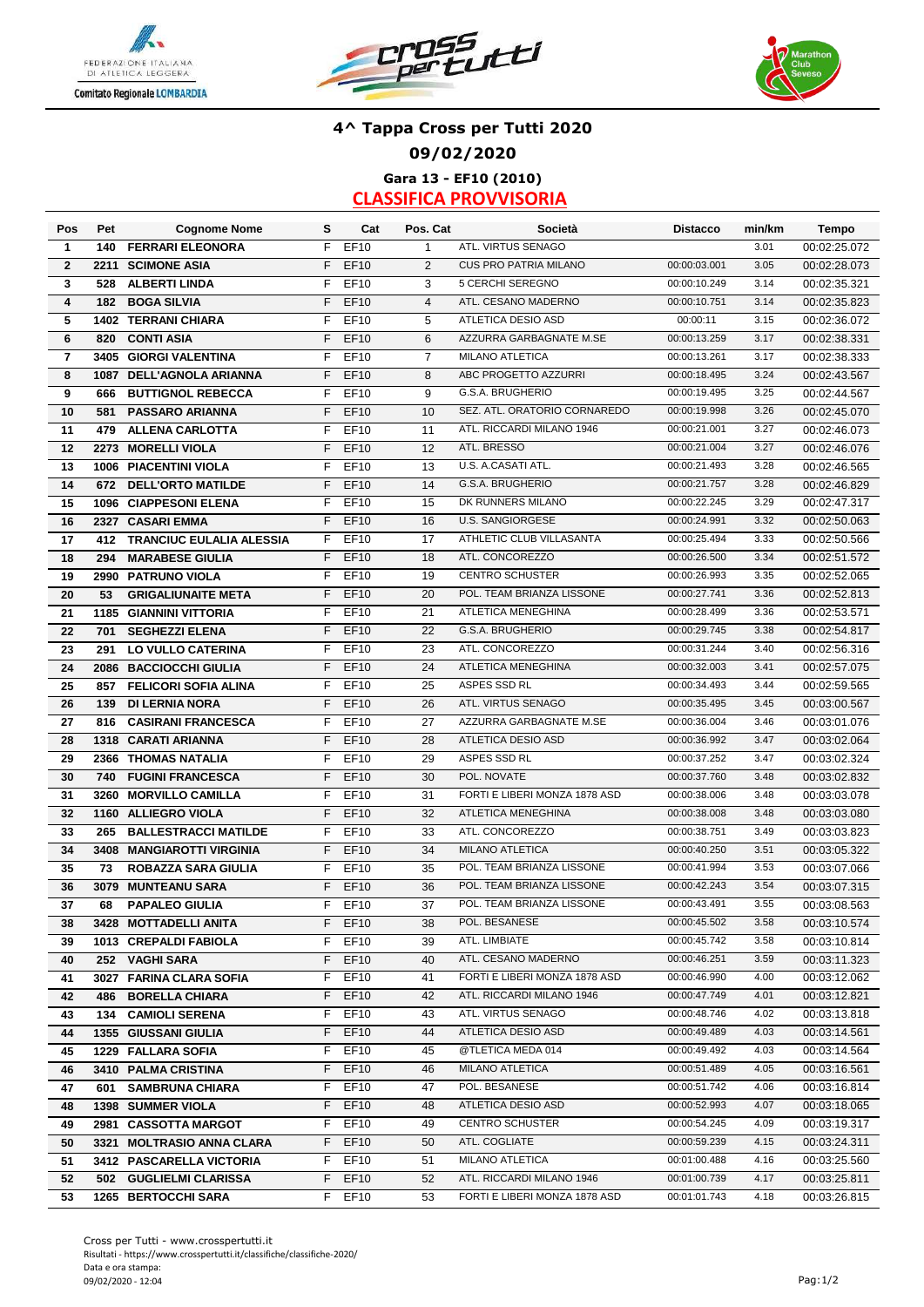





**Gara 13 - EF10 (2010) CLASSIFICA PROVVISORIA**

| Pos | Pet  | <b>Cognome Nome</b>        | s  | Cat              | Pos. Cat | Società                       | <b>Distacco</b> | min/km | Tempo        |
|-----|------|----------------------------|----|------------------|----------|-------------------------------|-----------------|--------|--------------|
| 54  | 953  | <b>SCOLARO SOFIA</b>       |    | EF10             | 54       | EUROATLETICA 2002             | 00:01:03.746    | 4.21   | 00:03:28.818 |
| 55  |      | 3344 CASTROGIOVANNI SABINA |    | EF10             | 55       | ATLETICA MELZO                | 00:01:09.239    | 4.27   | 00:03:34.311 |
| 56  | 201  | <b>COPRENI MARGHERITA</b>  |    | FF <sub>10</sub> | 56       | ATL. CESANO MADERNO           | 00:01:20.740    | 4.42   | 00:03:45.812 |
| 57  | 3320 | VOLPI GAIA                 |    | EF10             | 57       | ATL. BRESSO                   | 00:01:32.490    | 4.56   | 00:03:57.562 |
| 58  |      | 2996 BONALUME FRANCESCA    | E. | FF10             | 58       | CUS PRO PATRIA MILANO         | 00:01:47.240    | 5.15   | 00:04:12.312 |
| 59  | 3525 | COLCIAGHI ANITA MARZIA     |    | EF10             | 59       | POL. CIRCOLO GIOVANILE BRESSO | 00:02:10.739    | 5.44   | 00:04:35.811 |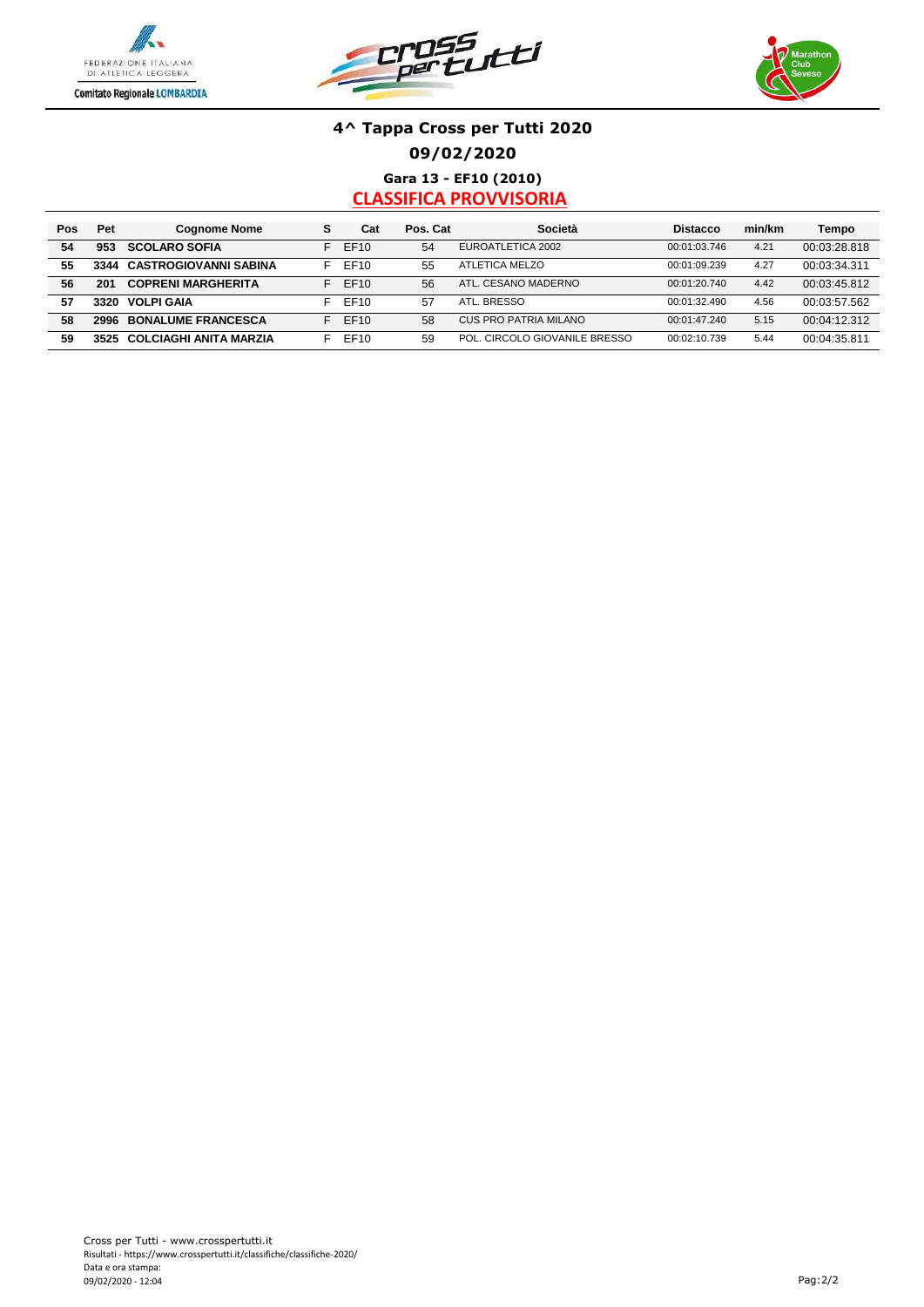





# **4^ Tappa Cross per Tutti 2020 09/02/2020 Gara 14 - EM10(2010)**

| Pos                     | Pet  | <b>Cognome Nome</b>         | s | Cat              | Pos. Cat       | Società                       | <b>Distacco</b>              | min/km | <b>Tempo</b> |
|-------------------------|------|-----------------------------|---|------------------|----------------|-------------------------------|------------------------------|--------|--------------|
| 1                       | 215  | <b>LOLLO FRANCESCO</b>      | М | <b>EM10</b>      | $\mathbf{1}$   | ATL. CESANO MADERNO           |                              | 2.54   | 00:02:19.364 |
| $\overline{2}$          | 997  | <b>LANZINI FABRIZIO</b>     | М | <b>EM10</b>      | 2              | U.S. A.CASATI ATL.            | 00:00:04.751                 | 3.00   | 00:02:24.115 |
| 3                       | 282  | <b>FORLANELLI SIMONE</b>    | м | <b>EM10</b>      | 3              | ATL. CONCOREZZO               | 00:00:07.250                 | 3.03   | 00:02:26.614 |
| $\overline{\mathbf{4}}$ |      | 3009 PILUSO EDOARDO MARIO   | М | <b>EM10</b>      | $\overline{4}$ | <b>CUS PRO PATRIA MILANO</b>  | 00:00:08.499                 | 3.04   | 00:02:27.863 |
| 5                       | 920  | <b>CAZZANIGA LORENZO</b>    | М | <b>EM10</b>      | 5              | EUROATLETICA 2002             | 00:00:08.748                 | 3.05   | 00:02:28.112 |
| 6                       | 477  | <b>VALGATTARRI PAOLO</b>    | М | <b>EM10</b>      | 6              | <b>CUS PRO PATRIA MILANO</b>  | 00:00:09.749                 | 3.06   | 00:02:29.113 |
| $\overline{\mathbf{r}}$ | 290  | <b>LIMONTA DAVIDE</b>       | М | <b>EM10</b>      | $\overline{7}$ | ATL. CONCOREZZO               | 00:00:11.502                 | 3.08   | 00:02:30.866 |
| 8                       |      | 3356 SIRONI RICCARDO        | м | <b>EM10</b>      | 8              | ATLETICA MONZA                | 00:00:13.247                 | 3.10   | 00:02:32.611 |
| 9                       | 325  | <b>ZANI RICCARDO</b>        | м | <b>EM10</b>      | 9              | ATL. CONCOREZZO               | 00:00:14.248                 | 3.12   | 00:02:33.612 |
| 10                      | 938  | <b>LUSARDI ALESSANDRO</b>   | м | <b>EM10</b>      | 10             | EUROATLETICA 2002             | 00:00:14.998                 | 3.12   | 00:02:34.362 |
| 11                      |      | 1127 RUSCONI GIANNETTI EDO  | м | <b>EM10</b>      | 11             | <b>ATLETICA MONZA</b>         | 00:00:15.248                 | 3.13   | 00:02:34.612 |
| 12                      |      | 2316 PORTA ANDREA           | м | <b>EM10</b>      | 12             | ATL. VIS NOVA GIUSSANO        | 00:00:15.997                 | 3.14   | 00:02:35.361 |
| 13                      |      | 2896 MINNONE LUIGI          | м | EM <sub>10</sub> | 13             | ATL. RICCARDI MILANO 1946     | 00:00:15.998                 | 3.14   | 00:02:35.362 |
| 14                      | 981  | <b>OUALI MOHAMED AZIZ</b>   | м | <b>EM10</b>      | 14             | ATL. SOVICO                   | 00:00:17.500                 | 3.16   | 00:02:36.864 |
| 15                      |      | 2989 PAGNONI STEFANO        | М | <b>EM10</b>      | 15             | <b>CENTRO SCHUSTER</b>        | 00:00:19.745                 | 3.18   | 00:02:39.109 |
| 16                      | 869  | <b>MATTIA RICCARDO</b>      | м | <b>EM10</b>      | 16             | ASPES SSD RL                  | 00:00:20.245                 | 3.19   | 00:02:39.609 |
| 17                      |      | 1123 LISSONI GABRIELE       | М | <b>EM10</b>      | 17             | <b>ATLETICA MONZA</b>         | 00:00:20.497                 | 3.19   | 00:02:39.861 |
| 18                      | 497  | <b>GIUDICE FABIO</b>        | M | <b>EM10</b>      | 18             | ATL. RICCARDI MILANO 1946     | 00:00:21.745                 | 3.21   | 00:02:41.109 |
| 19                      | 124  | <b>BASSAN MATTEO</b>        | м | <b>EM10</b>      | 19             | ATL. VIRTUS SENAGO            | 00:00:21.997                 | 3.21   | 00:02:41.361 |
| 20                      |      | <b>1390 SAIA GABRIELE</b>   | M | <b>EM10</b>      | 20             | <b>ATLETICA DESIO ASD</b>     | 00:00:22.498                 | 3.22   | 00:02:41.862 |
|                         |      | 3313 FERRATO SIMONE         | М | <b>EM10</b>      | 21             | ATL. BRESSO                   | 00:00:22.764                 | 3.22   | 00:02:42.128 |
| 21                      |      |                             |   |                  |                | <b>CENTRO SCHUSTER</b>        |                              | 3.22   |              |
| 22                      |      | 3382 SAMBO LUCA             | м | <b>EM10</b>      | 22             | EUROATLETICA 2002             | 00:00:23.005<br>00:00:23.494 | 3.23   | 00:02:42.369 |
| 23                      | 917  | <b>CANTORO JACOPO</b>       | Μ | <b>EM10</b>      | 23             |                               |                              |        | 00:02:42.858 |
| 24                      | 2227 | <b>MAURO MATTEO</b>         | M | <b>EM10</b>      | 24             | ATL. RICCARDI MILANO 1946     | 00:00:23.501                 | 3.23   | 00:02:42.865 |
| 25                      | 633  | <b>OCCHIALI LEONARDO</b>    | м | <b>EM10</b>      | 25             | P.B.M. BOVISIO MASCIAGO       | 00:00:23.747                 | 3.23   | 00:02:43.111 |
| 26                      | 195  | <b>CATTANEO SAMUELE</b>     | М | <b>EM10</b>      | 26             | ATL. CESANO MADERNO           | 00:00:24.257                 | 3.24   | 00:02:43.621 |
| 27                      |      | 1153 PONTI FEDERICO         | М | <b>EM10</b>      | 27             | <b>LA FENICE</b>              | 00:00:25.253                 | 3.25   | 00:02:44.617 |
| 28                      |      | 1046 BASSAN DIEGO           | М | <b>EM10</b>      | 28             | <b>FRIESIAN TEAM</b>          | 00:00:25.255                 | 3.25   | 00:02:44.619 |
| 29                      |      | 2342 FARAGUNA CHRISTIAN     | М | <b>EM10</b>      | 29             | AZZURRA GARBAGNATE M.SE       | 00:00:26.252                 | 3.27   | 00:02:45.616 |
| 30                      | 993  | <b>DI GIORGIO SALVATORE</b> | М | <b>EM10</b>      | 30             | U.S. A.CASATI ATL.            | 00:00:26.490                 | 3.27   | 00:02:45.854 |
| 31                      |      | 1140 PEDRETTI CARLO         | М | <b>EM10</b>      | 31             | POL. CIRCOLO GIOVANILE BRESSO | 00:00:26.492                 | 3.27   | 00:02:45.856 |
| 32                      | 894  | <b>RINALDI DAVIDE</b>       | М | <b>EM10</b>      | 32             | ATL. MUGGIO'                  | 00:00:26.747                 | 3.27   | 00:02:46.111 |
| 33                      |      | 3379 PREVOST JULES          | М | <b>EM10</b>      | 33             | <b>CENTRO SCHUSTER</b>        | 00:00:26.749                 | 3.27   | 00:02:46.113 |
| 34                      |      | 2292 TERRANA FILIPPO        | м | <b>EM10</b>      | 34             | P.B.M. BOVISIO MASCIAGO       | 00:00:26.972                 | 3.27   | 00:02:46.336 |
| 35                      | 631  | <b>NAVARRA ALESSIO</b>      | м | <b>EM10</b>      | 35             | P.B.M. BOVISIO MASCIAGO       | 00:00:29.491                 | 3.31   | 00:02:48.855 |
| 36                      |      | 3373 DALESSANDRI NATHAN     | м | <b>EM10</b>      | 36             | <b>CENTRO SCHUSTER</b>        | 00:00:29.744                 | 3.31   | 00:02:49.108 |
| 37                      |      | 3044 BOLOCAN GABRIELE       | м | <b>EM10</b>      | 37             | P.B.M. BOVISIO MASCIAGO       | 00:00:30.490                 | 3.32   | 00:02:49.854 |
| 38                      |      | 2659 CERIALI DANIELE        |   | M EM10           | 38             | A.S.D. ATLETICA AZZURRA       | 00:00:30.491                 | 3.32   | 00:02:49.855 |
| 39                      |      | 2119 PRESTA ROCCO           |   | M EM10           | 39             | ATL. COGLIATE                 | 00:00:30.990                 | 3.32   | 00:02:50.354 |
| 40                      |      | 2732 BETASSA LUCA           |   | M EM10           | 40             | ALA ATL. ABBIATEGRASSO        | 00:00:30.993                 | 3.32   | 00:02:50.357 |
| 41                      |      | <b>147 LECCE PIETRO</b>     |   | M EM10           | 41             | ATL. VIRTUS SENAGO            | 00:00:31.499                 | 3.33   | 00:02:50.863 |
| 42                      |      | 365 GIARDINO MATTIA         | M | <b>EM10</b>      | 42             | ATHLETIC CLUB VILLASANTA      | 00:00:32.242                 | 3.34   | 00:02:51.606 |
| 43                      |      | 976 MAURI MATTEO            | M | EM <sub>10</sub> | 43             | ATL. SOVICO                   | 00:00:32.993                 | 3.35   | 00:02:52.357 |
| 44                      |      | 2495 AINA RICCARDO          | M | <b>EM10</b>      | 44             | ATLETICA GALLIATE             | 00:00:33.492                 | 3.36   | 00:02:52.856 |
| 45                      |      | 1248 FAGGIANO EDOARDO       | м | EM <sub>10</sub> | 45             | RICCARDI ACADEMY ASD          | 00:00:33.990                 | 3.36   | 00:02:53.354 |
| 46                      | 340  | <b>BOTTONI LUCA</b>         | M | <b>EM10</b>      | 46             | ATHLETIC CLUB VILLASANTA      | 00:00:34.244                 | 3.37   | 00:02:53.608 |
| 47                      |      | 2696 VACIRCA ALESSANDRO     | м | <b>EM10</b>      | 47             | ATL. BRESSO                   | 00:00:34.249                 | 3.37   | 00:02:53.613 |
| 48                      | 237  | <b>POZZA EDOARDO</b>        | м | <b>EM10</b>      | 48             | ATL. CESANO MADERNO           | 00:00:34.250                 | 3.37   | 00:02:53.614 |
| 49                      |      | 2213 VALGATTARRI GIORGIO    | м | <b>EM10</b>      | 49             | <b>CUS PRO PATRIA MILANO</b>  | 00:00:34.746                 | 3.37   | 00:02:54.110 |
| 50                      |      | 1259 VERZILLO PIETRO        | м | <b>EM10</b>      | 50             | RICCARDI ACADEMY ASD          | 00:00:34.749                 | 3.37   | 00:02:54.113 |
| 51                      |      | 2110 DAOLIO GIUSEPPE        | м | EM <sub>10</sub> | 51             | POL. TEAM BRIANZA LISSONE     | 00:00:35.255                 | 3.38   | 00:02:54.619 |
| 52                      |      | 240 RAMPIN LORIS            | M | EM <sub>10</sub> | 52             | ATL. CESANO MADERNO           | 00:00:35.733                 | 3.38   | 00:02:55.097 |
| 53                      |      | 839 TEODORO MASSIMO         |   | M EM10           | 53             | AZZURRA GARBAGNATE M.SE       | 00:00:36                     | 3.39   | 00:02:55.364 |
|                         |      |                             |   |                  |                |                               |                              |        |              |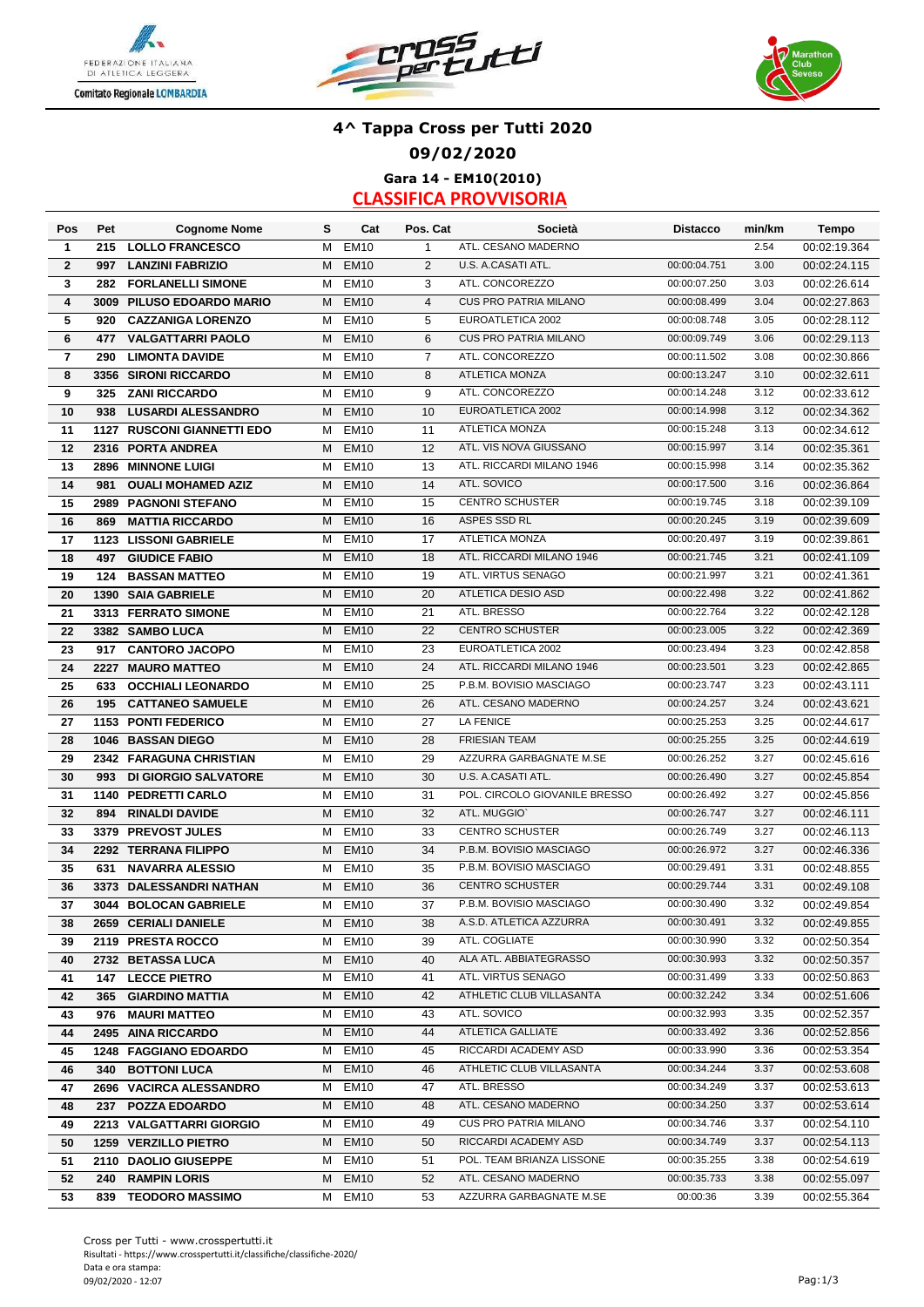





# **4^ Tappa Cross per Tutti 2020 09/02/2020 Gara 14 - EM10(2010)**

| Pos | Pet  | <b>Cognome Nome</b>                           | s      | Cat              | Pos. Cat  | Società                        | <b>Distacco</b> | min/km | <b>Tempo</b> |
|-----|------|-----------------------------------------------|--------|------------------|-----------|--------------------------------|-----------------|--------|--------------|
| 54  | 574  | <b>BIANCHI DIEGO</b>                          | м      | <b>EM10</b>      | 54        | SEZ. ATL. ORATORIO CORNAREDO   | 00:00:37.464    | 3.41   | 00:02:56.828 |
| 55  |      | 2903 COLCIAGO MATTEO                          | М      | <b>EM10</b>      | 55        | ATL. SOVICO                    | 00:00:39.238    | 3.43   | 00:02:58.602 |
| 56  | 377  | <b>MAGNI CLAUDIO</b>                          | м      | <b>EM10</b>      | 56        | ATHLETIC CLUB VILLASANTA       | 00:00:39.244    | 3.43   | 00:02:58.608 |
| 57  | 1081 | <b>MINELLI SIMONE</b>                         | M      | <b>EM10</b>      | 57        | ATLETICRALS2-TEATRO ALLA SCALA | 00:00:39.245    | 3.43   | 00:02:58.609 |
| 58  | 687  | <b>LIVIO SIMONE</b>                           | М      | <b>EM10</b>      | 58        | G.S.A. BRUGHERIO               | 00:00:39.991    | 3.44   | 00:02:59.355 |
| 59  | 200  | <b>COI FILIPPO</b>                            | М      | <b>EM10</b>      | 59        | ATL. CESANO MADERNO            | 00:00:40.215    | 3.44   | 00:02:59.579 |
| 60  |      | 3378 MORABITO ALBERTO                         | M      | <b>EM10</b>      | 60        | <b>CENTRO SCHUSTER</b>         | 00:00:40.217    | 3.44   | 00:02:59.581 |
| 61  | 893  | PERUGI ALESSANDRO                             | М      | <b>EM10</b>      | 61        | ATL. MUGGIO'                   | 00:00:40.943    | 3.45   | 00:03:00.307 |
| 62  | 591  | <b>MACCHI LEONARDO</b>                        | М      | <b>EM10</b>      | 62        | POL. BESANESE                  | 00:00:41.466    | 3.46   | 00:03:00.830 |
| 63  |      | 3413 PICCINELLI GABRIELE                      | М      | <b>EM10</b>      | 63        | <b>MILANO ATLETICA</b>         | 00:00:41.742    | 3.46   | 00:03:01.106 |
| 64  | 762  | <b>BIZZOZERO MICHELE</b>                      | M      | <b>EM10</b>      | 64        | ATL. VIS NOVA GIUSSANO         | 00:00:41.990    | 3.46   | 00:03:01.354 |
| 65  | 959  | <b>TOPPI RICCARDO</b>                         | М      | <b>EM10</b>      | 65        | EUROATLETICA 2002              | 00:00:42.683    | 3.47   | 00:03:02.047 |
| 66  |      | 3419 CHIRULLI LEONARDO                        | М      | <b>EM10</b>      | 66        | P.B.M. BOVISIO MASCIAGO        | 00:00:42.686    | 3.47   | 00:03:02.050 |
| 67  |      | 3380 PREVOST VALENTINA                        | м      | <b>EM10</b>      | 67        | <b>CENTRO SCHUSTER</b>         | 00:00:42.692    | 3.47   | 00:03:02.056 |
| 68  |      | 1014 DE NUCCI TOMMASO                         | М      | <b>EM10</b>      | 68        | ATL. LIMBIATE                  | 00:00:43.252    | 3.48   | 00:03:02.616 |
| 69  |      | 2429 BATTISTA DIEGO                           | м      | <b>EM10</b>      | 69        | ATLETICA MELZO                 | 00:00:43.452    | 3.48   | 00:03:02.816 |
| 70  | 949  | <b>RUDELLO TOMMASO</b>                        | м      | <b>EM10</b>      | 70        | EUROATLETICA 2002              | 00:00:43.459    | 3.48   | 00:03:02.823 |
| 71  | 129  | <b>BRAMBILLA ENRICO</b>                       | М      | <b>EM10</b>      | 71        | ATL. VIRTUS SENAGO             | 00:00:43.989    | 3.49   | 00:03:03.353 |
| 72  |      | 2979 CAFARO EMANUELE                          | м      | <b>EM10</b>      | 72        | <b>CENTRO SCHUSTER</b>         | 00:00:44.245    | 3.49   | 00:03:03.609 |
| 73  | 680  | <b>GALBIATI IGOR</b>                          | М      | <b>EM10</b>      | 73        | G.S.A. BRUGHERIO               | 00:00:44.403    | 3.49   | 00:03:03.767 |
| 74  | 159  | <b>RECLI ANDREA</b>                           | М      | <b>EM10</b>      | 74        | ATL. VIRTUS SENAGO             | 00:00:44.712    | 3.50   | 00:03:04.076 |
| 75  |      | 2949 TOSCHI RICCARDO                          | М      | <b>EM10</b>      | 75        | <b>ATLETICA MONZA</b>          | 00:00:45.512    | 3.51   | 00:03:04.876 |
| 76  |      | 3440 INNOCENTI MARCO                          | M      | <b>EM10</b>      | 76        | RICCARDI ACADEMY ASD           | 00:00:45.515    | 3.51   | 00:03:04.879 |
| 77  |      | 2727 SAINI MATTEO                             | M      | <b>EM10</b>      | 77        | AICS ATL. BIASSONO             | 00:00:45.716    | 3.51   | 00:03:05.080 |
| 78  |      | 3376 MARTINI LUCA                             | М      | <b>EM10</b>      | 78        | <b>CENTRO SCHUSTER</b>         | 00:00:46.743    | 3.52   | 00:03:06.107 |
| 79  |      | 597 RODELLA MATTEO                            | М      | <b>EM10</b>      | 79        | POL. BESANESE                  | 00:00:46.747    | 3.52   | 00:03:06.111 |
| 80  |      | 3010 TARTAGLIA SEBASTIAN                      | м      | <b>EM10</b>      | 80        | <b>CUS PRO PATRIA MILANO</b>   | 00:00:47.497    | 3.53   | 00:03:06.861 |
| 81  |      | 3206 DESTEFANIS CHRISTIAN                     | М      | <b>EM10</b>      | 81        | ATL. BRESSO                    | 00:00:47.711    | 3.53   | 00:03:07.075 |
| 82  | 635  | <b>OLLA FABRIZIO</b>                          | M      | <b>EM10</b>      | 82        | P.B.M. BOVISIO MASCIAGO        | 00:00:47.714    | 3.53   | 00:03:07.078 |
| 83  | 951  | <b>SACCHINI DAVIDE</b>                        | м      | <b>EM10</b>      | 83        | EUROATLETICA 2002              | 00:00:47.719    | 3.53   | 00:03:07.083 |
| 84  | 46   | <b>FERRARI ALBERTO</b>                        | М      | <b>EM10</b>      | 84        | POL. TEAM BRIANZA LISSONE      | 00:00:48.993    | 3.55   | 00:03:08.357 |
| 85  | 307  | <b>RIVA PIETRO</b>                            | М      | <b>EM10</b>      | 85        | ATL. CONCOREZZO                | 00:00:49.732    | 3.56   | 00:03:09.096 |
| 86  |      | 2496 AIROLDI ALESSANDRO                       | М      | <b>EM10</b>      | 86        | <b>ATLETICA GALLIATE</b>       | 00:00:50.241    | 3.57   | 00:03:09.605 |
| 87  |      | 1371 MINUZZO ALESSANDRO                       | М      | <b>EM10</b>      | 87        | ATLETICA DESIO ASD             | 00:00:50.498    | 3.57   | 00:03:09.862 |
| 88  |      | 1395 SILVESTRI MARCO                          | М      | <b>EM10</b>      | 88        | ATLETICA DESIO ASD             | 00:00:51.001    | 3.57   | 00:03:10.365 |
| 89  |      | 1021 GIUNTA RICCARDO                          | М      | <b>EM10</b>      | 89        | ATL. LIMBIATE                  | 00:00:51.987    | 3.59   | 00:03:11.351 |
| 90  |      | 3346 DONATO RICCARDO                          | М      | <b>EM10</b>      | 90        | ATLETICA MELZO                 | 00:00:54.489    | 4.02   | 00:03:13.853 |
| 91  |      | 2308 TILLI RICCARDO                           |        | EM <sub>10</sub> | 91        | POL. NOVATE                    | 00:00:55.246    | 4.03   | 00:03:14.610 |
| 92  |      | 620 FERRI FEDERICO                            | M<br>M | <b>EM10</b>      | 92        | P.B.M. BOVISIO MASCIAGO        | 00:00:55.992    | 4.04   | 00:03:15.356 |
| 93  |      | <b>840 TURCATO EVAN</b>                       | M      | EM <sub>10</sub> | 93        | AZZURRA GARBAGNATE M.SE        | 00:00:55.996    | 4.04   | 00:03:15.360 |
| 94  |      | 2987 FUMAGALLI ALESSANDRO                     | м      | <b>EM10</b>      | 94        | <b>CENTRO SCHUSTER</b>         | 00:00:55.997    | 4.04   | 00:03:15.361 |
| 95  |      | 3081 ORRU' MATTEO                             | м      | EM <sub>10</sub> | 95        | POL. TEAM BRIANZA LISSONE      | 00:00:56.737    | 4.05   | 00:03:16.101 |
| 96  |      | 3296 CAMPANA MARCO                            | M      | EM <sub>10</sub> | 96        | AICS ATL. BIASSONO             | 00:00:57.496    | 4.06   | 00:03:16.860 |
| 97  |      | 1251 PALAZZO LEANDRO                          | м      | EM10             | 97        | RICCARDI ACADEMY ASD           | 00:00:57.745    | 4.06   | 00:03:17.109 |
|     |      |                                               |        | EM <sub>10</sub> |           | AICS ATL. BIASSONO             | 00:00:58.743    | 4.07   |              |
| 98  |      | 2725 DI BACCO ALESSANDRO<br>DE MICHELE DAVIDE | м      | EM <sub>10</sub> | 98        | ATL. COGLIATE                  | 00:00:59.242    | 4.08   | 00:03:18.107 |
| 99  | 97   |                                               | м      | <b>EM10</b>      | 99<br>100 | ATL. MUGGIO'                   | 00:00:59.501    | 4.08   | 00:03:18.606 |
| 100 |      | 889 FARDELLO GIUSEPPE                         | м      | EM <sub>10</sub> | 101       | ATL. BRESSO                    | 00:00:59.502    | 4.08   | 00:03:18.865 |
| 101 |      | 3319 TRIONI ANDREA                            | м      |                  |           | POL. TEAM BRIANZA LISSONE      | 00:01:01.239    | 4.10   | 00:03:18.866 |
| 102 | 58   | <b>LAURIA RICCARDO</b>                        | M      | <b>EM10</b>      | 102       | ATL. BRESSO                    | 00:01:05.986    | 4.16   | 00:03:20.603 |
| 103 |      | 2283 RANCATI MATTEO                           | м      | EM <sub>10</sub> | 103       |                                |                 |        | 00:03:25.350 |
| 104 |      | 756 CORTELLAZZI LORENZO                       | м      | <b>EM10</b>      | 104       | NUOVA ATLETICA ASTRO           | 00:01:06.486    | 4.17   | 00:03:25.850 |
| 105 |      | 1238 ALLEVI EDOARDO                           | м      | <b>EM10</b>      | 105       | RICCARDI ACADEMY ASD           | 00:01:07.239    | 4.18   | 00:03:26.603 |
| 106 |      | 2282 PISANI RAOUL                             | М      | <b>EM10</b>      | 106       | ATL. BRESSO                    | 00:01:07.241    | 4.18   | 00:03:26.605 |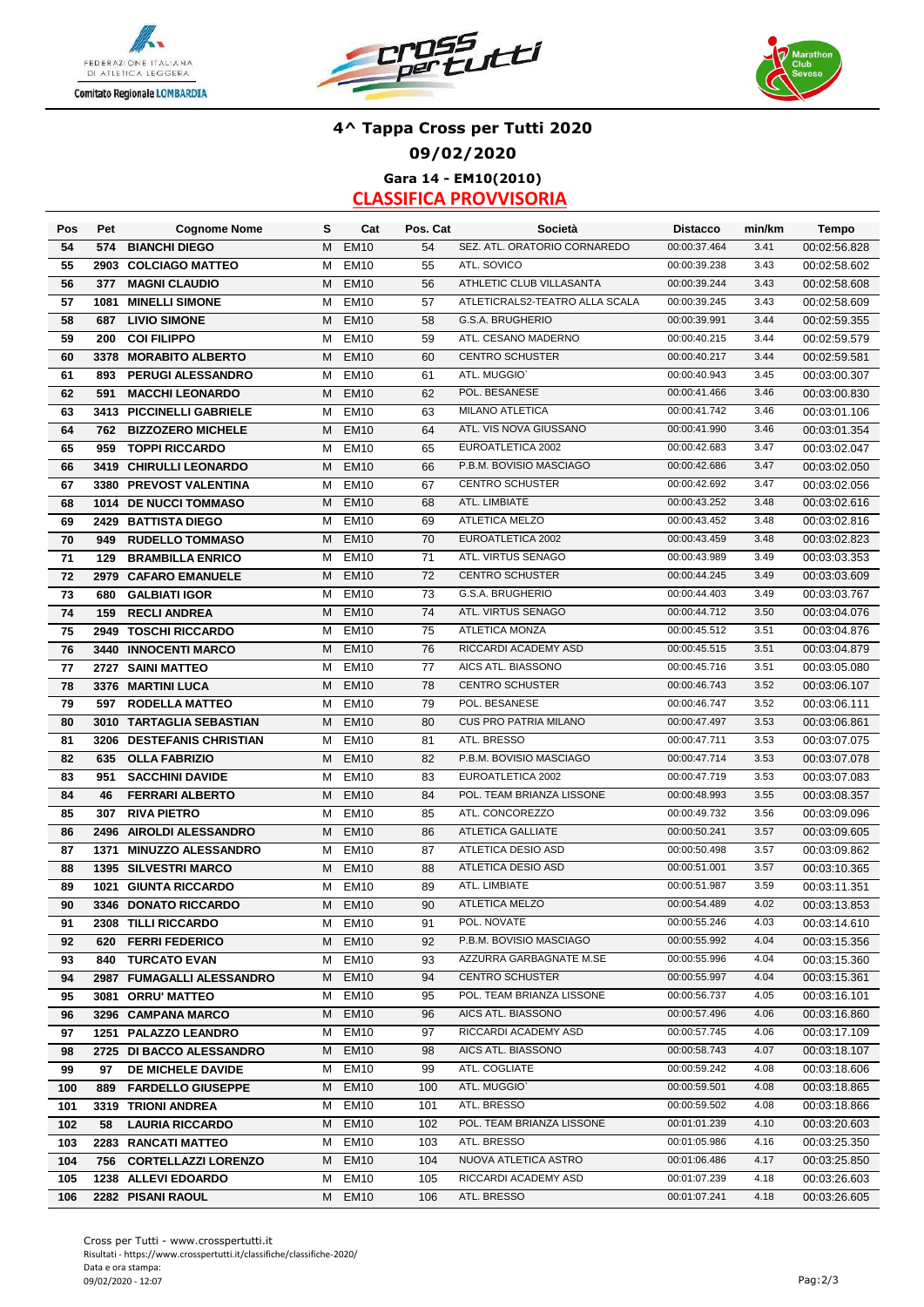





## **4^ Tappa Cross per Tutti 2020 09/02/2020 Gara 14 - EM10(2010)**

| <b>Pos</b> | Pet  | <b>Cognome Nome</b>              | s | Cat         | Pos. Cat | Società                   | <b>Distacco</b> | min/km | Tempo        |
|------------|------|----------------------------------|---|-------------|----------|---------------------------|-----------------|--------|--------------|
| 107        | 3377 | <b>MILANO SAMUELE</b>            | м | <b>EM10</b> | 107      | <b>CENTRO SCHUSTER</b>    | 00:01:07.750    | 4.18   | 00:03:27.114 |
| 108        | 295  | <b>MARIANI RICCARDO</b>          | м | <b>EM10</b> | 108      | ATL. CONCOREZZO           | 00:01:07.763    | 4.18   | 00:03:27.127 |
| 109        | 2309 | <b>DERVISHAJ STIVEN</b>          | м | <b>EM10</b> | 109      | NUOVA ATLETICA ASTRO      | 00:01:08.493    | 4.19   | 00:03:27.857 |
| 110        |      | <b>1225 CESANA MATTEO</b>        | м | <b>EM10</b> | 110      | @TLETICA MEDA 014         | 00:01:08.749    | 4.20   | 00:03:28.113 |
| 111        | 737  | <b>CITARELLA VITTORIO</b>        | м | <b>EM10</b> | 111      | POL. NOVATE               | 00:01:08.989    | 4.20   | 00:03:28.353 |
| 112        | 1231 | <b>GOBBO GIOVANNI</b>            | м | <b>EM10</b> | 112      | @TLETICA MEDA 014         | 00:01:09.983    | 4.21   | 00:03:29.347 |
| 113        |      | 1298 ALGERINO LORENZO            | м | <b>EM10</b> | 113      | ATLETICA DESIO ASD        | 00:01:10.743    | 4.22   | 00:03:30.107 |
| 114        | 974  | <b>LOCORO TOMMASO</b>            | м | <b>EM10</b> | 114      | ATL. SOVICO               | 00:01:11.728    | 4.23   | 00:03:31.092 |
| 115        | 2116 | <b>PATANIA ALESSANDRO</b>        | м | <b>EM10</b> | 115      | POL. TEAM BRIANZA LISSONE | 00:01:12.987    | 4.25   | 00:03:32.351 |
| 116        | 665  | <b>BISSOLI LORENZO</b>           | м | <b>EM10</b> | 116      | G.S.A. BRUGHERIO          | 00:01:13.231    | 4.25   | 00:03:32.595 |
| 117        | 3290 | <b>DINATALE MASSIMO</b>          | м | <b>EM10</b> | 117      | @TLETICA MEDA 014         | 00:01:14.985    | 4.27   | 00:03:34.349 |
| 118        | 1233 | <b>RIGAMONTI ALESSANDRO</b>      | м | <b>EM10</b> | 118      | @TLETICA MEDA 014         | 00:01:20.480    | 4.34   | 00:03:39.844 |
| 119        | 3430 | <b>BOTTIGLIERI DARIO ROBERTO</b> | м | <b>EM10</b> | 119      | POL. NOVATE               | 00:01:25.229    | 4.40   | 00:03:44.593 |
| 120        | 3439 | <b>GIORDANO LORENZO</b>          | м | <b>EM10</b> | 120      | RICCARDI ACADEMY ASD      | 00:01:40.471    | 4.59   | 00:03:59.835 |
| 121        | 705  | <b>TUZZOLINO SIMONE</b>          | м | <b>EM10</b> | 121      | G.S.A. BRUGHERIO          | 00:02:41.723    | 6.16   | 00:05:01.087 |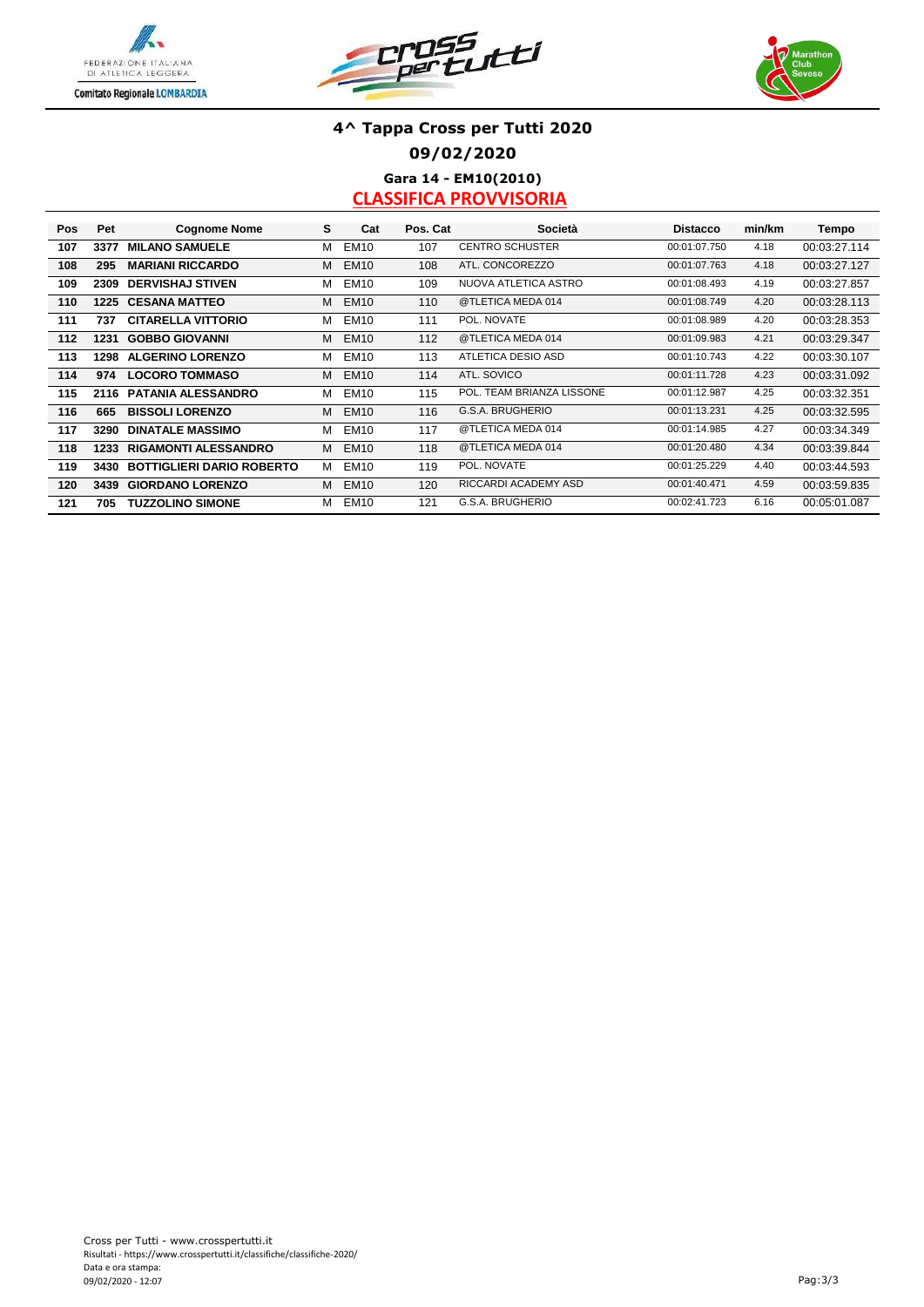





### **4^ Tappa Cross per Tutti 2020 09/02/2020 Gara 22 - CM**

| Pos                     | Pet  | <b>Cognome Nome</b>             | s | Cat       | Pos. Cat       | Società                       | <b>Distacco</b> | min/km | Tempo        |
|-------------------------|------|---------------------------------|---|-----------|----------------|-------------------------------|-----------------|--------|--------------|
| 1                       | 641  | <b>ZANINI MANUEL</b>            | M | <b>CM</b> | $\mathbf{1}$   | ATL. GAVIRATE                 |                 | 3.16   | 00:06:33.150 |
| $\overline{2}$          | 2746 | <b>MACRI EDOARDO</b>            | M | CM        | 2              | <b>ALMOSTHERE ASD</b>         | 00:00:02.249    | 3.17   | 00:06:35.399 |
| 3                       | 886  | <b>DE ROCCHI MATTIA</b>         | M | <b>CM</b> | 3              | ATL. MUGGIO'                  | 00:00:09.747    | 3.21   | 00:06:42.897 |
| 4                       | 924  | <b>DELAINI DAVIDE</b>           | M | CM        | $\overline{4}$ | EUROATLETICA 2002             | 00:00:11.253    | 3.22   | 00:06:44.403 |
| 5                       | 371  | <b>LORUSSO GIORGIO</b>          | М | CM        | 5              | ATHLETIC CLUB VILLASANTA      | 00:00:14.502    | 3.23   | 00:06:47.652 |
| 6                       |      | 1410 CARNIELETTO ALBERTO        | M | CM        | 6              | ATLETICA BIENATE MAGNAGO 1980 | 00:00:18.502    | 3.25   | 00:06:51.652 |
| $\overline{\mathbf{r}}$ |      | 1075 TABAKU GANI                | M | CM        | $\overline{7}$ | ATL. GISA                     | 00:00:20.998    | 3.27   | 00:06:54.148 |
| 8                       |      | 1090 TAGLIA GIACOMO             | M | CM        | 8              | ABC PROGETTO AZZURRI          | 00:00:22.994    | 3.28   | 00:06:56.144 |
| 9                       |      | 3397 AZZARA YURI                | М | CM        | 9              | <b>LA FENICE</b>              | 00:00:22.997    | 3.28   | 00:06:56.147 |
| 10                      |      | 3532 MAURO MATTIA               | M | <b>CM</b> | 10             | ATL. CERNUSCO                 | 00:00:27.746    | 3.30   | 00:07:00.896 |
| 11                      | 467  | <b>MORUZZI DANIELE</b>          | M | <b>CM</b> | 11             | <b>CUS PRO PATRIA MILANO</b>  | 00:00:28.495    | 3.30   | 00:07:01.645 |
| 12                      | 751  | <b>UBOLDI MATTIA</b>            | M | CM        | 12             | POL. NOVATE                   | 00:00:28.497    | 3.30   | 00:07:01.647 |
| 13                      |      | 3401 PICCIN NICOLO              | M | CM        | 13             | <b>LA FENICE</b>              | 00:00:32.245    | 3.32   | 00:07:05.395 |
| 14                      | 707  | <b>CLIMA ALESSANDRO MAXIM</b>   | м | <b>CM</b> | 14             | ATL. GESSATE                  | 00:00:33.741    | 3.33   | 00:07:06.891 |
| 15                      |      | 2102 POLCI IVAN                 | М | <b>CM</b> | 15             | P.B.M. BOVISIO MASCIAGO       | 00:00:33.990    | 3.33   | 00:07:07.140 |
| 16                      | 508  | <b>MICOTTI LUCA</b>             | M | CM        | 17             | ATL. RICCARDI MILANO 1946     | 00:00:34.742    | 3.33   | 00:07:07.892 |
| 17                      |      | 3400 MICO' MATTEO ROCCO         | м | <b>CM</b> | 16             | <b>LA FENICE</b>              | 00:00:34.744    | 3.33   | 00:07:07.894 |
| 18                      | 835  | <b>PULEO FEDERICO</b>           | м | <b>CM</b> | 18             | AZZURRA GARBAGNATE M.SE       | 00:00:35.494    | 3.34   | 00:07:08.644 |
| 19                      |      | 1041 TURRIN LUIGI ALESSIO       | М | <b>CM</b> | 19             | ATL. VIGNATE                  | 00:00:35.748    | 3.34   | 00:07:08.898 |
| 20                      |      | 2142 CONFORTI ANDREONI          | M | CM        | 20             | ATHLETIC CLUB VILLASANTA      | 00:00:40.992    | 3.37   | 00:07:14.142 |
| 21                      | 15   | <b>GIOSSI DAVIDE</b>            | M | CM        | 22             | ASD NUOVA VIRTUS CREMA        | 00:00:41.242    | 3.37   | 00:07:14.392 |
| 22                      | 452  | <b>TURRA JACOPO</b>             | M | <b>CM</b> | 21             | <b>GEAS ATLETICA</b>          | 00:00:41.494    | 3.37   | 00:07:14.644 |
| 23                      | 520  | <b>REBOSIO GABRIELE</b>         | M | <b>CM</b> | 23             | ATL. RICCARDI MILANO 1946     | 00:00:42.235    | 3.37   | 00:07:15.385 |
| 24                      | 932  | <b>GHEZZI SIMONE</b>            | M | <b>CM</b> | 24             | EUROATLETICA 2002             | 00:00:42.990    | 3.38   | 00:07:16.140 |
| 25                      |      | 3384 INZOLI FRANCESCO ETTORE    | м | <b>CM</b> | 27             | <b>CUS PRO PATRIA MILANO</b>  | 00:00:44.484    | 3.38   | 00:07:17.634 |
| 26                      |      | 3365 FRITZ LUKAS                | M | <b>CM</b> | 25             | C.T.L. 3 ATLETICA             | 00:00:44.491    | 3.38   | 00:07:17.641 |
| 27                      |      | 2649 FUMAGALLI ENRICO           | м | <b>CM</b> | 26             | ATHLETIC CLUB VILLASANTA      | 00:00:44.738    | 3.38   | 00:07:17.888 |
| 28                      |      | 1413 CIAPPONI JACOPO DANIELE    | M | CM        | 28             | G.P. TALAMONA                 | 00:00:47.984    | 3.40   | 00:07:21.134 |
| 29                      |      | 2733 BIANCHI MOUSSA             | м | <b>CM</b> | 29             | ALA ATL. ABBIATEGRASSO        | 00:00:48.747    | 3.40   | 00:07:21.897 |
| 30                      |      | 3531 SARTORI DIEGO              | M | <b>CM</b> | 30             | SEZ. ATL. ORATORIO CORNAREDO  | 00:00:48.748    | 3.40   | 00:07:21.898 |
| 31                      |      | 3370 ROSSETTI GABRIELE          | M | CM        | 31             | C.T.L. 3 ATLETICA             | 00:00:49.988    | 3.41   | 00:07:23.138 |
| 32                      | 803  | <b>ZANETTO ANDREA BENVENUTO</b> | M | CM        | 32             | ATL. VIS NOVA GIUSSANO        | 00:00:50.232    | 3.41   | 00:07:23.382 |
| 33                      | 809  | <b>ARFOUI AMRO</b>              | М | CM        | 33             | <b>U.S. SANGIORGESE</b>       | 00:00:50.490    | 3.41   | 00:07:23.640 |
| 34                      | 947  | <b>PATELLA LORENZO</b>          | M | <b>CM</b> | 34             | EUROATLETICA 2002             | 00:00:50.739    | 3.41   | 00:07:23.889 |
| 35                      |      | 1176 CASAMENTI MARCO            | М | <b>CM</b> | 35             | <b>ATLETICA MENEGHINA</b>     | 00:00:52.486    | 3.42   | 00:07:25.636 |
| 36                      |      | 1138 PARI NIMO                  | M | CM        | 36             | POL. CIRCOLO GIOVANILE BRESSO | 00:00:52.981    | 3.43   | 00:07:26.131 |
| 37                      | 925  | <b>DEPICOLZUANE MATTIA</b>      | М | CM        | 37             | EUROATLETICA 2002             | 00:00:53.231    | 3.43   | 00:07:26.381 |
| 38                      | 784  | <b>ELLI ALESSANDRO</b>          | M | <b>CM</b> | 38             | ATL. VIS NOVA GIUSSANO        | 00:00:53.733    | 3.43   | 00:07:26.883 |
| 39                      |      | 367 GIRASA FRANCESCO            | М | CM        | 39             | ATHLETIC CLUB VILLASANTA      | 00:00:55.979    | 3.44   | 00:07:29.129 |
| 40                      | 644  | <b>REBOSIO ALESSANDRO</b>       | М | <b>CM</b> | 40             | P.B.M. BOVISIO MASCIAGO       | 00:00:57.229    | 3.45   | 00:07:30.379 |
| 41                      |      | 944 PANZERI MICHELE             | м | <b>CM</b> | 41             | EUROATLETICA 2002             | 00:00:57.479    | 3.45   | 00:07:30.629 |
| 42                      |      | 3385 MIGNACCA SIMONE            | М | <b>CM</b> | 42             | CUS PRO PATRIA MILANO         | 00:00:57.742    | 3.45   | 00:07:30.892 |
| 43                      |      | 1282 ORSINI ALBERTO             | м | CM        | 43             | FORTI E LIBERI MONZA 1878 ASD | 00:00:57.744    | 3.45   | 00:07:30.894 |
| 44                      |      | 3312 CICCARESE ALESSIO          | M | <b>CM</b> | 44             | ATL. BRESSO                   | 00:00:59.241    | 3.46   | 00:07:32.391 |
| 45                      |      | 3407 MANCHOR ZACCARIA           | м | <b>CM</b> | 45             | <b>MILANO ATLETICA</b>        | 00:01:01.232    | 3.47   | 00:07:34.382 |
| 46                      |      | 882 BUZZINI EDOARDO             | м | <b>CM</b> | 46             | ATL. MUGGIO`                  | 00:01:01.735    | 3.47   | 00:07:34.885 |
| 47                      |      | 622 GRASSI EDOARDO              | М | <b>CM</b> | 47             | P.B.M. BOVISIO MASCIAGO       | 00:01:04.979    | 3.49   | 00:07:38.129 |
| 48                      |      | 964 VACCA SAMUELE               | M | <b>CM</b> | 48             | EUROATLETICA 2002             | 00:01:06.741    | 3.49   | 00:07:39.891 |
| 49                      |      | 934 GIURANNA OSSEE MERVEILLE    | м | CM        | 49             | EUROATLETICA 2002             | 00:01:07.481    | 3.50   | 00:07:40.631 |
| 50                      | 954  | <b>SIOLI MATTEO</b>             | М | <b>CM</b> | 50             | EUROATLETICA 2002             | 00:01:08.232    | 3.50   | 00:07:41.382 |
| 51                      |      | 297 MEZZANOTTE FEDERICO         | М | CM        | 51             | ATL. CONCOREZZO               | 00:01:08.484    | 3.50   | 00:07:41.634 |
| 52                      |      | 2745 VIMERCATI FRANCESCO        | М | <b>CM</b> | 52             | ALA ATL. ABBIATEGRASSO        | 00:01:10.238    | 3.51   | 00:07:43.388 |
| 53                      |      | 1375 NALON TOMMASO LUIGI        | м | <b>CM</b> | 53             | ATLETICA DESIO ASD            | 00:01:11.228    | 3.52   | 00:07:44.378 |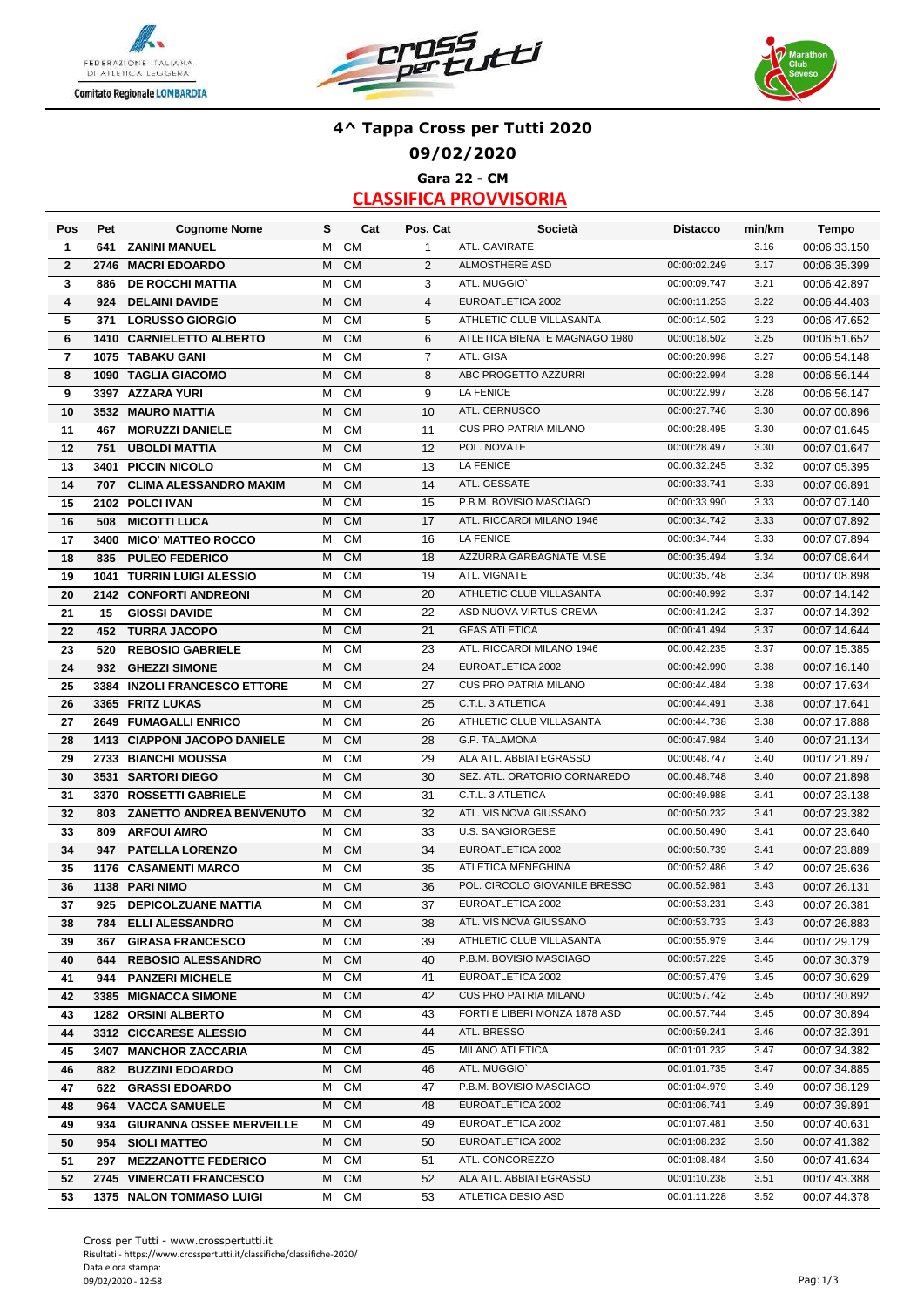





### **4^ Tappa Cross per Tutti 2020 09/02/2020 Gara 22 - CM**

| Pos        | Pet  | <b>Cognome Nome</b>                                 | s      | Cat                    | Pos. Cat  | Società                                           | <b>Distacco</b>              | min/km       | Tempo                        |
|------------|------|-----------------------------------------------------|--------|------------------------|-----------|---------------------------------------------------|------------------------------|--------------|------------------------------|
| 54         |      | 3318 RAGUSA MATTEO                                  | M      | <b>CM</b>              | 54        | ATL. BRESSO                                       | 00:01:11.482                 | 3.52         | 00:07:44.632                 |
| 55         | 305  | <b>RESNATI ANDREA</b>                               | M      | CM                     | 55        | ATL. CONCOREZZO                                   | 00:01:12.732                 | 3.52         | 00:07:45.882                 |
| 56         |      | 1133 DAELLI SAMUELE                                 | M      | <b>CM</b>              | 56        | POL. CIRCOLO GIOVANILE BRESSO                     | 00:01:12.986                 | 3.53         | 00:07:46.136                 |
| 57         |      | 3388 BERNARDI SEBASTIANO                            | M      | CM                     | 57        | EUROATLETICA 2002                                 | 00:01:13.734                 | 3.53         | 00:07:46.884                 |
| 58         |      | 1344 FIORAVANTI JOELE                               | M      | CM                     | 58        | ATLETICA DESIO ASD                                | 00:01:15.231                 | 3.54         | 00:07:48.381                 |
| 59         | 834  | <b>PIGA MARCO</b>                                   | M      | CM                     | 59        | AZZURRA GARBAGNATE M.SE                           | 00:01:15.233                 | 3.54         | 00:07:48.383                 |
| 60         | 841  | <b>VANDELLI EDOARDO GIOVANNI</b>                    | M      | CM                     | 60        | AZZURRA GARBAGNATE M.SE                           | 00:01:15.484                 | 3.54         | 00:07:48.634                 |
| 61         | 2254 | <b>CHECCHIA ALESSANDRO</b>                          | М      | CM                     | 61        | SEZ. ATL. ORATORIO CORNAREDO                      | 00:01:15.735                 | 3.54         | 00:07:48.885                 |
| 62         | 173  | <b>AMBROSIANO RICCARDO</b>                          | M      | CM                     | 62        | ATL. CESANO MADERNO                               | 00:01:18.227                 | 3.55         | 00:07:51.377                 |
| 63         | 132  | <b>BURKE ROBERTO ANTONIO</b>                        | M      | CM                     | 63        | ATL. VIRTUS SENAGO                                | 00:01:19.226                 | 3.56         | 00:07:52.376                 |
| 64         | 466  | <b>MELOSSI GIACOMO</b>                              | M      | <b>CM</b>              | 64        | <b>CUS PRO PATRIA MILANO</b>                      | 00:01:19.484                 | 3.56         | 00:07:52.634                 |
| 65         |      | 1042 BALDO FLAVIO                                   | М      | CM                     | 65        | <b>FRIESIAN TEAM</b>                              | 00:01:19.978                 | 3.56         | 00:07:53.128                 |
| 66         | 885  | <b>COLOMBO FEDERICO</b>                             | M      | <b>CM</b>              | 66        | ATL. MUGGIO'                                      | 00:01:20.981                 | 3.57         | 00:07:54.131                 |
| 67         | 942  | <b>MISSONI FEDERICO</b>                             | M      | <b>CM</b>              | 67        | EUROATLETICA 2002                                 | 00:01:21.737                 | 3.57         | 00:07:54.887                 |
| 68         | 448  | <b>REBATTINI SANTIAGO</b>                           | M      | CM                     | 68        | <b>GEAS ATLETICA</b>                              | 00:01:23.732                 | 3.58         | 00:07:56.882                 |
| 69         |      | 2090 PAGNIN SIMONE                                  | M      | CM                     | 69        | ATLETICA CINISELLO                                | 00:01:24.722                 | 3.58         | 00:07:57.872                 |
| 70         | 618  | <b>FAPPANNI ANDREA</b>                              | M      | CM                     | 70        | P.B.M. BOVISIO MASCIAGO                           | 00:01:28.236                 | 4.00         | 00:08:01.386                 |
| 71         | 2169 | <b>ANTONIAZZI LEONARDO</b>                          | М      | CM                     | 71        | <b>CUS PRO PATRIA MILANO</b>                      | 00:01:28.979                 | 4.01         | 00:08:02.129                 |
| 72         |      | 2264 TRIPODI ELIA                                   | M      | <b>CM</b>              | 72        | POL. BESANESE                                     | 00:01:29.734                 | 4.01         | 00:08:02.884                 |
| 73         | 299  | <b>PANEDURO GIORGIO</b>                             | м      | CM                     | 73        | ATL. CONCOREZZO                                   | 00:01:30.973                 | 4.02         | 00:08:04.123                 |
| 74         |      | 3396 STRIPPOLI RICCARDO                             | M      | CM                     | 74        | <b>FRIESIAN TEAM</b>                              | 00:01:32.475                 | 4.02         | 00:08:05.625                 |
| 75         | 315  | <b>SPINELLI SAMUELE</b>                             | М      | <b>CM</b>              | 75        | ATL. CONCOREZZO                                   | 00:01:32.978                 | 4.03         | 00:08:06.128                 |
| 76         |      | 3316 PARISI MATTEO                                  | M      | CM                     | 76        | ATL. BRESSO                                       | 00:01:34.220                 | 4.03         | 00:08:07.370                 |
| 77         | 970  | <b>CERNUSCHI GIORGIO</b>                            | M      | CM                     | 77        | ATL. SOVICO                                       | 00:01:35.973                 | 4.04         | 00:08:09.123                 |
| 78         | 919  | <b>CAVALLO MASSIMO</b>                              | М      | CM                     | 78        | EUROATLETICA 2002                                 | 00:01:36.722                 | 4.04         | 00:08:09.872                 |
| 79         |      | 3360 ARPINATI LORENZO                               | M      | <b>CM</b>              | 79        | C.T.L. 3 ATLETICA                                 | 00:01:36.972                 | 4.05         | 00:08:10.122                 |
| 80         |      | 1040 GAROLI LUCA                                    | M      | <b>CM</b>              | 80        | ATL. VIGNATE                                      | 00:01:37.721                 | 4.05         | 00:08:10.871                 |
| 81         |      | 3076 GONZALES DAVIDE                                | M      | <b>CM</b>              | 81        | POL. TEAM BRIANZA LISSONE                         | 00:01:37.724                 | 4.05         | 00:08:10.874                 |
| 82         | 912  | <b>CAIMI DAVIDE</b>                                 | M      | CM                     | 82        | EUROATLETICA 2002                                 | 00:01:38.732                 | 4.05         | 00:08:11.882                 |
| 83         | 778  | <b>COLOMBO GUGLIELMO</b>                            | м      | <b>CM</b>              | 83        | ATL. VIS NOVA GIUSSANO                            | 00:01:42.219                 | 4.07         | 00:08:15.369                 |
| 84         | 160  | <b>ROGNONI FRANCESCO</b>                            | M      | CM                     | 84        | ATL. VIRTUS SENAGO                                | 00:01:42.975                 | 4.08         | 00:08:16.125                 |
| 85         |      | 3209 GRASSI DANIELE                                 | м      | CM                     | 85        | <b>ATLETICA CINISELLO</b>                         | 00:01:44.725                 | 4.08         | 00:08:17.875                 |
| 86         | 2141 | <b>AROLDI GIOVANNI</b>                              | M      | CM                     | 86        | ATHLETIC CLUB VILLASANTA                          | 00:01:45.478                 | 4.09         | 00:08:18.628                 |
| 87         | 2371 | <b>PRESUTTI JORDI</b>                               | М      | CM                     | 87        | EUROATLETICA 2002                                 | 00:01:45.726                 | 4.09         | 00:08:18.876                 |
| 88         | 987  | <b>STEFANI DAVIDE</b>                               | M      | <b>CM</b>              | 88        | ATL. SOVICO                                       | 00:01:48.222                 | 4.10         | 00:08:21.372                 |
| 89         | 1307 | <b>BERTOTTO ANDREA</b>                              | M      | <b>CM</b>              | 89        | <b>ATLETICA DESIO ASD</b>                         | 00:01:49.719                 | 4.11         | 00:08:22.869                 |
| 90         | 450  | <b>TREZZI FILIPPO</b>                               | М      | <b>CM</b>              | 90        | <b>GEAS ATLETICA</b>                              | 00:01:49.721                 | 4.11         | 00:08:22.871                 |
| 91         |      | 223 MAURI FRANCESCO                                 |        | M CM                   | 91        | ATL. CESANO MADERNO                               | 00:01:50.977                 | 4.12         | 00:08:24.127                 |
| 92         |      | 2132 SACCO MICHELE PIO                              | М      | <b>CM</b>              | 92        | ATL. CONCOREZZO                                   | 00:01:51.973                 | 4.12         | 00:08:25.123                 |
| 93         |      | 3387 SILVA PAOLO                                    | м      | CM                     | 93        | DAINI CARATE BRIANZA<br>POL. TEAM BRIANZA LISSONE | 00:01:52.238<br>00:01:52.473 | 4.12         | 00:08:25.388                 |
| 94         | 33   | <b>CASSINA MATTIA</b>                               | M      | <b>CM</b>              | 94        | ATL. VIRTUS SENAGO                                | 00:01:52.721                 | 4.12<br>4.12 | 00:08:25.623                 |
| 95         | 141  | <b>FUMAGALLI SIMONE</b>                             | м      | CM<br><b>CM</b>        | 95        | ATLETICA DESIO ASD                                | 00:01:53.743                 | 4.13         | 00:08:25.871                 |
| 96         |      | 1316 CAMNASIO LUCA                                  | M      | <b>CM</b>              | 96<br>97  | <b>FRIESIAN TEAM</b>                              | 00:01:54.739                 | 4.13         | 00:08:26.893                 |
| 97         |      | 1070 VAGHI LORENZO                                  | м<br>м | <b>CM</b>              | 98        | @TLETICA MEDA 014                                 | 00:01:55.718                 | 4.14         | 00:08:27.889<br>00:08:28.868 |
| 98         |      | 3533 PROSERPIO FABRIZIO                             |        |                        |           | <b>CUS PRO PATRIA MILANO</b>                      | 00:01:55.727                 | 4.14         |                              |
| 99<br>100  | 668  | 2034 MARZORATI MARCO<br><b>CERIZZA SIMONE</b>       | м<br>M | <b>CM</b><br><b>CM</b> | 99<br>100 | G.S.A. BRUGHERIO                                  | 00:01:56.472                 | 4.14         | 00:08:28.877<br>00:08:29.622 |
|            |      |                                                     | м      | CM                     | 101       | MILANO ATLETICA                                   | 00:01:58.221                 | 4.15         | 00:08:31.371                 |
| 101<br>102 |      | 2420 CIPRIANI FEDERICO ALDO<br>2382 PASTORI EDOARDO | м      | <b>CM</b>              | 102       | ABC PROGETTO AZZURRI                              | 00:02:00.968                 | 4.17         | 00:08:34.118                 |
| 103        |      | 3534 VICENZI GABRIELE                               | м      | <b>CM</b>              | 103       | @TLETICA MEDA 014                                 | 00:02:02.720                 | 4.17         | 00:08:35.870                 |
| 104        |      | 941 MISITI NICOLO'                                  | М      | <b>CM</b>              | 104       | EUROATLETICA 2002                                 | 00:02:06.469                 | 4.19         | 00:08:39.619                 |
| 105        |      | 2336 TODDE AUGUSTO                                  | м      | CM                     | 105       | U.S. SANGIORGESE                                  | 00:02:09.719                 | 4.21         | 00:08:42.869                 |
| 106        |      | 2710 FAZARI PIETRO                                  | M      | <b>CM</b>              | 106       | ATLETICA CINISELLO                                | 00:02:09.721                 | 4.21         | 00:08:42.871                 |
|            |      |                                                     |        |                        |           |                                                   |                              |              |                              |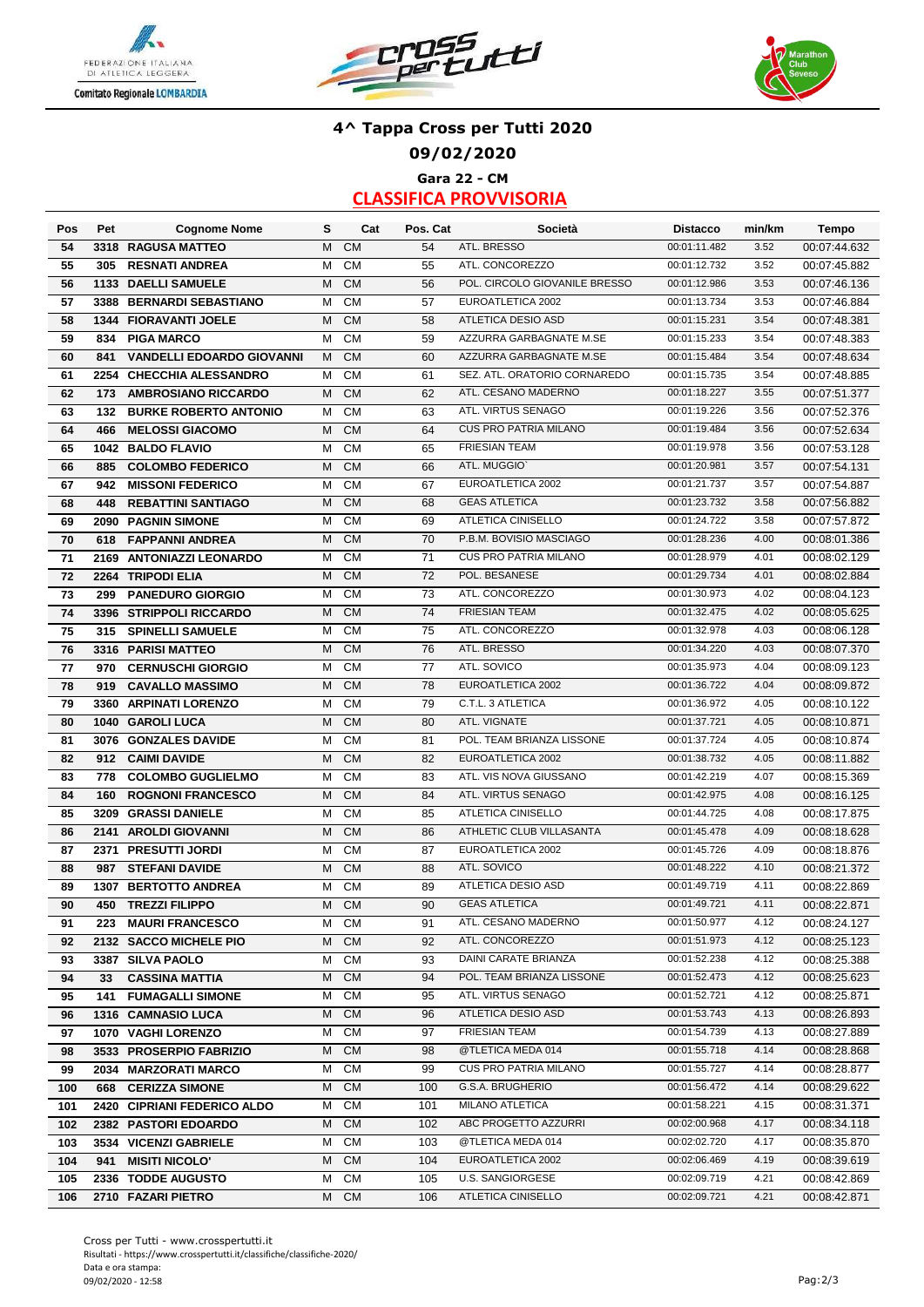





### **4^ Tappa Cross per Tutti 2020 09/02/2020 Gara 22 - CM**

| Pos | Pet  | <b>Cognome Nome</b>             | s | Cat       | Pos. Cat | Società                       | <b>Distacco</b> | min/km | Tempo        |
|-----|------|---------------------------------|---|-----------|----------|-------------------------------|-----------------|--------|--------------|
| 107 | 3528 | <b>MASCIULLI MATHIAS FAUSTO</b> | м | <b>CM</b> | 107      | <b>CUS PRO PATRIA MILANO</b>  | 00:02:12.216    | 4.22   | 00:08:45.366 |
| 108 | 317  | <b>TANTARDINI FEDERICO</b>      | М | <b>CM</b> | 108      | ATL. CONCOREZZO               | 00:02:18.473    | 4.25   | 00:08:51.623 |
| 109 | 2258 | <b>RUZZON ALBERTO</b>           | м | <b>CM</b> | 109      | SEZ. ATL. ORATORIO CORNAREDO  | 00:02:18.720    | 4.25   | 00:08:51.870 |
| 110 | 303  | PIROLA LEONARDO                 | M | <b>CM</b> | 110      | ATL. CONCOREZZO               | 00:02:19.221    | 4.26   | 00:08:52.371 |
| 111 | 982  | <b>PEDROTTI GABRIELE</b>        | м | <b>CM</b> | 111      | ATL. SOVICO                   | 00:02:20.220    | 4.26   | 00:08:53.370 |
| 112 | 273  | <b>CIREDDU NICCOLO'</b>         | м | <b>CM</b> | 112      | ATL. CONCOREZZO               | 00:02:23.466    | 4.28   | 00:08:56.616 |
| 113 | 1141 | <b>PLONA NICOLO'</b>            | M | <b>CM</b> | 113      | POL. CIRCOLO GIOVANILE BRESSO | 00:02:24.969    | 4.29   | 00:08:58.119 |
| 114 | 2393 | <b>TOSI LORENZO</b>             | м | <b>CM</b> | 114      | <b>LA FENICE</b>              | 00:02:25.970    | 4.29   | 00:08:59.120 |
| 115 | 3516 | <b>ANSALDO FLAVIO</b>           | м | <b>CM</b> | 115      | <b>LA FENICE</b>              | 00:02:35.715    | 4.34   | 00:09:08.865 |
| 116 | 760  | <b>BIZZOZERO PIETRO</b>         | М | <b>CM</b> | 116      | ATL. VIS NOVA GIUSSANO        | 00:02:38.215    | 4.35   | 00:09:11.365 |
| 117 | 3040 | <b>COLZANI GABRIELE</b>         | м | <b>CM</b> | 117      | <b>LA FENICE</b>              | 00:02:44.463    | 4.38   | 00:09:17.613 |
| 118 | 2704 | <b>NAVA GIOVANNI</b>            | М | <b>CM</b> | 118      | ATLETICA BIENATE MAGNAGO 1980 | 00:02:55.710    | 4.44   | 00:09:28.860 |
| 119 | 572  | <b>BASON ANDREA</b>             | М | <b>CM</b> | 119      | SEZ. ATL. ORATORIO CORNAREDO  | 00:02:59.209    | 4.46   | 00:09:32.359 |
| 120 | 575  | <b>CASAZZA RAFFAELE</b>         | M | <b>CM</b> | 120      | SEZ. ATL. ORATORIO CORNAREDO  | 00:03:17.714    | 4.55   | 00:09:50.864 |
| 121 | 567  | <b>TERRAGNI CRISTIAN</b>        | м | <b>CM</b> | 121      | 5 CERCHI SEREGNO              | 00:03:42.199    | 5.07   | 00:10:15.349 |
| 122 | 661  | <b>VIGANO' MATTIA</b>           | м | <b>CM</b> | 122      | P.B.M. BOVISIO MASCIAGO       | 00:03:46.208    | 5.09   | 00:10:19.358 |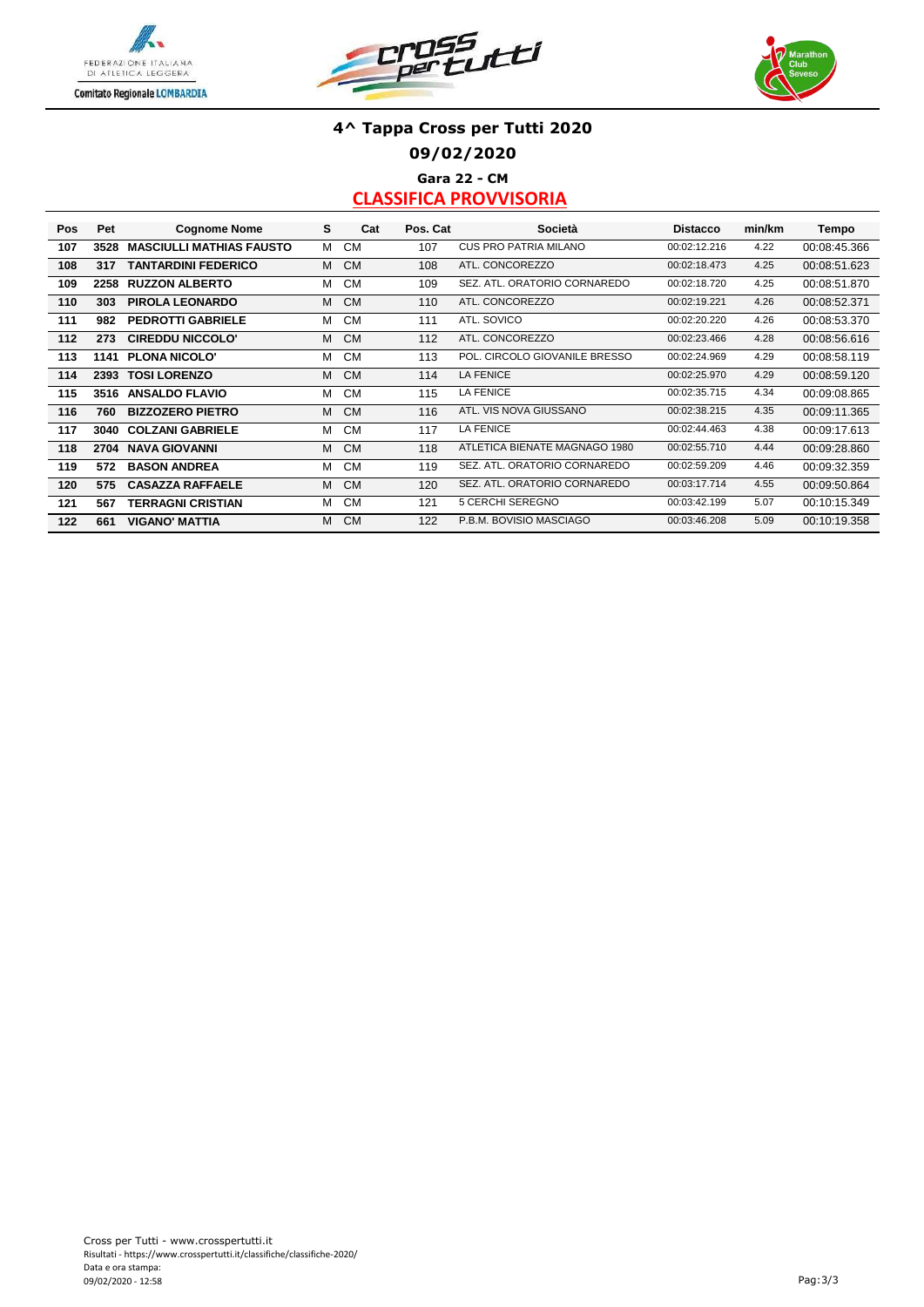





**Gara 4 - AM/JM**

| Pos                     | Pet  | <b>Cognome Nome</b>                   | s | Cat       | Pos. Cat             | Società                      | <b>Distacco</b> | min/km | <b>Tempo</b> |
|-------------------------|------|---------------------------------------|---|-----------|----------------------|------------------------------|-----------------|--------|--------------|
| $\mathbf{1}$            |      | 1731 ZANZOTTERA MARCO                 | М | <b>JM</b> | $\mathbf{1}$         | <b>U.S. SANGIORGESE</b>      |                 | 3.20   | 00:13:22.969 |
| $\overline{2}$          |      | <b>1703 PINTUS MATTEO</b>             | М | <b>JM</b> | 2                    | NUOVA ATLETICA ASTRO         | 00:00:10.746    | 3.23   | 00:13:33.715 |
| 3                       |      | 2586 CIPRIANI LORENZO                 | М | <b>JM</b> | 3                    | NUOVA ATLETICA ASTRO         | 00:00:19.749    | 3.25   | 00:13:42.718 |
| $\overline{\bf{4}}$     |      | <b>1907 BEDIN CARLO LUCIANO</b>       | M | <b>JM</b> | $\overline{4}$       | <b>TEAM-A LOMBARDIA</b>      | 00:00:32.999    | 3.28   | 00:13:55.968 |
| 5                       |      | 1964 GILARDI GUGLIELMO                | М | <b>JM</b> | 5                    | RASCHIANI TRIATHLON PAVESE   | 00:00:39.257    | 3.30   | 00:14:02.226 |
| 6                       |      | <b>1529 MOLGORA THOMAS</b>            | M | <b>JM</b> | 6                    | POL. TEAM BRIANZA LISSONE    | 00:00:52.251    | 3.33   | 00:14:15.220 |
| $\overline{\mathbf{r}}$ |      | 1922 NDIAYE SALIOU                    | М | AM        | $\mathbf{1}$         | TEAM-A LOMBARDIA             | 00:00:57.494    | 3.35   | 00:14:20.463 |
| 8                       |      | 1615 HABBOUBI ANWAR                   | M | <b>JM</b> | $\overline{7}$       | <b>CUS PRO PATRIA MILANO</b> | 00:00:58.494    | 3.35   | 00:14:21.463 |
| 9                       |      | 1898 ZANELLA DAVIDE                   | M | <b>JM</b> | 8                    | <b>LA FENICE</b>             | 00:01:00.496    | 3.35   | 00:14:23.465 |
| 10                      |      | <b>1835 TALAMAZZINI GIACOMO</b>       | М | <b>JM</b> | 9                    | EUROATLETICA 2002            | 00:01:04.248    | 3.36   | 00:14:27.217 |
| 11                      |      | 2080 GIGLIO ANDREA                    | М | AM        | 2                    | P.B.M. BOVISIO MASCIAGO      | 00:01:05.746    | 3.37   | 00:14:28.715 |
| 12                      |      | 2551 MONTU' ABEBE                     | Μ | <b>JM</b> | 10                   | ATL. VIRTUS SENAGO           | 00:01:08.243    | 3.37   | 00:14:31.212 |
| 13                      |      | 1436 ALLIERI FEDERICO                 | м | AM        | 3                    | <b>CLUB PANTERA ROSA</b>     | 00:01:08.494    | 3.37   | 00:14:31.463 |
| 14                      |      | 3456 VALLET JEAN PIERRE               | м | <b>JM</b> | 11                   | ATLETICA COGNE AOSTA         | 00:01:09.752    | 3.38   | 00:14:32.721 |
| 15                      |      | 1764 GRIFA MATTIA                     | М | <b>JM</b> | 12                   | AZZURRA GARBAGNATE M.SE      | 00:01:12.741    | 3.38   | 00:14:35.710 |
| 16                      |      | 3444 CONFALONIERI RICCARDO            | М | <b>JM</b> | 13                   | ALMOSTHERE ASD               | 00:01:14.489    | 3.39   | 00:14:37.458 |
| 17                      |      | 1724 CANDIANI FRANCESCO               | М | AM        | $\overline{4}$       | <b>BRACCO ATLETICA</b>       | 00:01:16.489    | 3.39   | 00:14:39.458 |
| 18                      |      | 1442 ULIANO LORENZO                   | М | AM        | 5                    | <b>CLUB PANTERA ROSA</b>     | 00:01:18.988    | 3.40   | 00:14:41.957 |
| 19                      |      | <b>1963 CHIARELLI DANIELE</b>         | м | <b>JM</b> | 14                   | RASCHIANI TRIATHLON PAVESE   | 00:01:20.237    | 3.40   | 00:14:43.206 |
| 20                      |      | 1531 MURERO FEDERICO                  | м | <b>JM</b> | 15                   | POL. TEAM BRIANZA LISSONE    | 00:01:26.741    | 3.42   | 00:14:49.710 |
| 21                      |      | 1635 MONACO' ALESSIO                  | М | <b>JM</b> | 16                   | ATL. RICCARDI MILANO 1946    | 00:01:29.481    | 3.43   | 00:14:52.450 |
| 22                      |      | 1953 DELL'ERA LUCA                    | м | AM        | 6                    | ATL. CENTO TORRI PAVIA       | 00:01:30.481    | 3.43   | 00:14:53.450 |
|                         |      |                                       | М | <b>JM</b> |                      | <b>TEAM-A LOMBARDIA</b>      | 00:01:32.229    | 3.43   |              |
| 23                      |      | 1926 SIRONI LUCA                      |   | <b>AM</b> | 17<br>$\overline{7}$ | ATL. GAVIRATE                | 00:01:34.481    | 3.44   | 00:14:55.198 |
| 24                      |      | <b>1977 SARCHI THOMAS RICHARD</b>     | м |           |                      |                              |                 |        | 00:14:57.450 |
| 25                      | 1911 | <b>ERCOLIN LORENZO</b>                | м | AM        | 8                    | <b>TEAM-A LOMBARDIA</b>      | 00:01:37.978    | 3.45   | 00:15:00.947 |
| 26                      |      | 2578 INCONTRI FEDERICO LUIGI          | м | AM        | 9                    | PRO SESTO ATL.               | 00:01:38.476    | 3.45   | 00:15:01.445 |
| 27                      |      | 1780 ANDREIS LUCA                     | м | AM        | 10                   | EUROATLETICA 2002            | 00:01:38.478    | 3.45   | 00:15:01.447 |
| 28                      |      | 1833 SURICO LORENZO                   | M | AM        | 11                   | EUROATLETICA 2002            | 00:01:38.984    | 3.45   | 00:15:01.953 |
| 29                      |      | 1727 CACCIA NICOLO                    | М | <b>JM</b> | 18                   | <b>U.S. SANGIORGESE</b>      | 00:01:39.976    | 3.45   | 00:15:02.945 |
| 30                      |      | 1692 PARAVATI LORENZO CARLO           | М | <b>JM</b> | 19                   | ATLETICA P.A.R. CANEGRATE    | 00:01:41.475    | 3.46   | 00:15:04.444 |
| 31                      |      | 2014 BRIVIO ALEJANDRO ENRIQU          | М | <b>JM</b> | 20                   | POL. TEAM BRIANZA LISSONE    | 00:01:44.727    | 3.46   | 00:15:07.696 |
| 32                      |      | 1925 ROSSI PIETRO                     | M | <b>JM</b> | 21                   | <b>TEAM-A LOMBARDIA</b>      | 00:01:46.975    | 3.47   | 00:15:09.944 |
| 33                      |      | 3512 GENOVESE JACOPO                  | М | <b>JM</b> | 22                   | VARESE ATLETICA A.S.D.       | 00:01:48.720    | 3.47   | 00:15:11.689 |
| 34                      |      | 1621 MELOSSI FILIPPO                  | М | AM        | 12                   | <b>CUS PRO PATRIA MILANO</b> | 00:01:51.474    | 3.48   | 00:15:14.443 |
| 35                      |      | 3468 GOFFI GABRIELE                   | М | AM        | 13                   | <b>CUS PRO PATRIA MILANO</b> | 00:01:57.970    | 3.50   | 00:15:20.939 |
| 36                      |      | <b>1440 MENASSI MATTEO</b>            | М | AM        | 14                   | <b>CLUB PANTERA ROSA</b>     | 00:01:59.724    | 3.50   | 00:15:22.693 |
| 37                      |      | 1766 IOLI FEDERICO                    | м | AM        | 15                   | AZZURRA GARBAGNATE M.SE      | 00:02:01.224    | 3.51   | 00:15:24.193 |
| 38                      |      | 1863 FRIGO LUCA                       |   | M AM      | 16                   | ATL. GAVIRATE                | 00:02:01.725    | 3.51   | 00:15:24.694 |
| 39                      |      | 2577 GIUSTI CHANKIRI                  |   | M AM      | 17                   | PRO SESTO ATL.               | 00:02:03.228    | 3.51   | 00:15:26.197 |
| 40                      |      | <b>1675 VISCONTI EDOARDO TARCISIO</b> |   | M JM      | 23                   | P.B.M. BOVISIO MASCIAGO      | 00:02:03.470    | 3.51   | 00:15:26.439 |
| 41                      |      | 3450 MOLENA DANIELE                   | м | AM        | 18                   | ATL. RICCARDI MILANO 1946    | 00:02:03.478    | 3.51   | 00:15:26.447 |
| 42                      |      | 1929 TERUZZI GIACOMO                  | M | JM        | 24                   | TEAM-A LOMBARDIA             | 00:02:03.981    | 3.51   | 00:15:26.950 |
| 43                      |      | 1923 PIGANZOLI PAOLO                  | м | JM        | 25                   | TEAM-A LOMBARDIA             | 00:02:04.222    | 3.51   | 00:15:27.191 |
| 44                      |      | 3471 TRONI GIACOMO                    | М | JM        | 26                   | <b>CUS PRO PATRIA MILANO</b> | 00:02:04.980    | 3.51   | 00:15:27.949 |
| 45                      |      | 1535 SALA VALERIO                     | М | JM        | 27                   | POL. TEAM BRIANZA LISSONE    | 00:02:05.235    | 3.52   | 00:15:28.204 |
| 46                      |      | 3461 VENTURA GIACOMO                  | М | AM        | 19                   | ATLETICA DESIO ASD           | 00:02:05.237    | 3.52   | 00:15:28.206 |
| 47                      |      | 1905 ANGIOLETTI ANDREA                | М | JM        | 28                   | TEAM-A LOMBARDIA             | 00:02:08.477    | 3.52   | 00:15:31.446 |
| 48                      |      | 1683 GROSSI JACOPO                    | м | AM        | 20                   | <b>CUS PRO PATRIA MILANO</b> | 00:02:12.730    | 3.53   | 00:15:35.699 |
| 49                      |      | 2083 CASCONE LORIS                    | м | JM        | 29                   | P.B.M. BOVISIO MASCIAGO      | 00:02:15.229    | 3.54   | 00:15:38.198 |
| 50                      |      | 1729 LASCALA LUCA                     | М | <b>JM</b> | 30                   | U.S. SANGIORGESE             | 00:02:15.752    | 3.54   | 00:15:38.721 |
| 51                      |      | 1636 BISCUOLA LUCA                    | м | JM        | 31                   | PRO SESTO ATL.               | 00:02:15.982    | 3.54   | 00:15:38.951 |
| 52                      |      | 1910 ERCOLIN JACOPO                   | M | AM        | 21                   | TEAM-A LOMBARDIA             | 00:02:18.225    | 3.55   | 00:15:41.194 |
| 53                      |      | <b>1848 TOFFANIN EDOARDO</b>          |   | M AM      | 22                   | <b>FRIESIAN TEAM</b>         | 00:02:22.225    | 3.56   | 00:15:45.194 |
|                         |      |                                       |   |           |                      |                              |                 |        |              |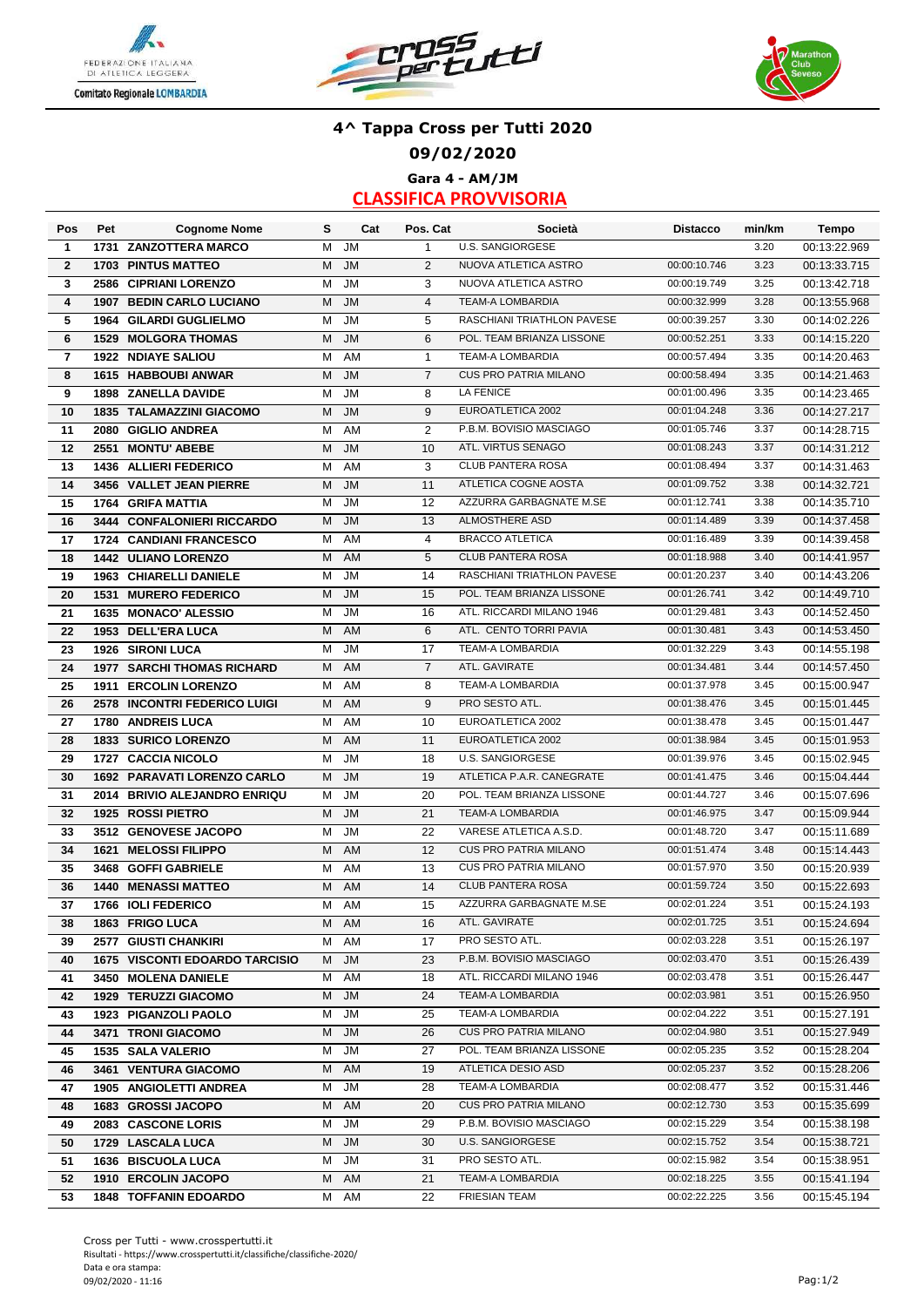





### **4^ Tappa Cross per Tutti 2020 09/02/2020 Gara 4 - AM/JM**

| Pos | Pet  | <b>Cognome Nome</b>                | s | Cat                               | Pos. Cat | Società                      | <b>Distacco</b> | min/km | <b>Tempo</b> |
|-----|------|------------------------------------|---|-----------------------------------|----------|------------------------------|-----------------|--------|--------------|
| 54  |      | 2070 SEDITA SIMONE                 | M | <b>JM</b>                         | 32       | PRO SESTO ATL.               | 00:02:22.726    | 3.56   | 00:15:45.695 |
| 55  |      | <b>1585 CANCIANI DANIELE GUIDO</b> | M | $\overline{\mathsf{J}}\mathsf{M}$ | 33       | ATL. U.S. NERVIANESE 1919    | 00:02:23.227    | 3.56   | 00:15:46.196 |
| 56  |      | 3448 DI CESARE PIETRO              | M | AM                                | 23       | ATL. RICCARDI MILANO 1946    | 00:02:23.974    | 3.56   | 00:15:46.943 |
| 57  |      | 1912 FEDELI GABRIELE               | M | AM                                | 24       | <b>TEAM-A LOMBARDIA</b>      | 00:02:26.476    | 3.57   | 00:15:49.445 |
| 58  |      | 3455 SULAS RICCARDO                | M | <b>JM</b>                         | 34       | ATLETICA COGNE AOSTA         | 00:02:28.231    | 3.57   | 00:15:51.200 |
| 59  |      | 1807 GIACOBBE DANIELE              | м | AM                                | 25       | EUROATLETICA 2002            | 00:02:28.972    | 3.57   | 00:15:51.941 |
| 60  |      | <b>1527 MAURI GABRIELE</b>         | м | AM                                | 26       | POL. TEAM BRIANZA LISSONE    | 00:02:34.722    | 3.59   | 00:15:57.691 |
| 61  |      | 3452 SCOTTI ALESSANDRO             | М | <b>JM</b>                         | 35       | ATL. RICCARDI MILANO 1946    | 00:02:35.221    | 3.59   | 00:15:58.190 |
| 62  |      | 3445 SECCO GINO                    | M | AM                                | 27       | ATL. ARCISATE                | 00:02:38.723    | 4.00   | 00:16:01.692 |
| 63  |      | 1958 SANESI FILIPPO                | М | AM                                | 28       | ATL. CENTO TORRI PAVIA       | 00:02:40.469    | 4.00   | 00:16:03.438 |
| 64  |      | 3477 CECCHETTO NOAH                | M | <b>JM</b>                         | 36       | <b>FRIESIAN TEAM</b>         | 00:02:44.721    | 4.01   | 00:16:07.690 |
| 65  |      | 1956 PIOVAN FABIO                  | M | <b>AM</b>                         | 29       | ATL. CENTO TORRI PAVIA       | 00:02:47.715    | 4.02   | 00:16:10.684 |
| 66  |      | 3133 MAESTRI NICCOLO               | M | <b>AM</b>                         | 30       | ALMOSTHERE ASD               | 00:02:51.218    | 4.03   | 00:16:14.187 |
| 67  |      | 1528 MILIANTI GIACOMO              | м | AM                                | 31       | POL. TEAM BRIANZA LISSONE    | 00:02:51.473    | 4.03   | 00:16:14.442 |
| 68  |      | 3252 SOFIA MIRKO                   | м | <b>AM</b>                         | 32       | <b>TEAM-A LOMBARDIA</b>      | 00:02:53.723    | 4.04   | 00:16:16.692 |
| 69  |      | <b>1584 BUSON LUCA</b>             | м | <b>AM</b>                         | 33       | ATL. U.S. NERVIANESE 1919    | 00:02:55.470    | 4.04   | 00:16:18.439 |
| 70  | 1681 | <b>DALL'ANGELO ALESSANDRO</b>      | м | <b>JM</b>                         | 37       | ATLETICA P.A.R. CANEGRATE    | 00:02:58.967    | 4.05   | 00:16:21.936 |
| 71  |      | <b>1439 MANZONI ANDREA</b>         | м | AM                                | 34       | <b>CLUB PANTERA ROSA</b>     | 00:03:06.717    | 4.07   | 00:16:29.686 |
| 72  |      | 3451 PROSPERI NICOLO'              | м | <b>JM</b>                         | 38       | ATL. RICCARDI MILANO 1946    | 00:03:07.714    | 4.07   | 00:16:30.683 |
| 73  |      | 3470 MIGNACCA NICOLO'              | М | AM                                | 35       | <b>CUS PRO PATRIA MILANO</b> | 00:03:19.468    | 4.10   | 00:16:42.437 |
| 74  |      | 1932 FERRARI NICOLO'               | M | <b>JM</b>                         | 39       | RICCARDI ACADEMY ASD         | 00:03:27.219    | 4.12   | 00:16:50.188 |
| 75  |      | <b>1623 MORINO LORENZO</b>         | м | AM                                | 36       | <b>CUS PRO PATRIA MILANO</b> | 00:03:39.216    | 4.15   | 00:17:02.185 |
| 76  |      | <b>1950 SPEDINI ANDREA</b>         | M | AM                                | 37       | ATLETICA DESIO ASD           | 00:03:44.726    | 4.16   | 00:17:07.695 |
| 77  |      | 3459 EL ATAOUI OUSSAMA             | M | JM                                | 40       | ATLETICA DESIO ASD           | 00:03:48.473    | 4.17   | 00:17:11.442 |
| 78  |      | 2672 BARBIERO RICCARDO             | M | <b>JM</b>                         | 41       | ATLETICA DESIO ASD           | 00:03:48.478    | 4.17   | 00:17:11.447 |
| 79  |      | 1518 BRAMBILLA DARIO               | M | <b>JM</b>                         | 42       | POL. TEAM BRIANZA LISSONE    | 00:03:56.213    | 4.19   | 00:17:19.182 |
| 80  |      | 3277 OLIVERI MARCO                 | M | AM                                | 38       | ALA ATL. ABBIATEGRASSO       | 00:03:59.467    | 4.20   | 00:17:22.436 |
| 81  |      | <b>1543 ALLIA DAVIDE</b>           | M | <b>AM</b>                         | 39       | U.S. ATL. VEDANO             | 00:04:02.966    | 4.21   | 00:17:25.935 |
| 82  |      | 2605 PICHI DAVIDE                  | M | AM                                | 40       | EUROATLETICA 2002            | 00:04:10.470    | 4.23   | 00:17:33.439 |
| 83  | 2060 | <b>BARRA GABRIELE</b>              | M | AM                                | 41       | ATLETICA MENEGHINA           | 00:04:37.720    | 4.30   | 00:18:00.689 |
| 84  | 1707 | <b>CITTERIO GIORGIO</b>            | м | AM                                | 42       | ATL. VIS NOVA GIUSSANO       | 00:04:37.723    | 4.30   | 00:18:00.692 |
| 85  | 2666 | <b>GIUSSANI GIORGIO LEONARDO</b>   | м | <b>JM</b>                         | 43       | POL. TEAM BRIANZA LISSONE    | 00:04:58.461    | 4.35   | 00:18:21.430 |
| 86  | 1710 | <b>GRIMOLDI LUCA</b>               | м | <b>JM</b>                         | 44       | ATL. VIS NOVA GIUSSANO       | 00:05:11.962    | 4.38   | 00:18:34.931 |
| 87  | 1676 | <b>BONANOMI ALESSANDRO</b>         | м | AM                                | 43       | AICS ATL. BIASSONO           | 00:05:38.449    | 4.45   | 00:19:01.418 |
| 88  | 1919 | <b>MARINELLI JACOPO</b>            | M | AM                                | 44       | <b>TEAM-A LOMBARDIA</b>      | 00:05:42.694    | 4.46   | 00:19:05.663 |
| 89  |      | 3138 BUITRAGO SANTIAGO             | М | <b>AM</b>                         | 45       | ATL. VIGNATE                 | 00:06:28.681    | 4.57   | 00:19:51.650 |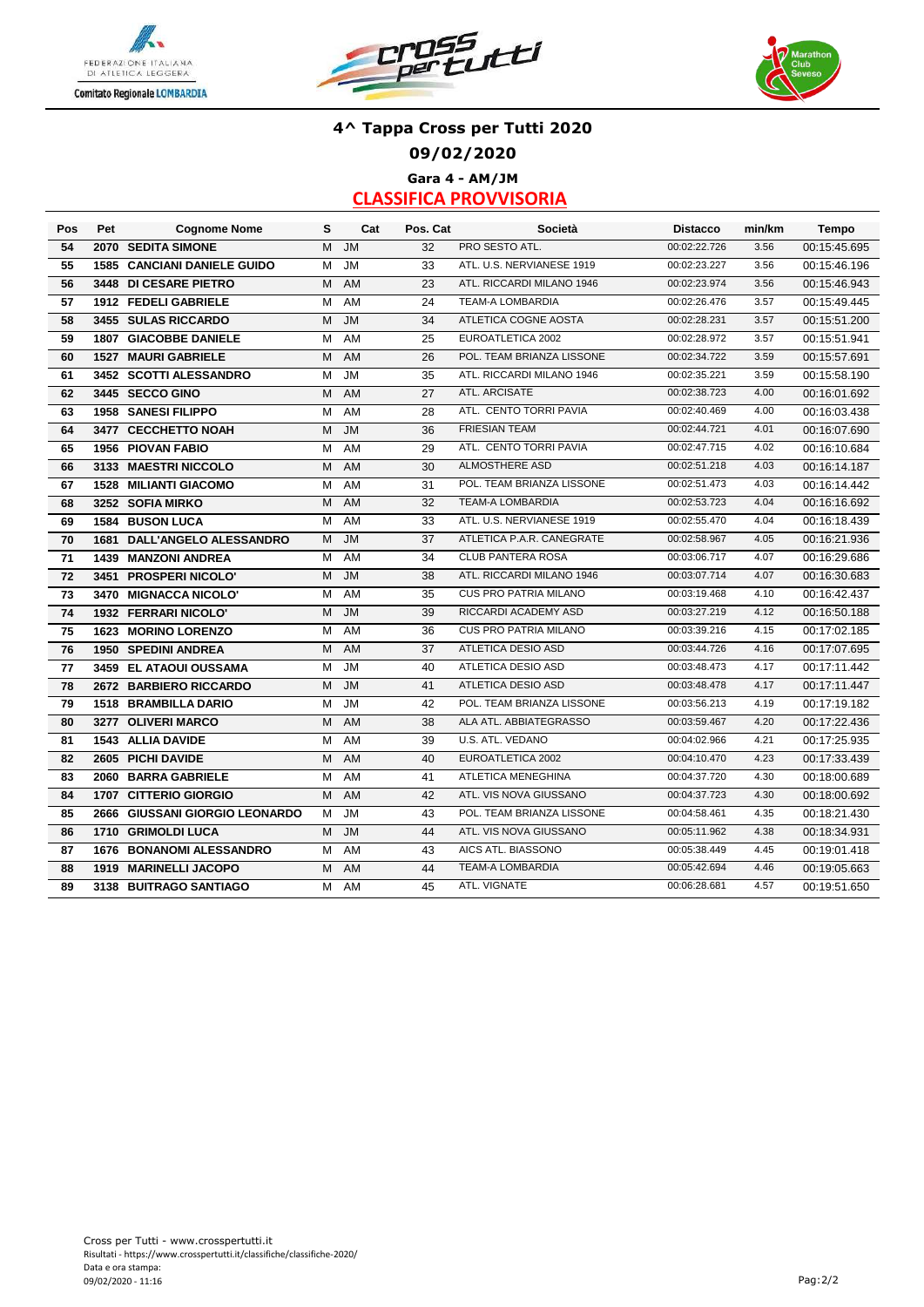





## **4^ Tappa Cross per Tutti 2020 09/02/2020 Gara 6 - EM5 (2014-2015)**

| Pos                     | Pet  | <b>Cognome Nome</b>          | s | Cat             | Pos. Cat       | Società                       | <b>Distacco</b> | min/km | Tempo        |
|-------------------------|------|------------------------------|---|-----------------|----------------|-------------------------------|-----------------|--------|--------------|
| $\mathbf{1}$            |      | 3329 INSOLIA CHRISTIAN       | M | EM <sub>5</sub> | $\mathbf{1}$   | ATL. VIRTUS SENAGO            |                 | 4.06   | 00:01:38.737 |
| $\overline{\mathbf{2}}$ |      | <b>1034 SCOTTI MATTIA</b>    | M | EM <sub>5</sub> | 2              | ATL. LIMBIATE                 | 00:00:04.254    | 4.17   | 00:01:42.991 |
| 3                       | 1261 | <b>VACCARO DAVIDE</b>        | M | EM <sub>5</sub> | 3              | <b>ATLETICA SEGRATE</b>       | 00:00:05.752    | 4.21   | 00:01:44.489 |
| $\overline{\mathbf{4}}$ |      | 2072 BONVINO LEONARDO ENEA   | М | EM <sub>5</sub> | $\overline{4}$ | POL. NOVATE                   | 00:00:06.252    | 4.22   | 00:01:44.989 |
| 5                       |      | 2698 FABIO GABRIELE NICOLA   | м | EM <sub>5</sub> | 5              | ATL. BRESSO                   | 00:00:06.253    | 4.22   | 00:01:44.990 |
| 6                       | 729  | <b>PESSINA GIOELE</b>        | M | EM <sub>5</sub> | 6              | ATLETICA P.A.R. CANEGRATE     | 00:00:08.251    | 4.27   | 00:01:46.988 |
| $\overline{7}$          | 996  | <b>LANZINI STEFANO</b>       | М | EM <sub>5</sub> | $\overline{7}$ | U.S. A CASATI ATL.            | 00:00:09.264    | 4.30   | 00:01:48.001 |
| 8                       |      | 1004 PASSONI GABRIELE        | М | EM <sub>5</sub> | 8              | U.S. A.CASATI ATL.            | 00:00:11.251    | 4.34   | 00:01:49.988 |
| 9                       | 977  | <b>OUALI MOHAMED</b>         | M | EM <sub>5</sub> | 9              | ATL. SOVICO                   | 00:00:11.252    | 4.34   | 00:01:49.989 |
| 10                      | 91   | <b>BERTOLONE ANDREA</b>      | M | EM <sub>5</sub> | 10             | ATL. COGLIATE                 | 00:00:12.504    | 4.38   | 00:01:51.241 |
| 11                      | 266  | <b>BORACCHI SEBASTIANO</b>   | м | EM <sub>5</sub> | 11             | ATL. CONCOREZZO               | 00:00:12.770    | 4.38   | 00:01:51.507 |
| 12                      |      | 2346 PEDONE MARCO            | M | EM <sub>5</sub> | 12             | AZZURRA GARBAGNATE M.SE       | 00:00:15.252    | 4.44   | 00:01:53.989 |
| 13                      |      | 3391 CARCANO VINCENT         | M | EM <sub>5</sub> | 13             | FORTI E LIBERI MONZA 1878 ASD | 00:00:16.257    | 4.47   | 00:01:54.994 |
| 14                      |      | 3023 BERTANELLI LEONARDO     | M | EM <sub>5</sub> | 14             | FORTI E LIBERI MONZA 1878 ASD | 00:00:16.260    | 4.47   | 00:01:54.997 |
| 15                      | 216  | <b>MANCO MATTEO</b>          | M | EM <sub>5</sub> | 15             | ATL. CESANO MADERNO           | 00:00:18.001    | 4.51   | 00:01:56.738 |
| 16                      |      | 3322 MOLTRASIO JACOPO        | M | EM <sub>5</sub> | 16             | ATL. COGLIATE                 | 00:00:19.011    | 4.54   | 00:01:57.748 |
| 17                      | 911  | <b>CAGNETTA DIEGO</b>        | M | EM <sub>5</sub> | 17             | EUROATLETICA 2002             | 00:00:21.503    | 5.00   | 00:02:00.240 |
| 18                      | 2300 | <b>PATTANO TOMMASO</b>       | M | EM <sub>5</sub> | 18             | ATLETICA P.A.R. CANEGRATE     | 00:00:22.753    | 5.03   | 00:02:01.490 |
| 19                      |      | 2923 ROSSI BENEDETTO         | М | EM <sub>5</sub> | 19             | ATL. VIS NOVA GIUSSANO        | 00:00:24.253    | 5.07   | 00:02:02.990 |
| 20                      | 788  | <b>GATTI MATTEO</b>          | M | EM <sub>5</sub> | 20             | ATL. VIS NOVA GIUSSANO        | 00:00:24.502    | 5.08   | 00:02:03.239 |
| 21                      | 101  | <b>GORLA RICCARDO</b>        | M | EM <sub>5</sub> | 21             | ATL. COGLIATE                 | 00:00:26.001    | 5.11   | 00:02:04.738 |
| 22                      | 2347 | <b>PEDONE FRANCESCO</b>      | M | EM <sub>5</sub> | 22             | AZZURRA GARBAGNATE M.SE       | 00:00:27.503    | 5.15   | 00:02:06.240 |
| 23                      |      | 2433 CAPELLETTI GABRIELE     | М | EM <sub>5</sub> | 23             | ATLETICA MELZO                | 00:00:29.502    | 5.20   | 00:02:08.239 |
| 24                      |      | 3022 BERTANELLI NICOLO'      | M | EM <sub>5</sub> | 24             | FORTI E LIBERI MONZA 1878 ASD | 00:00:30.755    | 5.23   | 00:02:09.492 |
| 25                      |      | 1662 GIUSTI ANDREA           | М | EM <sub>5</sub> | 25             | <b>FRIESIAN TEAM</b>          | 00:00:31.502    | 5.25   | 00:02:10.239 |
| 26                      | 3441 | <b>TRACOGNA MATTIA</b>       | M | EM <sub>5</sub> | 26             | RICCARDI ACADEMY ASD          | 00:00:32.502    | 5.28   | 00:02:11.239 |
| 27                      |      | 3393 GIANNUZZO LORENZO       | м | EM <sub>5</sub> | 27             | FORTI E LIBERI MONZA 1878 ASD | 00:00:33.012    | 5.29   | 00:02:11.749 |
| 28                      |      | 3026 DELBUE GIACOMO          | M | EM <sub>5</sub> | 28             | FORTI E LIBERI MONZA 1878 ASD | 00:00:33.755    | 5.31   | 00:02:12.492 |
| 29                      |      | <b>1365 MARNONI MATTEO</b>   | M | EM <sub>5</sub> | 29             | ATLETICA DESIO ASD            | 00:00:34.008    | 5.31   | 00:02:12.745 |
| 30                      | 259  | <b>ZUCCHINALI FRANCESCO</b>  | м | EM <sub>5</sub> | 30             | ATL. CESANO MADERNO           | 00:00:34.773    | 5.33   | 00:02:13.510 |
| 31                      |      | 3518 GIACCONE JACOPO         | М | EM <sub>5</sub> | 31             | U.S. A.CASATI ATL.            | 00:00:35.015    | 5.34   | 00:02:13.752 |
| 32                      | 2711 | <b>MONGUZZI ENEA</b>         | М | EM <sub>5</sub> | 32             | POL. NOVATE                   | 00:00:36.256    | 5.37   | 00:02:14.993 |
| 33                      | 408  | <b>TAGLIABUE RICCARDO</b>    | М | EM <sub>5</sub> | 33             | ATHLETIC CLUB VILLASANTA      | 00:00:36.503    | 5.38   | 00:02:15.240 |
| 34                      | 403  | <b>SAVO FRANCESCO</b>        | М | EM <sub>5</sub> | 34             | ATHLETIC CLUB VILLASANTA      | 00:00:36.759    | 5.38   | 00:02:15.496 |
| 35                      |      | <b>1050 FORNONI EMANUELE</b> | М | EM <sub>5</sub> | 35             | <b>FRIESIAN TEAM</b>          | 00:00:36.964    | 5.39   | 00:02:15.701 |
| 36                      |      | 2085 ZORZI ETTORE            | M | EM <sub>5</sub> | 36             | <b>ATLETICA MENEGHINA</b>     | 00:00:40.002    | 5.46   | 00:02:18.739 |
| 37                      |      | 1213 TONDO ARSEN             | М | EM <sub>5</sub> | 37             | ATLETICA MENEGHINA            | 00:00:41.750    | 5.51   | 00:02:20.487 |
| 38                      |      | 1009 SANGUEDOLCE DAVIDE      |   | M EM5           | 38             | U.S. A CASATI ATL.            | 00:00:42.751    | 5.53   | 00:02:21.488 |
| 39                      |      | 373 LOZZA ALESSANDRO MARIA   |   | M EM5           | 39             | ATHLETIC CLUB VILLASANTA      | 00:00:50.251    | 6.12   | 00:02:28.988 |
| 40                      |      | 322 VILLA LEONARDO           | M | EM <sub>5</sub> | 40             | ATL. CONCOREZZO               | 00:00:53.007    | 6.19   | 00:02:31.744 |
| 41                      |      | 360 FORTINO MATTIA           | м | EM <sub>5</sub> | 41             | ATHLETIC CLUB VILLASANTA      | 00:00:55.265    | 6.25   | 00:02:34.002 |
| 42                      | 764  | <b>BORDONI LEONARDO</b>      | м | EM <sub>5</sub> | 42             | ATL. VIS NOVA GIUSSANO        | 00:00:57.252    | 6.29   | 00:02:35.989 |
| 43                      |      | 1394 SCURATI LEONARDO        | м | EM <sub>5</sub> | 43             | ATLETICA DESIO ASD            | 00:00:59.005    | 6.34   | 00:02:37.742 |
| 44                      | 196  | <b>CERANTO FRANCESCO</b>     | м | EM <sub>5</sub> | 44             | ATL. CESANO MADERNO           | 00:01:09.749    | 7.01   | 00:02:48.486 |
| 45                      |      | 3059 ANDOLFO SAMUELE         | М | EM <sub>5</sub> | 45             | POL. NOVATE                   | 00:01:37.232    | 8.09   | 00:03:15.969 |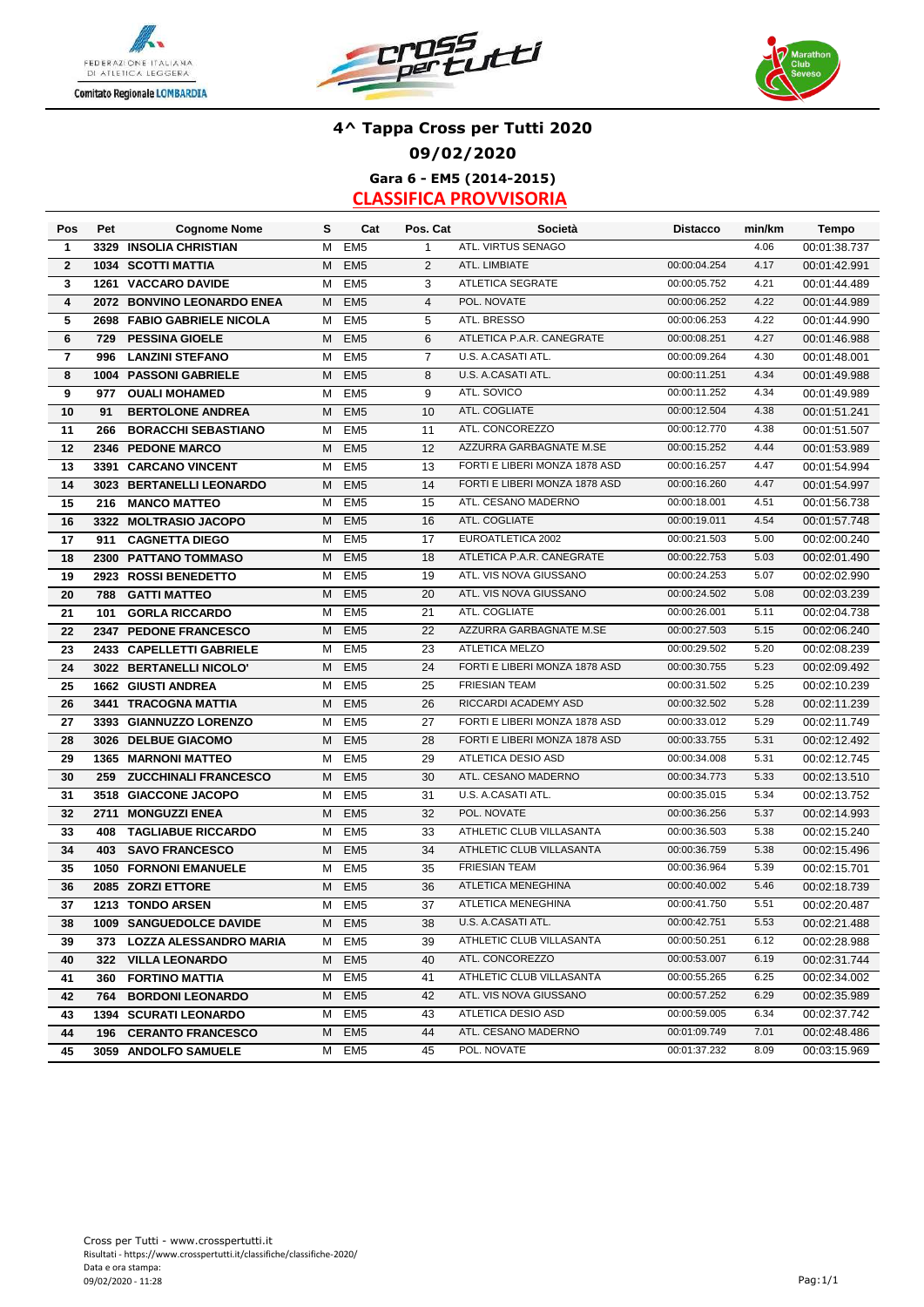





# **4^ Tappa Cross per Tutti 2020 09/02/2020 Gara 7 - EF5(2013)**

| Pos                     | Pet  | <b>Cognome Nome</b>             | s  | Cat             | Pos. Cat       | Società                       | <b>Distacco</b> | min/km | <b>Tempo</b> |
|-------------------------|------|---------------------------------|----|-----------------|----------------|-------------------------------|-----------------|--------|--------------|
| $\mathbf{1}$            | 1060 | <b>MAURI PETRA MARIA</b>        | F  | EF <sub>5</sub> | $\mathbf{1}$   | <b>FRIESIAN TEAM</b>          |                 | 4.03   | 00:01:37.230 |
| $\overline{2}$          | 106  | <b>IORDA GIULIA</b>             | F  | EF <sub>5</sub> | 2              | ATL. COGLIATE                 | 00:00:00.753    | 4.04   | 00:01:37.983 |
| 3                       |      | 3392 GALATELLO ADAMO IRIS MARIA | F. | EF <sub>5</sub> | 3              | FORTI E LIBERI MONZA 1878 ASD | 00:00:04.012    | 4.13   | 00:01:41.242 |
| $\overline{\mathbf{4}}$ | 93   | <b>CATTANEO BEATRICE</b>        | F  | EF <sub>5</sub> | $\overline{4}$ | ATL. COGLIATE                 | 00:00:05.254    | 4.16   | 00:01:42.484 |
| 5                       | 570  | <b>VALERIANI NORA</b>           | F  | EF <sub>5</sub> | 5              | <b>5 CERCHI SEREGNO</b>       | 00:00:07.255    | 4.21   | 00:01:44.485 |
| 6                       |      | 2909 APICELLA REBECCA           | F  | EF <sub>5</sub> | 6              | ATL. VIRTUS SENAGO            | 00:00:09.010    | 4.25   | 00:01:46.240 |
| $\overline{7}$          |      | 1159 ZANGARA ELSA               | F  | EF <sub>5</sub> | $\overline{7}$ | <b>LA FENICE</b>              | 00:00:09.754    | 4.27   | 00:01:46.984 |
| 8                       |      | 2376 PIACENTINI CAROLINA        | F  | EF <sub>5</sub> | 8              | U.S. A.CASATI ATL.            | 00:00:11.007    | 4.30   | 00:01:48.237 |
| 9                       | 359  | <b>FERRARO CATERINA</b>         | F  | EF <sub>5</sub> | 10             | ATHLETIC CLUB VILLASANTA      | 00:00:11.759    | 4.32   | 00:01:48.989 |
| 10                      | 786  | <b>FORCOLIN LETIZIA</b>         | F  | EF <sub>5</sub> | 9              | ATL. VIS NOVA GIUSSANO        | 00:00:11.760    | 4.32   | 00:01:48.990 |
| 11                      | 564  | <b>SMANIOTTO LETIZIA</b>        | F  | EF <sub>5</sub> | 11             | 5 CERCHI SEREGNO              | 00:00:13.265    | 4.36   | 00:01:50.495 |
| 12                      | 227  | <b>MORNATA DENIA</b>            | F  | EF <sub>5</sub> | 12             | ATL. CESANO MADERNO           | 00:00:13.507    | 4.36   | 00:01:50.737 |
| 13                      |      | 1065 PAPA DILEO CECILIA         | F  | EF <sub>5</sub> | 13             | <b>FRIESIAN TEAM</b>          | 00:00:13.764    | 4.37   | 00:01:50.994 |
| 14                      | 551  | <b>MAIORCA MIA</b>              | F  | EF <sub>5</sub> | 14             | 5 CERCHI SEREGNO              | 00:00:14.015    | 4.38   | 00:01:51.245 |
| 15                      |      | 1244 CAMPI ESMERALDA            | F  | EF <sub>5</sub> | 15             | RICCARDI ACADEMY ASD          | 00:00:14.515    | 4.39   | 00:01:51.745 |
| 16                      | 28   | <b>BUSCAROLI LUNA</b>           | F  | EF <sub>5</sub> | 16             | POL. TEAM BRIANZA LISSONE     | 00:00:15.015    | 4.40   | 00:01:52.245 |
| 17                      | 560  | <b>ROBBA BEATRICE</b>           | F  | EF <sub>5</sub> | 17             | <b>5 CERCHI SEREGNO</b>       | 00:00:16.506    | 4.44   | 00:01:53.736 |
| 18                      | 2888 | <b>COLOMBO ANNA</b>             | F  | EF <sub>5</sub> | 18             | ATL. MUGGIO'                  | 00:00:16.762    | 4.44   | 00:01:53.992 |
| 19                      | 56   | <b>LA PORTA REBECCA</b>         | F  | EF <sub>5</sub> | 19             | POL. TEAM BRIANZA LISSONE     | 00:00:17.019    | 4.45   | 00:01:54.249 |
| 20                      | 759  | <b>BIZZOZERO ANNA</b>           | F  | EF <sub>5</sub> | 20             | ATL. VIS NOVA GIUSSANO        | 00:00:17.022    | 4.45   | 00:01:54.252 |
| 21                      | 3339 | <b>SAVAZZI ANNA</b>             | F  | EF <sub>5</sub> | 21             | ATL. VIS NOVA GIUSSANO        | 00:00:17.026    | 4.45   | 00:01:54.256 |
| 22                      |      | 2398 ANTONELLI LALINE           | F  | EF <sub>5</sub> | 22             | ATLETICA MENEGHINA            | 00:00:18.243    | 4.48   | 00:01:55.473 |
| 23                      | 211  | <b>KIBASA ANGELINA</b>          | F  | EF <sub>5</sub> | 23             | ATL. CESANO MADERNO           | 00:00:20.015    | 4.53   | 00:01:57.245 |
| 24                      | 22   | <b>BATALLAN BLANCA SOFIA</b>    | F  | EF <sub>5</sub> | 24             | POL. TEAM BRIANZA LISSONE     | 00:00:23.764    | 5.02   | 00:02:00.994 |
| 25                      | 948  | <b>ROSSI AURORA</b>             | F  | EF <sub>5</sub> | 25             | EUROATLETICA 2002             | 00:00:25.769    | 5.07   | 00:02:02.999 |
| 26                      | 900  | <b>ARTASERSE MUSICCO ELISA</b>  | F  | EF <sub>5</sub> | 26             | EUROATLETICA 2002             | 00:00:26.272    | 5.08   | 00:02:03.502 |
| 27                      | 2777 | <b>SOTTOCASA ANGELA</b>         | F  | EF <sub>5</sub> | 27             | ATHLETIC CLUB VILLASANTA      | 00:00:28.013    | 5.13   | 00:02:05.243 |
| 28                      | 1347 | <b>FISCO VERONICA</b>           | F  | EF <sub>5</sub> | 28             | <b>ATLETICA DESIO ASD</b>     | 00:00:29.516    | 5.16   | 00:02:06.746 |
| 29                      | 397  | <b>REBUSCHI REBECCA</b>         | F  | EF <sub>5</sub> | 29             | ATHLETIC CLUB VILLASANTA      | 00:00:33.514    | 5.26   | 00:02:10.744 |
| 30                      |      | 3046 GALBIATI ALESSIA           | F  | EF <sub>5</sub> | 30             | P.B.M. BOVISIO MASCIAGO       | 00:00:34.018    | 5.28   | 00:02:11.248 |
| 31                      |      | <b>1350 FRIGO VITTORIA</b>      | F  | EF <sub>5</sub> | 31             | <b>ATLETICA DESIO ASD</b>     | 00:00:44.267    | 5.53   | 00:02:21.497 |
| 32                      | 561  | <b>SALA GIORGIA</b>             | F  | EF <sub>5</sub> | 32             | 5 CERCHI SEREGNO              | 00:00:53.253    | 6.16   | 00:02:30.483 |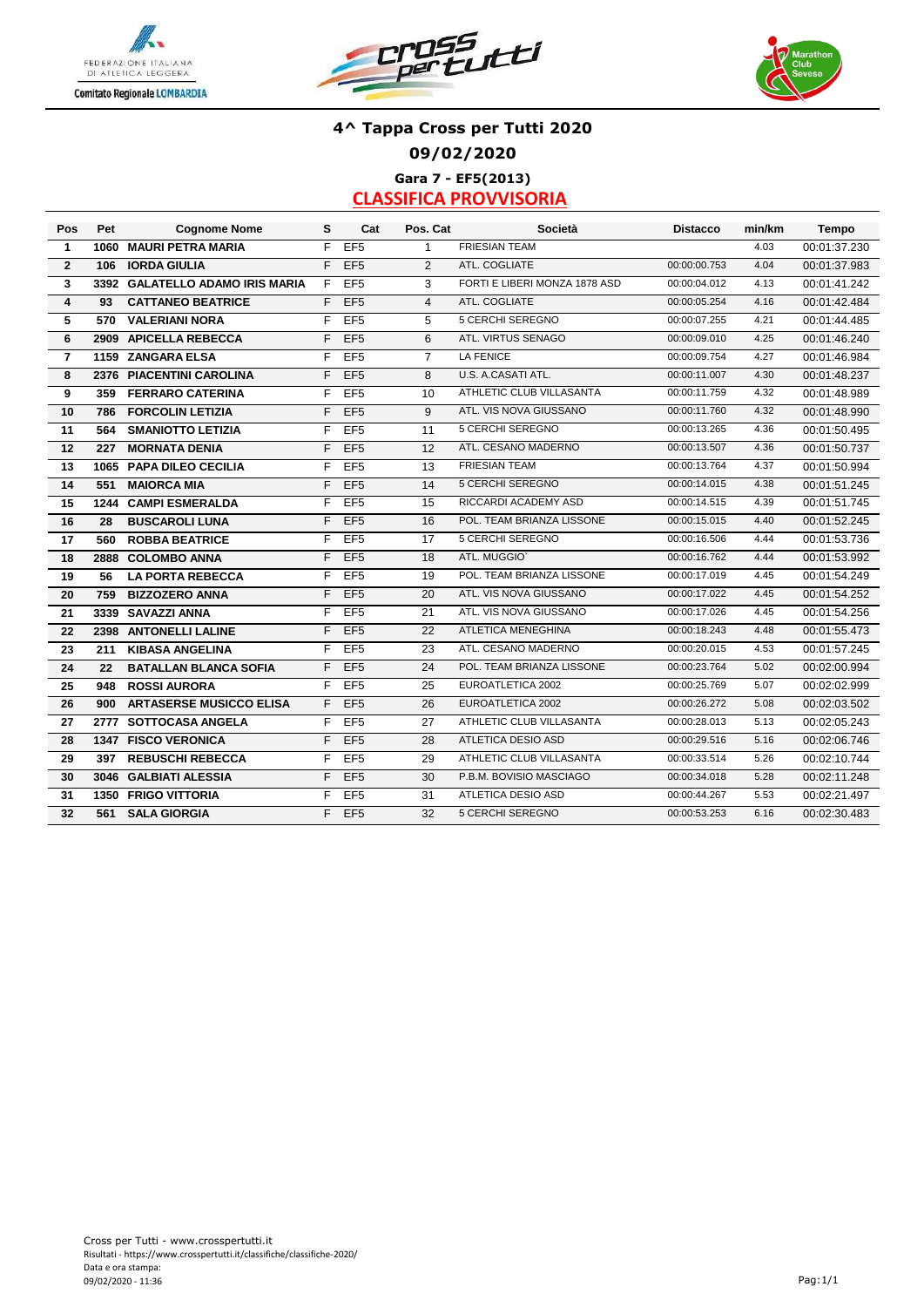





# **4^ Tappa Cross per Tutti 2020 09/02/2020 Gara 9 - EF8 (2012)**

| Pos            | Pet | <b>Cognome Nome</b>         | s  | Cat             | Pos. Cat       | <b>Società</b>                | <b>Distacco</b> | min/km | Tempo        |
|----------------|-----|-----------------------------|----|-----------------|----------------|-------------------------------|-----------------|--------|--------------|
| $\mathbf{1}$   | 506 | <b>MARZOLA SUSANNA</b>      | F  | EF <sub>8</sub> | $\mathbf{1}$   | ATL. RICCARDI MILANO 1946     |                 | 3.44   | 00:01:29.631 |
| $\overline{2}$ | 461 | <b>COLLI ALICE</b>          | F  | EF <sub>8</sub> | 2              | <b>CUS PRO PATRIA MILANO</b>  | 00:00:00.506    | 3.45   | 00:01:30.137 |
| 3              | 632 | <b>NORRITO FEDERICA</b>     | F  | EF8             | 3              | P.B.M. BOVISIO MASCIAGO       | 00:00:02.001    | 3.49   | 00:01:31.632 |
| 4              | 203 | <b>DE BELLA ALICE</b>       | F  | EF <sub>8</sub> | 5              | ATL. CESANO MADERNO           | 00:00:05.750    | 3.58   | 00:01:35.381 |
| 5              | 233 | PESTRICHELLA MIA LINA       | F  | EF <sub>8</sub> | 6              | ATL. CESANO MADERNO           | 00:00:05.753    | 3.58   | 00:01:35.384 |
| 6              | 699 | <b>SCHIAVOLIN CAMILLA</b>   | F  | EF <sub>8</sub> | $\overline{4}$ | G.S.A. BRUGHERIO              | 00:00:06.003    | 3.59   | 00:01:35.634 |
| $\overline{7}$ | 281 | <b>FORLANELLI ALICE</b>     | F  | EF <sub>8</sub> | $\overline{7}$ | ATL. CONCOREZZO               | 00:00:07.006    | 4.01   | 00:01:36.637 |
| 8              | 399 | <b>RIVA CARLOTTA</b>        | F  | EF8             | 8              | ATHLETIC CLUB VILLASANTA      | 00:00:07.254    | 4.02   | 00:01:36.885 |
| 9              | 269 | <b>BRUNI ILENIA</b>         | F  | EF8             | 9              | ATL. CONCOREZZO               | 00:00:08.751    | 4.05   | 00:01:38.382 |
| 10             | 828 | <b>MANCUSO ALICE</b>        | F  | EF8             | 10             | AZZURRA GARBAGNATE M.SE       | 00:00:09.262    | 4.07   | 00:01:38.893 |
| 11             | 690 | <b>MEONI CAROLINA</b>       | F  | EF <sub>8</sub> | 11             | G.S.A. BRUGHERIO              | 00:00:09.758    | 4.08   | 00:01:39.389 |
| 12             |     | 1192 MARIANI ADA            | F  | EF <sub>8</sub> | 12             | ATLETICA MENEGHINA            | 00:00:09.766    | 4.08   | 00:01:39.397 |
| 13             |     | 2111 DAOLIO CHIARA          | F  | EF8             | 13             | POL. TEAM BRIANZA LISSONE     | 00:00:11.003    | 4.11   | 00:01:40.634 |
| 14             |     | 2922 ROSSI CATERINA MARGHER | F  | EF <sub>8</sub> | 14             | ATL. VIS NOVA GIUSSANO        | 00:00:11.253    | 4.12   | 00:01:40.884 |
| 15             | 103 | <b>HADDAOUI SOFIA</b>       | F  | EF <sub>8</sub> | 15             | ATL. COGLIATE                 | 00:00:12.009    | 4.14   | 00:01:41.640 |
| 16             |     | 2942 VISANI SOFIA           | F  | EF <sub>8</sub> | 16             | ATLETICA MENEGHINA            | 00:00:13.510    | 4.17   | 00:01:43.141 |
| 17             |     | 1179 CELLA SERENITY         | F  | EF8             | 17             | <b>ATLETICA MENEGHINA</b>     | 00:00:14.509    | 4.20   | 00:01:44.140 |
| 18             |     | 2224 DI FEBO EMMA           | F  | EF <sub>8</sub> | 18             | ATL. RICCARDI MILANO 1946     | 00:00:16.006    | 4.24   | 00:01:45.637 |
| 19             |     | 3536 PROSERPIO GIULIA       | F  | EF <sub>8</sub> | 19             | FORTI E LIBERI MONZA 1878 ASD | 00:00:17.004    | 4.26   | 00:01:46.635 |
| 20             | 931 | <b>GARIBOLDI MARTINA</b>    | F  | EF <sub>8</sub> | 20             | EUROATLETICA 2002             | 00:00:17.256    | 4.27   | 00:01:46.887 |
| 21             |     | 3282 TROVATELLO GIULIA      | F  | EF <sub>8</sub> | 21             | EUROATLETICA 2002             | 00:00:19.771    | 4.33   | 00:01:49.402 |
| 22             | 771 | <b>CEPPI MARGHERITA</b>     | F. | EF8             | 22             | ATL. VIS NOVA GIUSSANO        | 00:00:20.003    | 4.34   | 00:01:49.634 |
| 23             | 217 | <b>MARIANI ALICE</b>        | F  | EF8             | 23             | ATL. CESANO MADERNO           | 00:00:20.504    | 4.35   | 00:01:50.135 |
| 24             | 393 | <b>PIVARO GIULIA</b>        | F. | EF <sub>8</sub> | 24             | ATHLETIC CLUB VILLASANTA      | 00:00:20.762    | 4.35   | 00:01:50.393 |
| 25             | 230 | <b>NAVA VANESSA</b>         | F  | EF8             | 25             | ATL. CESANO MADERNO           | 00:00:21.015    | 4.36   | 00:01:50.646 |
| 26             |     | 1396 STRADA BEATRICE PILAR  | F  | EF <sub>8</sub> | 26             | <b>ATLETICA DESIO ASD</b>     | 00:00:21.991    | 4.39   | 00:01:51.622 |
| 27             | 650 | <b>SALAMON ELEONORA</b>     | F  | EF <sub>8</sub> | 27             | P.B.M. BOVISIO MASCIAGO       | 00:00:22.509    | 4.40   | 00:01:52.140 |
| 28             | 730 | <b>PESSINA ELENA</b>        | F  | EF <sub>8</sub> | 28             | ATLETICA P.A.R. CANEGRATE     | 00:00:23.256    | 4.42   | 00:01:52.887 |
| 29             | 991 | <b>CORTI GINEVRA</b>        | F  | EF <sub>8</sub> | 29             | U.S. A.CASATI ATL.            | 00:00:27.260    | 4.52   | 00:01:56.891 |
| 30             |     | 3291 FERRARIS MARTINA       | F. | EF <sub>8</sub> | 30             | @TLETICA MEDA 014             | 00:00:28.007    | 4.54   | 00:01:57.638 |
| 31             | 369 | <b>LA CROCIERA GIORGIA</b>  | F  | EF8             | 31             | ATHLETIC CLUB VILLASANTA      | 00:00:30.510    | 5.00   | 00:02:00.141 |
| 32             | 693 | <b>PULEJO GIORGIA</b>       | F. | EF <sub>8</sub> | 32             | <b>G.S.A. BRUGHERIO</b>       | 00:00:34.023    | 5.09   | 00:02:03.654 |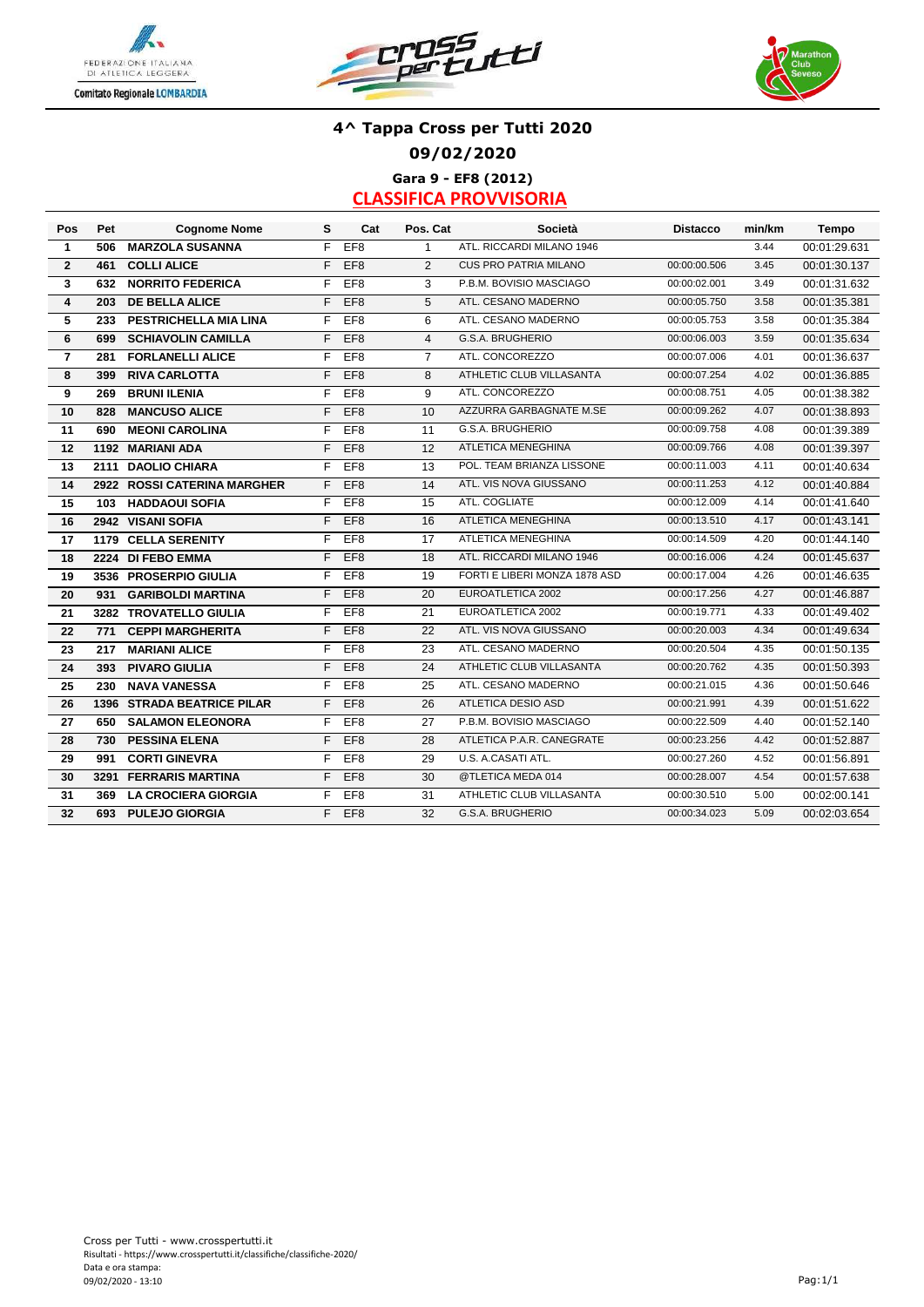





### **4^ Tappa Cross per Tutti 2020 09/02/2020 Gara 10 - EM8 (2012)**

| POL. TEAM BRIANZA LISSONE<br>3.28<br>PEDRATTI PIETRO GIUSEPPE<br>EM <sub>8</sub><br>$\mathbf{1}$<br>1<br>69<br>М<br>00:01:23.246<br>$\overline{2}$<br>EM <sub>8</sub><br>2<br>ATL. CONCOREZZO<br>00:00:04.251<br>3.38<br>271<br>00:01:27.497<br><b>BUDEL ANDREA</b><br>М<br>ATL. SOVICO<br>3<br><b>OUALI WALID</b><br>EM <sub>8</sub><br>3<br>3.39<br>978<br>M<br>00:00:04.513<br>00:01:27.759<br>ATL. VIRTUS SENAGO<br>EM <sub>8</sub><br>$\overline{4}$<br>00:00:04.515<br>3.39<br>4<br>M<br>00:01:27.761<br>166<br><b>TRIMBOLI EDOARDO</b><br>POL. CIRCOLO GIOVANILE BRESSO<br>5<br>EM <sub>8</sub><br>5<br>00:00:07.505<br>3.46<br>М<br>00:01:30.751<br>1139<br><b>PEDRETTI ANDREA</b><br><b>CUS PRO PATRIA MILANO</b><br>6<br>EM <sub>8</sub><br>6<br>00:00:08.750<br>3.49<br>2194 LACICERCHIA DAVIDE<br>M<br>00:01:31.996<br>ATLETICRALS2-TEATRO ALLA SCALA<br>EM <sub>8</sub><br>$\overline{7}$<br>00:00:08.751<br>3.49<br>00:01:31.997<br>$\overline{\mathbf{r}}$<br>М<br>2378 IERA DARIO MILO<br>EM <sub>8</sub><br>8<br>ATL. SOVICO<br>3.51<br>00:01:32.501<br>8<br><b>MARCARELLI ALESSIO</b><br>M<br>00:00:09.255<br>975<br><b>CUS PRO PATRIA MILANO</b><br>9<br><b>CAMPOREALE IGNAZIO</b><br>EM <sub>8</sub><br>9<br>00:00:10.249<br>3.53<br>00:01:33.495<br>2998<br>М<br>POL. BESANESE<br>EM <sub>8</sub><br>10<br>00:00:11.500<br>3.56<br>00:01:34.746<br>10<br><b>DESSI' ELIA</b><br>M<br>588<br>11<br>POL. TEAM BRIANZA LISSONE<br>3.58<br><b>DURANTINI RICCARDO</b><br>EM <sub>8</sub><br>11<br>00:00:12.252<br>00:01:35.498<br>43<br>М<br>EM <sub>8</sub><br>12<br>FORTI E LIBERI MONZA 1878 ASD<br>00:00:12.254<br>3.58<br>00:01:35.500<br>12<br>2454 BIGATTI VITTORIO<br>M<br>EM <sub>8</sub><br>13<br><b>ATLETICA MONZA</b><br>00:00:12.755<br>4.00<br>13<br>М<br>00:01:36.001<br>1119 COSTA FRANCESCO<br>POL. CIRCOLO GIOVANILE BRESSO<br>14<br>1137 LOZZA CHRISTIAN<br>EM <sub>8</sub><br>14<br>00:00:13.260<br>4.01<br>М<br>00:01:36.506<br>EM <sub>8</sub><br>15<br>ATHLETIC CLUB VILLASANTA<br>4.01<br>15<br><b>D'ANGELLA IVAN ANTONIO</b><br>М<br>00:00:13.507<br>00:01:36.753<br>353<br>EM <sub>8</sub><br>16<br><b>MOLINARI HAMZA</b><br>M<br>16<br>ATL. RICCARDI MILANO 1946<br>4.03<br>00:01:37.508<br>00:00:14.262<br>510<br>17<br><b>SOTGIU MANUEL</b><br>EM <sub>8</sub><br>ATL. RICCARDI MILANO 1946<br>4.04<br>523<br>M<br>17<br>00:00:14.500<br>00:01:37.746<br>EM <sub>8</sub><br>EUROATLETICA 2002<br>4.06<br>18<br>18<br>00:00:15.501<br>00:01:38.747<br><b>CASAGRANDE GIORGIO</b><br>Μ<br>918<br>EM <sub>8</sub><br>@TLETICA MEDA 014<br>19<br>3295 SIOLI JACOPO<br>19<br>00:00:15.508<br>4.06<br>м<br>00:01:38.754<br>EM <sub>8</sub><br>ATL. SOVICO<br>4.09<br>20<br>00:00:16.502<br>20<br><b>SAVARINO FRANCESCO</b><br>M<br>00:01:39.748<br>986<br>21<br>ATL. LIMBIATE<br>21<br>EM <sub>8</sub><br>00:00:16.506<br>4.09<br>00:01:39.752<br>1031 PELLEGRINO FABRIZIO<br>М<br>22<br>ATLETICA MENEGHINA<br><b>1173 BUTTARO LUIGI</b><br>EM <sub>8</sub><br>22<br>00:00:16.508<br>4.09<br>00:01:39.754<br>м<br>@TLETICA MEDA 014<br>4.11<br>23<br>EM <sub>8</sub><br>23<br>00:00:17.251<br>1218 BAGETTO ENEA LORENZO<br>м<br>00:01:40.497<br>EM <sub>8</sub><br>24<br>ATL. CESANO MADERNO<br>4.13<br>24<br>00:00:18.004<br><b>FERRANTE DIEGO</b><br>м<br>00:01:41.250<br>206<br><b>ATLETICA CINISELLO</b><br>4.15<br>25<br>EM <sub>8</sub><br>25<br>438<br><b>LOCATELLI PIETRO GABRIELE</b><br>00:00:18.759<br>00:01:42.005<br>м<br>EM <sub>8</sub><br>26<br>ATL. VIRTUS SENAGO<br>4.15<br>00:00:18.763<br>00:01:42.009<br>26<br>150<br><b>MARTELLOSIO LUCA</b><br>м<br>27<br>2466 VIENI LORENZO<br>EM <sub>8</sub><br>27<br>FORTI E LIBERI MONZA 1878 ASD<br>4.15<br>00:00:19.012<br>00:01:42.258<br>м<br>EM <sub>8</sub><br>28<br>EUROATLETICA 2002<br>4.16<br>28<br>M<br>00:00:19.507<br>00:01:42.753<br>902<br><b>AURELI GIULIO</b><br>POL. TEAM BRIANZA LISSONE<br>EM <sub>8</sub><br>M<br>29<br>00:00:19.510<br>4.16<br>00:01:42.756<br>29<br>2104 BASSI NICOLO'<br>EM <sub>8</sub><br><b>ATLETICA DESIO ASD</b><br>4.18<br>30<br>1338 FAINI JACOPO<br>M<br>30<br>00:00:20.278<br>00:01:43.524<br>ATL. VIS NOVA GIUSSANO<br>EM <sub>8</sub><br>00:00:20.455<br>4.19<br>М<br>31<br>00:01:43.701<br>31<br><b>BONAVENTURA CRISTIAN</b><br>763<br>EM <sub>8</sub><br>M<br>32<br>ATLETICA CINISELLO<br>00:01:43.998<br>32<br><b>ALESCI ANDREA</b><br>00:00:20.752<br>4.19<br>418<br>ATL. COGLIATE<br>EM <sub>8</sub><br>33<br>00:00:20.945<br>4.20<br>33<br><b>FORMENTON ANDREA</b><br>00:01:44.191<br>100<br>M<br>ATL. CONCOREZZO<br>EM <sub>8</sub><br>34<br>00:00:20.946<br>4.20<br><b>CAPELLI IVAN</b><br>M<br>00:01:44.192<br>34<br>272<br>EM <sub>8</sub><br>U.S. A CASATI ATL.<br>4.20<br>35<br>1005 PIACENTINI NICOLO' ALVARO<br>35<br>00:00:21.014<br>00:01:44.260<br>м<br>ATL. COGLIATE<br>4.22<br>M<br>EM <sub>8</sub><br>36<br>00:00:21.662<br>00:01:44.908<br>36<br><b>FERRARIO MATTEO CARLO</b><br>98<br>37<br>FORTI E LIBERI MONZA 1878 ASD<br>4.23<br>00:00:22.018<br>37<br>М<br>EM <sub>8</sub><br>00:01:45.264<br><b>1284 PIOLTELLI MARCO</b><br>3207 ANIA CLAUDIO<br>ATL. BRESSO<br>00:00:22.460<br>4.24<br>38<br>M EM8<br>38<br>00:01:45.706<br>EM8<br>39<br>POL. CIRCOLO GIOVANILE BRESSO<br>00:00:22.655<br>4.24<br>1136 KUNEV DANIEL NIKOLAEV<br>м<br>00:01:45.901<br>39<br>ATL. CESANO MADERNO<br>EM <sub>8</sub><br>40<br>00:00:23.492<br>4.26<br>40<br>2706 TERUZZI ALBERTO<br>М<br>00:01:46.738<br>ATL. COGLIATE<br>41<br>115 VAVASSORI MATTIA<br>EM <sub>8</sub><br>41<br>00:00:23.692<br>4.27<br>00:01:46.938<br>м<br>ATL. CONCOREZZO<br>EM <sub>8</sub><br>00:00:25.003<br>4.30<br>42<br><b>RULLO SIMONE</b><br>м<br>42<br>00:01:48.249<br>311<br>EM <sub>8</sub><br>ATL. SOVICO<br>43<br>983 PEREGO LORENZO<br>43<br>00:00:25.254<br>4.31<br>00:01:48.500<br>м<br>ATLETICA MENEGHINA<br>44<br>1206 RONCHI ZENO<br>EM <sub>8</sub><br>00:00:25.448<br>4.31<br>М<br>44<br>00:01:48.694<br>ATHLETIC CLUB VILLASANTA<br>4.32<br>EM8<br>45<br>00:00:25.665<br>45<br><b>CAUDO PAOLO</b><br>м<br>00:01:48.911<br>346<br>ATL. CESANO MADERNO<br>4.33<br>46<br><b>MORREALE ANDREA</b><br>EM8<br>00:00:26.267<br>229<br>46<br>00:01:49.513<br>м<br>ATLETICA CINISELLO<br>EM8<br>47<br>00:00:26.270<br>4.33<br>47<br>2161 ANDREOLI GIORGIO<br>00:01:49.516<br>м<br>P.B.M. BOVISIO MASCIAGO<br>00:00:26.751<br>4.34<br>624 LANZA FEDERICO<br>EM8<br>48<br>00:01:49.997<br>48<br>м<br>49<br>3091 BORRELLI ALESSANDRO<br>RICCARDI ACADEMY ASD<br>00:00:27.486<br>4.36<br>EM8<br>49<br>00:01:50.732<br>м<br>@TLETICA MEDA 014<br>00:00:28.499<br>4.39<br>50<br>EM8<br>50<br>00:01:51.745<br>1221 BRIOSCHI ANDREA<br>м<br>EM8<br>51<br>@TLETICA MEDA 014<br>4.39<br>51<br><b>1235 SEDINI MATTEO</b><br>м<br>00:00:28.507<br>00:01:51.753<br>52<br>571 VICARI FEDERICO<br>EM8<br>52<br>5 CERCHI SEREGNO<br>00:00:28.982<br>4.40<br>00:01:52.228<br>м<br>FORTI E LIBERI MONZA 1878 ASD<br>M EM8<br>53<br>00:00:29.234<br>4.41<br>53<br>2465 NECCI THOMAS<br>00:01:52.480 | Pos | Pet | <b>Cognome Nome</b> | s | Cat | Pos. Cat | Società | <b>Distacco</b> | min/km | Tempo |
|--------------------------------------------------------------------------------------------------------------------------------------------------------------------------------------------------------------------------------------------------------------------------------------------------------------------------------------------------------------------------------------------------------------------------------------------------------------------------------------------------------------------------------------------------------------------------------------------------------------------------------------------------------------------------------------------------------------------------------------------------------------------------------------------------------------------------------------------------------------------------------------------------------------------------------------------------------------------------------------------------------------------------------------------------------------------------------------------------------------------------------------------------------------------------------------------------------------------------------------------------------------------------------------------------------------------------------------------------------------------------------------------------------------------------------------------------------------------------------------------------------------------------------------------------------------------------------------------------------------------------------------------------------------------------------------------------------------------------------------------------------------------------------------------------------------------------------------------------------------------------------------------------------------------------------------------------------------------------------------------------------------------------------------------------------------------------------------------------------------------------------------------------------------------------------------------------------------------------------------------------------------------------------------------------------------------------------------------------------------------------------------------------------------------------------------------------------------------------------------------------------------------------------------------------------------------------------------------------------------------------------------------------------------------------------------------------------------------------------------------------------------------------------------------------------------------------------------------------------------------------------------------------------------------------------------------------------------------------------------------------------------------------------------------------------------------------------------------------------------------------------------------------------------------------------------------------------------------------------------------------------------------------------------------------------------------------------------------------------------------------------------------------------------------------------------------------------------------------------------------------------------------------------------------------------------------------------------------------------------------------------------------------------------------------------------------------------------------------------------------------------------------------------------------------------------------------------------------------------------------------------------------------------------------------------------------------------------------------------------------------------------------------------------------------------------------------------------------------------------------------------------------------------------------------------------------------------------------------------------------------------------------------------------------------------------------------------------------------------------------------------------------------------------------------------------------------------------------------------------------------------------------------------------------------------------------------------------------------------------------------------------------------------------------------------------------------------------------------------------------------------------------------------------------------------------------------------------------------------------------------------------------------------------------------------------------------------------------------------------------------------------------------------------------------------------------------------------------------------------------------------------------------------------------------------------------------------------------------------------------------------------------------------------------------------------------------------------------------------------------------------------------------------------------------------------------------------------------------------------------------------------------------------------------------------------------------------------------------------------------------------------------------------------------------------------------------------------------------------------------------------------------------------------------------------------------------------------------------------------------------------------------------------------------------------------------------------------------------------------------------------------------------------------------------------------------------------------------------------------------------------------------------------------------------------------------------------------------------------------------------------------------------------------------------------------------------------------------------------------------------------------------------------------------------------------------------------------------------------------------------------------------------------------------------------------------------------------------------------------------------------------------------------------------------------------------------------------------------------------------------------------------------------------------------------------------------------------------------------------------------------------------------------------------------------------------------------------------------------------------------------------------------------|-----|-----|---------------------|---|-----|----------|---------|-----------------|--------|-------|
|                                                                                                                                                                                                                                                                                                                                                                                                                                                                                                                                                                                                                                                                                                                                                                                                                                                                                                                                                                                                                                                                                                                                                                                                                                                                                                                                                                                                                                                                                                                                                                                                                                                                                                                                                                                                                                                                                                                                                                                                                                                                                                                                                                                                                                                                                                                                                                                                                                                                                                                                                                                                                                                                                                                                                                                                                                                                                                                                                                                                                                                                                                                                                                                                                                                                                                                                                                                                                                                                                                                                                                                                                                                                                                                                                                                                                                                                                                                                                                                                                                                                                                                                                                                                                                                                                                                                                                                                                                                                                                                                                                                                                                                                                                                                                                                                                                                                                                                                                                                                                                                                                                                                                                                                                                                                                                                                                                                                                                                                                                                                                                                                                                                                                                                                                                                                                                                                                                                                                                                                                                                                                                                                                                                                                                                                                                                                                                                                                                                                                                                                                                                                                                                                                                                                                                                                                                                                                                                                                                                                                                |     |     |                     |   |     |          |         |                 |        |       |
|                                                                                                                                                                                                                                                                                                                                                                                                                                                                                                                                                                                                                                                                                                                                                                                                                                                                                                                                                                                                                                                                                                                                                                                                                                                                                                                                                                                                                                                                                                                                                                                                                                                                                                                                                                                                                                                                                                                                                                                                                                                                                                                                                                                                                                                                                                                                                                                                                                                                                                                                                                                                                                                                                                                                                                                                                                                                                                                                                                                                                                                                                                                                                                                                                                                                                                                                                                                                                                                                                                                                                                                                                                                                                                                                                                                                                                                                                                                                                                                                                                                                                                                                                                                                                                                                                                                                                                                                                                                                                                                                                                                                                                                                                                                                                                                                                                                                                                                                                                                                                                                                                                                                                                                                                                                                                                                                                                                                                                                                                                                                                                                                                                                                                                                                                                                                                                                                                                                                                                                                                                                                                                                                                                                                                                                                                                                                                                                                                                                                                                                                                                                                                                                                                                                                                                                                                                                                                                                                                                                                                                |     |     |                     |   |     |          |         |                 |        |       |
|                                                                                                                                                                                                                                                                                                                                                                                                                                                                                                                                                                                                                                                                                                                                                                                                                                                                                                                                                                                                                                                                                                                                                                                                                                                                                                                                                                                                                                                                                                                                                                                                                                                                                                                                                                                                                                                                                                                                                                                                                                                                                                                                                                                                                                                                                                                                                                                                                                                                                                                                                                                                                                                                                                                                                                                                                                                                                                                                                                                                                                                                                                                                                                                                                                                                                                                                                                                                                                                                                                                                                                                                                                                                                                                                                                                                                                                                                                                                                                                                                                                                                                                                                                                                                                                                                                                                                                                                                                                                                                                                                                                                                                                                                                                                                                                                                                                                                                                                                                                                                                                                                                                                                                                                                                                                                                                                                                                                                                                                                                                                                                                                                                                                                                                                                                                                                                                                                                                                                                                                                                                                                                                                                                                                                                                                                                                                                                                                                                                                                                                                                                                                                                                                                                                                                                                                                                                                                                                                                                                                                                |     |     |                     |   |     |          |         |                 |        |       |
|                                                                                                                                                                                                                                                                                                                                                                                                                                                                                                                                                                                                                                                                                                                                                                                                                                                                                                                                                                                                                                                                                                                                                                                                                                                                                                                                                                                                                                                                                                                                                                                                                                                                                                                                                                                                                                                                                                                                                                                                                                                                                                                                                                                                                                                                                                                                                                                                                                                                                                                                                                                                                                                                                                                                                                                                                                                                                                                                                                                                                                                                                                                                                                                                                                                                                                                                                                                                                                                                                                                                                                                                                                                                                                                                                                                                                                                                                                                                                                                                                                                                                                                                                                                                                                                                                                                                                                                                                                                                                                                                                                                                                                                                                                                                                                                                                                                                                                                                                                                                                                                                                                                                                                                                                                                                                                                                                                                                                                                                                                                                                                                                                                                                                                                                                                                                                                                                                                                                                                                                                                                                                                                                                                                                                                                                                                                                                                                                                                                                                                                                                                                                                                                                                                                                                                                                                                                                                                                                                                                                                                |     |     |                     |   |     |          |         |                 |        |       |
|                                                                                                                                                                                                                                                                                                                                                                                                                                                                                                                                                                                                                                                                                                                                                                                                                                                                                                                                                                                                                                                                                                                                                                                                                                                                                                                                                                                                                                                                                                                                                                                                                                                                                                                                                                                                                                                                                                                                                                                                                                                                                                                                                                                                                                                                                                                                                                                                                                                                                                                                                                                                                                                                                                                                                                                                                                                                                                                                                                                                                                                                                                                                                                                                                                                                                                                                                                                                                                                                                                                                                                                                                                                                                                                                                                                                                                                                                                                                                                                                                                                                                                                                                                                                                                                                                                                                                                                                                                                                                                                                                                                                                                                                                                                                                                                                                                                                                                                                                                                                                                                                                                                                                                                                                                                                                                                                                                                                                                                                                                                                                                                                                                                                                                                                                                                                                                                                                                                                                                                                                                                                                                                                                                                                                                                                                                                                                                                                                                                                                                                                                                                                                                                                                                                                                                                                                                                                                                                                                                                                                                |     |     |                     |   |     |          |         |                 |        |       |
|                                                                                                                                                                                                                                                                                                                                                                                                                                                                                                                                                                                                                                                                                                                                                                                                                                                                                                                                                                                                                                                                                                                                                                                                                                                                                                                                                                                                                                                                                                                                                                                                                                                                                                                                                                                                                                                                                                                                                                                                                                                                                                                                                                                                                                                                                                                                                                                                                                                                                                                                                                                                                                                                                                                                                                                                                                                                                                                                                                                                                                                                                                                                                                                                                                                                                                                                                                                                                                                                                                                                                                                                                                                                                                                                                                                                                                                                                                                                                                                                                                                                                                                                                                                                                                                                                                                                                                                                                                                                                                                                                                                                                                                                                                                                                                                                                                                                                                                                                                                                                                                                                                                                                                                                                                                                                                                                                                                                                                                                                                                                                                                                                                                                                                                                                                                                                                                                                                                                                                                                                                                                                                                                                                                                                                                                                                                                                                                                                                                                                                                                                                                                                                                                                                                                                                                                                                                                                                                                                                                                                                |     |     |                     |   |     |          |         |                 |        |       |
|                                                                                                                                                                                                                                                                                                                                                                                                                                                                                                                                                                                                                                                                                                                                                                                                                                                                                                                                                                                                                                                                                                                                                                                                                                                                                                                                                                                                                                                                                                                                                                                                                                                                                                                                                                                                                                                                                                                                                                                                                                                                                                                                                                                                                                                                                                                                                                                                                                                                                                                                                                                                                                                                                                                                                                                                                                                                                                                                                                                                                                                                                                                                                                                                                                                                                                                                                                                                                                                                                                                                                                                                                                                                                                                                                                                                                                                                                                                                                                                                                                                                                                                                                                                                                                                                                                                                                                                                                                                                                                                                                                                                                                                                                                                                                                                                                                                                                                                                                                                                                                                                                                                                                                                                                                                                                                                                                                                                                                                                                                                                                                                                                                                                                                                                                                                                                                                                                                                                                                                                                                                                                                                                                                                                                                                                                                                                                                                                                                                                                                                                                                                                                                                                                                                                                                                                                                                                                                                                                                                                                                |     |     |                     |   |     |          |         |                 |        |       |
|                                                                                                                                                                                                                                                                                                                                                                                                                                                                                                                                                                                                                                                                                                                                                                                                                                                                                                                                                                                                                                                                                                                                                                                                                                                                                                                                                                                                                                                                                                                                                                                                                                                                                                                                                                                                                                                                                                                                                                                                                                                                                                                                                                                                                                                                                                                                                                                                                                                                                                                                                                                                                                                                                                                                                                                                                                                                                                                                                                                                                                                                                                                                                                                                                                                                                                                                                                                                                                                                                                                                                                                                                                                                                                                                                                                                                                                                                                                                                                                                                                                                                                                                                                                                                                                                                                                                                                                                                                                                                                                                                                                                                                                                                                                                                                                                                                                                                                                                                                                                                                                                                                                                                                                                                                                                                                                                                                                                                                                                                                                                                                                                                                                                                                                                                                                                                                                                                                                                                                                                                                                                                                                                                                                                                                                                                                                                                                                                                                                                                                                                                                                                                                                                                                                                                                                                                                                                                                                                                                                                                                |     |     |                     |   |     |          |         |                 |        |       |
|                                                                                                                                                                                                                                                                                                                                                                                                                                                                                                                                                                                                                                                                                                                                                                                                                                                                                                                                                                                                                                                                                                                                                                                                                                                                                                                                                                                                                                                                                                                                                                                                                                                                                                                                                                                                                                                                                                                                                                                                                                                                                                                                                                                                                                                                                                                                                                                                                                                                                                                                                                                                                                                                                                                                                                                                                                                                                                                                                                                                                                                                                                                                                                                                                                                                                                                                                                                                                                                                                                                                                                                                                                                                                                                                                                                                                                                                                                                                                                                                                                                                                                                                                                                                                                                                                                                                                                                                                                                                                                                                                                                                                                                                                                                                                                                                                                                                                                                                                                                                                                                                                                                                                                                                                                                                                                                                                                                                                                                                                                                                                                                                                                                                                                                                                                                                                                                                                                                                                                                                                                                                                                                                                                                                                                                                                                                                                                                                                                                                                                                                                                                                                                                                                                                                                                                                                                                                                                                                                                                                                                |     |     |                     |   |     |          |         |                 |        |       |
|                                                                                                                                                                                                                                                                                                                                                                                                                                                                                                                                                                                                                                                                                                                                                                                                                                                                                                                                                                                                                                                                                                                                                                                                                                                                                                                                                                                                                                                                                                                                                                                                                                                                                                                                                                                                                                                                                                                                                                                                                                                                                                                                                                                                                                                                                                                                                                                                                                                                                                                                                                                                                                                                                                                                                                                                                                                                                                                                                                                                                                                                                                                                                                                                                                                                                                                                                                                                                                                                                                                                                                                                                                                                                                                                                                                                                                                                                                                                                                                                                                                                                                                                                                                                                                                                                                                                                                                                                                                                                                                                                                                                                                                                                                                                                                                                                                                                                                                                                                                                                                                                                                                                                                                                                                                                                                                                                                                                                                                                                                                                                                                                                                                                                                                                                                                                                                                                                                                                                                                                                                                                                                                                                                                                                                                                                                                                                                                                                                                                                                                                                                                                                                                                                                                                                                                                                                                                                                                                                                                                                                |     |     |                     |   |     |          |         |                 |        |       |
|                                                                                                                                                                                                                                                                                                                                                                                                                                                                                                                                                                                                                                                                                                                                                                                                                                                                                                                                                                                                                                                                                                                                                                                                                                                                                                                                                                                                                                                                                                                                                                                                                                                                                                                                                                                                                                                                                                                                                                                                                                                                                                                                                                                                                                                                                                                                                                                                                                                                                                                                                                                                                                                                                                                                                                                                                                                                                                                                                                                                                                                                                                                                                                                                                                                                                                                                                                                                                                                                                                                                                                                                                                                                                                                                                                                                                                                                                                                                                                                                                                                                                                                                                                                                                                                                                                                                                                                                                                                                                                                                                                                                                                                                                                                                                                                                                                                                                                                                                                                                                                                                                                                                                                                                                                                                                                                                                                                                                                                                                                                                                                                                                                                                                                                                                                                                                                                                                                                                                                                                                                                                                                                                                                                                                                                                                                                                                                                                                                                                                                                                                                                                                                                                                                                                                                                                                                                                                                                                                                                                                                |     |     |                     |   |     |          |         |                 |        |       |
|                                                                                                                                                                                                                                                                                                                                                                                                                                                                                                                                                                                                                                                                                                                                                                                                                                                                                                                                                                                                                                                                                                                                                                                                                                                                                                                                                                                                                                                                                                                                                                                                                                                                                                                                                                                                                                                                                                                                                                                                                                                                                                                                                                                                                                                                                                                                                                                                                                                                                                                                                                                                                                                                                                                                                                                                                                                                                                                                                                                                                                                                                                                                                                                                                                                                                                                                                                                                                                                                                                                                                                                                                                                                                                                                                                                                                                                                                                                                                                                                                                                                                                                                                                                                                                                                                                                                                                                                                                                                                                                                                                                                                                                                                                                                                                                                                                                                                                                                                                                                                                                                                                                                                                                                                                                                                                                                                                                                                                                                                                                                                                                                                                                                                                                                                                                                                                                                                                                                                                                                                                                                                                                                                                                                                                                                                                                                                                                                                                                                                                                                                                                                                                                                                                                                                                                                                                                                                                                                                                                                                                |     |     |                     |   |     |          |         |                 |        |       |
|                                                                                                                                                                                                                                                                                                                                                                                                                                                                                                                                                                                                                                                                                                                                                                                                                                                                                                                                                                                                                                                                                                                                                                                                                                                                                                                                                                                                                                                                                                                                                                                                                                                                                                                                                                                                                                                                                                                                                                                                                                                                                                                                                                                                                                                                                                                                                                                                                                                                                                                                                                                                                                                                                                                                                                                                                                                                                                                                                                                                                                                                                                                                                                                                                                                                                                                                                                                                                                                                                                                                                                                                                                                                                                                                                                                                                                                                                                                                                                                                                                                                                                                                                                                                                                                                                                                                                                                                                                                                                                                                                                                                                                                                                                                                                                                                                                                                                                                                                                                                                                                                                                                                                                                                                                                                                                                                                                                                                                                                                                                                                                                                                                                                                                                                                                                                                                                                                                                                                                                                                                                                                                                                                                                                                                                                                                                                                                                                                                                                                                                                                                                                                                                                                                                                                                                                                                                                                                                                                                                                                                |     |     |                     |   |     |          |         |                 |        |       |
|                                                                                                                                                                                                                                                                                                                                                                                                                                                                                                                                                                                                                                                                                                                                                                                                                                                                                                                                                                                                                                                                                                                                                                                                                                                                                                                                                                                                                                                                                                                                                                                                                                                                                                                                                                                                                                                                                                                                                                                                                                                                                                                                                                                                                                                                                                                                                                                                                                                                                                                                                                                                                                                                                                                                                                                                                                                                                                                                                                                                                                                                                                                                                                                                                                                                                                                                                                                                                                                                                                                                                                                                                                                                                                                                                                                                                                                                                                                                                                                                                                                                                                                                                                                                                                                                                                                                                                                                                                                                                                                                                                                                                                                                                                                                                                                                                                                                                                                                                                                                                                                                                                                                                                                                                                                                                                                                                                                                                                                                                                                                                                                                                                                                                                                                                                                                                                                                                                                                                                                                                                                                                                                                                                                                                                                                                                                                                                                                                                                                                                                                                                                                                                                                                                                                                                                                                                                                                                                                                                                                                                |     |     |                     |   |     |          |         |                 |        |       |
|                                                                                                                                                                                                                                                                                                                                                                                                                                                                                                                                                                                                                                                                                                                                                                                                                                                                                                                                                                                                                                                                                                                                                                                                                                                                                                                                                                                                                                                                                                                                                                                                                                                                                                                                                                                                                                                                                                                                                                                                                                                                                                                                                                                                                                                                                                                                                                                                                                                                                                                                                                                                                                                                                                                                                                                                                                                                                                                                                                                                                                                                                                                                                                                                                                                                                                                                                                                                                                                                                                                                                                                                                                                                                                                                                                                                                                                                                                                                                                                                                                                                                                                                                                                                                                                                                                                                                                                                                                                                                                                                                                                                                                                                                                                                                                                                                                                                                                                                                                                                                                                                                                                                                                                                                                                                                                                                                                                                                                                                                                                                                                                                                                                                                                                                                                                                                                                                                                                                                                                                                                                                                                                                                                                                                                                                                                                                                                                                                                                                                                                                                                                                                                                                                                                                                                                                                                                                                                                                                                                                                                |     |     |                     |   |     |          |         |                 |        |       |
|                                                                                                                                                                                                                                                                                                                                                                                                                                                                                                                                                                                                                                                                                                                                                                                                                                                                                                                                                                                                                                                                                                                                                                                                                                                                                                                                                                                                                                                                                                                                                                                                                                                                                                                                                                                                                                                                                                                                                                                                                                                                                                                                                                                                                                                                                                                                                                                                                                                                                                                                                                                                                                                                                                                                                                                                                                                                                                                                                                                                                                                                                                                                                                                                                                                                                                                                                                                                                                                                                                                                                                                                                                                                                                                                                                                                                                                                                                                                                                                                                                                                                                                                                                                                                                                                                                                                                                                                                                                                                                                                                                                                                                                                                                                                                                                                                                                                                                                                                                                                                                                                                                                                                                                                                                                                                                                                                                                                                                                                                                                                                                                                                                                                                                                                                                                                                                                                                                                                                                                                                                                                                                                                                                                                                                                                                                                                                                                                                                                                                                                                                                                                                                                                                                                                                                                                                                                                                                                                                                                                                                |     |     |                     |   |     |          |         |                 |        |       |
|                                                                                                                                                                                                                                                                                                                                                                                                                                                                                                                                                                                                                                                                                                                                                                                                                                                                                                                                                                                                                                                                                                                                                                                                                                                                                                                                                                                                                                                                                                                                                                                                                                                                                                                                                                                                                                                                                                                                                                                                                                                                                                                                                                                                                                                                                                                                                                                                                                                                                                                                                                                                                                                                                                                                                                                                                                                                                                                                                                                                                                                                                                                                                                                                                                                                                                                                                                                                                                                                                                                                                                                                                                                                                                                                                                                                                                                                                                                                                                                                                                                                                                                                                                                                                                                                                                                                                                                                                                                                                                                                                                                                                                                                                                                                                                                                                                                                                                                                                                                                                                                                                                                                                                                                                                                                                                                                                                                                                                                                                                                                                                                                                                                                                                                                                                                                                                                                                                                                                                                                                                                                                                                                                                                                                                                                                                                                                                                                                                                                                                                                                                                                                                                                                                                                                                                                                                                                                                                                                                                                                                |     |     |                     |   |     |          |         |                 |        |       |
|                                                                                                                                                                                                                                                                                                                                                                                                                                                                                                                                                                                                                                                                                                                                                                                                                                                                                                                                                                                                                                                                                                                                                                                                                                                                                                                                                                                                                                                                                                                                                                                                                                                                                                                                                                                                                                                                                                                                                                                                                                                                                                                                                                                                                                                                                                                                                                                                                                                                                                                                                                                                                                                                                                                                                                                                                                                                                                                                                                                                                                                                                                                                                                                                                                                                                                                                                                                                                                                                                                                                                                                                                                                                                                                                                                                                                                                                                                                                                                                                                                                                                                                                                                                                                                                                                                                                                                                                                                                                                                                                                                                                                                                                                                                                                                                                                                                                                                                                                                                                                                                                                                                                                                                                                                                                                                                                                                                                                                                                                                                                                                                                                                                                                                                                                                                                                                                                                                                                                                                                                                                                                                                                                                                                                                                                                                                                                                                                                                                                                                                                                                                                                                                                                                                                                                                                                                                                                                                                                                                                                                |     |     |                     |   |     |          |         |                 |        |       |
|                                                                                                                                                                                                                                                                                                                                                                                                                                                                                                                                                                                                                                                                                                                                                                                                                                                                                                                                                                                                                                                                                                                                                                                                                                                                                                                                                                                                                                                                                                                                                                                                                                                                                                                                                                                                                                                                                                                                                                                                                                                                                                                                                                                                                                                                                                                                                                                                                                                                                                                                                                                                                                                                                                                                                                                                                                                                                                                                                                                                                                                                                                                                                                                                                                                                                                                                                                                                                                                                                                                                                                                                                                                                                                                                                                                                                                                                                                                                                                                                                                                                                                                                                                                                                                                                                                                                                                                                                                                                                                                                                                                                                                                                                                                                                                                                                                                                                                                                                                                                                                                                                                                                                                                                                                                                                                                                                                                                                                                                                                                                                                                                                                                                                                                                                                                                                                                                                                                                                                                                                                                                                                                                                                                                                                                                                                                                                                                                                                                                                                                                                                                                                                                                                                                                                                                                                                                                                                                                                                                                                                |     |     |                     |   |     |          |         |                 |        |       |
|                                                                                                                                                                                                                                                                                                                                                                                                                                                                                                                                                                                                                                                                                                                                                                                                                                                                                                                                                                                                                                                                                                                                                                                                                                                                                                                                                                                                                                                                                                                                                                                                                                                                                                                                                                                                                                                                                                                                                                                                                                                                                                                                                                                                                                                                                                                                                                                                                                                                                                                                                                                                                                                                                                                                                                                                                                                                                                                                                                                                                                                                                                                                                                                                                                                                                                                                                                                                                                                                                                                                                                                                                                                                                                                                                                                                                                                                                                                                                                                                                                                                                                                                                                                                                                                                                                                                                                                                                                                                                                                                                                                                                                                                                                                                                                                                                                                                                                                                                                                                                                                                                                                                                                                                                                                                                                                                                                                                                                                                                                                                                                                                                                                                                                                                                                                                                                                                                                                                                                                                                                                                                                                                                                                                                                                                                                                                                                                                                                                                                                                                                                                                                                                                                                                                                                                                                                                                                                                                                                                                                                |     |     |                     |   |     |          |         |                 |        |       |
|                                                                                                                                                                                                                                                                                                                                                                                                                                                                                                                                                                                                                                                                                                                                                                                                                                                                                                                                                                                                                                                                                                                                                                                                                                                                                                                                                                                                                                                                                                                                                                                                                                                                                                                                                                                                                                                                                                                                                                                                                                                                                                                                                                                                                                                                                                                                                                                                                                                                                                                                                                                                                                                                                                                                                                                                                                                                                                                                                                                                                                                                                                                                                                                                                                                                                                                                                                                                                                                                                                                                                                                                                                                                                                                                                                                                                                                                                                                                                                                                                                                                                                                                                                                                                                                                                                                                                                                                                                                                                                                                                                                                                                                                                                                                                                                                                                                                                                                                                                                                                                                                                                                                                                                                                                                                                                                                                                                                                                                                                                                                                                                                                                                                                                                                                                                                                                                                                                                                                                                                                                                                                                                                                                                                                                                                                                                                                                                                                                                                                                                                                                                                                                                                                                                                                                                                                                                                                                                                                                                                                                |     |     |                     |   |     |          |         |                 |        |       |
|                                                                                                                                                                                                                                                                                                                                                                                                                                                                                                                                                                                                                                                                                                                                                                                                                                                                                                                                                                                                                                                                                                                                                                                                                                                                                                                                                                                                                                                                                                                                                                                                                                                                                                                                                                                                                                                                                                                                                                                                                                                                                                                                                                                                                                                                                                                                                                                                                                                                                                                                                                                                                                                                                                                                                                                                                                                                                                                                                                                                                                                                                                                                                                                                                                                                                                                                                                                                                                                                                                                                                                                                                                                                                                                                                                                                                                                                                                                                                                                                                                                                                                                                                                                                                                                                                                                                                                                                                                                                                                                                                                                                                                                                                                                                                                                                                                                                                                                                                                                                                                                                                                                                                                                                                                                                                                                                                                                                                                                                                                                                                                                                                                                                                                                                                                                                                                                                                                                                                                                                                                                                                                                                                                                                                                                                                                                                                                                                                                                                                                                                                                                                                                                                                                                                                                                                                                                                                                                                                                                                                                |     |     |                     |   |     |          |         |                 |        |       |
|                                                                                                                                                                                                                                                                                                                                                                                                                                                                                                                                                                                                                                                                                                                                                                                                                                                                                                                                                                                                                                                                                                                                                                                                                                                                                                                                                                                                                                                                                                                                                                                                                                                                                                                                                                                                                                                                                                                                                                                                                                                                                                                                                                                                                                                                                                                                                                                                                                                                                                                                                                                                                                                                                                                                                                                                                                                                                                                                                                                                                                                                                                                                                                                                                                                                                                                                                                                                                                                                                                                                                                                                                                                                                                                                                                                                                                                                                                                                                                                                                                                                                                                                                                                                                                                                                                                                                                                                                                                                                                                                                                                                                                                                                                                                                                                                                                                                                                                                                                                                                                                                                                                                                                                                                                                                                                                                                                                                                                                                                                                                                                                                                                                                                                                                                                                                                                                                                                                                                                                                                                                                                                                                                                                                                                                                                                                                                                                                                                                                                                                                                                                                                                                                                                                                                                                                                                                                                                                                                                                                                                |     |     |                     |   |     |          |         |                 |        |       |
|                                                                                                                                                                                                                                                                                                                                                                                                                                                                                                                                                                                                                                                                                                                                                                                                                                                                                                                                                                                                                                                                                                                                                                                                                                                                                                                                                                                                                                                                                                                                                                                                                                                                                                                                                                                                                                                                                                                                                                                                                                                                                                                                                                                                                                                                                                                                                                                                                                                                                                                                                                                                                                                                                                                                                                                                                                                                                                                                                                                                                                                                                                                                                                                                                                                                                                                                                                                                                                                                                                                                                                                                                                                                                                                                                                                                                                                                                                                                                                                                                                                                                                                                                                                                                                                                                                                                                                                                                                                                                                                                                                                                                                                                                                                                                                                                                                                                                                                                                                                                                                                                                                                                                                                                                                                                                                                                                                                                                                                                                                                                                                                                                                                                                                                                                                                                                                                                                                                                                                                                                                                                                                                                                                                                                                                                                                                                                                                                                                                                                                                                                                                                                                                                                                                                                                                                                                                                                                                                                                                                                                |     |     |                     |   |     |          |         |                 |        |       |
|                                                                                                                                                                                                                                                                                                                                                                                                                                                                                                                                                                                                                                                                                                                                                                                                                                                                                                                                                                                                                                                                                                                                                                                                                                                                                                                                                                                                                                                                                                                                                                                                                                                                                                                                                                                                                                                                                                                                                                                                                                                                                                                                                                                                                                                                                                                                                                                                                                                                                                                                                                                                                                                                                                                                                                                                                                                                                                                                                                                                                                                                                                                                                                                                                                                                                                                                                                                                                                                                                                                                                                                                                                                                                                                                                                                                                                                                                                                                                                                                                                                                                                                                                                                                                                                                                                                                                                                                                                                                                                                                                                                                                                                                                                                                                                                                                                                                                                                                                                                                                                                                                                                                                                                                                                                                                                                                                                                                                                                                                                                                                                                                                                                                                                                                                                                                                                                                                                                                                                                                                                                                                                                                                                                                                                                                                                                                                                                                                                                                                                                                                                                                                                                                                                                                                                                                                                                                                                                                                                                                                                |     |     |                     |   |     |          |         |                 |        |       |
|                                                                                                                                                                                                                                                                                                                                                                                                                                                                                                                                                                                                                                                                                                                                                                                                                                                                                                                                                                                                                                                                                                                                                                                                                                                                                                                                                                                                                                                                                                                                                                                                                                                                                                                                                                                                                                                                                                                                                                                                                                                                                                                                                                                                                                                                                                                                                                                                                                                                                                                                                                                                                                                                                                                                                                                                                                                                                                                                                                                                                                                                                                                                                                                                                                                                                                                                                                                                                                                                                                                                                                                                                                                                                                                                                                                                                                                                                                                                                                                                                                                                                                                                                                                                                                                                                                                                                                                                                                                                                                                                                                                                                                                                                                                                                                                                                                                                                                                                                                                                                                                                                                                                                                                                                                                                                                                                                                                                                                                                                                                                                                                                                                                                                                                                                                                                                                                                                                                                                                                                                                                                                                                                                                                                                                                                                                                                                                                                                                                                                                                                                                                                                                                                                                                                                                                                                                                                                                                                                                                                                                |     |     |                     |   |     |          |         |                 |        |       |
|                                                                                                                                                                                                                                                                                                                                                                                                                                                                                                                                                                                                                                                                                                                                                                                                                                                                                                                                                                                                                                                                                                                                                                                                                                                                                                                                                                                                                                                                                                                                                                                                                                                                                                                                                                                                                                                                                                                                                                                                                                                                                                                                                                                                                                                                                                                                                                                                                                                                                                                                                                                                                                                                                                                                                                                                                                                                                                                                                                                                                                                                                                                                                                                                                                                                                                                                                                                                                                                                                                                                                                                                                                                                                                                                                                                                                                                                                                                                                                                                                                                                                                                                                                                                                                                                                                                                                                                                                                                                                                                                                                                                                                                                                                                                                                                                                                                                                                                                                                                                                                                                                                                                                                                                                                                                                                                                                                                                                                                                                                                                                                                                                                                                                                                                                                                                                                                                                                                                                                                                                                                                                                                                                                                                                                                                                                                                                                                                                                                                                                                                                                                                                                                                                                                                                                                                                                                                                                                                                                                                                                |     |     |                     |   |     |          |         |                 |        |       |
|                                                                                                                                                                                                                                                                                                                                                                                                                                                                                                                                                                                                                                                                                                                                                                                                                                                                                                                                                                                                                                                                                                                                                                                                                                                                                                                                                                                                                                                                                                                                                                                                                                                                                                                                                                                                                                                                                                                                                                                                                                                                                                                                                                                                                                                                                                                                                                                                                                                                                                                                                                                                                                                                                                                                                                                                                                                                                                                                                                                                                                                                                                                                                                                                                                                                                                                                                                                                                                                                                                                                                                                                                                                                                                                                                                                                                                                                                                                                                                                                                                                                                                                                                                                                                                                                                                                                                                                                                                                                                                                                                                                                                                                                                                                                                                                                                                                                                                                                                                                                                                                                                                                                                                                                                                                                                                                                                                                                                                                                                                                                                                                                                                                                                                                                                                                                                                                                                                                                                                                                                                                                                                                                                                                                                                                                                                                                                                                                                                                                                                                                                                                                                                                                                                                                                                                                                                                                                                                                                                                                                                |     |     |                     |   |     |          |         |                 |        |       |
|                                                                                                                                                                                                                                                                                                                                                                                                                                                                                                                                                                                                                                                                                                                                                                                                                                                                                                                                                                                                                                                                                                                                                                                                                                                                                                                                                                                                                                                                                                                                                                                                                                                                                                                                                                                                                                                                                                                                                                                                                                                                                                                                                                                                                                                                                                                                                                                                                                                                                                                                                                                                                                                                                                                                                                                                                                                                                                                                                                                                                                                                                                                                                                                                                                                                                                                                                                                                                                                                                                                                                                                                                                                                                                                                                                                                                                                                                                                                                                                                                                                                                                                                                                                                                                                                                                                                                                                                                                                                                                                                                                                                                                                                                                                                                                                                                                                                                                                                                                                                                                                                                                                                                                                                                                                                                                                                                                                                                                                                                                                                                                                                                                                                                                                                                                                                                                                                                                                                                                                                                                                                                                                                                                                                                                                                                                                                                                                                                                                                                                                                                                                                                                                                                                                                                                                                                                                                                                                                                                                                                                |     |     |                     |   |     |          |         |                 |        |       |
|                                                                                                                                                                                                                                                                                                                                                                                                                                                                                                                                                                                                                                                                                                                                                                                                                                                                                                                                                                                                                                                                                                                                                                                                                                                                                                                                                                                                                                                                                                                                                                                                                                                                                                                                                                                                                                                                                                                                                                                                                                                                                                                                                                                                                                                                                                                                                                                                                                                                                                                                                                                                                                                                                                                                                                                                                                                                                                                                                                                                                                                                                                                                                                                                                                                                                                                                                                                                                                                                                                                                                                                                                                                                                                                                                                                                                                                                                                                                                                                                                                                                                                                                                                                                                                                                                                                                                                                                                                                                                                                                                                                                                                                                                                                                                                                                                                                                                                                                                                                                                                                                                                                                                                                                                                                                                                                                                                                                                                                                                                                                                                                                                                                                                                                                                                                                                                                                                                                                                                                                                                                                                                                                                                                                                                                                                                                                                                                                                                                                                                                                                                                                                                                                                                                                                                                                                                                                                                                                                                                                                                |     |     |                     |   |     |          |         |                 |        |       |
|                                                                                                                                                                                                                                                                                                                                                                                                                                                                                                                                                                                                                                                                                                                                                                                                                                                                                                                                                                                                                                                                                                                                                                                                                                                                                                                                                                                                                                                                                                                                                                                                                                                                                                                                                                                                                                                                                                                                                                                                                                                                                                                                                                                                                                                                                                                                                                                                                                                                                                                                                                                                                                                                                                                                                                                                                                                                                                                                                                                                                                                                                                                                                                                                                                                                                                                                                                                                                                                                                                                                                                                                                                                                                                                                                                                                                                                                                                                                                                                                                                                                                                                                                                                                                                                                                                                                                                                                                                                                                                                                                                                                                                                                                                                                                                                                                                                                                                                                                                                                                                                                                                                                                                                                                                                                                                                                                                                                                                                                                                                                                                                                                                                                                                                                                                                                                                                                                                                                                                                                                                                                                                                                                                                                                                                                                                                                                                                                                                                                                                                                                                                                                                                                                                                                                                                                                                                                                                                                                                                                                                |     |     |                     |   |     |          |         |                 |        |       |
|                                                                                                                                                                                                                                                                                                                                                                                                                                                                                                                                                                                                                                                                                                                                                                                                                                                                                                                                                                                                                                                                                                                                                                                                                                                                                                                                                                                                                                                                                                                                                                                                                                                                                                                                                                                                                                                                                                                                                                                                                                                                                                                                                                                                                                                                                                                                                                                                                                                                                                                                                                                                                                                                                                                                                                                                                                                                                                                                                                                                                                                                                                                                                                                                                                                                                                                                                                                                                                                                                                                                                                                                                                                                                                                                                                                                                                                                                                                                                                                                                                                                                                                                                                                                                                                                                                                                                                                                                                                                                                                                                                                                                                                                                                                                                                                                                                                                                                                                                                                                                                                                                                                                                                                                                                                                                                                                                                                                                                                                                                                                                                                                                                                                                                                                                                                                                                                                                                                                                                                                                                                                                                                                                                                                                                                                                                                                                                                                                                                                                                                                                                                                                                                                                                                                                                                                                                                                                                                                                                                                                                |     |     |                     |   |     |          |         |                 |        |       |
|                                                                                                                                                                                                                                                                                                                                                                                                                                                                                                                                                                                                                                                                                                                                                                                                                                                                                                                                                                                                                                                                                                                                                                                                                                                                                                                                                                                                                                                                                                                                                                                                                                                                                                                                                                                                                                                                                                                                                                                                                                                                                                                                                                                                                                                                                                                                                                                                                                                                                                                                                                                                                                                                                                                                                                                                                                                                                                                                                                                                                                                                                                                                                                                                                                                                                                                                                                                                                                                                                                                                                                                                                                                                                                                                                                                                                                                                                                                                                                                                                                                                                                                                                                                                                                                                                                                                                                                                                                                                                                                                                                                                                                                                                                                                                                                                                                                                                                                                                                                                                                                                                                                                                                                                                                                                                                                                                                                                                                                                                                                                                                                                                                                                                                                                                                                                                                                                                                                                                                                                                                                                                                                                                                                                                                                                                                                                                                                                                                                                                                                                                                                                                                                                                                                                                                                                                                                                                                                                                                                                                                |     |     |                     |   |     |          |         |                 |        |       |
|                                                                                                                                                                                                                                                                                                                                                                                                                                                                                                                                                                                                                                                                                                                                                                                                                                                                                                                                                                                                                                                                                                                                                                                                                                                                                                                                                                                                                                                                                                                                                                                                                                                                                                                                                                                                                                                                                                                                                                                                                                                                                                                                                                                                                                                                                                                                                                                                                                                                                                                                                                                                                                                                                                                                                                                                                                                                                                                                                                                                                                                                                                                                                                                                                                                                                                                                                                                                                                                                                                                                                                                                                                                                                                                                                                                                                                                                                                                                                                                                                                                                                                                                                                                                                                                                                                                                                                                                                                                                                                                                                                                                                                                                                                                                                                                                                                                                                                                                                                                                                                                                                                                                                                                                                                                                                                                                                                                                                                                                                                                                                                                                                                                                                                                                                                                                                                                                                                                                                                                                                                                                                                                                                                                                                                                                                                                                                                                                                                                                                                                                                                                                                                                                                                                                                                                                                                                                                                                                                                                                                                |     |     |                     |   |     |          |         |                 |        |       |
|                                                                                                                                                                                                                                                                                                                                                                                                                                                                                                                                                                                                                                                                                                                                                                                                                                                                                                                                                                                                                                                                                                                                                                                                                                                                                                                                                                                                                                                                                                                                                                                                                                                                                                                                                                                                                                                                                                                                                                                                                                                                                                                                                                                                                                                                                                                                                                                                                                                                                                                                                                                                                                                                                                                                                                                                                                                                                                                                                                                                                                                                                                                                                                                                                                                                                                                                                                                                                                                                                                                                                                                                                                                                                                                                                                                                                                                                                                                                                                                                                                                                                                                                                                                                                                                                                                                                                                                                                                                                                                                                                                                                                                                                                                                                                                                                                                                                                                                                                                                                                                                                                                                                                                                                                                                                                                                                                                                                                                                                                                                                                                                                                                                                                                                                                                                                                                                                                                                                                                                                                                                                                                                                                                                                                                                                                                                                                                                                                                                                                                                                                                                                                                                                                                                                                                                                                                                                                                                                                                                                                                |     |     |                     |   |     |          |         |                 |        |       |
|                                                                                                                                                                                                                                                                                                                                                                                                                                                                                                                                                                                                                                                                                                                                                                                                                                                                                                                                                                                                                                                                                                                                                                                                                                                                                                                                                                                                                                                                                                                                                                                                                                                                                                                                                                                                                                                                                                                                                                                                                                                                                                                                                                                                                                                                                                                                                                                                                                                                                                                                                                                                                                                                                                                                                                                                                                                                                                                                                                                                                                                                                                                                                                                                                                                                                                                                                                                                                                                                                                                                                                                                                                                                                                                                                                                                                                                                                                                                                                                                                                                                                                                                                                                                                                                                                                                                                                                                                                                                                                                                                                                                                                                                                                                                                                                                                                                                                                                                                                                                                                                                                                                                                                                                                                                                                                                                                                                                                                                                                                                                                                                                                                                                                                                                                                                                                                                                                                                                                                                                                                                                                                                                                                                                                                                                                                                                                                                                                                                                                                                                                                                                                                                                                                                                                                                                                                                                                                                                                                                                                                |     |     |                     |   |     |          |         |                 |        |       |
|                                                                                                                                                                                                                                                                                                                                                                                                                                                                                                                                                                                                                                                                                                                                                                                                                                                                                                                                                                                                                                                                                                                                                                                                                                                                                                                                                                                                                                                                                                                                                                                                                                                                                                                                                                                                                                                                                                                                                                                                                                                                                                                                                                                                                                                                                                                                                                                                                                                                                                                                                                                                                                                                                                                                                                                                                                                                                                                                                                                                                                                                                                                                                                                                                                                                                                                                                                                                                                                                                                                                                                                                                                                                                                                                                                                                                                                                                                                                                                                                                                                                                                                                                                                                                                                                                                                                                                                                                                                                                                                                                                                                                                                                                                                                                                                                                                                                                                                                                                                                                                                                                                                                                                                                                                                                                                                                                                                                                                                                                                                                                                                                                                                                                                                                                                                                                                                                                                                                                                                                                                                                                                                                                                                                                                                                                                                                                                                                                                                                                                                                                                                                                                                                                                                                                                                                                                                                                                                                                                                                                                |     |     |                     |   |     |          |         |                 |        |       |
|                                                                                                                                                                                                                                                                                                                                                                                                                                                                                                                                                                                                                                                                                                                                                                                                                                                                                                                                                                                                                                                                                                                                                                                                                                                                                                                                                                                                                                                                                                                                                                                                                                                                                                                                                                                                                                                                                                                                                                                                                                                                                                                                                                                                                                                                                                                                                                                                                                                                                                                                                                                                                                                                                                                                                                                                                                                                                                                                                                                                                                                                                                                                                                                                                                                                                                                                                                                                                                                                                                                                                                                                                                                                                                                                                                                                                                                                                                                                                                                                                                                                                                                                                                                                                                                                                                                                                                                                                                                                                                                                                                                                                                                                                                                                                                                                                                                                                                                                                                                                                                                                                                                                                                                                                                                                                                                                                                                                                                                                                                                                                                                                                                                                                                                                                                                                                                                                                                                                                                                                                                                                                                                                                                                                                                                                                                                                                                                                                                                                                                                                                                                                                                                                                                                                                                                                                                                                                                                                                                                                                                |     |     |                     |   |     |          |         |                 |        |       |
|                                                                                                                                                                                                                                                                                                                                                                                                                                                                                                                                                                                                                                                                                                                                                                                                                                                                                                                                                                                                                                                                                                                                                                                                                                                                                                                                                                                                                                                                                                                                                                                                                                                                                                                                                                                                                                                                                                                                                                                                                                                                                                                                                                                                                                                                                                                                                                                                                                                                                                                                                                                                                                                                                                                                                                                                                                                                                                                                                                                                                                                                                                                                                                                                                                                                                                                                                                                                                                                                                                                                                                                                                                                                                                                                                                                                                                                                                                                                                                                                                                                                                                                                                                                                                                                                                                                                                                                                                                                                                                                                                                                                                                                                                                                                                                                                                                                                                                                                                                                                                                                                                                                                                                                                                                                                                                                                                                                                                                                                                                                                                                                                                                                                                                                                                                                                                                                                                                                                                                                                                                                                                                                                                                                                                                                                                                                                                                                                                                                                                                                                                                                                                                                                                                                                                                                                                                                                                                                                                                                                                                |     |     |                     |   |     |          |         |                 |        |       |
|                                                                                                                                                                                                                                                                                                                                                                                                                                                                                                                                                                                                                                                                                                                                                                                                                                                                                                                                                                                                                                                                                                                                                                                                                                                                                                                                                                                                                                                                                                                                                                                                                                                                                                                                                                                                                                                                                                                                                                                                                                                                                                                                                                                                                                                                                                                                                                                                                                                                                                                                                                                                                                                                                                                                                                                                                                                                                                                                                                                                                                                                                                                                                                                                                                                                                                                                                                                                                                                                                                                                                                                                                                                                                                                                                                                                                                                                                                                                                                                                                                                                                                                                                                                                                                                                                                                                                                                                                                                                                                                                                                                                                                                                                                                                                                                                                                                                                                                                                                                                                                                                                                                                                                                                                                                                                                                                                                                                                                                                                                                                                                                                                                                                                                                                                                                                                                                                                                                                                                                                                                                                                                                                                                                                                                                                                                                                                                                                                                                                                                                                                                                                                                                                                                                                                                                                                                                                                                                                                                                                                                |     |     |                     |   |     |          |         |                 |        |       |
|                                                                                                                                                                                                                                                                                                                                                                                                                                                                                                                                                                                                                                                                                                                                                                                                                                                                                                                                                                                                                                                                                                                                                                                                                                                                                                                                                                                                                                                                                                                                                                                                                                                                                                                                                                                                                                                                                                                                                                                                                                                                                                                                                                                                                                                                                                                                                                                                                                                                                                                                                                                                                                                                                                                                                                                                                                                                                                                                                                                                                                                                                                                                                                                                                                                                                                                                                                                                                                                                                                                                                                                                                                                                                                                                                                                                                                                                                                                                                                                                                                                                                                                                                                                                                                                                                                                                                                                                                                                                                                                                                                                                                                                                                                                                                                                                                                                                                                                                                                                                                                                                                                                                                                                                                                                                                                                                                                                                                                                                                                                                                                                                                                                                                                                                                                                                                                                                                                                                                                                                                                                                                                                                                                                                                                                                                                                                                                                                                                                                                                                                                                                                                                                                                                                                                                                                                                                                                                                                                                                                                                |     |     |                     |   |     |          |         |                 |        |       |
|                                                                                                                                                                                                                                                                                                                                                                                                                                                                                                                                                                                                                                                                                                                                                                                                                                                                                                                                                                                                                                                                                                                                                                                                                                                                                                                                                                                                                                                                                                                                                                                                                                                                                                                                                                                                                                                                                                                                                                                                                                                                                                                                                                                                                                                                                                                                                                                                                                                                                                                                                                                                                                                                                                                                                                                                                                                                                                                                                                                                                                                                                                                                                                                                                                                                                                                                                                                                                                                                                                                                                                                                                                                                                                                                                                                                                                                                                                                                                                                                                                                                                                                                                                                                                                                                                                                                                                                                                                                                                                                                                                                                                                                                                                                                                                                                                                                                                                                                                                                                                                                                                                                                                                                                                                                                                                                                                                                                                                                                                                                                                                                                                                                                                                                                                                                                                                                                                                                                                                                                                                                                                                                                                                                                                                                                                                                                                                                                                                                                                                                                                                                                                                                                                                                                                                                                                                                                                                                                                                                                                                |     |     |                     |   |     |          |         |                 |        |       |
|                                                                                                                                                                                                                                                                                                                                                                                                                                                                                                                                                                                                                                                                                                                                                                                                                                                                                                                                                                                                                                                                                                                                                                                                                                                                                                                                                                                                                                                                                                                                                                                                                                                                                                                                                                                                                                                                                                                                                                                                                                                                                                                                                                                                                                                                                                                                                                                                                                                                                                                                                                                                                                                                                                                                                                                                                                                                                                                                                                                                                                                                                                                                                                                                                                                                                                                                                                                                                                                                                                                                                                                                                                                                                                                                                                                                                                                                                                                                                                                                                                                                                                                                                                                                                                                                                                                                                                                                                                                                                                                                                                                                                                                                                                                                                                                                                                                                                                                                                                                                                                                                                                                                                                                                                                                                                                                                                                                                                                                                                                                                                                                                                                                                                                                                                                                                                                                                                                                                                                                                                                                                                                                                                                                                                                                                                                                                                                                                                                                                                                                                                                                                                                                                                                                                                                                                                                                                                                                                                                                                                                |     |     |                     |   |     |          |         |                 |        |       |
|                                                                                                                                                                                                                                                                                                                                                                                                                                                                                                                                                                                                                                                                                                                                                                                                                                                                                                                                                                                                                                                                                                                                                                                                                                                                                                                                                                                                                                                                                                                                                                                                                                                                                                                                                                                                                                                                                                                                                                                                                                                                                                                                                                                                                                                                                                                                                                                                                                                                                                                                                                                                                                                                                                                                                                                                                                                                                                                                                                                                                                                                                                                                                                                                                                                                                                                                                                                                                                                                                                                                                                                                                                                                                                                                                                                                                                                                                                                                                                                                                                                                                                                                                                                                                                                                                                                                                                                                                                                                                                                                                                                                                                                                                                                                                                                                                                                                                                                                                                                                                                                                                                                                                                                                                                                                                                                                                                                                                                                                                                                                                                                                                                                                                                                                                                                                                                                                                                                                                                                                                                                                                                                                                                                                                                                                                                                                                                                                                                                                                                                                                                                                                                                                                                                                                                                                                                                                                                                                                                                                                                |     |     |                     |   |     |          |         |                 |        |       |
|                                                                                                                                                                                                                                                                                                                                                                                                                                                                                                                                                                                                                                                                                                                                                                                                                                                                                                                                                                                                                                                                                                                                                                                                                                                                                                                                                                                                                                                                                                                                                                                                                                                                                                                                                                                                                                                                                                                                                                                                                                                                                                                                                                                                                                                                                                                                                                                                                                                                                                                                                                                                                                                                                                                                                                                                                                                                                                                                                                                                                                                                                                                                                                                                                                                                                                                                                                                                                                                                                                                                                                                                                                                                                                                                                                                                                                                                                                                                                                                                                                                                                                                                                                                                                                                                                                                                                                                                                                                                                                                                                                                                                                                                                                                                                                                                                                                                                                                                                                                                                                                                                                                                                                                                                                                                                                                                                                                                                                                                                                                                                                                                                                                                                                                                                                                                                                                                                                                                                                                                                                                                                                                                                                                                                                                                                                                                                                                                                                                                                                                                                                                                                                                                                                                                                                                                                                                                                                                                                                                                                                |     |     |                     |   |     |          |         |                 |        |       |
|                                                                                                                                                                                                                                                                                                                                                                                                                                                                                                                                                                                                                                                                                                                                                                                                                                                                                                                                                                                                                                                                                                                                                                                                                                                                                                                                                                                                                                                                                                                                                                                                                                                                                                                                                                                                                                                                                                                                                                                                                                                                                                                                                                                                                                                                                                                                                                                                                                                                                                                                                                                                                                                                                                                                                                                                                                                                                                                                                                                                                                                                                                                                                                                                                                                                                                                                                                                                                                                                                                                                                                                                                                                                                                                                                                                                                                                                                                                                                                                                                                                                                                                                                                                                                                                                                                                                                                                                                                                                                                                                                                                                                                                                                                                                                                                                                                                                                                                                                                                                                                                                                                                                                                                                                                                                                                                                                                                                                                                                                                                                                                                                                                                                                                                                                                                                                                                                                                                                                                                                                                                                                                                                                                                                                                                                                                                                                                                                                                                                                                                                                                                                                                                                                                                                                                                                                                                                                                                                                                                                                                |     |     |                     |   |     |          |         |                 |        |       |
|                                                                                                                                                                                                                                                                                                                                                                                                                                                                                                                                                                                                                                                                                                                                                                                                                                                                                                                                                                                                                                                                                                                                                                                                                                                                                                                                                                                                                                                                                                                                                                                                                                                                                                                                                                                                                                                                                                                                                                                                                                                                                                                                                                                                                                                                                                                                                                                                                                                                                                                                                                                                                                                                                                                                                                                                                                                                                                                                                                                                                                                                                                                                                                                                                                                                                                                                                                                                                                                                                                                                                                                                                                                                                                                                                                                                                                                                                                                                                                                                                                                                                                                                                                                                                                                                                                                                                                                                                                                                                                                                                                                                                                                                                                                                                                                                                                                                                                                                                                                                                                                                                                                                                                                                                                                                                                                                                                                                                                                                                                                                                                                                                                                                                                                                                                                                                                                                                                                                                                                                                                                                                                                                                                                                                                                                                                                                                                                                                                                                                                                                                                                                                                                                                                                                                                                                                                                                                                                                                                                                                                |     |     |                     |   |     |          |         |                 |        |       |
|                                                                                                                                                                                                                                                                                                                                                                                                                                                                                                                                                                                                                                                                                                                                                                                                                                                                                                                                                                                                                                                                                                                                                                                                                                                                                                                                                                                                                                                                                                                                                                                                                                                                                                                                                                                                                                                                                                                                                                                                                                                                                                                                                                                                                                                                                                                                                                                                                                                                                                                                                                                                                                                                                                                                                                                                                                                                                                                                                                                                                                                                                                                                                                                                                                                                                                                                                                                                                                                                                                                                                                                                                                                                                                                                                                                                                                                                                                                                                                                                                                                                                                                                                                                                                                                                                                                                                                                                                                                                                                                                                                                                                                                                                                                                                                                                                                                                                                                                                                                                                                                                                                                                                                                                                                                                                                                                                                                                                                                                                                                                                                                                                                                                                                                                                                                                                                                                                                                                                                                                                                                                                                                                                                                                                                                                                                                                                                                                                                                                                                                                                                                                                                                                                                                                                                                                                                                                                                                                                                                                                                |     |     |                     |   |     |          |         |                 |        |       |
|                                                                                                                                                                                                                                                                                                                                                                                                                                                                                                                                                                                                                                                                                                                                                                                                                                                                                                                                                                                                                                                                                                                                                                                                                                                                                                                                                                                                                                                                                                                                                                                                                                                                                                                                                                                                                                                                                                                                                                                                                                                                                                                                                                                                                                                                                                                                                                                                                                                                                                                                                                                                                                                                                                                                                                                                                                                                                                                                                                                                                                                                                                                                                                                                                                                                                                                                                                                                                                                                                                                                                                                                                                                                                                                                                                                                                                                                                                                                                                                                                                                                                                                                                                                                                                                                                                                                                                                                                                                                                                                                                                                                                                                                                                                                                                                                                                                                                                                                                                                                                                                                                                                                                                                                                                                                                                                                                                                                                                                                                                                                                                                                                                                                                                                                                                                                                                                                                                                                                                                                                                                                                                                                                                                                                                                                                                                                                                                                                                                                                                                                                                                                                                                                                                                                                                                                                                                                                                                                                                                                                                |     |     |                     |   |     |          |         |                 |        |       |
|                                                                                                                                                                                                                                                                                                                                                                                                                                                                                                                                                                                                                                                                                                                                                                                                                                                                                                                                                                                                                                                                                                                                                                                                                                                                                                                                                                                                                                                                                                                                                                                                                                                                                                                                                                                                                                                                                                                                                                                                                                                                                                                                                                                                                                                                                                                                                                                                                                                                                                                                                                                                                                                                                                                                                                                                                                                                                                                                                                                                                                                                                                                                                                                                                                                                                                                                                                                                                                                                                                                                                                                                                                                                                                                                                                                                                                                                                                                                                                                                                                                                                                                                                                                                                                                                                                                                                                                                                                                                                                                                                                                                                                                                                                                                                                                                                                                                                                                                                                                                                                                                                                                                                                                                                                                                                                                                                                                                                                                                                                                                                                                                                                                                                                                                                                                                                                                                                                                                                                                                                                                                                                                                                                                                                                                                                                                                                                                                                                                                                                                                                                                                                                                                                                                                                                                                                                                                                                                                                                                                                                |     |     |                     |   |     |          |         |                 |        |       |
|                                                                                                                                                                                                                                                                                                                                                                                                                                                                                                                                                                                                                                                                                                                                                                                                                                                                                                                                                                                                                                                                                                                                                                                                                                                                                                                                                                                                                                                                                                                                                                                                                                                                                                                                                                                                                                                                                                                                                                                                                                                                                                                                                                                                                                                                                                                                                                                                                                                                                                                                                                                                                                                                                                                                                                                                                                                                                                                                                                                                                                                                                                                                                                                                                                                                                                                                                                                                                                                                                                                                                                                                                                                                                                                                                                                                                                                                                                                                                                                                                                                                                                                                                                                                                                                                                                                                                                                                                                                                                                                                                                                                                                                                                                                                                                                                                                                                                                                                                                                                                                                                                                                                                                                                                                                                                                                                                                                                                                                                                                                                                                                                                                                                                                                                                                                                                                                                                                                                                                                                                                                                                                                                                                                                                                                                                                                                                                                                                                                                                                                                                                                                                                                                                                                                                                                                                                                                                                                                                                                                                                |     |     |                     |   |     |          |         |                 |        |       |
|                                                                                                                                                                                                                                                                                                                                                                                                                                                                                                                                                                                                                                                                                                                                                                                                                                                                                                                                                                                                                                                                                                                                                                                                                                                                                                                                                                                                                                                                                                                                                                                                                                                                                                                                                                                                                                                                                                                                                                                                                                                                                                                                                                                                                                                                                                                                                                                                                                                                                                                                                                                                                                                                                                                                                                                                                                                                                                                                                                                                                                                                                                                                                                                                                                                                                                                                                                                                                                                                                                                                                                                                                                                                                                                                                                                                                                                                                                                                                                                                                                                                                                                                                                                                                                                                                                                                                                                                                                                                                                                                                                                                                                                                                                                                                                                                                                                                                                                                                                                                                                                                                                                                                                                                                                                                                                                                                                                                                                                                                                                                                                                                                                                                                                                                                                                                                                                                                                                                                                                                                                                                                                                                                                                                                                                                                                                                                                                                                                                                                                                                                                                                                                                                                                                                                                                                                                                                                                                                                                                                                                |     |     |                     |   |     |          |         |                 |        |       |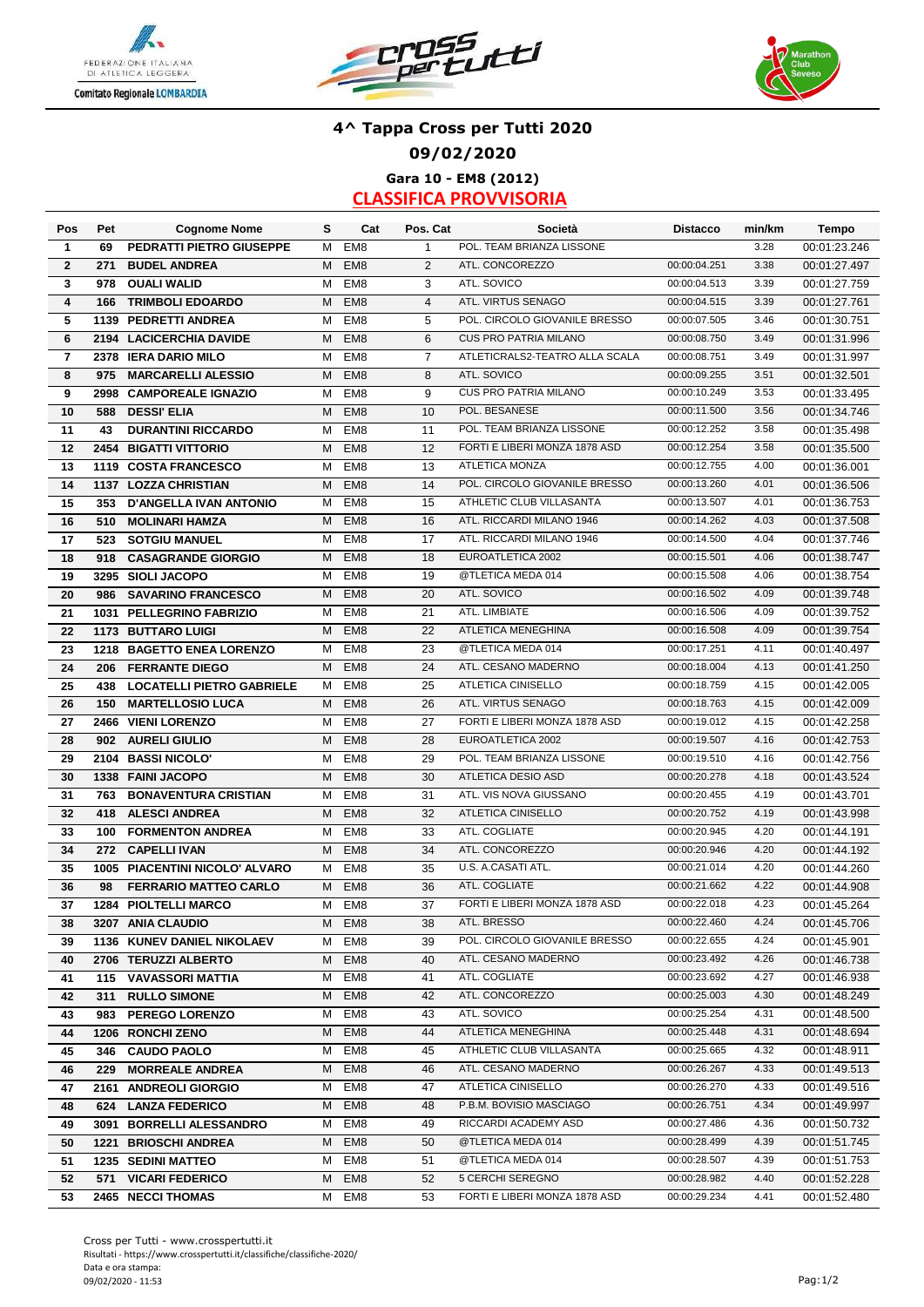





### **4^ Tappa Cross per Tutti 2020 09/02/2020 Gara 10 - EM8 (2012)**

| Pos | Pet  | <b>Cognome Nome</b>            | s | Cat             | Pos. Cat | Società                   | <b>Distacco</b> | min/km | Tempo        |
|-----|------|--------------------------------|---|-----------------|----------|---------------------------|-----------------|--------|--------------|
| 54  | 1191 | <b>LUONI RICCARDO</b>          | M | EM <sub>8</sub> | 54       | <b>ATLETICA MENEGHINA</b> | 00:00:29.235    | 4.41   | 00:01:52.481 |
| 55  |      | 1368 MEDA FRANCESCO            | M | EM <sub>8</sub> | 55       | <b>ATLETICA DESIO ASD</b> | 00:00:29.751    | 4.42   | 00:01:52.997 |
| 56  | 23   | <b>BERDUCCI AGOSTINO</b>       | M | EM <sub>8</sub> | 56       | POL. TEAM BRIANZA LISSONE | 00:00:30.253    | 4.43   | 00:01:53.499 |
| 57  |      | 3333 AGGIO LORENZO             | м | EM <sub>8</sub> | 57       | ATL. VIS NOVA GIUSSANO    | 00:00:30.510    | 4.44   | 00:01:53.756 |
| 58  | 748  | <b>RUSSO SAMUELE</b>           | M | EM <sub>8</sub> | 58       | POL. NOVATE               | 00:00:30.749    | 4.44   | 00:01:53.995 |
| 59  |      | 2024 LORINO RICCARDO           | M | EM <sub>8</sub> | 59       | ATL. VIRTUS SENAGO        | 00:00:30.751    | 4.44   | 00:01:53.997 |
| 60  |      | 2697 FABIO DARIO DOMENICO      | м | EM <sub>8</sub> | 60       | ATL. BRESSO               | 00:00:30.999    | 4.45   | 00:01:54.245 |
| 61  | 512  | <b>PAOLI ELIA</b>              | м | EM <sub>8</sub> | 61       | ATL. RICCARDI MILANO 1946 | 00:00:31.501    | 4.46   | 00:01:54.747 |
| 62  | 1220 | <b>BOTTOROSSA GIOVANNI</b>     | M | EM <sub>8</sub> | 62       | @TLETICA MEDA 014         | 00:00:32.213    | 4.48   | 00:01:55.459 |
| 63  |      | 2265 BARANZELLI ELIA           | M | EM <sub>8</sub> | 63       | ATL. BRESSO               | 00:00:33.002    | 4.50   | 00:01:56.248 |
| 64  | 607  | <b>BONUOMO VICTOR</b>          | М | EM <sub>8</sub> | 64       | P.B.M. BOVISIO MASCIAGO   | 00:00:33.167    | 4.51   | 00:01:56.413 |
| 65  | 71   | <b>RAFFAELI LORENZO</b>        | M | EM <sub>8</sub> | 65       | POL. TEAM BRIANZA LISSONE | 00:00:34.153    | 4.53   | 00:01:57.399 |
| 66  | 344  | <b>CARTA INDRO</b>             | M | EM <sub>8</sub> | 66       | ATHLETIC CLUB VILLASANTA  | 00:00:34.454    | 4.54   | 00:01:57.700 |
| 67  | 16   | <b>AGRESTI FRANCESCO LUIGI</b> | M | EM <sub>8</sub> | 67       | POL. TEAM BRIANZA LISSONE | 00:00:34.656    | 4.54   | 00:01:57.902 |
| 68  | 749  | <b>SEDITA EDOARDO</b>          | M | EM <sub>8</sub> | 68       | POL. NOVATE               | 00:00:35.248    | 4.56   | 00:01:58.494 |
| 69  | 419  | <b>ALFEO JOELE</b>             | M | EM <sub>8</sub> | 69       | <b>ATLETICA CINISELLO</b> | 00:00:36.007    | 4.58   | 00:01:59.253 |
| 70  | 678  | <b>FRIGERIO LORENZO</b>        | M | EM <sub>8</sub> | 70       | G.S.A. BRUGHERIO          | 00:00:36.168    | 4.58   | 00:01:59.414 |
| 71  | 3328 | <b>CAPATTI RICCARDO</b>        | M | EM <sub>8</sub> | 71       | ATL. VIRTUS SENAGO        | 00:00:38.504    | 5.04   | 00:02:01.750 |
| 72  | 859  | <b>GALLELLO SAMUEL</b>         | М | EM <sub>8</sub> | 72       | ASPES SSD RL              | 00:00:39.748    | 5.07   | 00:02:02.994 |
| 73  | 3330 | <b>MARTINELLI MATTEO</b>       | M | EM <sub>8</sub> | 73       | ATL. VIRTUS SENAGO        | 00:00:42.266    | 5.13   | 00:02:05.512 |
| 74  | 745  | <b>MONTI PIETRO</b>            | M | EM <sub>8</sub> | 74       | POL. NOVATE               | 00:00:51.519    | 5.36   | 00:02:14.765 |
| 75  |      | 2290 OLLA RICCARDO             | M | EM <sub>8</sub> | 75       | P.B.M. BOVISIO MASCIAGO   | 00:00:54.758    | 5.45   | 00:02:18.004 |
| 76  |      | 3416 GALVANO DAVIDE MAURIZIO   | М | EM <sub>8</sub> | 76       | NUOVA ATLETICA ASTRO      | 00:00:55.757    | 5.47   | 00:02:19.003 |
| 77  |      | 3092 COLOMBO RICCARDO          | м | EM <sub>8</sub> | 77       | RICCARDI ACADEMY ASD      | 00:01:01.763    | 6.02   | 00:02:25.009 |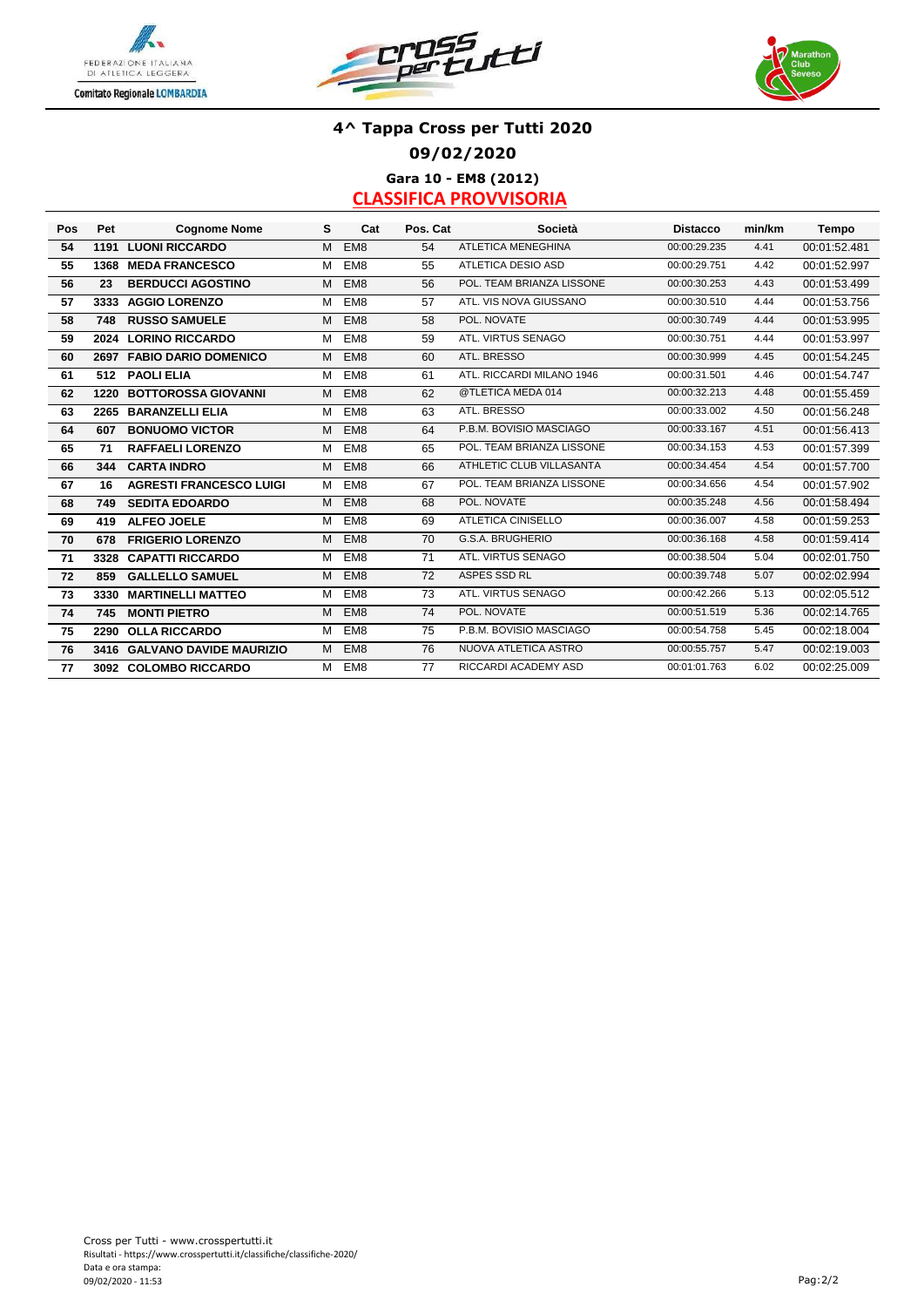





### **4^ Tappa Cross per Tutti 2020 09/02/2020 Gara 11 - EF8 (2011)**

| Pos                     | Pet  | <b>Cognome Nome</b>           | s  | Cat             | Pos. Cat       | Società                       | <b>Distacco</b> | min/km | Tempo        |
|-------------------------|------|-------------------------------|----|-----------------|----------------|-------------------------------|-----------------|--------|--------------|
| $\mathbf{1}$            | 104  | <b>HAMZA NABILA</b>           | F  | EF <sub>8</sub> | $\mathbf{1}$   | ATL. COGLIATE                 |                 | 3.21   | 00:01:20.608 |
| $\overline{2}$          | 107  | <b>IORDA SOFIA</b>            | F  | EF <sub>8</sub> | 2              | ATL. COGLIATE                 | 00:00:04.747    | 3.33   | 00:01:25.355 |
| 3                       | 1278 | <b>MANES CLELIA</b>           | F  | EF <sub>8</sub> | 3              | FORTI E LIBERI MONZA 1878 ASD | 00:00:05.999    | 3.36   | 00:01:26.607 |
| $\overline{\mathbf{4}}$ |      | 2944 ANNONI GAIA              | F  | EF <sub>8</sub> | $\overline{4}$ | <b>ATLETICA MONZA</b>         | 00:00:06.251    | 3.37   | 00:01:26.859 |
| 5                       | 47   | <b>FORMILLO CARLOTTA</b>      | F  | EF <sub>8</sub> | 5              | POL. TEAM BRIANZA LISSONE     | 00:00:06.756    | 3.38   | 00:01:27.364 |
| 6                       | 333  | <b>BELLA ADELE</b>            | F  | EF <sub>8</sub> | 6              | ATHLETIC CLUB VILLASANTA      | 00:00:06.998    | 3.39   | 00:01:27.606 |
| $\overline{\mathbf{r}}$ |      | 2246 GARAFFA MARTINA          | F  | EF <sub>8</sub> | $\overline{7}$ | <b>CENTRO SCHUSTER</b>        | 00:00:08.252    | 3.42   | 00:01:28.860 |
| 8                       |      | 2239 PAGLIUCA GIULIA          | F  | EF <sub>8</sub> | 8              | 5 CERCHI SEREGNO              | 00:00:09.004    | 3.44   | 00:01:29.612 |
| 9                       |      | 1142 SIGNORELLI RITA          | F  | EF <sub>8</sub> | 9              | POL. CIRCOLO GIOVANILE BRESSO | 00:00:10.747    | 3.48   | 00:01:31.355 |
| 10                      | 316  | <b>STRUMI GRETA</b>           | F  | EF <sub>8</sub> | 10             | ATL. CONCOREZZO               | 00:00:10.749    | 3.48   | 00:01:31.357 |
| 11                      |      | 1310 BIFFI CAMILLA            | F  | EF <sub>8</sub> | 11             | ATLETICA DESIO ASD            | 00:00:11.246    | 3.49   | 00:01:31.854 |
| 12                      | 52   | <b>GRIGALIUNAITE ELENA</b>    | F  | EF <sub>8</sub> | 12             | POL. TEAM BRIANZA LISSONE     | 00:00:12.247    | 3.52   | 00:01:32.855 |
| 13                      |      | 1993 SOLI GAIA                | F  | EF <sub>8</sub> | 13             | P.B.M. BOVISIO MASCIAGO       | 00:00:13.001    | 3.54   | 00:01:33.609 |
| 14                      | 178  | <b>BECK ANNA</b>              | F  | EF <sub>8</sub> | 14             | ATL. CESANO MADERNO           | 00:00:15.247    | 3.59   | 00:01:35.855 |
| 15                      | 89   | <b>BATTISTINI MARGHERITA</b>  | F  | EF <sub>8</sub> | 15             | ATL. COGLIATE                 | 00:00:15.997    | 4.01   | 00:01:36.605 |
| 16                      | 871  | <b>NASSIRI ANNA AGHDAS</b>    | F  | EF <sub>8</sub> | 16             | ASPES SSD RL                  | 00:00:16        | 4.01   | 00:01:36.608 |
| 17                      | 973  | <b>FUMAGALLI MAGDA</b>        | F  | EF <sub>8</sub> | 17             | ATL. SOVICO                   | 00:00:16.495    | 4.02   | 00:01:37.103 |
| 18                      | 351  | <b>D'AGOSTO VIRGINIA</b>      | F  | EF <sub>8</sub> | 18             | ATHLETIC CLUB VILLASANTA      | 00:00:16.499    | 4.02   | 00:01:37.107 |
| 19                      | 851  | <b>DANESINI IRIS</b>          | F  | EF <sub>8</sub> | 19             | ASPES SSD RL                  | 00:00:18.500    | 4.07   | 00:01:39.108 |
| 20                      |      | 2245 GARAFFA SOFIA            | F  | EF <sub>8</sub> | 20             | <b>CENTRO SCHUSTER</b>        | 00:00:18.998    | 4.09   | 00:01:39.606 |
| 21                      |      | 2243 BAVONI ARIANNA           | F  | EF <sub>8</sub> | 21             | <b>CENTRO SCHUSTER</b>        | 00:00:19.244    | 4.09   | 00:01:39.852 |
| 22                      |      | 3431 GINELLI MORGANA          | F  | EF <sub>8</sub> | 22             | POL. NOVATE                   | 00:00:19.247    | 4.09   | 00:01:39.855 |
| 23                      | 825  | <b>GENIALE LARA</b>           | F  | EF <sub>8</sub> | 23             | AZZURRA GARBAGNATE M.SE       | 00:00:19.996    | 4.11   | 00:01:40.604 |
| 24                      |      | 2244 CANTONI VERONICA         | F  | EF <sub>8</sub> | 24             | <b>CENTRO SCHUSTER</b>        | 00:00:20.001    | 4.11   | 00:01:40.609 |
| 25                      |      | 1412 OPPICI FRANCESCA         | F  | EF <sub>8</sub> | 25             | ATLETICA BIENATE MAGNAGO 1980 | 00:00:20.005    | 4.11   | 00:01:40.613 |
| 26                      | 537  | <b>BRASCA ALESSIA</b>         | F  | EF <sub>8</sub> | 26             | 5 CERCHI SEREGNO              | 00:00:20.250    | 4.12   | 00:01:40.858 |
| 27                      | 209  | <b>FRATTINI CECILIA</b>       | F  | EF <sub>8</sub> | 27             | ATL. CESANO MADERNO           | 00:00:20.705    | 4.13   | 00:01:41.313 |
| 28                      | 2748 | <b>MANELLI TERESA</b>         | F  | EF <sub>8</sub> | 28             | ALMOSTHERE ASD                | 00:00:21.252    | 4.14   | 00:01:41.860 |
| 29                      |      | 2652 BERTOLINI CARLOTTA       | F  | EF <sub>8</sub> | 29             | ATHLETIC CLUB VILLASANTA      | 00:00:21.257    | 4.14   | 00:01:41.865 |
| 30                      |      | 3308 DI FONZO GAIA            | F  | EF <sub>8</sub> | 30             | ATHLETIC CLUB VILLASANTA      | 00:00:21.708    | 4.15   | 00:01:42.316 |
| 31                      | 152  | <b>MONTI ELINE</b>            | F  | EF <sub>8</sub> | 31             | ATL. VIRTUS SENAGO            | 00:00:21.709    | 4.15   | 00:01:42.317 |
| 32                      |      | 1010 AVALLONE ALICE           | F  | EF <sub>8</sub> | 32             | ATL. LIMBIATE                 | 00:00:21.933    | 4.16   | 00:01:42.541 |
| 33                      | 267  | <b>BRAMBILLA BEATRICE</b>     | F  | EF <sub>8</sub> | 33             | ATL. CONCOREZZO               | 00:00:22.253    | 4.17   | 00:01:42.861 |
| 34                      |      | 1155 RINAUDO NICOLE           | F  | EF <sub>8</sub> | 34             | LA FENICE                     | 00:00:22.500    | 4.17   | 00:01:43.108 |
| 35                      | 148  | <b>LUSHA SOFIA</b>            | F  | EF8             | 35             | ATL. VIRTUS SENAGO            | 00:00:23.252    | 4.19   | 00:01:43.860 |
| 36                      | 646  | <b>RIPAMONTI ILARIA</b>       | F  | EF <sub>8</sub> | 36             | P.B.M. BOVISIO MASCIAGO       | 00:00:23.255    | 4.19   | 00:01:43.863 |
| 37                      |      | 3395 PALMIERI ELISA           | F  | EF <sub>8</sub> | 37             | <b>FRIESIAN TEAM</b>          | 00:00:23.258    | 4.19   | 00:01:43.866 |
| 38                      |      | 2536 PASSERINI MARTINA        |    | F EF8           | 38             | ATLETICA MENEGHINA            | 00:00:23.493    | 4.20   | 00:01:44.101 |
| 39                      |      | 1054 IZZO VIOLA               | F. | EF8             | 39             | <b>FRIESIAN TEAM</b>          | 00:00:23.735    | 4.20   | 00:01:44.343 |
| 40                      |      | 1959 BRENNA SOFIA             |    | F EF8           | 40             | POL. NOVATE                   | 00:00:24.748    | 4.23   | 00:01:45.356 |
| 41                      |      | 3337 MAMBRETTI MARIA BEATRICE |    | F EF8           | 41             | ATL. VIS NOVA GIUSSANO        | 00:00:24.752    | 4.23   | 00:01:45.360 |
| 42                      |      | 185 BOTTACIN ARIANNA          | F. | EF8             | 42             | ATL. CESANO MADERNO           | 00:00:24.757    | 4.23   | 00:01:45.365 |
| 43                      |      | 1330 CIVARDI SARA             | F. | EF8             | 43             | ATLETICA DESIO ASD            | 00:00:25.219    | 4.24   | 00:01:45.827 |
| 44                      |      | 1305 BARRA VALENTINA          | F. | EF8             | 44             | ATLETICA DESIO ASD            | 00:00:25.473    | 4.25   | 00:01:46.081 |
| 45                      |      | 3389 GOTTARDI SILVIA          | F. | EF8             | 45             | EUROATLETICA 2002             | 00:00:25.753    | 4.25   | 00:01:46.361 |
| 46                      |      | 375 MAGNI IRENE               | F. | EF8             | 46             | ATHLETIC CLUB VILLASANTA      | 00:00:25.900    | 4.26   | 00:01:46.508 |
| 47                      |      | 151 MOLARO ARIANNA            | F. | EF8             | 47             | ATL. VIRTUS SENAGO            | 00:00:25.904    | 4.26   | 00:01:46.512 |
| 48                      |      | 3109 CIFALA' GIULIA           | F. | EF8             | 48             | SCUOLA SPORTIVA ATL. PUNTO IT | 00:00:26.248    | 4.27   | 00:01:46.856 |
| 49                      |      | 2447 RICCI BITTI MATILDE      | F. | EF8             | 49             | RICCARDI ACADEMY ASD          | 00:00:26.489    | 4.27   | 00:01:47.097 |
| 50                      |      | 2105 CAROLA ELISA             | F. | EF8             | 50             | POL. TEAM BRIANZA LISSONE     | 00:00:26.491    | 4.27   | 00:01:47.099 |
| 51                      |      | 3519 SAIBENE ARIANNA          | F. | EF8             | 51             | CUS PRO PATRIA MILANO         | 00:00:26.998    | 4.29   | 00:01:47.606 |
| 52                      |      | 3274 SCAMBIA GABRIELLA        | F. | EF <sub>8</sub> | 52             | <b>CUS PRO PATRIA MILANO</b>  | 00:00:27        | 4.29   | 00:01:47.608 |
| 53                      |      | 2582 TONDO MAIA               |    | F EF8           | 53             | ATLETICA MENEGHINA            | 00:00:28.003    | 4.31   | 00:01:48.611 |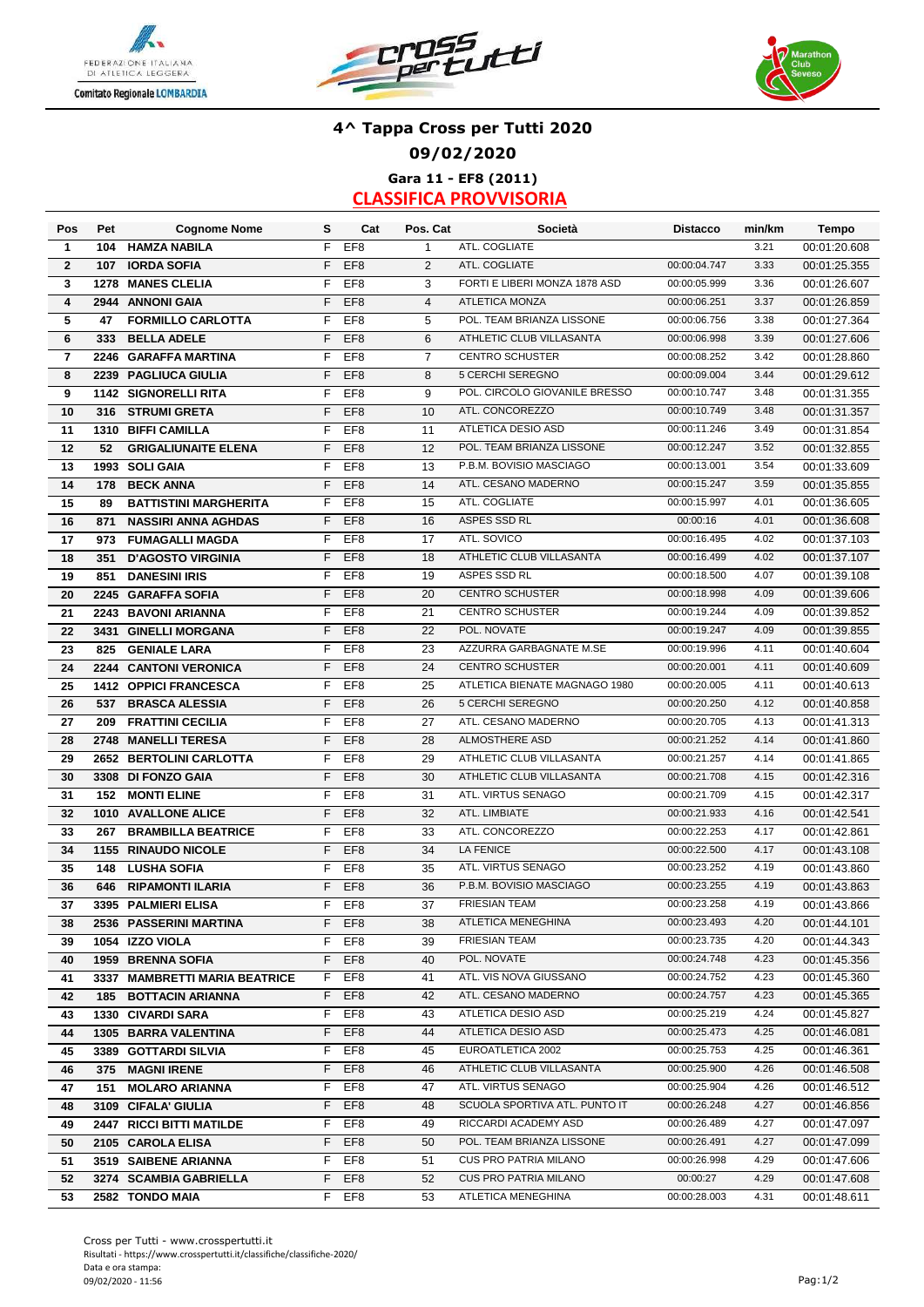





### **4^ Tappa Cross per Tutti 2020 09/02/2020 Gara 11 - EF8 (2011)**

| Pos | Pet  | <b>Cognome Nome</b>           | s  | Cat             | Pos. Cat | Società                      | <b>Distacco</b> | min/km | Tempo        |
|-----|------|-------------------------------|----|-----------------|----------|------------------------------|-----------------|--------|--------------|
| 54  | 736  | <b>CITARELLA VIOLA</b>        | F. | EF <sub>8</sub> | 54       | POL. NOVATE                  | 00:00:28.006    | 4.31   | 00:01:48.614 |
| 55  | 1028 | <b>MARZELLA ELISA</b>         | F. | EF8             | 55       | ATL. LIMBIATE                | 00:00:28.744    | 4.33   | 00:01:49.352 |
| 56  | 1037 | <b>SIRACUSA SOFIA</b>         | F. | EF <sub>8</sub> | 56       | ATL. LIMBIATE                | 00:00:29.997    | 4.36   | 00:01:50.605 |
| 57  | 2251 | <b>ROMANO' ISABELLA</b>       | F. | EF8             | 57       | <b>CENTRO SCHUSTER</b>       | 00:00:30        | 4.36   | 00:01:50.608 |
| 58  | 3004 | <b>MARCIANO' SOFIA</b>        | F. | EF <sub>8</sub> | 58       | <b>CUS PRO PATRIA MILANO</b> | 00:00:31.249    | 4.39   | 00:01:51.857 |
| 59  | 111  | <b>NAHAL SOFIA</b>            | F. | EF <sub>8</sub> | 59       | ATL. COGLIATE                | 00:00:31.748    | 4.40   | 00:01:52.356 |
| 60  | 945  | <b>PARZIALE CARLOTTA</b>      | F. | EF <sub>8</sub> | 60       | EUROATLETICA 2002            | 00:00:31.750    | 4.40   | 00:01:52.358 |
| 61  | 258  | <b>ZUCCHINALI GIULIA</b>      | F. | EF8             | 61       | ATL. CESANO MADERNO          | 00:00:33.255    | 4.44   | 00:01:53.863 |
| 62  |      | 3522 DRAGONETTI VIOLA         | F. | EF <sub>8</sub> | 62       | EUROATLETICA 2002            | 00:00:33.998    | 4.46   | 00:01:54.606 |
| 63  | 2088 | <b>BACCIOCCHI CAMILLA</b>     | F. | EF8             | 63       | <b>ATLETICA MENEGHINA</b>    | 00:00:34        | 4.46   | 00:01:54.608 |
| 64  | 1357 | <b>IMBRICI LUDOVICA</b>       | F. | EF <sub>8</sub> | 64       | <b>ATLETICA DESIO ASD</b>    | 00:00:35.272    | 4.49   | 00:01:55.880 |
| 65  | 202  | <b>COSCA ALICE</b>            | F. | EF <sub>8</sub> | 65       | ATL. CESANO MADERNO          | 00:00:36.008    | 4.51   | 00:01:56.616 |
| 66  |      | <b>1323 CASAGRANDE LOINDA</b> | F. | EF <sub>8</sub> | 66       | <b>ATLETICA DESIO ASD</b>    | 00:00:39.242    | 4.59   | 00:01:59.850 |
| 67  | 144  | <b>GIANOTTI LIVIA STELLA</b>  | F. | EF <sub>8</sub> | 67       | ATL. VIRTUS SENAGO           | 00:00:40.992    | 5.04   | 00:02:01.600 |
| 68  |      | 3345 CREA ALESSIA             | F. | EF <sub>8</sub> | 68       | <b>ATLETICA MELZO</b>        | 00:00:41.743    | 5.05   | 00:02:02.351 |
| 69  | 804  | <b>ZAPPA ELISA</b>            | F. | EF <sub>8</sub> | 69       | ATL. VIS NOVA GIUSSANO       | 00:00:41.997    | 5.06   | 00:02:02.605 |
| 70  |      | <b>1334 DEICA LORENA</b>      | F. | EF <sub>8</sub> | 70       | <b>ATLETICA DESIO ASD</b>    | 00:00:49.740    | 5.25   | 00:02:10.348 |
| 71  |      | 3517 ATRAOUI SOFIA            | F. | EF8             | 71       | @TLETICA MEDA 014            | 00:00:51.242    | 5.29   | 00:02:11.850 |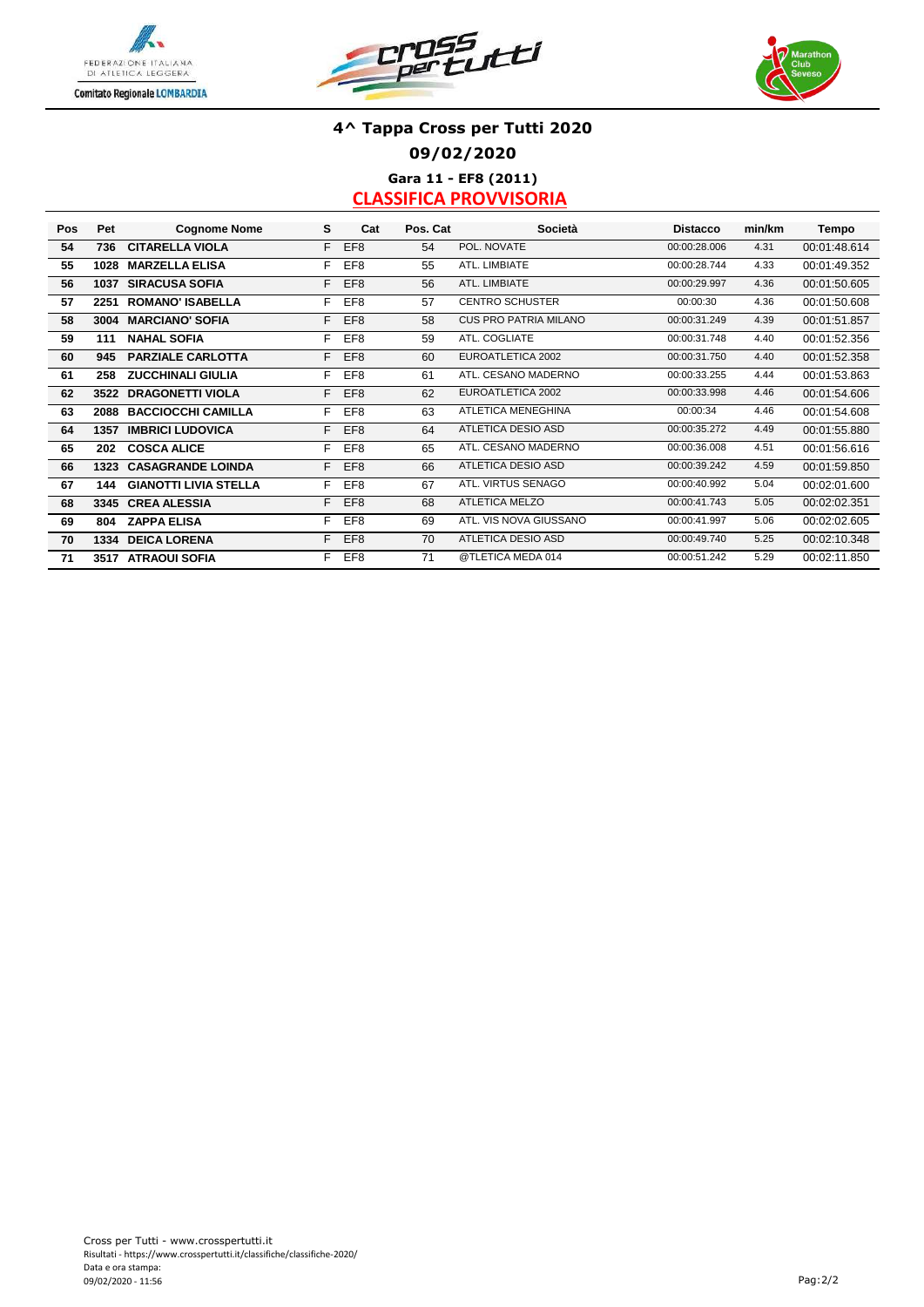





### **4^ Tappa Cross per Tutti 2020 09/02/2020 Gara 15 - EF10 (2009)**

| Pos                     | Pet | <b>Cognome Nome</b>                | s  | Cat              | Pos. Cat       | Società                       | <b>Distacco</b> | min/km | Tempo        |
|-------------------------|-----|------------------------------------|----|------------------|----------------|-------------------------------|-----------------|--------|--------------|
|                         |     |                                    |    |                  |                |                               |                 |        |              |
| $\mathbf{1}$            |     | 1003 MEANI CATERINA                | F. | EF10             | $\mathbf{1}$   | U.S. A.CASATI ATL.            |                 | 2.44   | 00:02:11.667 |
| $\overline{2}$          |     | 2049 RONDELLI ANNA                 | F  | <b>EF10</b>      | $\overline{2}$ | <b>CUS PRO PATRIA MILANO</b>  | 00:00:03.496    | 2.48   | 00:02:15.163 |
| 3                       | 936 | <b>LA TORRE NOEMI</b>              | F  | EF10             | 3              | EUROATLETICA 2002             | 00:00:09.745    | 2.56   | 00:02:21.412 |
| $\overline{\mathbf{4}}$ |     | 2449 ACRI IRIS                     | F  | <b>EF10</b>      | $\overline{4}$ | <b>ALMOSTHERE ASD</b>         | 00:00:11.746    | 2.59   | 00:02:23.413 |
| 5                       | 608 | <b>CASADEI TURRONI MONTI ANITA</b> | F  | EF10             | 5              | P.B.M. BOVISIO MASCIAGO       | 00:00:12.507    | 3.00   | 00:02:24.174 |
| 6                       | 619 | <b>FAPPANNI LUCIA</b>              | F  | <b>EF10</b>      | 6              | P.B.M. BOVISIO MASCIAGO       | 00:00:16.744    | 3.05   | 00:02:28.411 |
| $\overline{7}$          |     | 3523 GAVAZZA SOFIA                 | F  | EF10             | $\overline{7}$ | ATLETICA MENEGHINA            | 00:00:18.247    | 3.07   | 00:02:29.914 |
| 8                       | 558 | <b>POZZOLI LAVINIA</b>             | F  | EF10             | 8              | 5 CERCHI SEREGNO              | 00:00:19.248    | 3.08   | 00:02:30.915 |
| 9                       |     | <b>1045 BANFI BEATRICE</b>         | F  | EF10             | 9              | <b>FRIESIAN TEAM</b>          | 00:00:20.995    | 3.10   | 00:02:32.662 |
| 10                      |     | 1275 GIGLIO EMMA                   | F  | EF10             | 10             | FORTI E LIBERI MONZA 1878 ASD | 00:00:21.498    | 3.11   | 00:02:33.165 |
| 11                      | 99  | <b>FIORI ELEONORA</b>              | F  | EF10             | 11             | ATL. COGLIATE                 | 00:00:22.005    | 3.12   | 00:02:33.672 |
| 12                      |     | 1195 MAZZUZI CHIARA DEIMANTE       | F  | <b>EF10</b>      | 12             | ATLETICA MENEGHINA            | 00:00:23.256    | 3.13   | 00:02:34.923 |
| 13                      |     | 1093 ALBERGONI LUCREZIA            | F  | EF10             | 13             | DK RUNNERS MILANO             | 00:00:24.247    | 3.14   | 00:02:35.914 |
| 14                      |     | 1043 BALDO SARA                    | F  | <b>EF10</b>      | 14             | <b>FRIESIAN TEAM</b>          | 00:00:24.499    | 3.15   | 00:02:36.166 |
| 15                      | 162 | <b>ROSSETTI GIULIA</b>             | F  | EF10             | 15             | ATL. VIRTUS SENAGO            | 00:00:24.502    | 3.15   | 00:02:36.169 |
| 16                      | 630 | <b>MANCO ANNA</b>                  | F  | <b>EF10</b>      | 16             | P.B.M. BOVISIO MASCIAGO       | 00:00:25.250    | 3.16   | 00:02:36.917 |
| 17                      | 401 | <b>ROSSI ELEONORA</b>              | F  | EF10             | 17             | ATHLETIC CLUB VILLASANTA      | 00:00:25.510    | 3.16   | 00:02:37.177 |
| 18                      |     | 3367 PUTT LISA                     | F  | <b>EF10</b>      | 18             | C.T.L. 3 ATLETICA             | 00:00:25.987    | 3.17   | 00:02:37.654 |
|                         |     | DE FILIPPO VIRGINIA CORA           | F  | EF10             | 19             | NUOVA ATLETICA ASTRO          | 00:00:26.261    | 3.17   | 00:02:37.928 |
| 19                      | 757 |                                    | F. | EF10             | 20             | FORTI E LIBERI MONZA 1878 ASD | 00:00:27.006    | 3.18   | 00:02:38.673 |
| 20                      |     | 1288 SAPIENZA SOFIA                |    |                  |                | ALA ATL. ABBIATEGRASSO        |                 |        |              |
| 21                      |     | 2730 ALLEGRI SILVIA                | F  | EF10             | 21             |                               | 00:00:27.997    | 3.19   | 00:02:39.664 |
| 22                      |     | 1039 TIDILI BASMA                  | F  | EF10             | 22             | ATL. LIMBIATE                 | 00:00:28.748    | 3.20   | 00:02:40.415 |
| 23                      |     | 2589 LOMBARDO MARTA                | F  | EF10             | 23             | ATLETICA MENEGHINA            | 00:00:28.751    | 3.20   | 00:02:40.418 |
| 24                      | 127 | <b>BORGHI ANITA</b>                | F  | <b>EF10</b>      | 24             | ATL. VIRTUS SENAGO            | 00:00:29        | 3.20   | 00:02:40.667 |
| 25                      | 386 | <b>NEGRINI GRETA</b>               | F  | EF10             | 25             | ATHLETIC CLUB VILLASANTA      | 00:00:29.003    | 3.20   | 00:02:40.670 |
| 26                      |     | 1257 TSURKAN NICOLE                | F  | EF10             | 26             | RICCARDI ACADEMY ASD          | 00:00:29.735    | 3.21   | 00:02:41.402 |
| 27                      | 596 | <b>RIVA LUCIA</b>                  | F. | EF10             | 27             | POL. BESANESE                 | 00:00:30.246    | 3.22   | 00:02:41.913 |
| 28                      | 504 | <b>INNOCENTI GRANACCI SIBILLA</b>  | F. | <b>EF10</b>      | 28             | ATL. RICCARDI MILANO 1946     | 00:00:31.255    | 3.23   | 00:02:42.922 |
| 29                      |     | 1414 IAZZARELLI ALESSIA            | F. | EF10             | 29             | ATLETICA MENEGHINA            | 00:00:31.769    | 3.24   | 00:02:43.436 |
| 30                      |     | <b>1280 NAHMIAS SOFIA</b>          | F  | <b>EF10</b>      | 30             | FORTI E LIBERI MONZA 1878 ASD | 00:00:32.499    | 3.25   | 00:02:44.166 |
| 31                      | 490 | <b>CATTOZZI CAMILLA</b>            | F  | EF10             | 31             | ATL. RICCARDI MILANO 1946     | 00:00:33.501    | 3.26   | 00:02:45.168 |
| 32                      | 500 | <b>GOLA CAMILLA MARIA</b>          | F  | <b>EF10</b>      | 32             | ATL. RICCARDI MILANO 1946     | 00:00:34.498    | 3.27   | 00:02:46.165 |
| 33                      |     | 1068 PIURI ANGELICA                | F  | EF10             | 33             | <b>FRIESIAN TEAM</b>          | 00:00:35.501    | 3.28   | 00:02:47.168 |
| 34                      |     | 3535 BERTAGGIA SACCHELLI DORA      | F  | EF10             | 34             | <b>ATLETICA GALLIATE</b>      | 00:00:36.753    | 3.30   | 00:02:48.420 |
| 35                      |     | 2124 FILISETTI GAIA                | F  | EF10             | 35             | ATL. VIRTUS SENAGO            | 00:00:37.001    | 3.30   | 00:02:48.668 |
| 36                      | 719 | <b>CISLAGHI DIANA</b>              | F  | EF10             | 36             | ATLETICA P.A.R. CANEGRATE     | 00:00:37.002    | 3.30   | 00:02:48.669 |
| 37                      |     | 535 BOANO GRETA                    |    | $F$ EF10         | 37             | 5 CERCHI SEREGNO              | 00:00:37.503    | 3.31   | 00:02:49.170 |
| 38                      | 86  | <b>VIOLA NOEMI</b>                 |    | F EF10           | 38             | POL. TEAM BRIANZA LISSONE     | 00:00:37.998    | 3.32   | 00:02:49.665 |
| 39                      |     | 156 ORIOLO GIULIA                  |    | F EF10           | 39             | ATL. VIRTUS SENAGO            | 00:00:38.764    | 3.33   | 00:02:50.431 |
| 40                      |     | 2450 BORNATICI MARGHERITA          | F. | EF10             | 40             | ALMOSTHERE ASD                | 00:00:38.767    | 3.33   | 00:02:50.434 |
| 41                      |     | 2684 INTROZZI GIORGIA              | F. | EF <sub>10</sub> | 41             | ASPES SSD RL                  | 00:00:39.024    | 3.33   | 00:02:50.691 |
| 42                      |     | 2743 TIRABOSCHI CECILIA MARIA      | F. | EF10             | 42             | ALA ATL. ABBIATEGRASSO        | 00:00:39.499    | 3.33   | 00:02:51.166 |
| 43                      |     | 3258 CORBETTA SOFIA                | F. | EF10             | 43             | DK RUNNERS MILANO             | 00:00:40.005    | 3.34   | 00:02:51.672 |
| 44                      |     | 167 VACCARI GIULIA                 | F. | EF10             | 44             | ATL. VIRTUS SENAGO            | 00:00:40.501    | 3.35   | 00:02:52.168 |
| 45                      |     | 1420 CRIMALDI ELISA                |    | F EF10           | 45             | AICS ATL. BIASSONO            | 00:00:40.751    | 3.35   | 00:02:52.418 |
| 46                      |     | 308 RONCO LISA                     |    | F EF10           | 46             | ATL. CONCOREZZO               | 00:00:41.009    | 3.35   | 00:02:52.676 |
| 47                      |     | 3347 CULJKOVIC LEA                 |    | F EF10           | 47             | ATLETICA MENEGHINA            | 00:00:41.752    | 3.36   | 00:02:53.419 |
| 48                      |     | 2443 FUSE' ANITA                   |    | F EF10           | 48             | RICCARDI ACADEMY ASD          | 00:00:41.754    | 3.36   | 00:02:53.421 |
| 49                      |     | 3310 CALARCO SERENA                |    | F EF10           | 49             | ATL. BRESSO                   | 00:00:42.017    | 3.37   | 00:02:53.684 |
| 50                      |     | 1214 TREDICI EMANUELA              |    | F EF10           | 50             | ATLETICA MENEGHINA            | 00:00:42.473    | 3.37   | 00:02:54.140 |
|                         |     |                                    |    |                  |                | ATHLETIC CLUB VILLASANTA      | 00:00:43.009    | 3.38   |              |
| 51                      |     | 400 RODA' SVEVA MICOL              |    | F EF10           | 51             |                               |                 |        | 00:02:54.676 |
| 52                      |     | 1100 FABI MATILDE                  |    | F EF10           | 52             | DK RUNNERS MILANO             | 00:00:43.949    | 3.39   | 00:02:55.616 |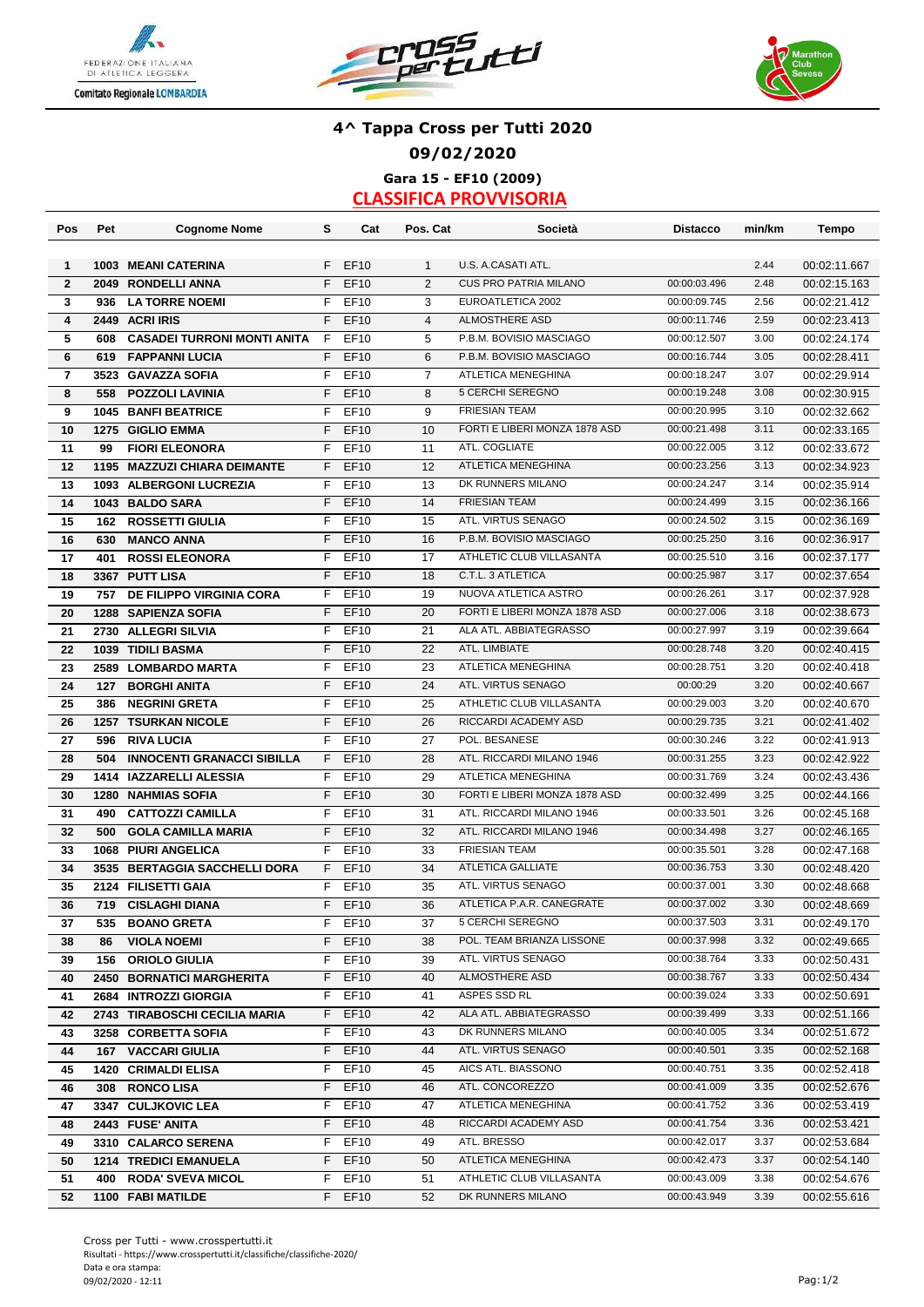





# **4^ Tappa Cross per Tutti 2020 09/02/2020 Gara 15 - EF10 (2009)**

| Pos | Pet  | <b>Cognome Nome</b>           | s  | Cat         | Pos. Cat | Società                        | <b>Distacco</b> | min/km | Tempo        |
|-----|------|-------------------------------|----|-------------|----------|--------------------------------|-----------------|--------|--------------|
| 53  | 501  | <b>GRAZIOLI MARA BIANCA</b>   | F. | EF10        | 53       | ATL. RICCARDI MILANO 1946      | 00:00:45.003    | 3.40   | 00:02:56.670 |
| 54  | 550  | <b>GIORDANELLI MARIANNA</b>   | F. | EF10        | 54       | 5 CERCHI SEREGNO               | 00:00:46.007    | 3.42   | 00:02:57.674 |
| 55  | 422  | <b>CANTONE VALENTINA</b>      | F. | EF10        | 55       | <b>ATLETICA CINISELLO</b>      | 00:00:47.007    | 3.43   | 00:02:58.674 |
| 56  | 3349 | <b>PANZANI VALERIA</b>        | F. | EF10        | 56       | <b>ATLETICA MENEGHINA</b>      | 00:00:48.003    | 3.44   | 00:02:59.670 |
| 57  |      | 3015 GHIANI CAMILLA           | F. | EF10        | 57       | DK RUNNERS MILANO              | 00:00:51.501    | 3.48   | 00:03:03.168 |
| 58  | 2895 | <b>MAZZOLA MILAZZO AMELIE</b> | F. | <b>EF10</b> | 58       | ATL. RICCARDI MILANO 1946      | 00:00:53.011    | 3.50   | 00:03:04.678 |
| 59  | 312  | <b>RULLO SOFIA</b>            | F. | EF10        | 59       | ATL. CONCOREZZO                | 00:00:53.747    | 3.51   | 00:03:05.414 |
| 60  |      | 3350 PIRAS CAMILLA            | F. | EF10        | 60       | <b>ATLETICA MENEGHINA</b>      | 00:00:56.745    | 3.55   | 00:03:08.412 |
| 61  |      | <b>1105 STEFANONI CHIARA</b>  | F. | EF10        | 61       | DK RUNNERS MILANO              | 00:00:58.748    | 3.58   | 00:03:10.415 |
| 62  |      | <b>1422 ESPOSITO GIOVANNA</b> | F. | EF10        | 62       | AICS ATL. BIASSONO             | 00:01:00.749    | 4.00   | 00:03:12.416 |
| 63  | 372  | <b>LORUSSO LAURA</b>          | F. | EF10        | 63       | ATHLETIC CLUB VILLASANTA       | 00:01:02.255    | 4.02   | 00:03:13.922 |
| 64  | 2380 | <b>MORANDO SARA</b>           | F. | <b>EF10</b> | 64       | ATLETICRALS2-TEATRO ALLA SCALA | 00:01:02.745    | 4.03   | 00:03:14.412 |
| 65  | 539  | <b>CAMPOSEO GIULIA MARIA</b>  | F. | EF10        | 65       | 5 CERCHI SEREGNO               | 00:01:05.748    | 4.06   | 00:03:17.415 |
| 66  | 380  | <b>MEZZADRI ALICE</b>         | F. | EF10        | 66       | ATHLETIC CLUB VILLASANTA       | 00:01:05.997    | 4.07   | 00:03:17.664 |
| 67  | 3306 | <b>MATTONI DIANA</b>          | F. | EF10        | 67       | ASPES SSD RL                   | 00:01:05.999    | 4.07   | 00:03:17.666 |
| 68  | 253  | <b>VAGHI IRENE GIULIANA</b>   | F. | <b>EF10</b> | 68       | ATL. CESANO MADERNO            | 00:01:09.245    | 4.11   | 00:03:20.912 |
| 69  |      | 1024 LISANTI GAIA             | F. | EF10        | 69       | ATL. LIMBIATE                  | 00:01:12.993    | 4.15   | 00:03:24.660 |
| 70  | 157  | <b>PASETTO MARTINA</b>        | F. | EF10        | 70       | ATL. VIRTUS SENAGO             | 00:01:22.751    | 4.28   | 00:03:34.418 |
| 71  | 1237 | <b>VENTAGLIERI EMMA</b>       | F. | EF10        | 71       | @TLETICA MEDA 014              | 00:01:27.241    | 4.33   | 00:03:38.908 |
| 72  | 381  | <b>MEZZADRI EMMA</b>          | F. | <b>EF10</b> | 72       | ATHLETIC CLUB VILLASANTA       | 00:01:29.989    | 4.37   | 00:03:41.656 |
| 73  | 1030 | <b>MONTAGNANI EVA</b>         | F. | EF10        | 73       | ATL. LIMBIATE                  | 00:01:30.237    | 4.37   | 00:03:41.904 |
| 74  | 531  | <b>BELLOTTI CLAUDIA</b>       | F. | EF10        | 74       | <b>5 CERCHI SEREGNO</b>        | 00:01:35.487    | 4.43   | 00:03:47.154 |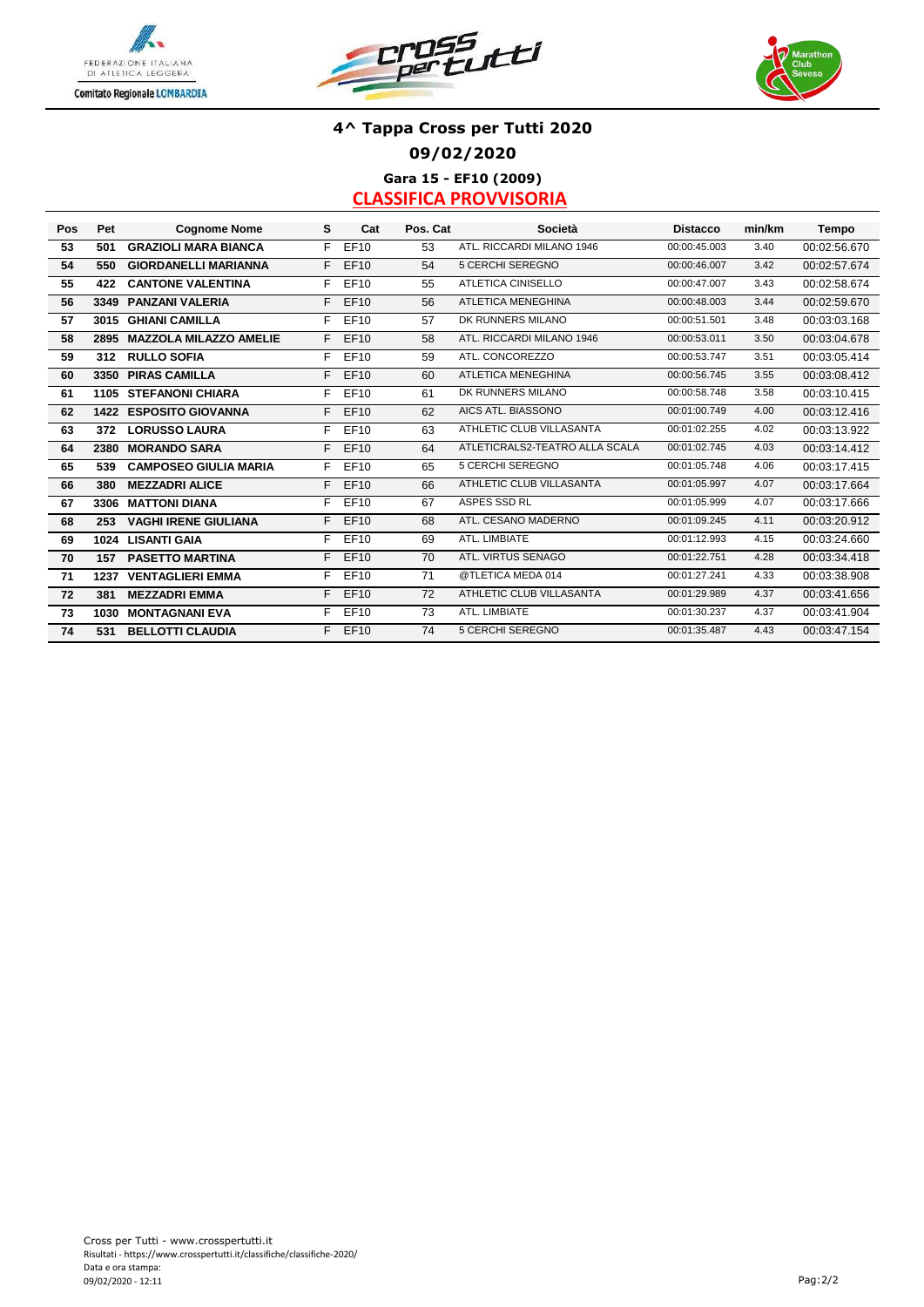





### **4^ Tappa Cross per Tutti 2020 09/02/2020 Gara 16 - EM10 (2009)**

| Pos                     | Pet | <b>Cognome Nome</b>             | s | Cat              | Pos. Cat       | Società                       | <b>Distacco</b> | min/km | <b>Tempo</b> |
|-------------------------|-----|---------------------------------|---|------------------|----------------|-------------------------------|-----------------|--------|--------------|
| $\mathbf{1}$            | 965 | <b>VILLA RICCARDO RENATO</b>    | М | <b>EM10</b>      | $\mathbf{1}$   | EUROATLETICA 2002             |                 | 2.48   | 00:02:14.479 |
| $\overline{2}$          | 543 | <b>COLISTRA VITTORIO</b>        | М | <b>EM10</b>      | 2              | 5 CERCHI SEREGNO              | 00:00:01.001    | 2.49   | 00:02:15.480 |
| 3                       | 811 | PIETROSEMOLI ACHILLE            | М | <b>EM10</b>      | 3              | <b>U.S. SANGIORGESE</b>       | 00:00:01.502    | 2.49   | 00:02:15.981 |
| $\overline{\mathbf{4}}$ | 88  | <b>ZECCA EDOARDO</b>            | М | <b>EM10</b>      | $\overline{4}$ | POL. TEAM BRIANZA LISSONE     | 00:00:03.499    | 2.52   | 00:02:17.978 |
| 5                       |     | 3348 MONDATI RICCARDO           | М | <b>EM10</b>      | 5              | ATLETICA MENEGHINA            | 00:00:05.503    | 2.54   | 00:02:19.982 |
| 6                       |     | 1023 LANZILLOTTA ANDREA         | М | <b>EM10</b>      | 6              | ATL. LIMBIATE                 | 00:00:07.001    | 2.56   | 00:02:21.480 |
| $\overline{\mathbf{r}}$ |     | 1268 BORGONOVO ALEX             | М | <b>EM10</b>      | $\overline{7}$ | FORTI E LIBERI MONZA 1878 ASD | 00:00:08.246    | 2.58   | 00:02:22.725 |
| 8                       |     | 1290 TROCINO ANDREA             | М | <b>EM10</b>      | 8              | FORTI E LIBERI MONZA 1878 ASD | 00:00:08.748    | 2.59   | 00:02:23.227 |
| 9                       |     | 3266 VILLA ALESSANDRO           | м | <b>EM10</b>      | 9              | DK RUNNERS MILANO             | 00:00:10.500    | 3.01   | 00:02:24.979 |
| 10                      |     | 3414 POTENZA GABRIELE           | м | <b>EM10</b>      | 10             | <b>MILANO ATLETICA</b>        | 00:00:11.497    | 3.02   | 00:02:25.976 |
| 11                      |     | 3372 CUGOLA MARTINO             | м | <b>EM10</b>      | 11             | <b>CENTRO SCHUSTER</b>        | 00:00:13.252    | 3.04   | 00:02:27.731 |
| 12                      |     | 1263 APPUWA HANDI YASIN AMODYA  | M | <b>EM10</b>      | 12             | FORTI E LIBERI MONZA 1878 ASD | 00:00:15.746    | 3.07   | 00:02:30.225 |
| 13                      | 660 | <b>VAZQUEZ MATTIA</b>           | м | <b>EM10</b>      | 14             | P.B.M. BOVISIO MASCIAGO       | 00:00:15.996    | 3.08   | 00:02:30.475 |
| 14                      | 955 | <b>SIOLI DAVIDE</b>             | м | <b>EM10</b>      | 13             | EUROATLETICA 2002             | 00:00:16.256    | 3.08   | 00:02:30.735 |
| 15                      | 455 | <b>ZACCHETTI TOMMASO</b>        | М | <b>EM10</b>      | 15             | <b>GEAS ATLETICA</b>          | 00:00:16.751    | 3.09   | 00:02:31.230 |
| 16                      | 59  | <b>MACONI NICOLO'</b>           | М | <b>EM10</b>      | 16             | POL. TEAM BRIANZA LISSONE     | 00:00:17.023    | 3.09   | 00:02:31.502 |
| 17                      | 221 | <b>MASCIADRI DIEGO</b>          | М | <b>EM10</b>      | 17             | ATL. CESANO MADERNO           | 00:00:17.757    | 3.10   | 00:02:32.236 |
| 18                      | 95  |                                 | M | <b>EM10</b>      | 18             | ATL. COGLIATE                 | 00:00:17.759    | 3.10   | 00:02:32.238 |
|                         |     | <b>CATTANEO MATTEO</b>          |   |                  |                | ATLETICA CINISELLO            | 00:00:18.009    | 3.10   |              |
| 19                      | 424 | <b>CAPORALE JAGO</b>            | м | <b>EM10</b>      | 19             |                               |                 |        | 00:02:32.488 |
| 20                      |     | 2897 OLIVIERO DI GIOIA MATTEO   | M | <b>EM10</b>      | 20             | ATL. RICCARDI MILANO 1946     | 00:00:19.010    | 3.11   | 00:02:33.489 |
| 21                      | 210 | <b>GALLARO FRANCESCO</b>        | М | <b>EM10</b>      | 21             | ATL. CESANO MADERNO           | 00:00:19.259    | 3.12   | 00:02:33.738 |
| 22                      |     | 3364 CHIAPPINI GIORGIO          | м | <b>EM10</b>      | 22             | C.T.L. 3 ATLETICA             | 00:00:19.752    | 3.12   | 00:02:34.231 |
| 23                      |     | 3354 STURLESE TOSI LORENZO      | м | <b>EM10</b>      | 23             | <b>ATLETICA MENEGHINA</b>     | 00:00:20.503    | 3.13   | 00:02:34.982 |
| 24                      |     | 2943 ANNONI MATTIA              | M | <b>EM10</b>      | 24             | <b>ATLETICA MONZA</b>         | 00:00:21.253    | 3.14   | 00:02:35.732 |
| 25                      | 616 | <b>DUSHKU DANIEL</b>            | М | <b>EM10</b>      | 25             | P.B.M. BOVISIO MASCIAGO       | 00:00:21.501    | 3.14   | 00:02:35.980 |
| 26                      | 734 | <b>BARRA FRANCESCO</b>          | M | <b>EM10</b>      | 26             | POL. NOVATE                   | 00:00:21.504    | 3.14   | 00:02:35.983 |
| 27                      | 451 | <b>TREZZI VALERIO</b>           | М | <b>EM10</b>      | 27             | <b>GEAS ATLETICA</b>          | 00:00:22.261    | 3.15   | 00:02:36.740 |
| 28                      |     | 2721 TRABATTONI FRANCESCO       | М | <b>EM10</b>      | 28             | 5 CERCHI SEREGNO              | 00:00:22.749    | 3.16   | 00:02:37.228 |
| 29                      |     | 3415 RIBOLDI ANDREA             | М | <b>EM10</b>      | 29             | <b>MILANO ATLETICA</b>        | 00:00:24.257    | 3.18   | 00:02:38.736 |
| 30                      | 647 | <b>RONCHI DAVIDE</b>            | М | <b>EM10</b>      | 30             | P.B.M. BOVISIO MASCIAGO       | 00:00:24.496    | 3.18   | 00:02:38.975 |
| 31                      | 598 | <b>ROMEI FRANCESCO</b>          | м | <b>EM10</b>      | 31             | POL. BESANESE                 | 00:00:24.499    | 3.18   | 00:02:38.978 |
| 32                      | 143 | <b>GENESI TOMMASO</b>           | м | <b>EM10</b>      | 32             | ATL. VIRTUS SENAGO            | 00:00:25.004    | 3.19   | 00:02:39.483 |
| 33                      |     | 1110 BERETTI ANDREA EMANUELE    | м | <b>EM10</b>      | 33             | <b>ATLETICA MONZA</b>         | 00:00:25.511    | 3.19   | 00:02:39.990 |
| 34                      | 858 | <b>FENOCCHIO FILIPPO</b>        | м | <b>EM10</b>      | 34             | <b>ASPES SSD RL</b>           | 00:00:26.239    | 3.20   | 00:02:40.718 |
| 35                      | 589 | <b>DESSI' ANDREA</b>            | м | <b>EM10</b>      | 35             | POL. BESANESE                 | 00:00:26.751    | 3.21   | 00:02:41.230 |
| 36                      | 969 | <b>AFFATATO VINCENZO MATTEO</b> | м | <b>EM10</b>      | 36             | ATL. SOVICO                   | 00:00:27.758    | 3.22   | 00:02:42.237 |
| 37                      | 125 | <b>BINA RICCARDO</b>            | М | <b>EM10</b>      | 37             | ATL. VIRTUS SENAGO            | 00:00:28.251    | 3.23   | 00:02:42.730 |
| 38                      |     | 984 SALA GIOVANNI               |   | M EM10           | 38             | ATL. SOVICO                   | 00:00:28.752    | 3.24   | 00:02:43.231 |
| 39                      |     | 347 CICCONE MATTEO              |   | M EM10           | 39             | ATHLETIC CLUB VILLASANTA      | 00:00:28.754    | 3.24   | 00:02:43.233 |
| 40                      |     | 1276 HEMA RUBEN                 |   | M EM10           | 40             | FORTI E LIBERI MONZA 1878 ASD | 00:00:29.502    | 3.24   | 00:02:43.981 |
| 41                      |     | 77 RUGGIERO EDOARDO             | M | EM10             | 41             | POL. TEAM BRIANZA LISSONE     | 00:00:30.771    | 3.26   | 00:02:45.250 |
| 42                      |     | 1069 SCALABRELLI MATTIA         | M | <b>EM10</b>      | 42             | FRIESIAN TEAM                 | 00:00:31.003    | 3.26   | 00:02:45.482 |
| 43                      |     | 2720 PELLEGATTA EDOARDO         | M | EM <sub>10</sub> | 43             | 5 CERCHI SEREGNO              | 00:00:31.278    | 3.27   | 00:02:45.757 |
| 44                      |     | <b>1277 LONGONI GIACOMO</b>     | M | <b>EM10</b>      | 44             | FORTI E LIBERI MONZA 1878 ASD | 00:00:31.283    | 3.27   | 00:02:45.762 |
| 45                      |     | 3515 SALVALAI NICCOLO'          | м | EM <sub>10</sub> | 45             | LA FENICE                     | 00:00:31.749    | 3.27   | 00:02:46.228 |
| 46                      |     | <b>1428 RIVA ALESSANDRO</b>     | M | <b>EM10</b>      | 46             | AICS ATL. BIASSONO            | 00:00:31.750    | 3.27   | 00:02:46.229 |
| 47                      |     | 1340 FAINI FILIPPO              | м | <b>EM10</b>      | 47             | ATLETICA DESIO ASD            | 00:00:32.507    | 3.28   | 00:02:46.986 |
|                         |     |                                 |   | <b>EM10</b>      | 48             | POL. NOVATE                   | 00:00:33.496    | 3.29   |              |
| 48                      |     | 2303 CASABONA IVAN ALDO         | м |                  |                |                               |                 |        | 00:02:47.975 |
| 49                      |     | <b>1252 PICCINI FEDERICO</b>    | м | <b>EM10</b>      | 49             | RICCARDI ACADEMY ASD          | 00:00:33.497    | 3.29   | 00:02:47.976 |
| 50                      |     | 1417 CATTANEO FEDERICO          | м | <b>EM10</b>      | 50             | AICS ATL. BIASSONO            | 00:00:33.501    | 3.29   | 00:02:47.980 |
| 51                      |     | 1321 CARRARA DANIELE            | м | EM <sub>10</sub> | 51             | ATLETICA DESIO ASD            | 00:00:33.748    | 3.30   | 00:02:48.227 |
| 52                      |     | <b>1289 SPENA CHRISTIAN</b>     | M | EM <sub>10</sub> | 52             | FORTI E LIBERI MONZA 1878 ASD | 00:00:34.248    | 3.30   | 00:02:48.727 |
| 53                      |     | 595 PIROVANO GABRIELE           |   | M EM10           | 53             | POL. BESANESE                 | 00:00:34.496    | 3.31   | 00:02:48.975 |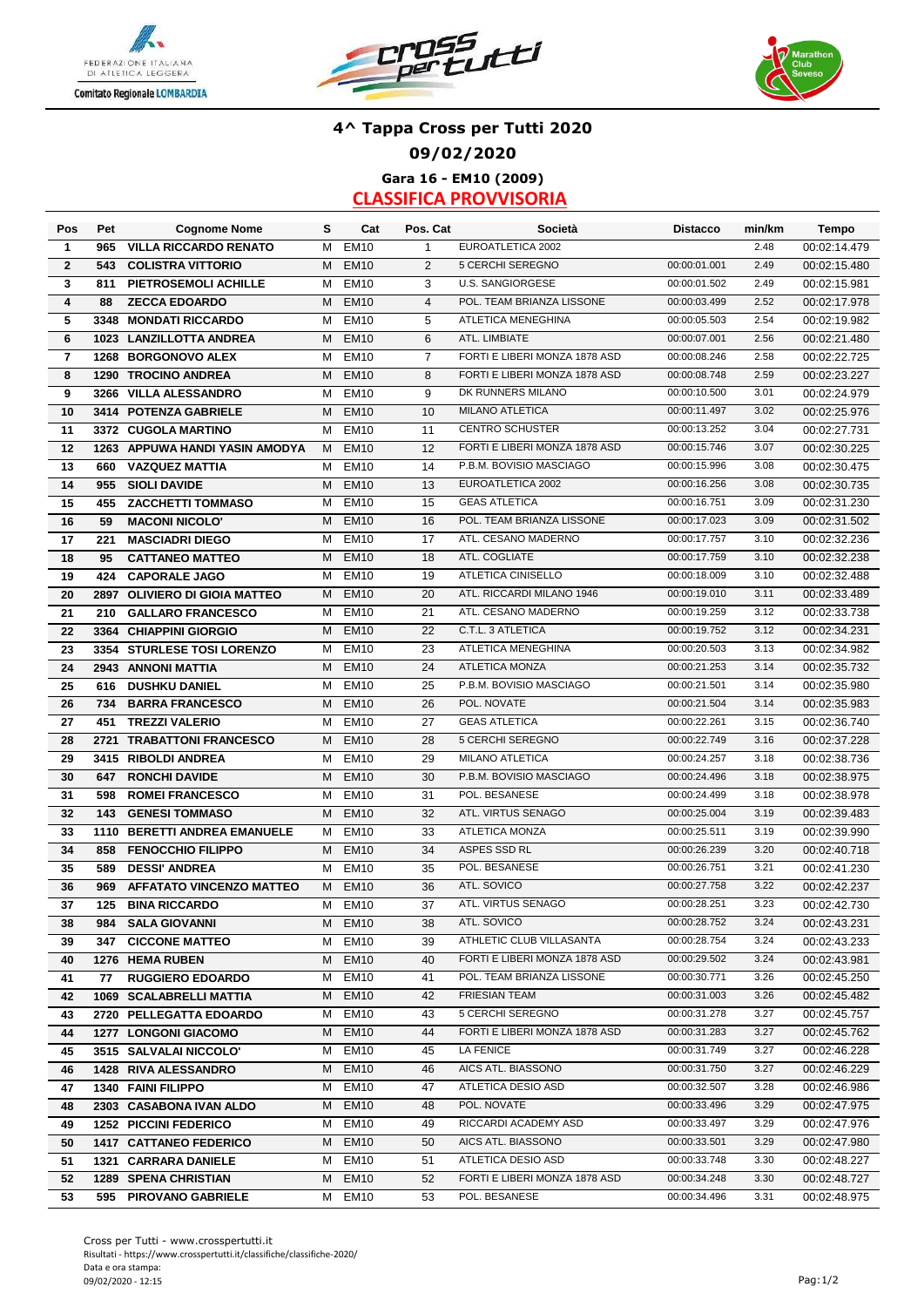





### **4^ Tappa Cross per Tutti 2020 09/02/2020 Gara 16 - EM10 (2009)**

| Pos      | Pet         | <b>Cognome Nome</b>                             | s      | Cat              | Pos. Cat | Società                                     | <b>Distacco</b>              | min/km       | <b>Tempo</b>                 |
|----------|-------------|-------------------------------------------------|--------|------------------|----------|---------------------------------------------|------------------------------|--------------|------------------------------|
| 54       | 25          | <b>BERDUCCI FILIPPO</b>                         | M      | <b>EM10</b>      | 54       | POL. TEAM BRIANZA LISSONE                   | 00:00:34.499                 | 3.31         | 00:02:48.978                 |
| 55       | 614         | <b>CORSINI SIMONE</b>                           | М      | <b>EM10</b>      | 55       | P.B.M. BOVISIO MASCIAGO                     | 00:00:34.752                 | 3.31         | 00:02:49.231                 |
| 56       | 659         | <b>TESTA TOMMASO</b>                            | M      | <b>EM10</b>      | 56       | P.B.M. BOVISIO MASCIAGO                     | 00:00:35.011                 | 3.31         | 00:02:49.490                 |
| 57       | 2768        | <b>FALCINELLI CARLO</b>                         | М      | <b>EM10</b>      | 57       | ATHLETIC CLUB VILLASANTA                    | 00:00:35.477                 | 3.32         | 00:02:49.956                 |
| 58       | 611         | <b>CIABATTINI LORENZO</b>                       | м      | <b>EM10</b>      | 58       | P.B.M. BOVISIO MASCIAGO                     | 00:00:36                     | 3.33         | 00:02:50.479                 |
| 59       | 1083        | PRICCA ALBERTO ANGELO                           | м      | <b>EM10</b>      | 59       | ATLETICRALS2-TEATRO ALLA SCALA              | 00:00:36.001                 | 3.33         | 00:02:50.480                 |
| 60       | 3000        | DE LUCA GIOVANNI GUGLIEL                        | м      | <b>EM10</b>      | 60       | CUS PRO PATRIA MILANO                       | 00:00:36.256                 | 3.33         | 00:02:50.735                 |
| 61       | 2694        | <b>LOMBARDO VINCENZO</b>                        | М      | <b>EM10</b>      | 61       | <b>CUS PRO PATRIA MILANO</b>                | 00:00:36.258                 | 3.33         | 00:02:50.737                 |
| 62       |             | 3435 CESAREO FEDERICO                           | M      | <b>EM10</b>      | 62       | RICCARDI ACADEMY ASD                        | 00:00:36.723                 | 3.34         | 00:02:51.202                 |
| 63       |             | 3404 CANNIZZARRO LUCA                           | М      | <b>EM10</b>      | 63       | <b>MILANO ATLETICA</b>                      | 00:00:37                     | 3.34         | 00:02:51.479                 |
| 64       | 901         | <b>ASSI EDOARDO</b>                             | M      | <b>EM10</b>      | 64       | EUROATLETICA 2002                           | 00:00:37.996                 | 3.35         | 00:02:52.475                 |
| 65       | 2257        | <b>RUZZON EDOARDO</b>                           | М      | <b>EM10</b>      | 65       | SEZ. ATL. ORATORIO CORNAREDO                | 00:00:39.250                 | 3.37         | 00:02:53.729                 |
| 66       | 404         | <b>SCRENCI GIUSEPPE</b>                         | M      | <b>EM10</b>      | 66       | ATHLETIC CLUB VILLASANTA                    | 00:00:39.748                 | 3.37         | 00:02:54.227                 |
| 67       | 406         | <b>SIRONI ANDREA</b>                            | м      | <b>EM10</b>      | 67       | ATHLETIC CLUB VILLASANTA                    | 00:00:40.256                 | 3.38         | 00:02:54.735                 |
| 68       | 1250        | <b>GRAMEGNA MARCO</b>                           | M      | <b>EM10</b>      | 68       | RICCARDI ACADEMY ASD                        | 00:00:41.500                 | 3.39         | 00:02:55.979                 |
| 69       | 270         | <b>BRUNI NICHOLAS</b>                           | М      | <b>EM10</b>      | 69       | ATL. CONCOREZZO                             | 00:00:42.256                 | 3.40         | 00:02:56.735                 |
| 70       | 214         | <b>LA MENDOLA MICHELE</b>                       | M      | <b>EM10</b>      | 70       | ATL. CESANO MADERNO                         | 00:00:43.497                 | 3.42         | 00:02:57.976                 |
| 71       |             | 1332 D'ANGELO DAVIDE                            | м      | <b>EM10</b>      | 71       | ATLETICA DESIO ASD                          | 00:00:43.752                 | 3.42         | 00:02:58.231                 |
| 72       |             | 2537 PASSERINI EDOARDO                          | м      | <b>EM10</b>      | 72       | ATLETICA MENEGHINA                          | 00:00:43.754                 | 3.42         | 00:02:58.233                 |
| 73       | 349         | <b>COLOMBO EDOARDO</b>                          | М      | EM <sub>10</sub> | 73       | ATHLETIC CLUB VILLASANTA                    | 00:00:44.011                 | 3.43         | 00:02:58.490                 |
| 74       |             | <b>1308 BIASSONI SIMONE</b>                     | м      | <b>EM10</b>      | 74       | ATLETICA DESIO ASD                          | 00:00:44.751                 | 3.44         | 00:02:59.230                 |
| 75       | 137         | <b>CERATI ENEA</b>                              | М      | <b>EM10</b>      | 75       | ATL. VIRTUS SENAGO                          | 00:00:44.985                 | 3.44         | 00:02:59.464                 |
| 76       |             | 3315 MAFARA FRANCESO                            | M      | <b>EM10</b>      | 76       | ATL. BRESSO                                 | 00:00:46.506                 | 3.46         | 00:03:00.985                 |
| 77       | 145         | <b>GIANOTTI NICCOLO' LEONE</b>                  | м      | <b>EM10</b>      | 77       | ATL. VIRTUS SENAGO                          | 00:00:46.507                 | 3.46         | 00:03:00.986                 |
| 78       | 304         | <b>PIROLA GIOELE</b>                            | M      | <b>EM10</b>      | 78       | ATL. CONCOREZZO                             | 00:00:46.758                 | 3.46         | 00:03:01.237                 |
| 79       |             |                                                 | м      | <b>EM10</b>      | 79       | ATL. RICCARDI MILANO 1946                   | 00:00:47.230                 | 3.47         | 00:03:01.709                 |
| 80       |             | 2222 CANOBBIO ALESSANDRO<br>2148 ZANOTTO ANDREA | м      | <b>EM10</b>      | 80       | ATHLETIC CLUB VILLASANTA                    | 00:00:47.500                 | 3.47         |                              |
| 81       | 2947        | <b>CORONGIU RUBEN</b>                           | м      | <b>EM10</b>      | 81       | <b>ATLETICA MONZA</b>                       | 00:00:48.990                 | 3.49         | 00:03:01.979<br>00:03:03.469 |
|          |             | 2363 CAPRINO LUDOVICO                           | м      | <b>EM10</b>      | 82       | ASPES SSD RL                                | 00:00:49.252                 | 3.49         | 00:03:03.731                 |
| 82<br>83 |             | 1322 CARRIERO FRANCESCO                         | м      | <b>EM10</b>      | 83       | ATLETICA DESIO ASD                          | 00:00:49.748                 | 3.50         | 00:03:04.227                 |
|          |             | <b>TRICARICO NICOLO'</b>                        | м      | <b>EM10</b>      | 84       | ATL. CONCOREZZO                             | 00:00:49.997                 | 3.50         | 00:03:04.476                 |
| 84       | 3271<br>383 |                                                 | М      | <b>EM10</b>      | 85       | ATHLETIC CLUB VILLASANTA                    | 00:00:50.255                 | 3.50         | 00:03:04.734                 |
| 85       |             | <b>MONARI PIETRO</b><br>1018 FIORELLA ANDREA    |        | <b>EM10</b>      |          | ATL. LIMBIATE                               | 00:00:51.509                 | 3.52         |                              |
| 86       |             |                                                 | M      |                  | 86       | @TLETICA MEDA 014                           | 00:00:51.767                 | 3.52         | 00:03:05.988<br>00:03:06.246 |
| 87       | 1236        | <b>TAGLIABUE MATTIA</b>                         | М      | <b>EM10</b>      | 87       |                                             |                              |              |                              |
| 88       |             | 2278 OMINI ALESSANDRO                           | M      | <b>EM10</b>      | 88       | ATL. BRESSO<br>ATL. CONCOREZZO              | 00:00:54.015                 | 3.55<br>3.55 | 00:03:08.494                 |
| 89       | 323         | <b>VILLA GABRIELE</b>                           | м<br>м | <b>EM10</b>      | 89<br>90 | ATLETICA MENEGHINA                          | 00:00:54.251<br>00:00:54.497 | 3.56         | 00:03:08.730<br>00:03:08.976 |
| 90       |             | 3353 SAGGIORO NICCOLO'                          |        | <b>EM10</b>      |          |                                             |                              |              |                              |
| 91       | 288         | <b>INTERNO' EMANUELE</b>                        |        | M EM10           | 91       | ATL. CONCOREZZO                             | 00:00:54.507                 | 3.56         | 00:03:08.986                 |
| 92       | 324         | <b>VILLA LUCA</b>                               | М      | <b>EM10</b>      | 92       | ATL. CONCOREZZO<br>ATHLETIC CLUB VILLASANTA | 00:00:54.996                 | 3.56         | 00:03:09.475                 |
| 93       | 334         | <b>BELVEDERE FEDERICO</b>                       | М      | <b>EM10</b>      | 93       | P.B.M. BOVISIO MASCIAGO                     | 00:00:55.505                 | 3.57         | 00:03:09.984                 |
| 94       | 605         | <b>BADROUSS SAMIR</b>                           | M      | <b>EM10</b>      | 94       |                                             | 00:00:56.313                 | 3.58         | 00:03:10.792                 |
| 95       | 212         | <b>KIBASA GIULIO PRAKSIDIS</b>                  | M      | <b>EM10</b>      | 95       | ATL. CESANO MADERNO                         | 00:00:56.509                 | 3.58         | 00:03:10.988                 |
| 96       | 667         | <b>CAICEDO TREJO NICK ESTIVEN</b>               | M      | EM <sub>10</sub> | 96       | G.S.A. BRUGHERIO                            | 00:00:57.247                 | 3.59         | 00:03:11.726                 |
| 97       |             | 1223 CASTELLO LUCA                              | M      | EM <sub>10</sub> | 97       | @TLETICA MEDA 014                           | 00:00:58.258                 | 4.00         | 00:03:12.737                 |
| 98       | 670         | <b>COSTANTINO ANDREA</b>                        | M      | EM <sub>10</sub> | 98       | G.S.A. BRUGHERIO                            | 00:01:00.753                 | 4.04         | 00:03:15.232                 |
| 99       |             | 2980 CAFARO LEONARDO                            |        | M EM10           | 99       | <b>CENTRO SCHUSTER</b>                      | 00:01:03.744                 | 4.07         | 00:03:18.223                 |
| 100      |             | 1022 KANE PAPE ALASSANE                         | M      | EM <sub>10</sub> | 100      | ATL. LIMBIATE                               | 00:01:07.747                 | 4.12         | 00:03:22.226                 |
| 101      |             | 3381 RAPPELLINO MATTIA                          | M      | EM <sub>10</sub> | 101      | <b>CENTRO SCHUSTER</b>                      | 00:01:08.753                 | 4.14         | 00:03:23.232                 |
| 102      | 396         | <b>RAIMONDO CHRISTIAN</b>                       | M      | <b>EM10</b>      | 102      | ATHLETIC CLUB VILLASANTA                    | 00:01:21.757                 | 4.30         | 00:03:36.236                 |
| 103      |             | 1358 LAPESA DIEGO                               | M      | <b>EM10</b>      | 103      | ATLETICA DESIO ASD                          | 00:01:25.500                 | 4.34         | 00:03:39.979                 |
| 104      | 473         | <b>SAPIENZA ENRICO</b>                          | М      | EM <sub>10</sub> | 104      | <b>CUS PRO PATRIA MILANO</b>                | 00:01:33.746                 | 4.45         | 00:03:48.225                 |
| 105      | 63          | <b>MUSIO KAI</b>                                |        | M EM10           | 105      | POL. TEAM BRIANZA LISSONE                   | 00:01:41.244                 | 4.54         | 00:03:55.723                 |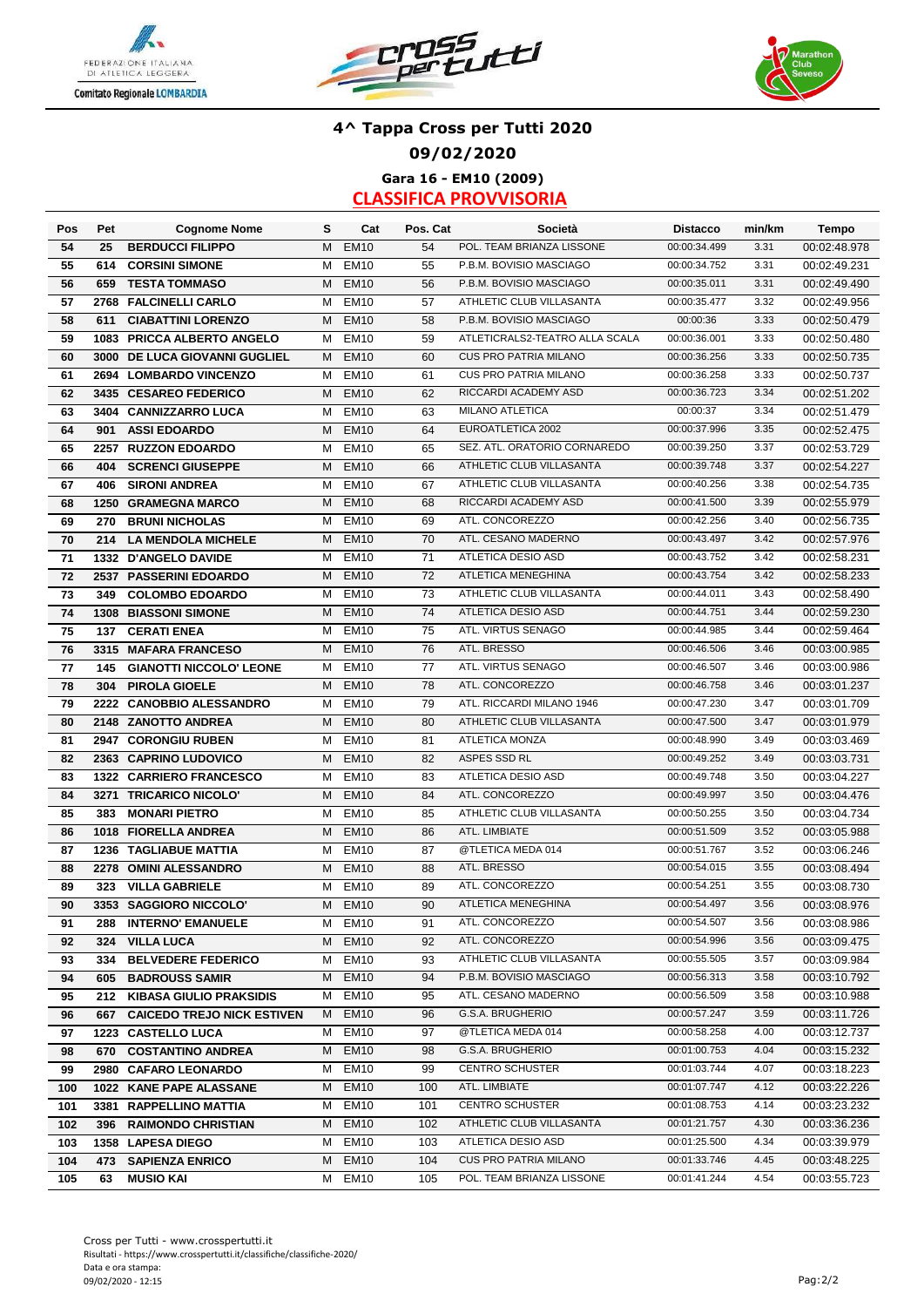





**Gara 17 - RF (2008) CLASSIFICA PROVVISORIA**

| Pos                     | Pet  | <b>Cognome Nome</b>          | s  | Cat       | Pos. Cat       | <b>Società</b>                | <b>Distacco</b> | min/km | Tempo        |
|-------------------------|------|------------------------------|----|-----------|----------------|-------------------------------|-----------------|--------|--------------|
| $\mathbf{1}$            | 1241 | <b>BERTIN NICOLE</b>         | F  | <b>RF</b> | $\overline{c}$ | RICCARDI ACADEMY ASD          | 00:03:48.973    | 4.06   | 00:04:06.072 |
| $\overline{2}$          | 27   | <b>BORA CAMILLA</b>          | F  | RF        | 3              | POL. TEAM BRIANZA LISSONE     | 00:03:52.224    | 4.09   | 00:04:09.323 |
| 3                       |      | 1154 PRADA MARTA             | F  | <b>RF</b> | $\overline{4}$ | <b>LA FENICE</b>              | 00:03:54.473    | 4.11   | 00:04:11.572 |
| 4                       |      | 3035 ATTI GIORGIA            | F  | <b>RF</b> | 5              | <b>GEAS ATLETICA</b>          | 00:03:54.982    | 4.12   | 00:04:12.081 |
| 5                       | 454  | <b>VISCHIONI ARIANNA</b>     | F  | RF        | 6              | <b>GEAS ATLETICA</b>          | 00:03:55.230    | 4.12   | 00:04:12.329 |
| 6                       |      | 1145 FANCELLU CAROLA CARMELA | F  | RF        | $\overline{7}$ | <b>LA FENICE</b>              | 00:03:55.726    | 4.12   | 00:04:12.825 |
| $\overline{\mathbf{r}}$ | 6    | <b>GIAVARINI GIORGIA</b>     | F  | <b>RF</b> | 8              | CLUB PANTERA ROSA             | 00:03:57.222    | 4.14   | 00:04:14.321 |
| 8                       | 423  | <b>CAPORALE LJUBA</b>        | F  | <b>RF</b> | 9              | <b>ATLETICA CINISELLO</b>     | 00:03:57.472    | 4.14   | 00:04:14.571 |
| 9                       | 887  | <b>DI MARCO CAMILLA</b>      | F  | <b>RF</b> | 10             | ATL. MUGGIO'                  | 00:03:59.966    | 4.17   | 00:04:17.065 |
| 10                      | 458  | <b>AMOROSO FRANCESCA</b>     | F  | RF        | 11             | <b>CUS PRO PATRIA MILANO</b>  | 00:04:02.466    | 4.19   | 00:04:19.565 |
| 11                      | 888  | DI NOIA ALESSANDRA           | F  | <b>RF</b> | 12             | ATL. MUGGIO'                  | 00:04:02.468    | 4.19   | 00:04:19.567 |
| 12                      |      | 1296 ALESSANDRINI MATILDE    | F  | RF        | 13             | <b>ATLETICA DESIO ASD</b>     | 00:04:03.724    | 4.20   | 00:04:20.823 |
| 13                      | 449  | <b>SOLIANI AMY</b>           | F  | RF        | 14             | <b>GEAS ATLETICA</b>          | 00:04:05.465    | 4.22   | 00:04:22.564 |
| 14                      | 639  | PELLEGRINO ILARIA            | F  | <b>RF</b> | 15             | P.B.M. BOVISIO MASCIAGO       | 00:04:09.212    | 4.26   | 00:04:26.311 |
| 15                      | 907  | <b>BONIZZI LUDOVICA</b>      | F. | RF        | 16             | EUROATLETICA 2002             | 00:04:10.465    | 4.27   | 00:04:27.564 |
| 16                      | 339  | <b>BOSATELLI MARIANNA</b>    | F  | <b>RF</b> | 17             | ATHLETIC CLUB VILLASANTA      | 00:04:11.469    | 4.28   | 00:04:28.568 |
| 17                      | 549  | <b>GENOVESE GIORGIA</b>      | F  | <b>RF</b> | 18             | 5 CERCHI SEREGNO              | 00:04:11.717    | 4.28   | 00:04:28.816 |
| 18                      |      | 3342 TRUCILLO LETIZIA        | F  | RF        | 19             | <b>ATLETICA CINISELLO</b>     | 00:04:11.960    | 4.29   | 00:04:29.059 |
| 19                      |      | 827 LUNGHI MAIA              | F  | <b>RF</b> | 20             | AZZURRA GARBAGNATE M.SE       | 00:04:14.457    | 4.31   | 00:04:31.556 |
| 20                      | 547  | <b>FRIGERIO CECILIA</b>      | F  | <b>RF</b> | 21             | 5 CERCHI SEREGNO              | 00:04:15.218    | 4.32   | 00:04:32.317 |
| 21                      |      | 2280 PEPE ALESSANDRA         | F  | <b>RF</b> | 22             | ATL. BRESSO                   | 00:04:16.955    | 4.34   | 00:04:34.054 |
| 22                      | 544  | <b>DE MARTINI GIULIA</b>     | F  | <b>RF</b> | 23             | 5 CERCHI SEREGNO              | 00:04:18.459    | 4.35   | 00:04:35.558 |
| 23                      | 860  | <b>GENERALI CAROLA</b>       | F  | <b>RF</b> | 24             | ASPES SSD RL                  | 00:04:20.207    | 4.37   | 00:04:37.306 |
|                         |      | <b>BRAMBILLE IRENE MARIA</b> | F  | <b>RF</b> | 25             | ATLETICA MENEGHINA            | 00:04:20.960    | 4.38   | 00:04:38.059 |
| 24                      | 1171 |                              | F  |           |                | ATL. MUGGIO'                  | 00:04:21.453    | 4.38   |              |
| 25                      | 881  | <b>BUZZI MATILDE</b>         | F  | <b>RF</b> | 26             | AZZURRA GARBAGNATE M.SE       | 00:04:21.956    | 4.39   | 00:04:38.552 |
| 26                      |      | 2096 CIARALLO LEA            |    | <b>RF</b> | 27             |                               |                 |        | 00:04:39.055 |
| 27                      | 1247 | <b>DORSA ANNA</b>            | F. | <b>RF</b> | 28             | RICCARDI ACADEMY ASD          | 00:04:22.455    | 4.39   | 00:04:39.554 |
| 28                      | 930  | <b>GANDOSSI ANNA</b>         | F  | <b>RF</b> | 29             | EUROATLETICA 2002             | 00:04:23.705    | 4.40   | 00:04:40.804 |
| 29                      |      | 2271 LUI MATILDA             | F  | <b>RF</b> | 30             | ATL. BRESSO                   | 00:04:24.705    | 4.41   | 00:04:41.804 |
| 30                      | 207  | <b>FERRANTE ALICE</b>        | F  | <b>RF</b> | 31             | ATL. CESANO MADERNO           | 00:04:24.708    | 4.41   | 00:04:41.807 |
| 31                      |      | 2285 SARTORE FRANCESCA       | F  | <b>RF</b> | 32             | ATL. BRESSO                   | 00:04:24.958    | 4.42   | 00:04:42.057 |
| 32                      |      | 3028 FARINA SARA LUCIA       | F  | <b>RF</b> | 33             | FORTI E LIBERI MONZA 1878 ASD | 00:04:25.461    | 4.42   | 00:04:42.560 |
| 33                      |      | 3300 BORELLI VIOLA           | F  | <b>RF</b> | 34             | ASPES SSD RL                  | 00:04:25.965    | 4.43   | 00:04:43.064 |
| 34                      |      | 3305 LOVATI FRANCESCA        | F  | <b>RF</b> | 35             | ASPES SSD RL                  | 00:04:28.204    | 4.45   | 00:04:45.303 |
| 35                      | 914  | <b>CALDI SOFIA</b>           | F  | <b>RF</b> | 36             | EUROATLETICA 2002             | 00:04:28.960    | 4.46   | 00:04:46.059 |
| 36                      | 612  | <b>COLOMBO EMMA</b>          | F  | <b>RF</b> | 37             | P.B.M. BOVISIO MASCIAGO       | 00:04:29.704    | 4.46   | 00:04:46.803 |
| 37                      |      | 1143 AMELIO ELISA            | F  | <b>RF</b> | 38             | <b>LA FENICE</b>              | 00:04:30.200    | 4.47   | 00:04:47.299 |
| 38                      |      | 898 ANDREIS VALENTINA        |    | F RF      | 39             | EUROATLETICA 2002             | 00:04:32.209    | 4.49   | 00:04:49.308 |
| 39                      |      | <b>483 BERTOLA ANITA</b>     | F. | RF        | 40             | ATL. RICCARDI MILANO 1946     | 00:04:33.197    | 4.50   | 00:04:50.296 |
| 40                      |      | 2220 BELLETTATO GIULIA       | F. | <b>RF</b> | 41             | ATL. RICCARDI MILANO 1946     | 00:04:33.699    | 4.50   | 00:04:50.798 |
| 41                      |      | 2275 NEGRI GIULIA            | F. | <b>RF</b> | 42             | ATL. BRESSO                   | 00:04:33.700    | 4.50   | 00:04:50.799 |
| 42                      |      | 576 COLUZZI ILARIA           | F. | <b>RF</b> | 43             | SEZ. ATL. ORATORIO CORNAREDO  | 00:04:34.455    | 4.51   | 00:04:51.554 |
| 43                      |      | 1094 BERTONI CARLOTTA        | F. | RF        | 44             | DK RUNNERS MILANO             | 00:04:35.944    | 4.53   | 00:04:53.043 |
| 44                      |      | 518 QUARTODIPALO ANNA CARLA  | F. | <b>RF</b> | 45             | ATL. RICCARDI MILANO 1946     | 00:04:37.946    | 4.55   | 00:04:55.045 |
| 45                      |      | 2281 PESCHINI LETIZIA        | F. | RF        | 46             | ATL. BRESSO                   | 00:04:37.950    | 4.55   | 00:04:55.049 |
| 46                      |      | 552 MANZONI BEATRICE         | F. | <b>RF</b> | 47             | 5 CERCHI SEREGNO              | 00:04:40.192    | 4.57   | 00:04:57.291 |
| 47                      |      | 2362 BRAMBILLA EMMA          | F. | RF        | 48             | ASPES SSD RL                  | 00:04:41.443    | 4.58   | 00:04:58.542 |
| 48                      |      | 3096 NARDI VITTORIA          | F. | <b>RF</b> | 49             | RICCARDI ACADEMY ASD          | 00:04:41.691    | 4.58   | 00:04:58.790 |
| 49                      |      | 2914 SUDATI FRANCESCA        | F. | RF        | 50             | ATL. VIRTUS SENAGO            | 00:04:41.694    | 4.58   | 00:04:58.793 |
| 50                      |      | 2266 BRUNO CASSANDRA         | F. | <b>RF</b> | 51             | ATL. BRESSO                   | 00:04:42.950    | 5.00   | 00:05:00.049 |
| 51                      |      | 3394 ACCURSIO GIORGIA        | F. | RF        | 52             | <b>FRIESIAN TEAM</b>          | 00:04:43.445    | 5.00   | 00:05:00.544 |
| 52                      | 999  | <b>LEO GIULIA</b>            | F. | <b>RF</b> | 53             | U.S. A.CASATI ATL.            | 00:04:43.700    | 5.00   | 00:05:00.799 |
| 53                      |      | 3403 BATTAGLINI CHIARA       |    | F RF      | 54             | MILANO ATLETICA               | 00:04:44.195    | 5.01   | 00:05:01.294 |
|                         |      |                              |    |           |                |                               |                 |        |              |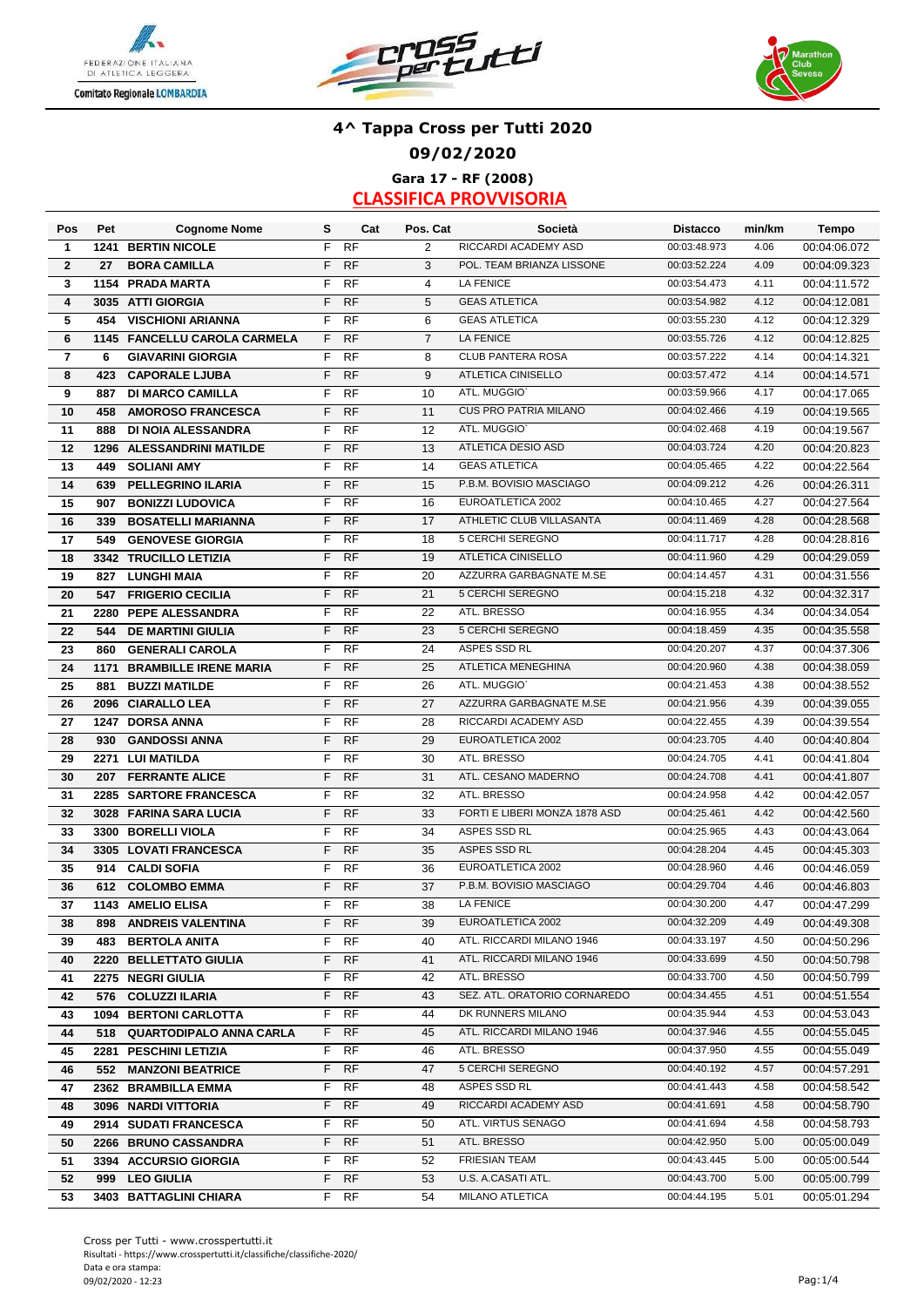





### **4^ Tappa Cross per Tutti 2020 09/02/2020 Gara 17 - RF (2008)**

| Pos | Pet | <b>Cognome Nome</b>           | s  | Cat             | Pos. Cat | Società                   | <b>Distacco</b> | min/km | Tempo        |
|-----|-----|-------------------------------|----|-----------------|----------|---------------------------|-----------------|--------|--------------|
| 54  |     | 3056 FAVERO GIORGIA           | F  | <b>RF</b>       | 55       | POL. BESANESE             | 00:04:44.957    | 5.02   | 00:05:02.056 |
| 55  | 525 | <b>VIGNATI VITTORIA MARIA</b> | F. | <b>RF</b>       | 56       | ATL. RICCARDI MILANO 1946 | 00:04:45.192    | 5.02   | 00:05:02.291 |
| 56  |     | 3390 GROSSO ALMA              | F  | <b>RF</b>       | 57       | EUROATLETICA 2002         | 00:04:46.192    | 5.03   | 00:05:03.291 |
| 57  |     | 3301 GIESE LEA                | F. | <b>RF</b>       | 58       | ASPES SSD RL              | 00:04:47.196    | 5.04   | 00:05:04.295 |
| 58  |     | 2344 MELI VITTORIA            | F  | <b>RF</b>       | 59       | AZZURRA GARBAGNATE M.SE   | 00:04:47.696    | 5.04   | 00:05:04.795 |
| 59  |     | 3094 MAGRI ANNACHIARA         | F. | <b>RF</b>       | 60       | RICCARDI ACADEMY ASD      | 00:04:51.940    | 5.09   | 00:05:09.039 |
| 60  | 391 | <b>PIN MATILDE</b>            | F  | RF              | 61       | ATHLETIC CLUB VILLASANTA  | 00:04:52.943    | 5.10   | 00:05:10.042 |
| 61  |     | <b>1857 COLDEBELLA SOFIA</b>  | F  | <b>RF</b>       | 62       | ATL. VIRTUS SENAGO        | 00:04:54.193    | 5.11   | 00:05:11.292 |
| 62  |     | 3311 CELANT EMMA MARIA        | F  | <b>RF</b>       | 63       | ATL. BRESSO               | 00:04:56.444    | 5.13   | 00:05:13.543 |
| 63  |     | 3270 TUMMINELLI CARLOTTA      | F. | <b>RF</b>       | 64       | ATL. CONCOREZZO           | 00:04:58.193    | 5.15   | 00:05:15.292 |
| 64  | 761 | <b>BIZZOZERO MARTA</b>        | F. | <b>RF</b>       | 65       | ATL. VIS NOVA GIUSSANO    | 00:04:58.196    | 5.15   | 00:05:15.295 |
| 65  |     | 2921 ROSSI MARIA CARLOTTA     | F. | $\overline{RF}$ | 66       | ATL. VIS NOVA GIUSSANO    | 00:04:58.696    | 5.15   | 00:05:15.795 |
| 66  |     | 1152 PERATELLO CAMILLA        | F. | <b>RF</b>       | 67       | <b>LA FENICE</b>          | 00:04:59.201    | 5.16   | 00:05:16.300 |
| 67  |     | 2113 ERBAGGI MARSOLAIRE       | F  | <b>RF</b>       | 68       | POL. TEAM BRIANZA LISSONE | 00:04:59.442    | 5.16   | 00:05:16.541 |
| 68  |     | 2726 RIVOLTA ARIANNA          | F  | <b>RF</b>       | 69       | AICS ATL. BIASSONO        | 00:05:00.695    | 5.17   | 00:05:17.794 |
| 69  |     | 2162 ANDREOLI SUSANNA         | F. | <b>RF</b>       | 70       | ATLETICA CINISELLO        | 00:05:02.695    | 5.19   | 00:05:19.794 |
| 70  |     | 2267 CRETELLA GIOVANNA        | F. | <b>RF</b>       | 71       | ATL. BRESSO               | 00:05:03.693    | 5.20   | 00:05:20.792 |
| 71  |     | 2610 GIANI GIADA              | F. | <b>RF</b>       | 72       | ATLETICA MENEGHINA        | 00:05:03.941    | 5.21   | 00:05:21.040 |
| 72  |     | 122 ZACCARINI ELEONORA        | F. | <b>RF</b>       | 73       | U.S. VIRTUS BINASCO ATL.  | 00:05:04.192    | 5.21   | 00:05:21.291 |
| 73  |     | 2313 MARTURANO MADDALENA      | F. | <b>RF</b>       | 74       | ATL. VIS NOVA GIUSSANO    | 00:05:04.193    | 5.21   | 00:05:21.292 |
| 74  |     | 1151 ORLANDI SARA             | F  | RF              | 75       | <b>LA FENICE</b>          | 00:05:04.700    | 5.21   | 00:05:21.799 |
| 75  |     | 3326 RATTI CHIARA             | F. | <b>RF</b>       | 76       | ATL. CONCOREZZO           | 00:05:05.461    | 5.22   | 00:05:22.560 |
| 76  |     | 2920 PAPPACODA SOFIA EMILY    | F. | <b>RF</b>       | 77       | ATL. VIS NOVA GIUSSANO    | 00:05:07.692    | 5.24   | 00:05:24.791 |
| 77  |     | 1366 MARNONI MARGHERITA MARIA | F. | <b>RF</b>       | 78       | <b>ATLETICA DESIO ASD</b> | 00:05:08.196    | 5.25   | 00:05:25.295 |
| 78  |     | 2915 BAGNO CAMILLA            | F. | <b>RF</b>       | 79       | ATL. VIS NOVA GIUSSANO    | 00:05:10.697    | 5.27   | 00:05:27.796 |
| 79  |     | 3325 MEMOLI JULIA             | F. | <b>RF</b>       | 80       | ATL. CONCOREZZO           | 00:05:12.190    | 5.29   | 00:05:29.289 |
| 80  |     | 1702 MONDINI VALENTINA        | F. | <b>RF</b>       | 81       | ATL. VIRTUS SENAGO        | 00:05:12.691    | 5.29   | 00:05:29.790 |
| 81  |     | 2315 PIROVANO LETIZIA         | F  | <b>RF</b>       | 82       | ATL. VIS NOVA GIUSSANO    | 00:05:14.448    | 5.31   | 00:05:31.547 |
| 82  |     | 3359 GENIALE SOFIA            | F  | <b>RF</b>       | 83       | AZZURRA GARBAGNATE M.SE   | 00:05:29.691    | 5.46   | 00:05:46.790 |
| 83  |     | 2894 FINESCHI NOEMI           |    | F RF            | 84       | ATL. RICCARDI MILANO 1946 | 00:05:54.186    | 6.11   | 00:06:11.285 |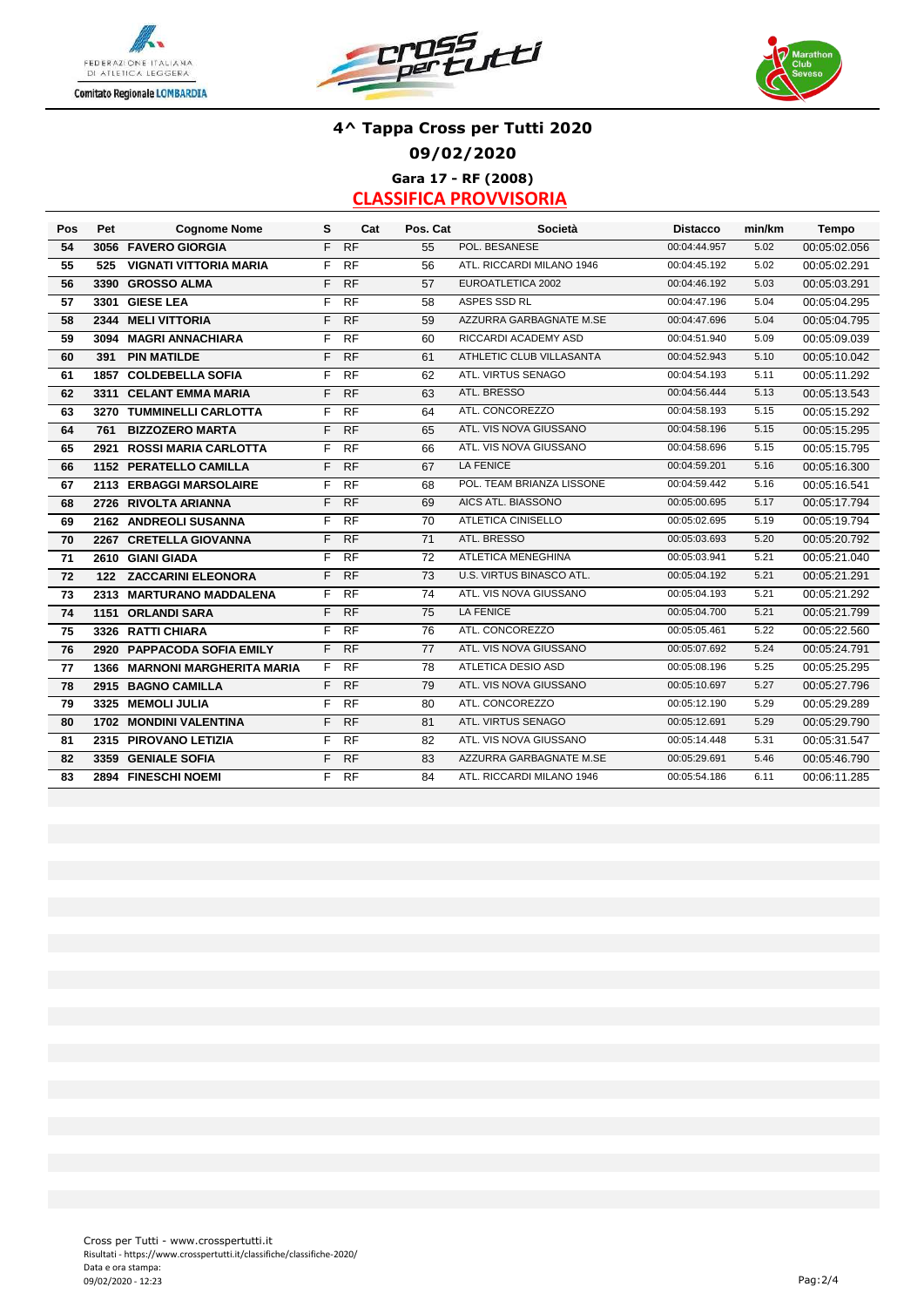





**Gara 17 - RF (2008)**

| Pos<br>Coanome<br>Nome<br>Do.<br>. | Cat<br>Cat<br>Pos. | Distacco<br>Societa | min/km | empc |
|------------------------------------|--------------------|---------------------|--------|------|
|------------------------------------|--------------------|---------------------|--------|------|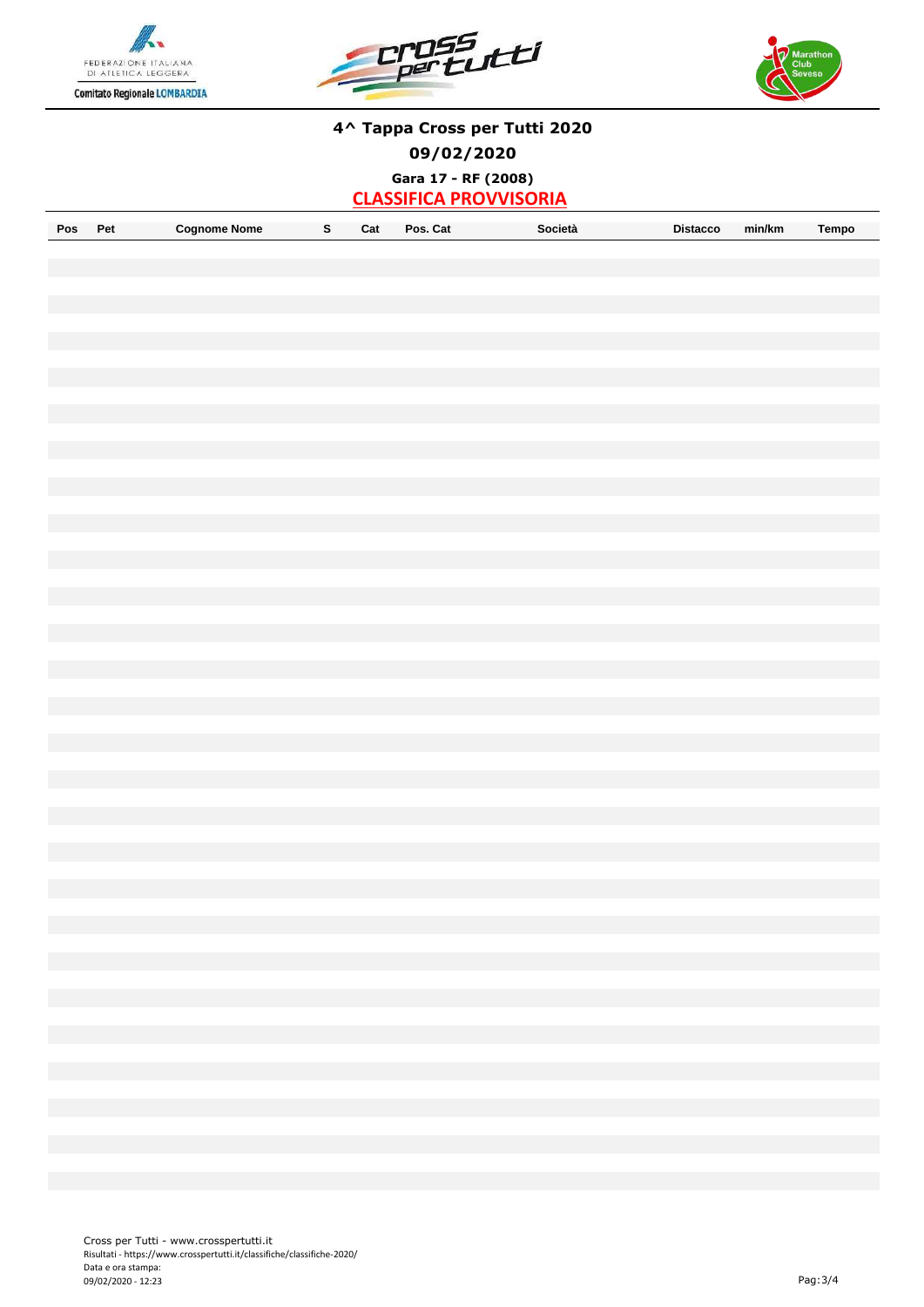





**Gara 17 - RF (2008)**

|  | Pos | ∍.<br>. . | Nome<br>ימ<br>1nom. |  | Cal<br>- - - - | <b>DA</b><br>$\cdots$<br>va<br>-08<br>. | Societa<br>. | Distacco<br>. | min/km | Tempo |
|--|-----|-----------|---------------------|--|----------------|-----------------------------------------|--------------|---------------|--------|-------|
|--|-----|-----------|---------------------|--|----------------|-----------------------------------------|--------------|---------------|--------|-------|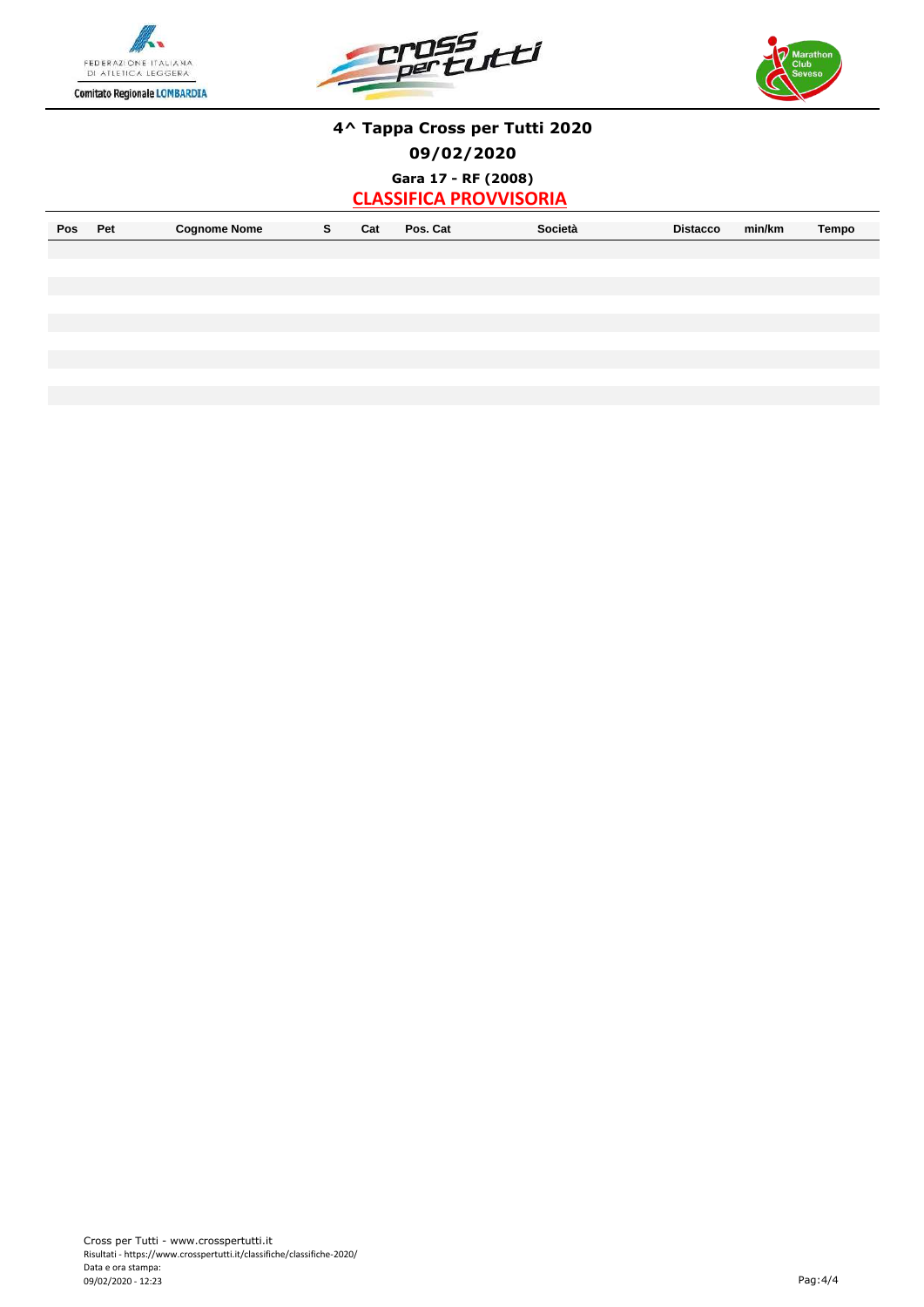





### **4^ Tappa Cross per Tutti 2020 09/02/2020 Gara 18 - RM (2008)**

| Pos                     | Pet | <b>Cognome Nome</b>                               | s      | Cat             | Pos. Cat       | Società                              | <b>Distacco</b>              | min/km       | <b>Tempo</b> |
|-------------------------|-----|---------------------------------------------------|--------|-----------------|----------------|--------------------------------------|------------------------------|--------------|--------------|
| 1                       |     | 1245 COLOMBO THOMAS                               | М      | <b>RM</b>       | $\mathbf{1}$   | RICCARDI ACADEMY ASD                 |                              | 3.42         | 00:03:42.273 |
| $\mathbf{2}$            | 783 | <b>DUOCCIO GIANLUCA</b>                           | M      | <b>RM</b>       | 2              | ATL. VIS NOVA GIUSSANO               | 00:00:00.741                 | 3.43         | 00:03:43.014 |
| 3                       |     | 3278 INZOLI DANIELE LEONARDO                      | M      | <b>RM</b>       | 3              | <b>CUS PRO PATRIA MILANO</b>         | 00:00:03.240                 | 3.45         | 00:03:45.513 |
| 4                       |     | 3427 VIDAL NICOLO'                                | M      | RM              | $\overline{4}$ | P.B.M. BOVISIO MASCIAGO              | 00:00:07.488                 | 3.49         | 00:03:49.761 |
| 5                       | 658 | <b>TERRAGNI FEDERICO CARLO</b>                    | M      | <b>RM</b>       | 5              | P.B.M. BOVISIO MASCIAGO              | 00:00:08.490                 | 3.50         | 00:03:50.763 |
| 6                       | 411 | <b>TORNAGHI GIOELE</b>                            | M      | <b>RM</b>       | 6              | ATHLETIC CLUB VILLASANTA             | 00:00:10.738                 | 3.53         | 00:03:53.011 |
| $\overline{\mathbf{r}}$ | 880 | <b>ARABIA GABRIELE</b>                            | M      | <b>RM</b>       | $\overline{7}$ | ATL. MUGGIO'                         | 00:00:13.986                 | 3.56         | 00:03:56.259 |
| 8                       | 645 | <b>REBOSIO MARCO</b>                              | M      | <b>RM</b>       | 8              | P.B.M. BOVISIO MASCIAGO              | 00:00:15.487                 | 3.57         | 00:03:57.760 |
| 9                       | 913 | <b>CAIMI FEDERICO</b>                             | М      | <b>RM</b>       | 9              | EUROATLETICA 2002                    | 00:00:17.239                 | 3.59         | 00:03:59.512 |
| 10                      |     | 1239 ARDOINO DARIO                                | M      | <b>RM</b>       | 11             | RICCARDI ACADEMY ASD                 | 00:00:22.485                 | 4.04         | 00:04:04.758 |
| 11                      |     | 2318 ROSSI EMANUELE GIOVANN                       | M      | <b>RM</b>       | 10             | ATL. VIS NOVA GIUSSANO               | 00:00:22.489                 | 4.04         | 00:04:04.762 |
| 12                      | 30  | <b>CARUGATI LEONARDO</b>                          | М      | <b>RM</b>       | 12             | POL. TEAM BRIANZA LISSONE            | 00:00:23                     | 4.05         | 00:04:05.273 |
| 13                      | 883 | <b>BUZZINI FEDERICO</b>                           | М      | <b>RM</b>       | 13             | ATL. MUGGIO'                         | 00:00:24.740                 | 4.07         | 00:04:07.013 |
| 14                      | 817 | <b>CASTELLO MASSIMO</b>                           | М      | <b>RM</b>       | 14             | AZZURRA GARBAGNATE M.SE              | 00:00:24.988                 | 4.07         | 00:04:07.261 |
| 15                      | 503 | <b>IACOMETTI EMILIANO</b>                         | M      | <b>RM</b>       | 15             | ATL. RICCARDI MILANO 1946            | 00:00:26.996                 | 4.09         | 00:04:09.269 |
| 16                      |     | 2307 TERZUOLO ALESSANDRO                          | М      | <b>RM</b>       | 16             | POL. NOVATE                          | 00:00:27.485                 | 4.09         | 00:04:09.758 |
| 17                      | 653 | <b>SCHIAVOLIN MATTIA</b>                          | м      | <b>RM</b>       | 17             | P.B.M. BOVISIO MASCIAGO              | 00:00:27.736                 | 4.10         | 00:04:10.009 |
| 18                      | 109 | <b>MAHFOUDHI SOFIEN</b>                           | М      | <b>RM</b>       | 18             | ATL. COGLIATE                        | 00:00:28.749                 | 4.11         | 00:04:11.022 |
| 19                      | 868 | <b>MARSILI NICOLO'</b>                            | М      | <b>RM</b>       | 19             | ASPES SSD RL                         | 00:00:29.239                 | 4.11         | 00:04:11.512 |
| 20                      | 654 | <b>SEBAA AYOUNE YASSIR</b>                        | M      | <b>RM</b>       | 20             | P.B.M. BOVISIO MASCIAGO              | 00:00:29.738                 | 4.12         | 00:04:12.011 |
| 21                      | 870 | <b>MAZZONI FLAVIO MATTIA</b>                      | М      | <b>RM</b>       | 21             | ASPES SSD RL                         | 00:00:30.992                 | 4.13         | 00:04:13.265 |
| 22                      |     | 3520 FERRANTE DAVID                               | M      | <b>RM</b>       | 22             | <b>CUS PRO PATRIA MILANO</b>         | 00:00:31.237                 | 4.13         | 00:04:13.510 |
| 23                      | 553 | <b>MILLI ALESSIO</b>                              | M      | <b>RM</b>       | 23             | 5 CERCHI SEREGNO                     | 00:00:31.737                 | 4.14         | 00:04:14.010 |
| 24                      | 462 | <b>COLLI MATTEO</b>                               | M      | <b>RM</b>       | 24             | <b>CUS PRO PATRIA MILANO</b>         | 00:00:31.991                 | 4.14         | 00:04:14.264 |
| 25                      | 563 | <b>SANTAMBROGIO DAVIDE</b>                        | M      | <b>RM</b>       | 25             | 5 CERCHI SEREGNO                     | 00:00:32.242                 | 4.14         | 00:04:14.515 |
| 26                      |     | 3423 PRATESI STEFANO                              | M      | <b>RM</b>       | 26             | P.B.M. BOVISIO MASCIAGO              | 00:00:32.495                 | 4.14         | 00:04:14.768 |
| 27                      |     | 1048 BELLUCCO IGOR                                | М      | <b>RM</b>       | 27             | <b>FRIESIAN TEAM</b>                 | 00:00:32.985                 | 4.15         | 00:04:15.258 |
| 28                      |     | 3363 BREGNI TOMMASO                               | M      | <b>RM</b>       | 28             | C.T.L. 3 ATLETICA                    | 00:00:33.744                 | 4.16         | 00:04:16.017 |
| 29                      | 197 | <b>CERMENATI PIETRO</b>                           | M      | <b>RM</b>       | 29             | ATL. CESANO MADERNO                  | 00:00:34.736                 | 4.17         | 00:04:17.009 |
| 30                      | 296 | <b>MESSINA CHRISTIAN</b>                          | M      | <b>RM</b>       | 30             | ATL. CONCOREZZO                      | 00:00:35.738                 | 4.18         | 00:04:18.011 |
| 31                      |     | 3016 SACCHI RICCARDO                              | M      | <b>RM</b>       | 31             | DK RUNNERS MILANO                    | 00:00:36.486                 | 4.18         | 00:04:18.759 |
| 32                      |     | 2764 CIROCCO EDOARDO                              | M      | <b>RM</b>       | 32             | ATHLETIC CLUB VILLASANTA             | 00:00:37.491                 | 4.19         | 00:04:19.764 |
| 33                      |     | 2899 RITROVATO CRISTIAN                           | M      | <b>RM</b>       | 33             | ATL. RICCARDI MILANO 1946            | 00:00:37.988                 | 4.20         | 00:04:20.261 |
| 34                      |     | 3336 GIANNI TOMMASO                               | M      | <b>RM</b>       | 34             | ATL. VIS NOVA GIUSSANO               | 00:00:38.232                 | 4.20         | 00:04:20.505 |
| 35                      | 540 | <b>CATTANEO THOMAS</b>                            | M      | <b>RM</b>       | 35             | 5 CERCHI SEREGNO                     | 00:00:38.491                 | 4.20         | 00:04:20.764 |
| 36                      | 794 | <b>MONTENEGRO ANDREA</b>                          | M      | <b>RM</b>       | 36             | ATL. VIS NOVA GIUSSANO               | 00:00:39.234                 | 4.21         | 00:04:21.507 |
| 37                      |     | 1170 BOSSER FRANCESCO                             | М      | <b>RM</b>       | 37             | ATLETICA MENEGHINA                   | 00:00:40.990                 | 4.23         | 00:04:23.263 |
|                         |     |                                                   |        |                 |                |                                      |                              |              |              |
| 38                      |     | 3013 COLOMBO MASSIMO                              | M      | RM              | 38             | DK RUNNERS MILANO<br>MILANO ATLETICA | 00:00:41.485<br>00:00:42.231 | 4.23<br>4.24 | 00:04:23.758 |
| 39                      |     | 2415 BACCILIERI GIULIO<br><b>BONICELLI ANDREA</b> | м<br>М | RM<br><b>RM</b> | 39<br>40       | ASPES SSD RL                         | 00:00:43.729                 | 4.26         | 00:04:24.504 |
| 40                      | 848 |                                                   |        |                 |                | ALMOSTHERE ASD                       | 00:00:44.231                 | 4.26         | 00:04:26.002 |
| 41                      |     | 2452 GALAZZI EDOARDO                              | м      | RM              | 41             | ATLETICA MENEGHINA                   |                              | 4.27         | 00:04:26.504 |
| 42                      |     | 3351 PIRAS GIACOMO                                | м      | <b>RM</b>       | 42             |                                      | 00:00:45.234                 |              | 00:04:27.507 |
| 43                      |     | 629 LUPO FEDERICO NICOLO'                         | м      | RM              | 43             | P.B.M. BOVISIO MASCIAGO              | 00:00:45.983                 | 4.28         | 00:04:28.256 |
| 44                      |     | 421 CALEFFI ALESSANDRO                            | м      | <b>RM</b>       | 44             | ATLETICA CINISELLO                   | 00:00:47.233                 | 4.29         | 00:04:29.506 |
| 45                      |     | 2757 PELLIZZARI EMILIO                            | м      | RM              | 45             | ASPES SSD RL                         | 00:00:47.482                 | 4.29         | 00:04:29.755 |
| 46                      |     | 623 INVERNIZZI TOMMASO                            | м      | <b>RM</b>       | 46             | P.B.M. BOVISIO MASCIAGO              | 00:00:48.482                 | 4.30         | 00:04:30.755 |
| 47                      |     | 1125 PASSONI FILIPPO                              | м      | RM              | 47             | <b>ATLETICA MONZA</b>                | 00:00:49.476                 | 4.31         | 00:04:31.749 |
| 48                      |     | 915 CAMPOLO FRANCESCO PIO                         | М      | <b>RM</b>       | 48             | EUROATLETICA 2002                    | 00:00:49.742                 | 4.32         | 00:04:32.015 |
| 49                      |     | 3024 CICATIELLO ANDREA                            | м      | RM              | 49             | FORTI E LIBERI MONZA 1878 ASD        | 00:00:50.480                 | 4.32         | 00:04:32.753 |
| 50                      |     | 2716 RAMADANE KARIM                               | м      | <b>RM</b>       | 50             | @TLETICA MEDA 014                    | 00:00:51.226                 | 4.33         | 00:04:33.499 |
| 51                      |     | 2305 INVOLTI ALEX                                 | М      | RM              | 51             | POL. NOVATE                          | 00:00:51.481                 | 4.33         | 00:04:33.754 |
| 52                      |     | 394 PIVARO ANDREA                                 | м      | <b>RM</b>       | 52             | ATHLETIC CLUB VILLASANTA             | 00:00:51.483                 | 4.33         | 00:04:33.756 |
| 53                      |     | 3039 SMANIOTTO ALBERTO                            | м      | RM              | 53             | <b>GEAS ATLETICA</b>                 | 00:00:52.235                 | 4.34         | 00:04:34.508 |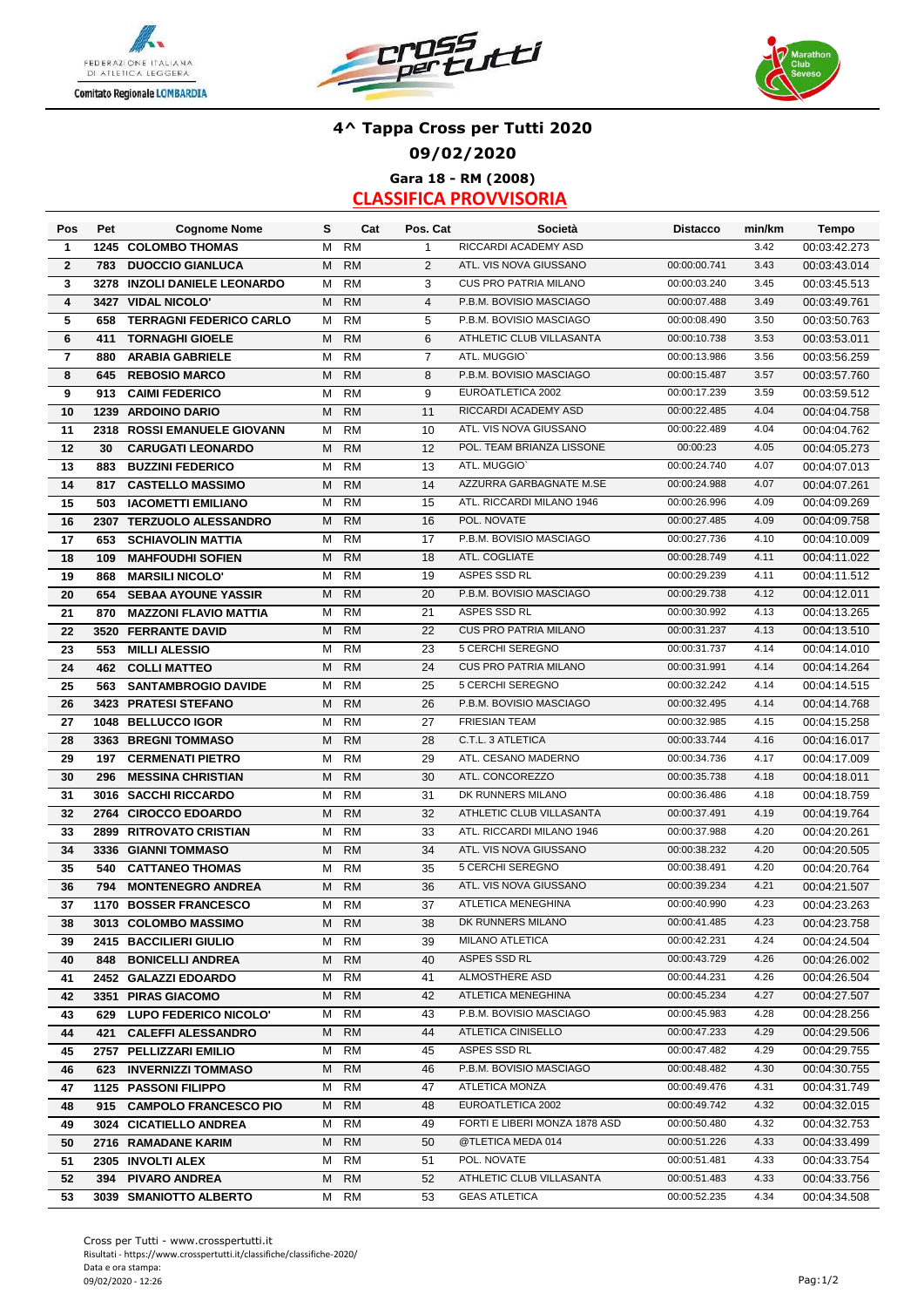





### **4^ Tappa Cross per Tutti 2020 09/02/2020 Gara 18 - RM (2008)**

| Pos | Pet  | <b>Cognome Nome</b>          | s | Cat       | Pos. Cat | Società                       | <b>Distacco</b> | min/km | <b>Tempo</b> |
|-----|------|------------------------------|---|-----------|----------|-------------------------------|-----------------|--------|--------------|
| 54  | 573  | <b>BASON LUCA</b>            | M | <b>RM</b> | 54       | SEZ. ATL. ORATORIO CORNAREDO  | 00:00:52.488    | 4.34   | 00:04:34.761 |
| 55  | 3068 | <b>TERRANI TOMMASO</b>       | M | <b>RM</b> | 55       | POL. NOVATE                   | 00:00:53.481    | 4.35   | 00:04:35.754 |
| 56  | 3298 | <b>BORNATICI FILIPPO</b>     | M | <b>RM</b> | 56       | ALMOSTHERE ASD                | 00:00:54.480    | 4.36   | 00:04:36.753 |
| 57  | 727  | <b>MERLOTTI MATTEO</b>       | M | <b>RM</b> | 57       | ATLETICA P.A.R. CANEGRATE     | 00:00:54.994    | 4.37   | 00:04:37.267 |
| 58  | 2296 | <b>MONTRASIO CHRISTIAN</b>   | M | <b>RM</b> | 58       | AICS ATL. BIASSONO            | 00:00:55.239    | 4.37   | 00:04:37.512 |
| 59  | 802  | <b>VIOTTO RICCARDO</b>       | M | <b>RM</b> | 59       | ATL. VIS NOVA GIUSSANO        | 00:00:55.982    | 4.38   | 00:04:38.255 |
| 60  | 988  | <b>STEFANI EMANUELE</b>      | M | <b>RM</b> | 60       | ATL. SOVICO                   | 00:00:56.489    | 4.38   | 00:04:38.762 |
| 61  |      | 3411 PAPARELLA MATTEO        | M | RM        | 61       | <b>MILANO ATLETICA</b>        | 00:00:56.986    | 4.39   | 00:04:39.259 |
| 62  |      | 2319 SANTAMBROGIO DANIELE    | M | <b>RM</b> | 62       | ATL. VIS NOVA GIUSSANO        | 00:00:57.237    | 4.39   | 00:04:39.510 |
| 63  | 578  | <b>LEONI PIETRO</b>          | М | <b>RM</b> | 63       | SEZ. ATL. ORATORIO CORNAREDO  | 00:00:57.484    | 4.39   | 00:04:39.757 |
| 64  |      | 1424 MEUCCI MAURO            | M | <b>RM</b> | 64       | AICS ATL. BIASSONO            | 00:00:59.232    | 4.41   | 00:04:41.505 |
| 65  | 2047 | <b>VOLPI ALONSO</b>          | M | <b>RM</b> | 65       | ATL. CONCOREZZO               | 00:00:59.728    | 4.42   | 00:04:42.001 |
| 66  | 792  | <b>MAMBRETTI FILIPPO</b>     | M | <b>RM</b> | 66       | ATL. VIS NOVA GIUSSANO        | 00:00:59.979    | 4.42   | 00:04:42.252 |
| 67  | 562  | <b>SALVADOR MANUEL</b>       | M | <b>RM</b> | 67       | 5 CERCHI SEREGNO              | 00:01:02.474    | 4.44   | 00:04:44.747 |
| 68  | 2057 | <b>CUSCIANNA PAOLO</b>       | M | RM        | 68       | SEZ. ATL. ORATORIO CORNAREDO  | 00:01:02.728    | 4.45   | 00:04:45.001 |
| 69  |      | 2952 BUONAURIO DAVID         | М | <b>RM</b> | 69       | AZZURRA GARBAGNATE M.SE       | 00:01:04.977    | 4.47   | 00:04:47.250 |
| 70  |      | 3025 CONSIGLIO DANIELE       | M | <b>RM</b> | 70       | FORTI E LIBERI MONZA 1878 ASD | 00:01:05.477    | 4.47   | 00:04:47.750 |
| 71  |      | 2219 BATTAGLINI MATTEO       | М | RM        | 71       | ATL. RICCARDI MILANO 1946     | 00:01:06.237    | 4.48   | 00:04:48.510 |
| 72  | 205  | <b>FAVORIDO ALESSANDRO</b>   | M | <b>RM</b> | 72       | ATL. CESANO MADERNO           | 00:01:06.238    | 4.48   | 00:04:48.511 |
| 73  |      | 2304 DI SEVO LORENZO         | м | <b>RM</b> | 73       | POL. NOVATE                   | 00:01:06.973    | 4.49   | 00:04:49.246 |
| 74  |      | 2599 BENOCI ALESSANDRO       | м | <b>RM</b> | 74       | ATLETICA MENEGHINA            | 00:01:09.477    | 4.51   | 00:04:51.750 |
| 75  | 376  | <b>MAGNI ROBERTO</b>         | м | <b>RM</b> | 75       | ATHLETIC CLUB VILLASANTA      | 00:01:11.484    | 4.53   | 00:04:53.757 |
| 76  | 66   | <b>PALEARI MATTEO</b>        | M | <b>RM</b> | 76       | POL. TEAM BRIANZA LISSONE     | 00:01:12.473    | 4.54   | 00:04:54.746 |
| 77  |      | 2147 RIZZA ANDREA            | М | RM        | 77       | ATHLETIC CLUB VILLASANTA      | 00:01:12.723    | 4.54   | 00:04:54.996 |
| 78  |      | 1157 SPENNACCHIO LUCA        | м | <b>RM</b> | 78       | <b>LA FENICE</b>              | 00:01:12.972    | 4.55   | 00:04:55.245 |
| 79  |      | 2953 DI LEO MATTIA           | М | <b>RM</b> | 79       | AZZURRA GARBAGNATE M.SE       | 00:01:16.717    | 4.58   | 00:04:58.990 |
| 80  | 766  | <b>BULLARO GIOELE</b>        | M | <b>RM</b> | 80       | ATL. VIS NOVA GIUSSANO        | 00:01:17.967    | 5.00   | 00:05:00.240 |
| 81  |      | 2853 BAGGI ANDREA            | M | <b>RM</b> | 81       | ATL. CONCOREZZO               | 00:01:18.469    | 5.00   | 00:05:00.742 |
| 82  | 283  | <b>FUMAGALLI GIORGIO</b>     | M | <b>RM</b> | 82       | ATL. CONCOREZZO               | 00:01:21.712    | 5.03   | 00:05:03.985 |
| 83  |      | 1937 DONISELLI LORENZO       | М | <b>RM</b> | 83       | POL. NOVATE                   | 00:01:25.213    | 5.07   | 00:05:07.486 |
| 84  |      | 2598 PASQUI NICCOLO'         | M | <b>RM</b> | 84       | ATLETICA MENEGHINA            | 00:01:25.463    | 5.07   | 00:05:07.736 |
| 85  |      | <b>1999 PIROLA VALENTINO</b> | м | <b>RM</b> | 85       | ATLETICA CINISELLO            | 00:01:26.724    | 5.08   | 00:05:08.997 |
| 86  | 910  | <b>BUCCELE' LORENZO</b>      | M | <b>RM</b> | 86       | EUROATLETICA 2002             | 00:01:28.462    | 5.10   | 00:05:10.735 |
| 87  |      | <b>1208 SANESI LORENZO</b>   | M | <b>RM</b> | 87       | ATLETICA MENEGHINA            | 00:01:57.959    | 5.40   | 00:05:40.232 |
| 88  |      | 3130 VIOLA MARCO             | M | <b>RM</b> | 88       | <b>U.S. SANGIORGESE</b>       | 00:02:15.462    | 5.57   | 00:05:57.735 |
| 89  | 923  | <b>COSSALTER DENNIS</b>      | м | <b>RM</b> | 89       | EUROATLETICA 2002             | 00:02:18.211    | 6.00   | 00:06:00.484 |
| 90  |      | 3062 BORNAGO RICCARDO        | M | <b>RM</b> | 90       | POL. NOVATE                   | 00:02:34.465    | 6.16   | 00:06:16.738 |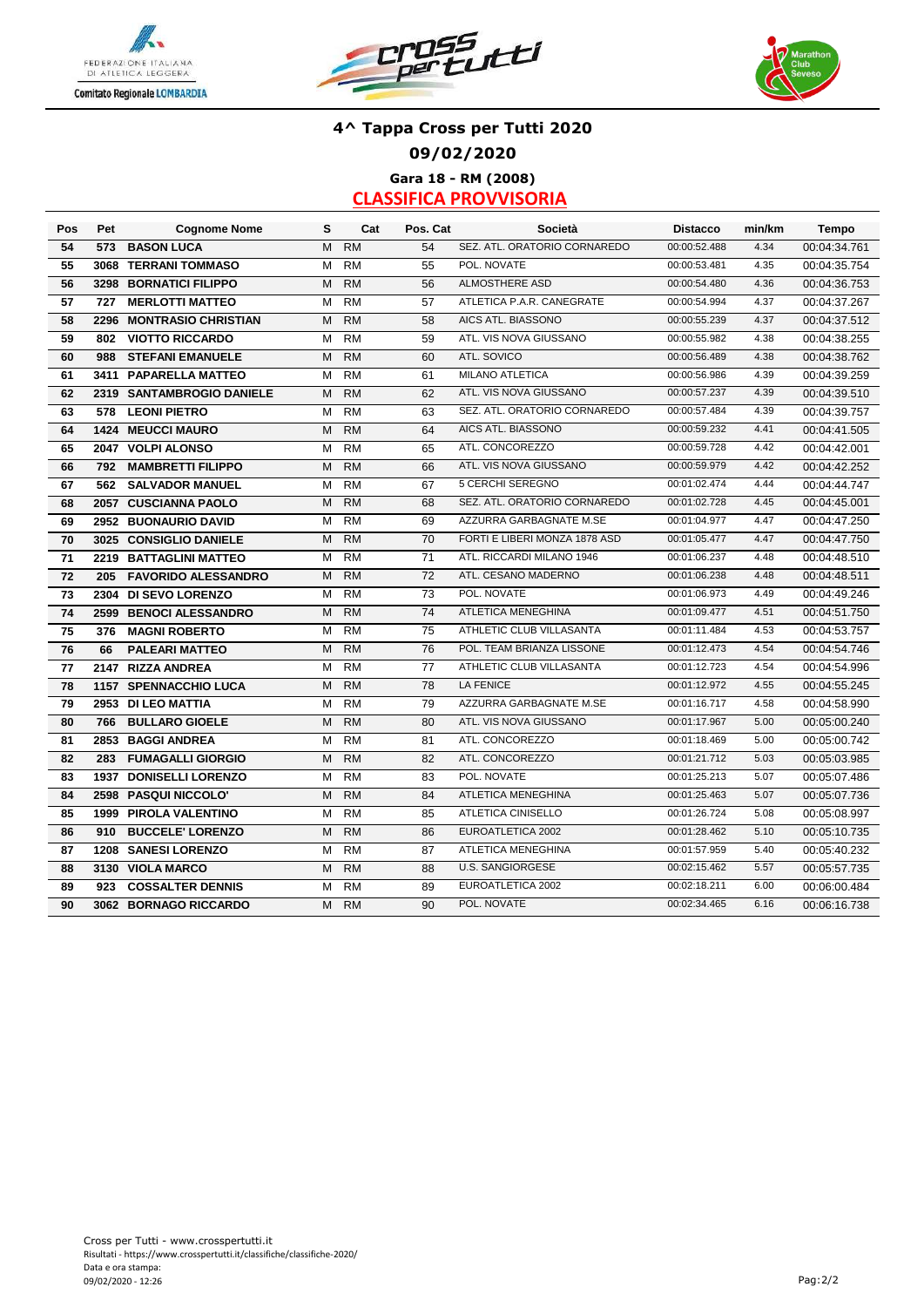





### **Gara 19 - RF (2007) 4^ Tappa Cross per Tutti 2020 09/02/2020**

| Pos                     | Pet  | <b>Cognome Nome</b>              | s  | Cat       | Pos. Cat       | Società                        | <b>Distacco</b> | min/km | Tempo        |
|-------------------------|------|----------------------------------|----|-----------|----------------|--------------------------------|-----------------|--------|--------------|
| $\mathbf{1}$            | 810  | <b>MARIANI SOFIA</b>             | F  | <b>RF</b> | $\mathbf{1}$   | <b>U.S. SANGIORGESE</b>        |                 | 3.46   | 00:03:46.277 |
| $\overline{2}$          |      | <b>2498 SIGNINI SILVIA</b>       | F  | RF        | 2              | AREA LIBERA COOP SSD BORGOMANE | 00:00:01.500    | 3.47   | 00:03:47.777 |
| 3                       | 929  | <b>FRANZOLINI GIORGIA</b>        | F  | <b>RF</b> | 3              | EUROATLETICA 2002              | 00:00:01.753    | 3.48   | 00:03:48.030 |
| $\overline{\mathbf{4}}$ | 1080 | <b>MINELLI ALICE</b>             | F  | RF        | $\overline{4}$ | ATLETICRALS2-TEATRO ALLA SCALA | 00:00:02.753    | 3.49   | 00:03:49.030 |
| 5                       | 2167 | <b>BORGONOVO REBECCA</b>         | F  | RF        | 5              | <b>GEAS ATLETICA</b>           | 00:00:04.999    | 3.51   | 00:03:51.276 |
| 6                       | 446  | <b>PINNA LUDOVICA</b>            | F  | RF        | $\overline{7}$ | <b>GEAS ATLETICA</b>           | 00:00:05.257    | 3.51   | 00:03:51.534 |
| $\overline{\mathbf{r}}$ | 905  | <b>BOCA ALESSANDRA</b>           | F  | <b>RF</b> | 6              | EUROATLETICA 2002              | 00:00:05.751    | 3.52   | 00:03:52.028 |
| 8                       |      | 1337 ELLI ALICE MARIA            | F  | <b>RF</b> | 8              | ATLETICA DESIO ASD             | 00:00:14.998    | 4.01   | 00:04:01.275 |
| 9                       | 610  | <b>CASATI VANESSA</b>            | F  | RF        | 9              | P.B.M. BOVISIO MASCIAGO        | 00:00:21.247    | 4.07   | 00:04:07.524 |
| 10                      |      | 1242 BERTIN REBECCA              | F  | RF        | 10             | RICCARDI ACADEMY ASD           | 00:00:22.999    | 4.09   | 00:04:09.276 |
| 11                      |      | 1161 ANTONELLI VICTORIA          | F  | <b>RF</b> | 11             | ATLETICA MENEGHINA             | 00:00:27.756    | 4.14   | 00:04:14.033 |
| 12                      | 343  | <b>CARBONE GAIA</b>              | F  | RF        | 12             | ATHLETIC CLUB VILLASANTA       | 00:00:27.996    | 4.14   | 00:04:14.273 |
| 13                      | 350  | <b>CONFORTI ANDREONI GIORGIA</b> | F  | <b>RF</b> | 13             | ATHLETIC CLUB VILLASANTA       | 00:00:28.252    | 4.14   | 00:04:14.529 |
| 14                      |      | 1074 SGRO GIORGIA                | F  | <b>RF</b> | 14             | ATL. GISA                      | 00:00:28.997    | 4.15   | 00:04:15.274 |
| 15                      | 487  | <b>BORSANI MATILDE</b>           | F  | <b>RF</b> | 15             | ATL. RICCARDI MILANO 1946      | 00:00:31.246    | 4.17   | 00:04:17.523 |
| 16                      | 8    | <b>OLDRATI MARTA</b>             | F  | RF        | 16             | <b>CLUB PANTERA ROSA</b>       | 00:00:32.246    | 4.18   | 00:04:18.523 |
| 17                      |      | 3418 BERTAZZOLO SOFIA            | F  | RF        | 17             | P.B.M. BOVISIO MASCIAGO        | 00:00:33.747    | 4.20   | 00:04:20.024 |
| 18                      |      | <b>1256 SCURATI ELISA</b>        | F  | RF        | 18             | RICCARDI ACADEMY ASD           | 00:00:33.998    | 4.20   | 00:04:20.275 |
| 19                      |      | 3287 DALESSANDRO FRANCESCA       | F  | <b>RF</b> | 19             | ATL. GISA                      | 00:00:34.001    | 4.20   | 00:04:20.278 |
| 20                      |      | 2428 ZIANO NICOLETTA             | F  | <b>RF</b> | 20             | <b>MILANO ATLETICA</b>         | 00:00:34.501    | 4.20   | 00:04:20.778 |
| 21                      |      | 1071 ANGILELLA MELISSA           | F  | <b>RF</b> | 21             | ATL. GISA                      | 00:00:34.999    | 4.21   | 00:04:21.276 |
| 22                      |      | 1380 PAGOTTO GLORIA              | F  | <b>RF</b> | 22             | <b>ATLETICA DESIO ASD</b>      | 00:00:35.002    | 4.21   | 00:04:21.279 |
| 23                      | 768  | <b>CANNATELLI MADDALENA</b>      | F  | <b>RF</b> | 23             | ATL. VIS NOVA GIUSSANO         | 00:00:35.511    | 4.21   | 00:04:21.788 |
| 24                      |      | <b>1102 GILARDONI MATILDE</b>    | F  | <b>RF</b> | 24             | DK RUNNERS MILANO              | 00:00:35.763    | 4.22   | 00:04:22.040 |
| 25                      |      | 3368 RECANATINI MATILDE          | F  | <b>RF</b> | 25             | C.T.L. 3 ATLETICA              | 00:00:36.246    | 4.22   | 00:04:22.523 |
|                         |      |                                  | F  | <b>RF</b> | 26             | ATL. CESANO MADERNO            | 00:00:37.997    | 4.24   | 00:04:24.274 |
| 26                      | 172  | <b>ADDUCI BEATRICE</b>           |    |           |                | POL. TEAM BRIANZA LISSONE      |                 |        |              |
| 27                      | 26   | <b>BERGAMIN GIULIA</b>           | F  | <b>RF</b> | 27             |                                | 00:00:39.496    | 4.25   | 00:04:25.773 |
| 28                      |      | 1362 MANDARADONI CHIARA          | F  | <b>RF</b> | 28             | ATLETICA DESIO ASD             | 00:00:39.498    | 4.25   | 00:04:25.775 |
| 29                      | 769  | <b>CARRERA FEDERICA</b>          | F  | <b>RF</b> | 29             | ATL. VIS NOVA GIUSSANO         | 00:00:43.246    | 4.29   | 00:04:29.523 |
| 30                      |      | 2263 COLOMBO SARA                | F  | <b>RF</b> | 30             | POL. BESANESE                  | 00:00:44.247    | 4.30   | 00:04:30.524 |
| 31                      |      | 3309 SECCO MATILDE               | F  | <b>RF</b> | 31             | ATL. ARCISATE                  | 00:00:44.996    | 4.31   | 00:04:31.273 |
| 32                      |      | 1267 BON SOFIA                   | F  | <b>RF</b> | 32             | FORTI E LIBERI MONZA 1878 ASD  | 00:00:46        | 4.32   | 00:04:32.277 |
| 33                      |      | 1146 FIGINI SOFIA                | F  | <b>RF</b> | 33             | <b>LA FENICE</b>               | 00:00:46.746    | 4.33   | 00:04:33.023 |
| 34                      | 444  | <b>AIZZA AURORA</b>              | F  | <b>RF</b> | 34             | <b>GEAS ATLETICA</b>           | 00:00:46.999    | 4.33   | 00:04:33.276 |
| 35                      |      | 2702 BERNINI ELISA               | F  | <b>RF</b> | 35             | P.B.M. BOVISIO MASCIAGO        | 00:00:47.503    | 4.33   | 00:04:33.780 |
| 36                      | 248  | <b>TERRANEO TERESA</b>           | F  | <b>RF</b> | 36             | ATL. CESANO MADERNO            | 00:00:48.249    | 4.34   | 00:04:34.526 |
| 37                      |      | 2747 MACRI GIULIA                | F  | <b>RF</b> | 37             | ALMOSTHERE ASD                 | 00:00:48.500    | 4.34   | 00:04:34.777 |
| 38                      |      | 2424 PELLEGRINI ELENA            |    | F RF      | 38             | MILANO ATLETICA                | 00:00:48.502    | 4.34   | 00:04:34.779 |
| 39                      | 35   | <b>CATTANEO CELESTE</b>          | F. | RF        | 39             | POL. TEAM BRIANZA LISSONE      | 00:00:48.503    | 4.34   | 00:04:34.780 |
| 40                      |      | 3223 CAPPELLINI SARA             | F. | <b>RF</b> | 40             | AZZURRA GARBAGNATE M.SE        | 00:00:49.025    | 4.35   | 00:04:35.302 |
| 41                      | 96   | <b>COLOMBO CHIARA</b>            | F. | <b>RF</b> | 41             | ATL. COGLIATE                  | 00:00:49.748    | 4.36   | 00:04:36.025 |
| 42                      |      | 2084 LUONI BENEDETTA             | F. | <b>RF</b> | 42             | ATLETICA MENEGHINA             | 00:00:50.001    | 4.36   | 00:04:36.278 |
| 43                      |      | 354 DAVID GIULIA                 | F  | RF        | 43             | ATHLETIC CLUB VILLASANTA       | 00:00:51.750    | 4.38   | 00:04:38.027 |
| 44                      |      | 370 LONGONI CARLOTTA             | F  | <b>RF</b> | 44             | ATHLETIC CLUB VILLASANTA       | 00:00:53.246    | 4.39   | 00:04:39.523 |
| 45                      |      | 602 TIRONI CARLOTTA              | F  | RF        | 45             | POL. BESANESE                  | 00:00:54.497    | 4.40   | 00:04:40.774 |
| 46                      |      | 1076 VERDELLI REBECCA MARIA      | F. | <b>RF</b> | 46             | ATL. GISA                      | 00:00:54.996    | 4.41   | 00:04:41.273 |
| 47                      |      | 300 PASSONI CAMILLA MARIA        | F  | RF        | 47             | ATL. CONCOREZZO                | 00:00:55.262    | 4.41   | 00:04:41.539 |
| 48                      |      | 1266 BON SARA                    | F. | <b>RF</b> | 48             | FORTI E LIBERI MONZA 1878 ASD  | 00:00:56.005    | 4.42   | 00:04:42.282 |
| 49                      |      | 770 CATTANEO GIUDITTA            | F  | RF        | 49             | ATL. VIS NOVA GIUSSANO         | 00:00:56.441    | 4.42   | 00:04:42.718 |
| 50                      | 714  | <b>BARDELLA GAIA</b>             | F  | <b>RF</b> | 50             | ATLETICA P.A.R. CANEGRATE      | 00:00:56.999    | 4.43   | 00:04:43.276 |
| 51                      | 909  | <b>BORGONOVO MARTA</b>           | F  | RF        | 51             | EUROATLETICA 2002              | 00:00:57.001    | 4.43   | 00:04:43.278 |
| 52                      |      | 3424 RAMPONI GIULIA              | F  | <b>RF</b> | 52             | P.B.M. BOVISIO MASCIAGO        | 00:00:57.213    | 4.43   | 00:04:43.490 |
| 53                      |      | 3426 SERRAINO SOFIA              |    | F RF      | 53             | P.B.M. BOVISIO MASCIAGO        | 00:00:57.748    | 4.44   | 00:04:44.025 |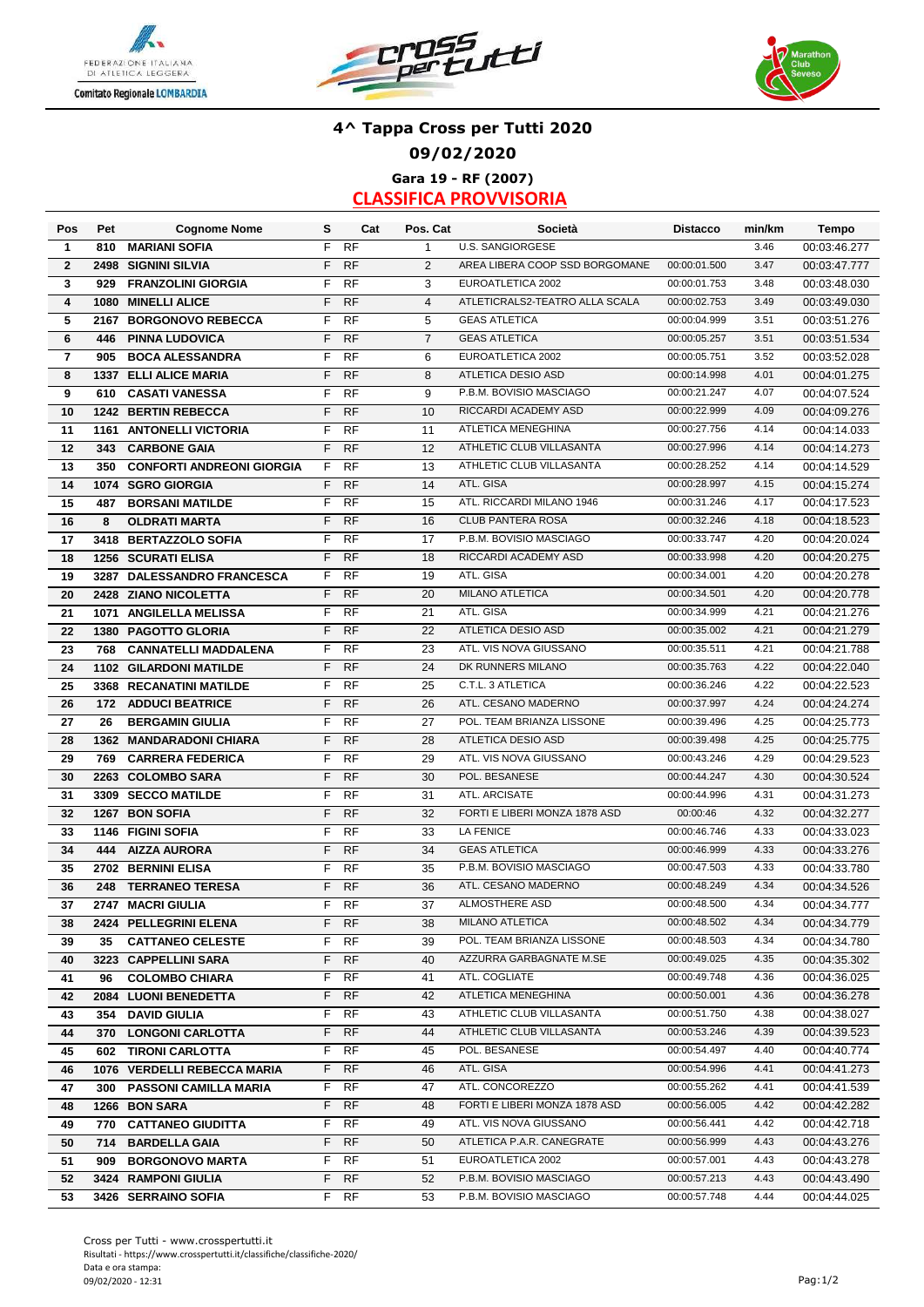





## **Gara 19 - RF (2007) 4^ Tappa Cross per Tutti 2020 09/02/2020**

| Pos | Pet  | <b>Cognome Nome</b>             | s  | Cat       | Pos. Cat | <b>Società</b>               | <b>Distacco</b> | min/km | <b>Tempo</b> |
|-----|------|---------------------------------|----|-----------|----------|------------------------------|-----------------|--------|--------------|
| 54  | 38   | <b>CREPALDI GIADA</b>           | F  | <b>RF</b> | 54       | POL. TEAM BRIANZA LISSONE    | 00:00:58.246    | 4.44   | 00:04:44.523 |
| 55  | 899  | <b>ANZALDI AGATA</b>            | F  | <b>RF</b> | 55       | EUROATLETICA 2002            | 00:00:58.253    | 4.44   | 00:04:44.530 |
| 56  | 1361 | <b>MALBERTI CHIARA</b>          | F  | <b>RF</b> | 56       | <b>ATLETICA DESIO ASD</b>    | 00:01:00.257    | 4.46   | 00:04:46.534 |
| 57  |      | 2737 CISSOKHO NANSA             | F  | <b>RF</b> | 57       | ALA ATL. ABBIATEGRASSO       | 00:01:03.244    | 4.49   | 00:04:49.521 |
| 58  |      | 2735 BROGGI CHIARA              | F  | <b>RF</b> | 58       | ALA ATL. ABBIATEGRASSO       | 00:01:03.495    | 4.49   | 00:04:49.772 |
| 59  | 958  | <b>TONOLI ALICE</b>             | F  | RF        | 59       | EUROATLETICA 2002            | 00:01:04.751    | 4.51   | 00:04:51.028 |
| 60  |      | 3303 INTROZZI ALICE             | F  | <b>RF</b> | 60       | ASPES SSD RL                 | 00:01:05.243    | 4.51   | 00:04:51.520 |
| 61  | 453  | <b>TURRA REBECCA EMILIA</b>     | F  | <b>RF</b> | 61       | <b>GEAS ATLETICA</b>         | 00:01:05.748    | 4.52   | 00:04:52.025 |
| 62  |      | 3299 ROSSI CLAUDIA              | F  | <b>RF</b> | 62       | ALMOSTHERE ASD               | 00:01:06.246    | 4.52   | 00:04:52.523 |
| 63  | 600  | <b>SAMBRUNA ARIANNA</b>         | F  | RF        | 63       | POL. BESANESE                | 00:01:07.243    | 4.53   | 00:04:53.520 |
| 64  |      | 2101 PISLARIU DELIA IOANA       | F  | <b>RF</b> | 64       | POL. NOVATE                  | 00:01:08.503    | 4.54   | 00:04:54.780 |
| 65  | 231  | <b>NUGNES VICTORIA</b>          | F  | <b>RF</b> | 65       | ATL. CESANO MADERNO          | 00:01:09.244    | 4.55   | 00:04:55.521 |
| 66  |      | 3038 DIGLIO LORENA              | F  | RF        | 66       | <b>GEAS ATLETICA</b>         | 00:01:10.994    | 4.57   | 00:04:57.271 |
| 67  | 76   | <b>ROSSI GIORGIA JOLANDA</b>    | F  | <b>RF</b> | 67       | POL. TEAM BRIANZA LISSONE    | 00:01:11.245    | 4.57   | 00:04:57.522 |
| 68  |      | 1995 REALE CALAFINO ALICE MARIA | F. | RF        | 68       | <b>ATLETICA CINISELLO</b>    | 00:01:11.495    | 4.57   | 00:04:57.772 |
| 69  |      | 2898 OLIVIERO DI GIOIA KIARA    | F. | <b>RF</b> | 69       | ATL. RICCARDI MILANO 1946    | 00:01:13        | 4.59   | 00:04:59.277 |
| 70  | 716  | <b>BIONDO SOFIA</b>             | F  | <b>RF</b> | 70       | ATLETICA P.A.R. CANEGRATE    | 00:01:13.750    | 5.00   | 00:05:00.027 |
| 71  |      | 2423 OPPES GLORIA               | F  | RF        | 71       | <b>MILANO ATLETICA</b>       | 00:01:16.512    | 5.02   | 00:05:02.789 |
| 72  | 818  | <b>CASTELLO GIULIA</b>          | F  | <b>RF</b> | 72       | AZZURRA GARBAGNATE M.SE      | 00:01:17.999    | 5.04   | 00:05:04.276 |
| 73  |      | 2858 PAROLINI CATERINA          | F  | <b>RF</b> | 73       | ATL. CONCOREZZO              | 00:01:19.496    | 5.05   | 00:05:05.773 |
| 74  |      | 2180 CAPRARA CATERINA           | F  | RF        | 74       | <b>CUS PRO PATRIA MILANO</b> | 00:01:23        | 5.09   | 00:05:09.277 |
| 75  |      | 867 MARASCO VALENTINA           | F  | <b>RF</b> | 75       | ASPES SSD RL                 | 00:01:29.502    | 5.15   | 00:05:15.779 |
| 76  |      | 1147 FRATTARUOLO ARIANNA        | F  | <b>RF</b> | 76       | <b>LA FENICE</b>             | 00:01:31.491    | 5.17   | 00:05:17.768 |
| 77  | 17   | ALANZA ARIANNA MARIA            | F  | <b>RF</b> | 77       | POL. TEAM BRIANZA LISSONE    | 00:01:31.493    | 5.17   | 00:05:17.770 |
| 78  |      | 2126 ZENNARO GIULIA             | F  | <b>RF</b> | 78       | ATL. VIRTUS SENAGO           | 00:01:35.491    | 5.21   | 00:05:21.768 |
| 79  | 387  | <b>NOTARISTEFANO GLORIA</b>     | F  | <b>RF</b> | 79       | ATHLETIC CLUB VILLASANTA     | 00:01:37.742    | 5.24   | 00:05:24.019 |
| 80  | 192  | <b>CAMILLO' LAVINIA</b>         | F  | <b>RF</b> | 80       | ATL. CESANO MADERNO          | 00:01:38.492    | 5.24   | 00:05:24.769 |
| 81  |      | 1342 FALZONI AURORA             | F  | <b>RF</b> | 81       | ATLETICA DESIO ASD           | 00:01:38.992    | 5.25   | 00:05:25.269 |
| 82  |      | 3286 ABRITTA ILARIA             | F  | <b>RF</b> | 82       | ATL. CONCOREZZO              | 00:01:42.992    | 5.29   | 00:05:29.269 |
| 83  |      | 3084 RESNATI ALESSIA            | F  | <b>RF</b> | 83       | POL. TEAM BRIANZA LISSONE    | 00:01:45.493    | 5.31   | 00:05:31.770 |
| 84  |      | 3529 FLORES WARTHON MANDY       | F  | <b>RF</b> | 84       | <b>ATLETICA MENEGHINA</b>    | 00:01:47.492    | 5.33   | 00:05:33.769 |
| 85  | 726  | <b>MANDAGLIO SARAH</b>          | F  | <b>RF</b> | 85       | ATLETICA P.A.R. CANEGRATE    | 00:01:48.492    | 5.34   | 00:05:34.769 |
| 86  |      | 1406 VISMARA EMMA               | F  | <b>RF</b> | 86       | <b>ATLETICA DESIO ASD</b>    | 00:01:48.497    | 5.34   | 00:05:34.774 |
| 87  | 361  | <b>FREZZA ARIANNA</b>           | F  | <b>RF</b> | 87       | ATHLETIC CLUB VILLASANTA     | 00:02:02.992    | 5.49   | 00:05:49.269 |
| 88  |      | 2615 MARINO ANNA                | F  | <b>RF</b> | 88       | ATLETICA MENEGHINA           | 00:02:03.493    | 5.49   | 00:05:49.770 |
| 89  | 155  | <b>ORIOLO ELENA</b>             | F  | <b>RF</b> | 89       | ATL. VIRTUS SENAGO           | 00:02:07.493    | 5.53   | 00:05:53.770 |
| 90  | 681  | <b>IALONGO NIVES</b>            | F. | <b>RF</b> | 90       | G.S.A. BRUGHERIO             | 00:02:09.994    | 5.56   | 00:05:56.271 |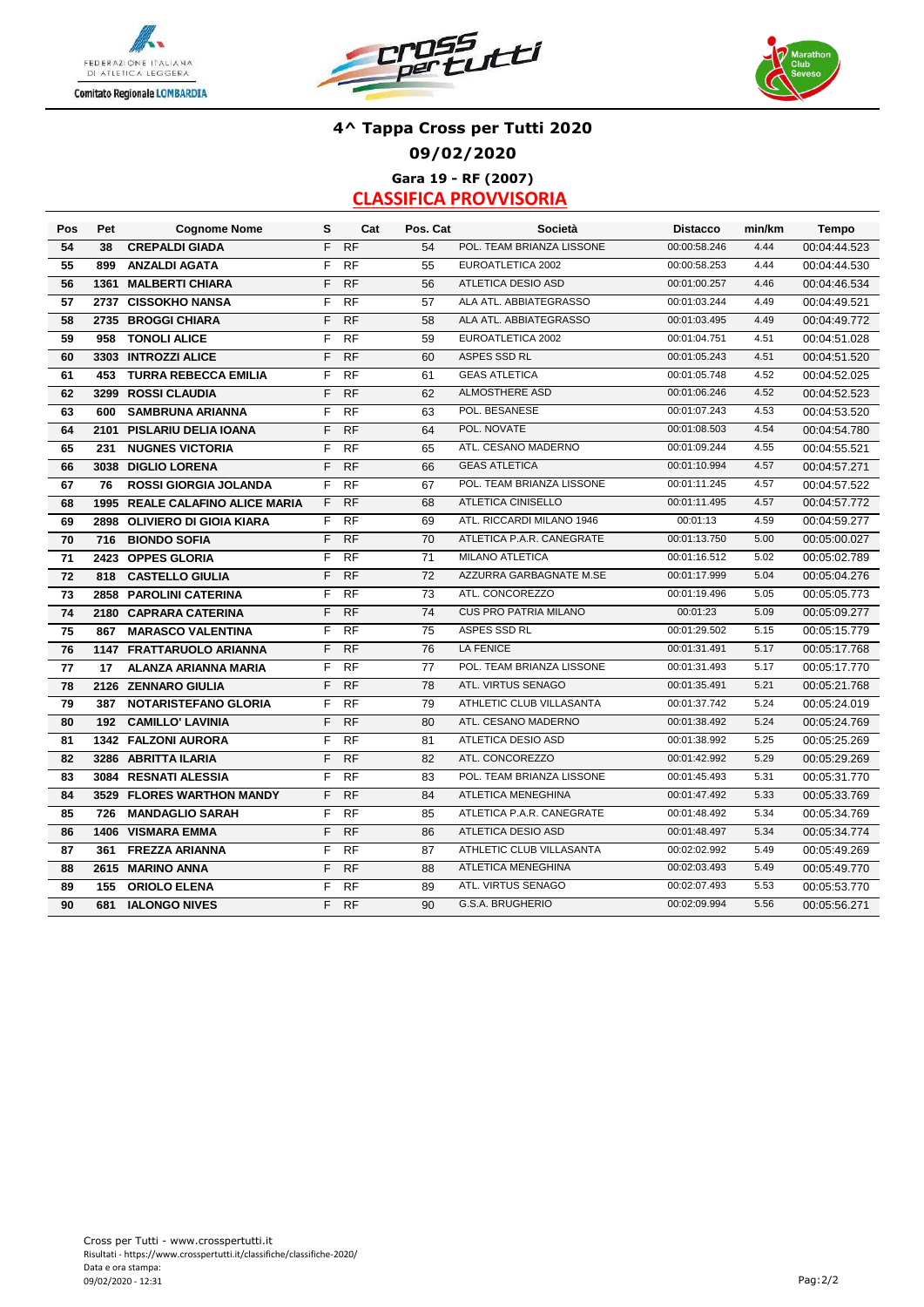





### **Gara 20 - RM (2007) 4^ Tappa Cross per Tutti 2020 09/02/2020**

| Pos                     | Pet  | <b>Cognome Nome</b>               | s | Cat       | Pos. Cat       | Società                       | <b>Distacco</b> | min/km | <b>Tempo</b> |
|-------------------------|------|-----------------------------------|---|-----------|----------------|-------------------------------|-----------------|--------|--------------|
| 1                       | 637  | <b>ORIZIO TOMMASO</b>             | M | <b>RM</b> | $\mathbf{1}$   | P.B.M. BOVISIO MASCIAGO       |                 | 3.35   | 00:03:35.972 |
| $\overline{2}$          | 590  | <b>GALLIANI MATTEO</b>            | M | <b>RM</b> | 2              | POL. BESANESE                 | 00:00:00.511    | 3.36   | 00:03:36.483 |
| 3                       | 314  | <b>SECCHI GIACOMO</b>             | M | <b>RM</b> | 3              | ATL. CONCOREZZO               | 00:00:03.500    | 3.39   | 00:03:39.472 |
| 4                       | 967  | <b>ZANGHI ALESSANDRO</b>          | M | RM        | $\overline{4}$ | EUROATLETICA 2002             | 00:00:04.001    | 3.39   | 00:03:39.973 |
| 5                       | 980  | <b>OUALI JAMEL</b>                | М | <b>RM</b> | 5              | ATL. SOVICO                   | 00:00:04.753    | 3.40   | 00:03:40.725 |
| 6                       | 464  | <b>JAPPELLI LUDOVICO</b>          | M | <b>RM</b> | $\overline{7}$ | CUS PRO PATRIA MILANO         | 00:00:05.751    | 3.41   | 00:03:41.723 |
| $\overline{\mathbf{r}}$ | 515  | PIAZZOLLA EDOARDO                 | M | <b>RM</b> | 6              | ATL. RICCARDI MILANO 1946     | 00:00:05.753    | 3.41   | 00:03:41.725 |
| 8                       |      | 2206 RAVA' ROMEO                  | M | <b>RM</b> | 8              | <b>CUS PRO PATRIA MILANO</b>  | 00:00:08.751    | 3.44   | 00:03:44.723 |
| 9                       | 457  | <b>ALAMIA MICHELE</b>             | М | <b>RM</b> | 9              | <b>CUS PRO PATRIA MILANO</b>  | 00:00:10.003    | 3.45   | 00:03:45.975 |
| 10                      | 328  | <b>GIAMBUSSO ANDREA GIUSEPPE</b>  | M | <b>RM</b> | 10             | SCUOLA SPORTIVA ATL. PUNTO IT | 00:00:11.003    | 3.46   | 00:03:46.975 |
| 11                      | 2333 | <b>MORELLI DANIELE</b>            | м | <b>RM</b> | 11             | U.S. SANGIORGESE              | 00:00:11.760    | 3.47   | 00:03:47.732 |
| 12                      | 434  | <b>DUEVI TSIBIAKU DOTE' ELIAS</b> | M | <b>RM</b> | 13             | ATLETICA CINISELLO            | 00:00:12.770    | 3.48   | 00:03:48.742 |
| 13                      | 62   | <b>MILIANTI LORENZO</b>           | м | <b>RM</b> | 12             | POL. TEAM BRIANZA LISSONE     | 00:00:12.772    | 3.48   | 00:03:48.744 |
| 14                      |      | 1327 CASTELLAZZI LUCA             | M | <b>RM</b> | 14             | ATLETICA DESIO ASD            | 00:00:15.252    | 3.51   | 00:03:51.224 |
| 15                      | 524  | <b>TARANTA EDOARDO</b>            | M | <b>RM</b> | 15             | ATL. RICCARDI MILANO 1946     | 00:00:20.498    | 3.56   | 00:03:56.470 |
| 16                      |      | 2077 POZZER LUDOVICO              | м | <b>RM</b> | 16             | ASPES SSD RL                  | 00:00:22.499    | 3.58   | 00:03:58.471 |
| 17                      |      | 1091 TAGLIA GUGLIELMO             | м | <b>RM</b> | 17             | ABC PROGETTO AZZURRI          | 00:00:25.011    | 4.00   | 00:04:00.983 |
| 18                      |      | <b>1047 BATTAGLIA FILIPPO</b>     | M | <b>RM</b> | 18             | <b>FRIESIAN TEAM</b>          | 00:00:25.503    | 4.01   | 00:04:01.475 |
| 19                      |      | 2385 DI BARRBORA PIETRO           | М | <b>RM</b> | 19             | POL. CIRCOLO GIOVANILE BRESSO | 00:00:26.511    | 4.02   | 00:04:02.483 |
| 20                      |      | 3288 ATTA NOMAIR                  | м | <b>RM</b> | 20             | G.S.A. BRUGHERIO              | 00:00:26.515    | 4.02   | 00:04:02.487 |
| 21                      | 555  | <b>PARENTE TOMAS</b>              | М | <b>RM</b> | 21             | 5 CERCHI SEREGNO              | 00:00:28.001    | 4.03   | 00:04:03.973 |
| 22                      | 108  | <b>LEMMA FEDERICO MATTIA</b>      | M | <b>RM</b> | 22             | ATL. COGLIATE                 | 00:00:28.255    | 4.04   | 00:04:04.227 |
| 23                      | 679  | <b>FRIGERIO MICHELE</b>           | м | <b>RM</b> | 23             | G.S.A. BRUGHERIO              | 00:00:29.003    | 4.04   | 00:04:04.975 |
| 24                      | 836  | <b>RASO DIEGO</b>                 | M | <b>RM</b> | 24             | AZZURRA GARBAGNATE M.SE       | 00:00:29.497    | 4.05   | 00:04:05.469 |
| 25                      |      | 2750 SPREAFICO PIETRO             | M | <b>RM</b> | 25             | ALMOSTHERE ASD                | 00:00:30.998    | 4.06   | 00:04:06.970 |
| 26                      | 9    | <b>SALOGNI TOMMASO</b>            | M | <b>RM</b> | 26             | <b>CLUB PANTERA ROSA</b>      | 00:00:30.999    | 4.06   | 00:04:06.971 |
| 27                      | 2687 | <b>ZINGARO BERETTA THOMAS</b>     | м | <b>RM</b> | 27             | <b>CUS PRO PATRIA MILANO</b>  | 00:00:33.498    | 4.09   | 00:04:09.470 |
| 28                      |      | 3442 CONTENTO GIOVANNI FERDINA    | M | <b>RM</b> | 28             | SCUOLA SPORTIVA ATL. PUNTO IT | 00:00:34.254    | 4.10   | 00:04:10.226 |
| 29                      | 2891 | <b>BOLONDI TOMMASO YSKAY</b>      | м | <b>RM</b> | 29             | ATL. RICCARDI MILANO 1946     | 00:00:34.506    | 4.10   | 00:04:10.478 |
| 30                      | 1301 | <b>AMEHOU NICOLAS</b>             | M | <b>RM</b> | 30             | ATLETICA DESIO ASD            | 00:00:35.254    | 4.11   | 00:04:11.226 |
| 31                      |      | 2033 SCALABRELLI NICCOLO'         | M | <b>RM</b> | 31             | <b>FRIESIAN TEAM</b>          | 00:00:35.504    | 4.11   | 00:04:11.476 |
| 32                      |      | <b>1404 VILLA SAMUELE</b>         | M | <b>RM</b> | 32             | ATLETICA DESIO ASD            | 00:00:36.747    | 4.12   | 00:04:12.719 |
| 33                      |      | 2143 CREMONINI DAVIDE             | M | <b>RM</b> | 33             | ATHLETIC CLUB VILLASANTA      | 00:00:36.755    | 4.12   | 00:04:12.727 |
| 34                      |      | <b>1111 BIANCHINI FILIPPO</b>     | M | <b>RM</b> | 34             | <b>ATLETICA MONZA</b>         | 00:00:37.752    | 4.13   | 00:04:13.724 |
| 35                      |      | 2340 DURANTE GIULIO               | М | <b>RM</b> | 35             | AZZURRA GARBAGNATE M.SE       | 00:00:38.250    | 4.14   | 00:04:14.222 |
| 36                      | 326  | <b>BERTOLINI DIEGO</b>            | M | <b>RM</b> | 36             | SCUOLA SPORTIVA ATL. PUNTO IT | 00:00:38.252    | 4.14   | 00:04:14.224 |
| 37                      |      | 2715 PRELINI MICHELE              | М | <b>RM</b> | 37             | @TLETICA MEDA 014             | 00:00:38.256    | 4.14   | 00:04:14.228 |
| 38                      |      | 3289 ALLIEVI EDOARDO ERIC         | M | RM        | 38             | @TLETICA MEDA 014             | 00:00:38.514    | 4.14   | 00:04:14.486 |
| 39                      |      | 2463 LEANZA GIORGIO               | М | RM        | 39             | FORTI E LIBERI MONZA 1878 ASD | 00:00:39.255    | 4.15   | 00:04:15.227 |
| 40                      |      | 3297 FIDANZI ELIA                 | M | <b>RM</b> | 40             | ALA ATL. ABBIATEGRASSO        | 00:00:40.752    | 4.16   | 00:04:16.724 |
| 41                      |      | 1339 FAINI DIEGO                  | M | RM        | 41             | ATLETICA DESIO ASD            | 00:00:41.004    | 4.16   | 00:04:16.976 |
| 42                      | 599  | <b>SAMBRUNA JACOPO</b>            | M | <b>RM</b> | 42             | POL. BESANESE                 | 00:00:41.498    | 4.17   | 00:04:17.470 |
| 43                      | 40   | <b>DAGNOLI SAMUELE</b>            | M | RM        | 43             | POL. TEAM BRIANZA LISSONE     | 00:00:42.496    | 4.18   | 00:04:18.468 |
| 44                      |      | 1325 CASELLA LEONARDO             | M | <b>RM</b> | 44             | ATLETICA DESIO ASD            | 00:00:45.011    | 4.20   | 00:04:20.983 |
| 45                      |      | <b>439 LOVATI DAVIDE</b>          | M | RM        | 45             | ATLETICA CINISELLO            | 00:00:45.753    | 4.21   | 00:04:21.725 |
| 46                      |      | 199 CHECCHETTO MATTIA             | M | <b>RM</b> | 46             | ATL. CESANO MADERNO           | 00:00:45.997    | 4.21   | 00:04:21.969 |
| 47                      |      | 256 VERGA LUCA                    | M | RM        | 47             | ATL. CESANO MADERNO           | 00:00:47.005    | 4.22   | 00:04:22.977 |
| 48                      |      | 2262 COLOMBO GAETANO              | M | <b>RM</b> | 48             | POL. BESANESE                 | 00:00:47.014    | 4.22   | 00:04:22.986 |
| 49                      |      | 1059 MARTEGANI MANUEL             | м | RM        | 49             | FRIESIAN TEAM                 | 00:00:47.248    | 4.23   | 00:04:23.220 |
| 50                      | 443  | <b>SOLONI GIULIO</b>              | М | <b>RM</b> | 50             | ATLETICA CINISELLO            | 00:00:48.004    | 4.23   | 00:04:23.976 |
| 51                      |      | 2688 ROMERO PERALTA MIRKO         | М | RM        | 51             | CUS PRO PATRIA MILANO         | 00:00:49.250    | 4.25   | 00:04:25.222 |
| 52                      | 5    | <b>FACCHINETTI DIEGO</b>          | М | <b>RM</b> | 52             | <b>CLUB PANTERA ROSA</b>      | 00:00:49.252    | 4.25   | 00:04:25.224 |
| 53                      | 821  | <b>D'AMBROSIO NICCOLO'</b>        | м | RM        | 53             | AZZURRA GARBAGNATE M.SE       | 00:00:50.248    | 4.26   | 00:04:26.220 |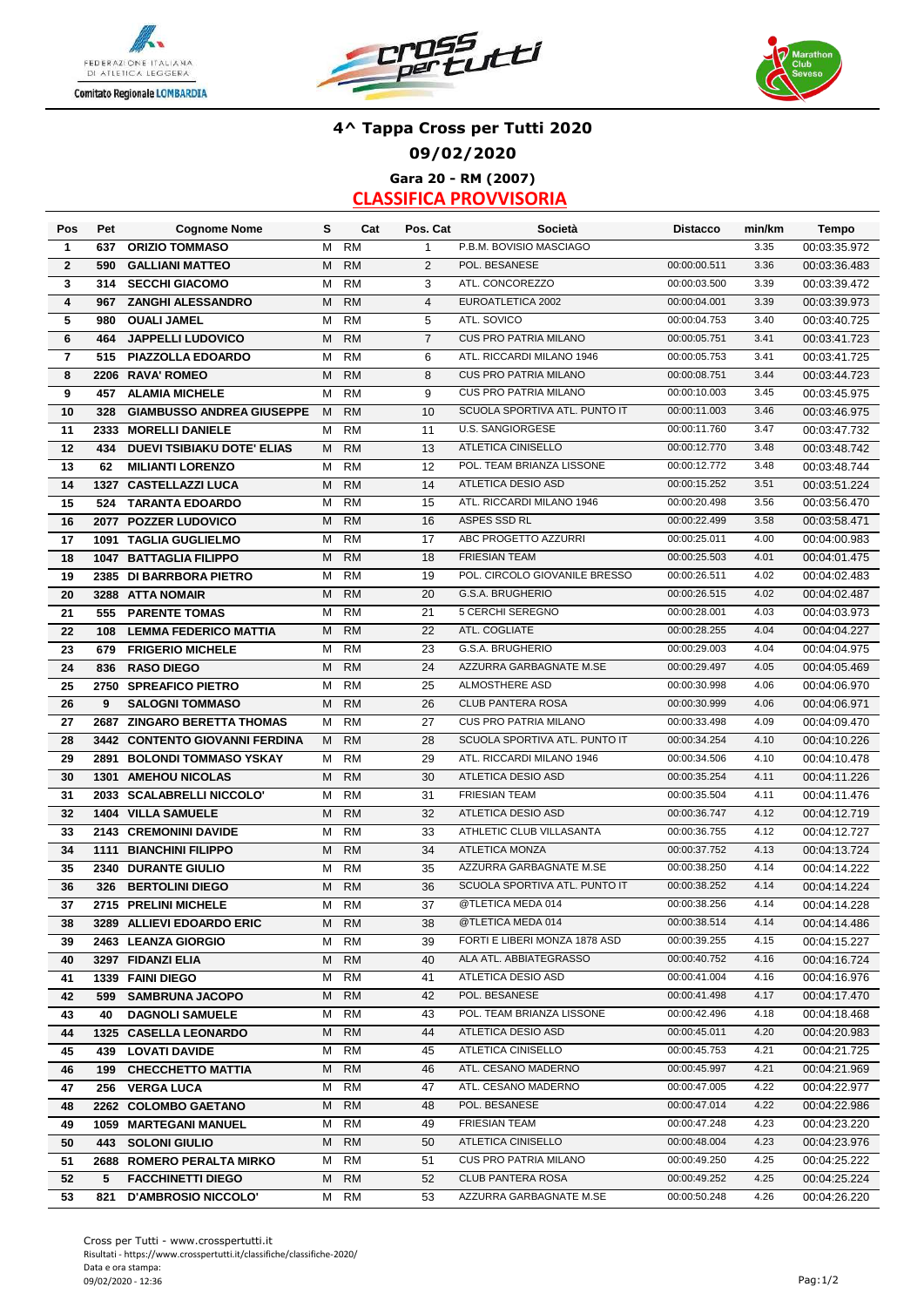





### **Gara 20 - RM (2007) 4^ Tappa Cross per Tutti 2020 09/02/2020**

| Pos | Pet  | <b>Cognome Nome</b>             | s | Cat       | Pos. Cat | Società                      | <b>Distacco</b> | min/km | <b>Tempo</b> |
|-----|------|---------------------------------|---|-----------|----------|------------------------------|-----------------|--------|--------------|
| 54  | 433  | <b>DI GRIGOLI GABRIELE</b>      | M | <b>RM</b> | 54       | <b>ATLETICA CINISELLO</b>    | 00:00:50.746    | 4.26   | 00:04:26.718 |
| 55  | 261  | <b>ALBANESE LUCA</b>            | M | <b>RM</b> | 55       | ATL. CONCOREZZO              | 00:00:50.997    | 4.26   | 00:04:26.969 |
| 56  | 733  | <b>TOSO MATTIA</b>              | M | <b>RM</b> | 56       | ATLETICA P.A.R. CANEGRATE    | 00:00:51.506    | 4.27   | 00:04:27.478 |
| 57  | 181  | <b>BIZZOZERO AGOSTINO MARIA</b> | M | <b>RM</b> | 57       | ATL. CESANO MADERNO          | 00:00:53.249    | 4.29   | 00:04:29.221 |
| 58  |      | 2095 RESTELLI PIETRO            | M | <b>RM</b> | 58       | AZZURRA GARBAGNATE M.SE      | 00:00:53.748    | 4.29   | 00:04:29.720 |
| 59  | 896  | <b>AMORUSO MARIO</b>            | M | <b>RM</b> | 59       | EUROATLETICA 2002            | 00:00:54.501    | 4.30   | 00:04:30.473 |
| 60  |      | 1168 BOCQUET COUSIN BASTIEN     | M | <b>RM</b> | 60       | ATLETICA MENEGHINA           | 00:00:55.500    | 4.31   | 00:04:31.472 |
| 61  |      | 1158 TERRAGNI DAVIDE            | M | <b>RM</b> | 61       | <b>LA FENICE</b>             | 00:00:55.998    | 4.31   | 00:04:31.970 |
| 62  |      | 2448 SERENO EDOARDO             | M | <b>RM</b> | 62       | RICCARDI ACADEMY ASD         | 00:00:56.248    | 4.32   | 00:04:32.220 |
| 63  | 529  | <b>BATTILANA ALBERTO</b>        | M | <b>RM</b> | 63       | 5 CERCHI SEREGNO             | 00:00:57.993    | 4.33   | 00:04:33.965 |
| 64  | 1107 | <b>BALBO GABRIELE</b>           | M | <b>RM</b> | 64       | ATLETICA MONZA               | 00:00:58.003    | 4.33   | 00:04:33.975 |
| 65  | 499  | <b>GOLA GIOVANNI MARIA</b>      | M | <b>RM</b> | 65       | ATL. RICCARDI MILANO 1946    | 00:00:58.995    | 4.34   | 00:04:34.967 |
| 66  |      | 2341 FABRIS MATTEO EMANUELE     | М | <b>RM</b> | 66       | AZZURRA GARBAGNATE M.SE      | 00:00:59.249    | 4.35   | 00:04:35.221 |
| 67  |      | 2402 BARRELLA VALENTINO         | м | <b>RM</b> | 67       | ATLETICA MENEGHINA           | 00:00:59.750    | 4.35   | 00:04:35.722 |
| 68  |      | 2094 STREPPONI ANDREAS          | М | <b>RM</b> | 68       | AZZURRA GARBAGNATE M.SE      | 00:00:59.998    | 4.35   | 00:04:35.970 |
| 69  |      | 3217 CASATI RICCARDO            | M | <b>RM</b> | 69       | ATHLETIC CLUB VILLASANTA     | 00:01:01.996    | 4.37   | 00:04:37.968 |
| 70  | 908  | <b>BORGONOVO LORENZO</b>        | М | <b>RM</b> | 70       | EUROATLETICA 2002            | 00:01:01.999    | 4.37   | 00:04:37.971 |
| 71  |      | 3292 LIETTI LEON                | м | <b>RM</b> | 71       | @TLETICA MEDA 014            | 00:01:03.748    | 4.39   | 00:04:39.720 |
| 72  |      | 1909 GINOCCHIO NICOLA EMANUELE  | м | <b>RM</b> | 72       | ATL. VIRTUS SENAGO           | 00:01:06.243    | 4.42   | 00:04:42.215 |
| 73  |      | 3526 PASTORE EMANUELE           | м | <b>RM</b> | 73       | <b>ATLETICA MENEGHINA</b>    | 00:01:06.494    | 4.42   | 00:04:42.466 |
| 74  | 715  | <b>BARDELLI JIN MING DAVIDE</b> | М | <b>RM</b> | 74       | ATLETICA P.A.R. CANEGRATE    | 00:01:08.996    | 4.44   | 00:04:44.968 |
| 75  |      | 2683 PESARE LUCA                | M | <b>RM</b> | 75       | ASPES SSD RL                 | 00:01:10.492    | 4.46   | 00:04:46.464 |
| 76  |      | 2926 REHAB MAZEN                | M | <b>RM</b> | 76       | ATLETICA CINISELLO           | 00:01:10.746    | 4.46   | 00:04:46.718 |
| 77  | 310  | <b>ROSSI STEFANO</b>            | M | <b>RM</b> | 77       | ATL. CONCOREZZO              | 00:01:13.742    | 4.49   | 00:04:49.714 |
| 78  | 244  | <b>ROMANO ALBERTO</b>           | М | <b>RM</b> | 78       | ATL. CESANO MADERNO          | 00:01:14.245    | 4.50   | 00:04:50.217 |
| 79  | 613  | <b>CORBETTA FEDERICO</b>        | М | <b>RM</b> | 79       | P.B.M. BOVISIO MASCIAGO      | 00:01:14.493    | 4.50   | 00:04:50.465 |
| 80  | 165  | <b>SUDATI ALESSANDRO</b>        | М | <b>RM</b> | 80       | ATL. VIRTUS SENAGO           | 00:01:15.995    | 4.51   | 00:04:51.967 |
| 81  | 655  | <b>SPARTA' FABIO</b>            | M | <b>RM</b> | 81       | P.B.M. BOVISIO MASCIAGO      | 00:01:16.260    | 4.52   | 00:04:52.232 |
| 82  | 82   | <b>TESTA MATTIA</b>             | M | <b>RM</b> | 82       | POL. TEAM BRIANZA LISSONE    | 00:01:17.744    | 4.53   | 00:04:53.716 |
| 83  |      | 2260 TERRANEO RICCARDO          | М | <b>RM</b> | 83       | SEZ. ATL. ORATORIO CORNAREDO | 00:01:20.490    | 4.56   | 00:04:56.462 |
| 84  |      | 2338 VIOLA SIMONE               | M | <b>RM</b> | 84       | <b>U.S. SANGIORGESE</b>      | 00:01:20.991    | 4.56   | 00:04:56.963 |
| 85  |      | 3073 COLASBERNA GIULIO          | М | <b>RM</b> | 85       | POL. TEAM BRIANZA LISSONE    | 00:01:21.741    | 4.57   | 00:04:57.713 |
| 86  | 61   | <b>MAZZOLA SIMONE</b>           | M | <b>RM</b> | 86       | POL. TEAM BRIANZA LISSONE    | 00:01:22.989    | 4.58   | 00:04:58.961 |
| 87  |      | 1694 SANDRI FILIPPO             | M | <b>RM</b> | 87       | ATL. VIRTUS SENAGO           | 00:01:23.240    | 4.59   | 00:04:59.212 |
| 88  | 243  | <b>RICCARDI LORENZO</b>         | M | <b>RM</b> | 88       | ATL. CESANO MADERNO          | 00:01:23.990    | 4.59   | 00:04:59.962 |
| 89  | 1367 | <b>MASI ALBERTO</b>             | M | <b>RM</b> | 89       | ATLETICA DESIO ASD           | 00:01:27.235    | 5.03   | 00:05:03.207 |
| 90  | 309  | <b>ROSSI ANDREA</b>             | M | <b>RM</b> | 90       | ATL. CONCOREZZO              | 00:01:29.486    | 5.05   | 00:05:05.458 |
| 91  | 348  | <b>COLOMBO ALESSIO</b>          | M | RM        | 91       | ATHLETIC CLUB VILLASANTA     | 00:01:33.736    | 5.09   | 00:05:09.708 |
| 92  |      | 2131 MONDONICO DAVIDE           | м | <b>RM</b> | 92       | ATL. CONCOREZZO              | 00:01:40.245    | 5.16   | 00:05:16.217 |
| 93  | 594  | <b>MINGHETTI RICCARDO</b>       | м | RM        | 93       | POL. BESANESE                | 00:01:42.736    | 5.18   | 00:05:18.708 |
| 94  |      | 2269 GHILARDI MATTIA            | м | <b>RM</b> | 94       | ATL. BRESSO                  | 00:01:45.742    | 5.21   | 00:05:21.714 |
| 95  |      | 287 GUADALUPI LORENZO           | м | RM        | 95       | ATL. CONCOREZZO              | 00:01:46.737    | 5.22   | 00:05:22.709 |
| 96  |      | <b>1378 NAVARRA CHRISTIAN</b>   | м | <b>RM</b> | 96       | ATLETICA DESIO ASD           | 00:01:46.739    | 5.22   | 00:05:22.711 |
| 97  |      | 2166 VIGANO' MATTIA             | м | RM        | 97       | ATLETICA CINISELLO           | 00:01:52.492    | 5.28   | 00:05:28.464 |
| 98  | 189  | <b>BRIGUGLIO LUCA</b>           | м | <b>RM</b> | 98       | ATL. CESANO MADERNO          | 00:01:58.989    | 5.34   | 00:05:34.961 |
| 99  |      | 580 OBERTI IACOPO               | м | RM        | 99       | SEZ. ATL. ORATORIO CORNAREDO | 00:02:00.241    | 5.36   | 00:05:36.213 |
| 100 |      | 228 MORNATA MATTEO              | м | <b>RM</b> | 100      | ATL. CESANO MADERNO          | 00:02:01.239    | 5.37   | 00:05:37.211 |
| 101 |      | 3098 VECCHIO NICOLO'            | м | RM        | 101      | RICCARDI ACADEMY ASD         | 00:02:02.488    | 5.38   | 00:05:38.460 |
| 102 |      | 1008 RONCHI VALENTINO           | м | <b>RM</b> | 102      | U.S. A.CASATI ATL.           | 00:02:56.981    | 6.32   | 00:06:32.953 |
| 103 |      | 136 CAMPONOVO ALESSIO           | М | RM        | 103      | ATL. VIRTUS SENAGO           | 00:03:16.730    | 6.52   | 00:06:52.702 |
| 104 |      | <b>1389 ROSSI GIOVANNI</b>      | м | <b>RM</b> | 104      | ATLETICA DESIO ASD           | 00:05:15.464    | 8.51   | 00:08:51.436 |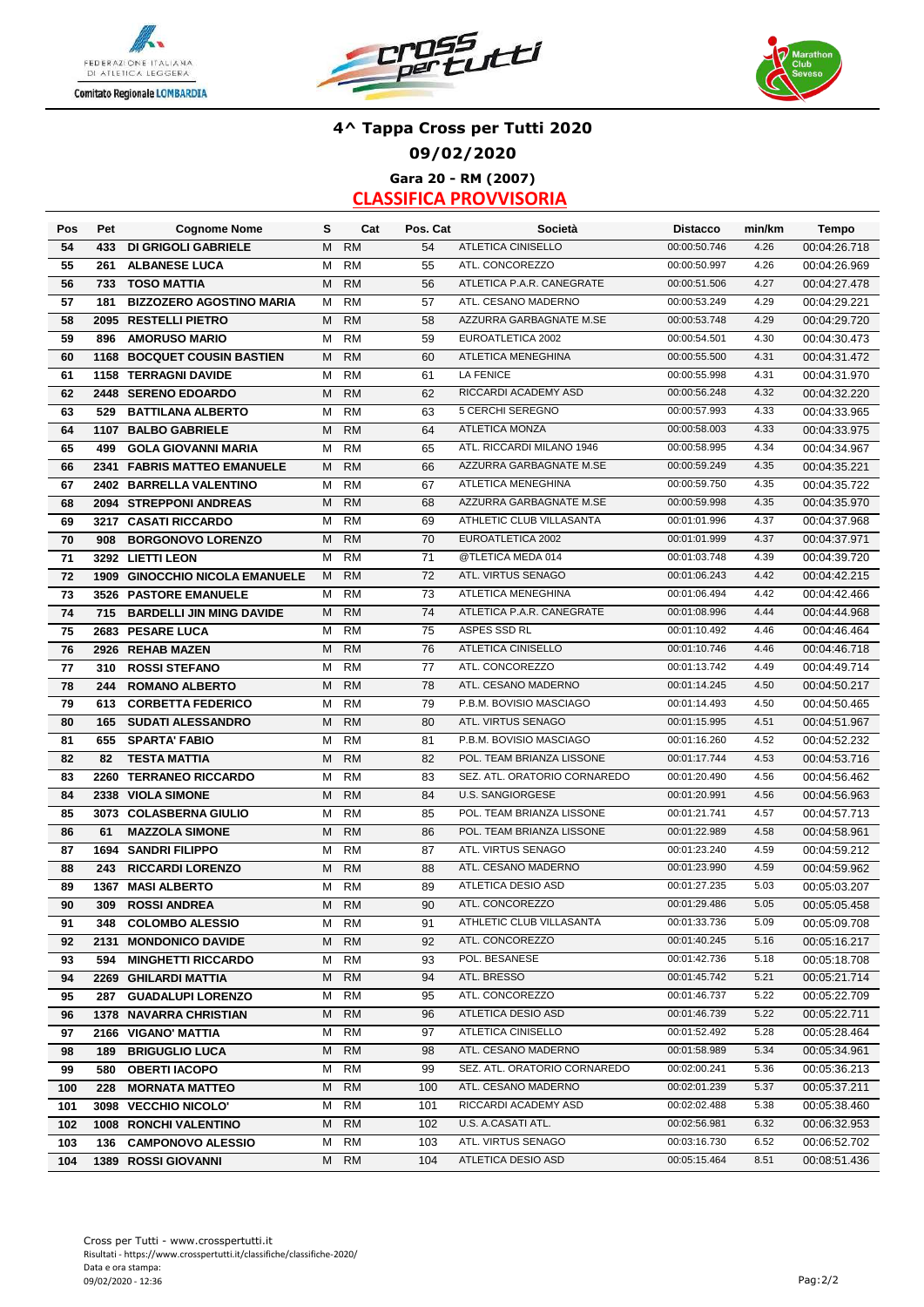





### **4^ Tappa Cross per Tutti 2020 09/02/2020 Gara 21 - CF**

| Pos            | Pet          | <b>Cognome Nome</b>                              | s      | Cat        | Pos. Cat       | Società                                              | <b>Distacco</b>              | min/km       | Tempo                        |
|----------------|--------------|--------------------------------------------------|--------|------------|----------------|------------------------------------------------------|------------------------------|--------------|------------------------------|
| $\mathbf{1}$   |              | 2215 ZAGHLOUL SARAH SOLIMAN                      | F      | <b>CF</b>  | $\mathbf{1}$   | <b>CUS PRO PATRIA MILANO</b>                         |                              | 3.38         | 00:07:17.183                 |
| $\mathbf{2}$   |              | 1084 SIDENIUS SOFIA                              | F      | CF         | 2              | ATLETICRALS2-TEATRO ALLA SCALA                       | 00:00:06.252                 | 3.41         | 00:07:23.435                 |
| 3              | 447          | <b>POLLINI EMMA</b>                              | F      | CF         | 3              | <b>GEAS ATLETICA</b>                                 | 00:00:08.253                 | 3.42         | 00:07:25.436                 |
| 4              |              | 1304 ARCERI MARTINA                              | F      | CF         | $\overline{4}$ | ATLETICA DESIO ASD                                   | 00:00:11.252                 | 3.44         | 00:07:28.435                 |
| 5              | 2421         | <b>DONZUSO IOLANDA</b>                           | F      | CF         | 5              | <b>MILANO ATLETICA</b>                               | 00:00:15.502                 | 3.46         | 00:07:32.685                 |
| 6              | 709          | <b>GATTI EMMA</b>                                | F      | CF         | 6              | ATL. GESSATE                                         | 00:00:17.502                 | 3.47         | 00:07:34.685                 |
| $\overline{7}$ | 2822         | <b>MAJOCCHI TARIKUA</b>                          | F      | CF         | $\overline{7}$ | ATL. CERNUSCO                                        | 00:00:19.752                 | 3.48         | 00:07:36.935                 |
| 8              |              | <b>1401 TERRANI CAROLINA</b>                     | F      | CF         | 8              | ATLETICA DESIO ASD                                   | 00:00:25.252                 | 3.51         | 00:07:42.435                 |
| 9              | $\mathbf{2}$ | <b>GATTI MARIS</b>                               | F      | CF         | 9              | POL. ATL. BREMBATE SOPRA                             | 00:00:27.253                 | 3.52         | 00:07:44.436                 |
| 10             |              | 3425 SCERRA MARTA                                | F      | CF         | 10             | P.B.M. BOVISIO MASCIAGO                              | 00:00:27.752                 | 3.52         | 00:07:44.935                 |
| 11             | 327          | <b>GIAMBUSSO ALICE</b>                           | F      | <b>CF</b>  | 11             | SCUOLA SPORTIVA ATL. PUNTO IT                        | 00:00:28.500                 | 3.52         | 00:07:45.683                 |
| 12             | 735          | <b>BONACINA MATILDE</b>                          | F      | CF         | 12             | POL. NOVATE                                          | 00:00:34.756                 | 3.55         | 00:07:51.939                 |
| 13             | 1271         | <b>FALASCONI MARTINA</b>                         | F      | CF         | 13             | FORTI E LIBERI MONZA 1878 ASD                        | 00:00:36.497                 | 3.56         | 00:07:53.680                 |
| 14             | 414          | <b>VILLA ELEONORA</b>                            | F      | <b>CF</b>  | 15             | ATHLETIC CLUB VILLASANTA                             | 00:00:40.492                 | 3.58         | 00:07:57.675                 |
| 15             | 482          | <b>BELLOMO ADRIANA MARIA</b>                     | F      | CF         | 14             | ATL. RICCARDI MILANO 1946                            | 00:00:40.494                 | 3.58         | 00:07:57.677                 |
| 16             |              | 2499 BIESUZ LUCREZIA                             | F      | CF         | 16             | 100 TORRI & VIGEVANO ATL. YOUNG                      | 00:00:43.740                 | 4.00         | 00:08:00.923                 |
| 17             | 916          | <b>CANDIO SOFIA</b>                              | F      | CF         | 17             | EUROATLETICA 2002                                    | 00:00:45.992                 | 4.01         | 00:08:03.175                 |
| 18             | $\mathbf{1}$ | <b>AMBROSINI LUCREZIA</b>                        | F      | CF         | 18             | POL. ATL. BREMBATE SOPRA                             | 00:00:46.493                 | 4.01         | 00:08:03.676                 |
| 19             | 388          | PADOVANI ELENA ANITA                             | F      | <b>CF</b>  | 19             | ATHLETIC CLUB VILLASANTA                             | 00:00:51.997                 | 4.04         | 00:08:09.180                 |
| 20             |              | <b>1689 GIACOBBE ANNA</b>                        | F      | CF         | 20             | ATL. CERNUSCO                                        | 00:00:52.489                 | 4.04         | 00:08:09.672                 |
| 21             | 890          | <b>MAGRINI ELENA</b>                             | F      | CF         | 21             | ATL. MUGGIO                                          | 00:00:55.736                 | 4.06         | 00:08:12.919                 |
| 22             | 526          | <b>ZAMBONI GRETA</b>                             | F      | <b>CF</b>  | 22             | ATL. RICCARDI MILANO 1946                            | 00:00:56.734                 | 4.06         | 00:08:13.917                 |
| 23             | 10           | <b>ULIANO ANNA</b>                               | F      | <b>CF</b>  | 23             | CLUB PANTERA ROSA                                    | 00:00:59.735                 | 4.08         | 00:08:16.918                 |
| 24             |              | 3521 DA ROIT BEATRICE                            | F      | <b>CF</b>  | 24             | <b>CUS PRO PATRIA MILANO</b>                         | 00:01:00.736                 | 4.08         | 00:08:17.919                 |
| 25             |              | 3422 PLATA SERENA                                | F      | <b>CF</b>  | 25             | P.B.M. BOVISIO MASCIAGO                              | 00:01:03.988                 | 4.10         | 00:08:21.171                 |
| 26             | 121          | <b>REPOSSI GRETA</b>                             | F      | <b>CF</b>  | 26             | U.S. VIRTUS BINASCO ATL.                             | 00:01:04.989                 | 4.11         | 00:08:22.172                 |
| 27             | 519          | <b>REBOSIO AURORA</b>                            | F      | <b>CF</b>  | 27             | ATL. RICCARDI MILANO 1946                            | 00:01:05.740                 | 4.11         | 00:08:22.923                 |
| 28             |              | 1226 CITTERIO BEATRICE                           | F      | CF         | 29             | @TLETICA MEDA 014                                    | 00:01:06.237                 | 4.11         | 00:08:23.420                 |
| 29             |              | 2785 BOSSI MARTINA                               | F      | CF         | 28             | ATL. CERNUSCO                                        | 00:01:06.487                 | 4.11         | 00:08:23.670                 |
| 30             | 498          | <b>GOBBI MARTA</b>                               | F      | <b>CF</b>  | 30             | ATL. RICCARDI MILANO 1946                            | 00:01:08.500                 | 4.12         | 00:08:25.683                 |
| 31             |              | 3314 FIGINI AGATA                                | F      | CF         | 31             | ATL. BRESSO                                          | 00:01:09.486                 | 4.13         | 00:08:26.669                 |
| 32             | 517          | <b>QUARTODIPALO ANGELICA</b>                     | F      | CF         | 32             | ATL. RICCARDI MILANO 1946                            | 00:01:10.488                 | 4.13         | 00:08:27.671                 |
| 33             | 799          | <b>ROSSI IRENE MARIA</b>                         | F      | <b>CF</b>  | 33             | ATL. VIS NOVA GIUSSANO<br><b>ATL. BRESSO</b>         | 00:01:10.490                 | 4.13         | 00:08:27.673                 |
| 34             | 3317         | <b>RADDUSA GIADA</b>                             | F      | CF         | 34             |                                                      | 00:01:11.239                 | 4.14         | 00:08:28.422                 |
| 35             | 224          | <b>MELOTTO MAYA</b>                              | F      | CF         | 35             | ATL. CESANO MADERNO                                  | 00:01:12.242                 | 4.14         | 00:08:29.425                 |
| 36             |              | 1086 BARUFFI OLIMPIA AGOSTINA                    | F<br>F | CF         | 36             | ABC PROGETTO AZZURRI<br><b>CUS PRO PATRIA MILANO</b> | 00:01:13.741                 | 4.15<br>4.16 | 00:08:30.924                 |
| 37             | 468          | <b>PAOLIN VICTORIA</b>                           |        | <b>CF</b>  | 37             |                                                      | 00:01:14.987                 |              | 00:08:32.170                 |
| 38             |              | 1690 COLOMBO STELLA<br><b>MELOSSI MARGHERITA</b> | F.     | F CF<br>CF | 38<br>39       | ATL. CERNUSCO<br>CUS PRO PATRIA MILANO               | 00:01:15.235<br>00:01:16.986 | 4.16<br>4.17 | 00:08:32.418                 |
| 39             | 465          | <b>MOCCHETTI MARGHERITA</b>                      | F.     | CF         | 40             | SCUOLA SPORTIVA ATL. PUNTO IT                        | 00:01:17.495                 | 4.17         | 00:08:34.169<br>00:08:34.678 |
| 40             | 329          |                                                  | F.     | CF         |                | @TLETICA MEDA 014                                    | 00:01:17.986                 | 4.17         |                              |
| 41             |              | 1230 GOBBO ELENA<br>548 GENOVESE GRETA           | F.     | <b>CF</b>  | 41<br>42       | 5 CERCHI SEREGNO                                     | 00:01:18.233                 | 4.17         | 00:08:35.169<br>00:08:35.416 |
| 42<br>43       |              | 3362 BRAMBILLA REBECCA                           | F.     | CF         | 43             | C.T.L. 3 ATLETICA                                    | 00:01:18.740                 | 4.17         | 00:08:35.923                 |
| 44             |              | 313 SECCHI CAROLINA                              |        | F CF       | 44             | ATL. CONCOREZZO                                      | 00:01:18.989                 | 4.18         | 00:08:36.172                 |
| 45             |              | 3409 NARDO SOFIA                                 | F.     | CF         | 45             | MILANO ATLETICA                                      | 00:01:19.241                 | 4.18         | 00:08:36.424                 |
| 46             |              | 3443 PALUMBO IRENE                               | F.     | <b>CF</b>  | 46             | SCUOLA SPORTIVA ATL. PUNTO IT                        | 00:01:20.981                 | 4.19         | 00:08:38.164                 |
| 47             |              | 352 D'AGOSTO VITTORIA                            | F.     | CF         | 47             | ATHLETIC CLUB VILLASANTA                             | 00:01:21.237                 | 4.19         | 00:08:38.420                 |
| 48             |              | 385 NEGRINI GIORGIA                              | F.     | <b>CF</b>  | 48             | ATHLETIC CLUB VILLASANTA                             | 00:01:22.984                 | 4.20         | 00:08:40.167                 |
| 49             |              | 837 ROCCASALVO SARA                              | F      | <b>CF</b>  | 49             | AZZURRA GARBAGNATE M.SE                              | 00:01:23.734                 | 4.20         | 00:08:40.917                 |
| 50             |              | 474 TETTAMANTI ANNA                              | F.     | <b>CF</b>  | 50             | <b>CUS PRO PATRIA MILANO</b>                         | 00:01:26.728                 | 4.21         | 00:08:43.911                 |
| 51             | 511          | <b>MORONI VITTORIA</b>                           | F.     | CF         | 51             | ATL. RICCARDI MILANO 1946                            | 00:01:30.478                 | 4.23         | 00:08:47.661                 |
| 52             |              | 2392 MANCIN CARLOTTA                             | F.     | <b>CF</b>  | 52             | LA FENICE                                            | 00:01:31.985                 | 4.24         | 00:08:49.168                 |
| 53             |              | 2241 ARDEMAGNI MARTINA                           | F.     | CF         | 53             | <b>CENTRO SCHUSTER</b>                               | 00:01:35.232                 | 4.26         | 00:08:52.415                 |
|                |              |                                                  |        |            |                |                                                      |                              |              |                              |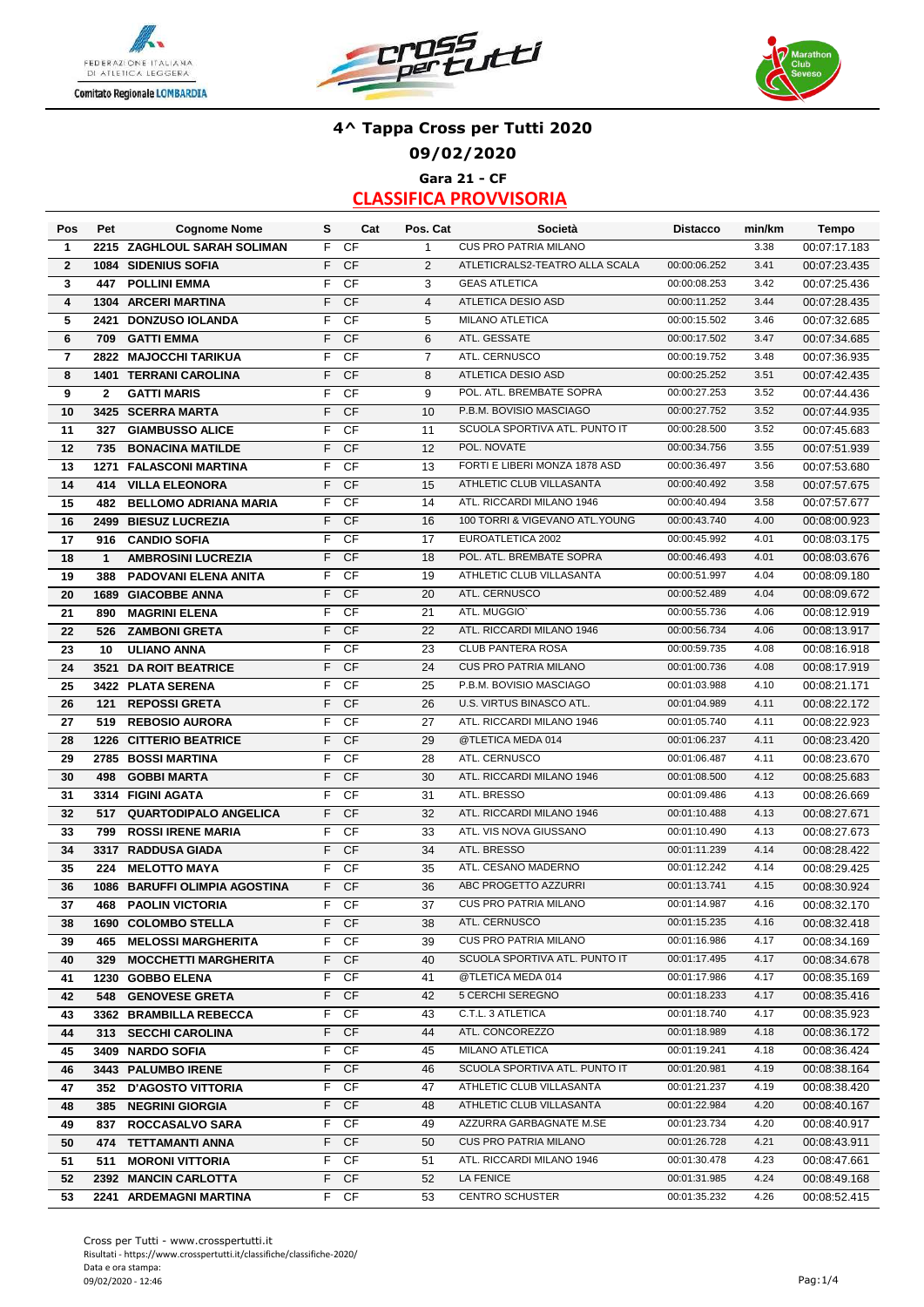





### **4^ Tappa Cross per Tutti 2020 09/02/2020 Gara 21 - CF**

| Pos | Pet  | <b>Cognome Nome</b>            | s  | Cat       | Pos. Cat | Società                                          | <b>Distacco</b>              | min/km | Tempo        |
|-----|------|--------------------------------|----|-----------|----------|--------------------------------------------------|------------------------------|--------|--------------|
| 54  | 765  | <b>BRENNA GIORGIA</b>          | F  | <b>CF</b> | 54       | ATL. VIS NOVA GIUSSANO                           | 00:01:37.731                 | 4.27   | 00:08:54.914 |
| 55  | 284  | <b>GALIMBERTI CHIARA</b>       | F  | CF        | 55       | ATL. CONCOREZZO                                  | 00:01:38.236                 | 4.27   | 00:08:55.419 |
| 56  |      | 2320 SERRAO BENEDETTA MARIA    | F  | <b>CF</b> | 56       | ATL. VIS NOVA GIUSSANO                           | 00:01:39.736                 | 4.28   | 00:08:56.919 |
| 57  | 3398 | <b>DE GENNARO GIULIA</b>       | F  | CF        | 57       | <b>LA FENICE</b>                                 | 00:01:40.235                 | 4.28   | 00:08:57.418 |
| 58  |      | 2091 TONDINI MARTINA           | F  | CF        | 58       | <b>ATLETICA CINISELLO</b>                        | 00:01:46.736                 | 4.31   | 00:09:03.919 |
| 59  |      | 3355 CARAMELLO LISA MARIA      | F  | CF        | 59       | <b>ATLETICA MONZA</b>                            | 00:01:50.988                 | 4.34   | 00:09:08.171 |
| 60  |      | 3052 CHIN CAMILLA              | F  | CF        | 60       | POL. BESANESE                                    | 00:01:56.488                 | 4.36   | 00:09:13.671 |
| 61  | 787  | <b>FRIZZARIN SOFIA</b>         | F  | CF        | 61       | ATL. VIS NOVA GIUSSANO                           | 00:01:59.242                 | 4.38   | 00:09:16.425 |
| 62  |      | 2332 MENDEZ URUENA LAURA       | F  | CF        | 62       | <b>U.S. SANGIORGESE</b>                          | 00:02:02.493                 | 4.39   | 00:09:19.676 |
| 63  | 830  | <b>MOTTA NOEMI</b>             | F  | CF        | 63       | AZZURRA GARBAGNATE M.SE                          | 00:02:02.994                 | 4.40   | 00:09:20.177 |
| 64  | 222  | <b>MATACENA GIULIA</b>         | F  | <b>CF</b> | 64       | ATL. CESANO MADERNO                              | 00:02:03.745                 | 4.40   | 00:09:20.928 |
| 65  | 456  | <b>ACCORNERO MARGHERITA</b>    | F  | CF        | 65       | <b>CUS PRO PATRIA MILANO</b>                     | 00:02:05.742                 | 4.41   | 00:09:22.925 |
| 66  | 554  | <b>PANDULLO JASMINE EVELIN</b> | F  | CF        | 66       | 5 CERCHI SEREGNO                                 | 00:02:05.744                 | 4.41   | 00:09:22.927 |
| 67  | 105  | <b>HAMZA YASMIN</b>            | F  | <b>CF</b> | 67       | ATL. COGLIATE                                    | 00:02:06.742                 | 4.41   | 00:09:23.925 |
| 68  | 280  | <b>FARINA CECILIA</b>          | F  | CF        | 68       | ATL. CONCOREZZO                                  | 00:02:12.245                 | 4.44   | 00:09:29.428 |
| 69  | 193  | <b>CAPEDRI GLORIA</b>          | F  | CF        | 69       | ATL. CESANO MADERNO                              | 00:02:15.741                 | 4.46   | 00:09:32.924 |
| 70  |      | 2390 DORIGO CHIARA             | F  | CF        | 70       | <b>LA FENICE</b>                                 | 00:02:16.245                 | 4.46   | 00:09:33.428 |
| 71  |      | 2212 DEPONTI GIULIA            | F  | CF        | 71       | AZZURRA GARBAGNATE M.SE                          | 00:02:17.996                 | 4.47   | 00:09:35.179 |
| 72  |      | 592 MAGGIONI ELISA             | F  | <b>CF</b> | 72       | POL. BESANESE                                    | 00:02:18.249                 | 4.47   | 00:09:35.432 |
| 73  |      | 3327 ZORAT MARIA LISSET        | F  | CF        | 73       | ATL. SOVICO                                      | 00:02:19.260                 | 4.48   | 00:09:36.443 |
| 74  |      | 2395 ZOTICA LORENA TEODORA     | F  | <b>CF</b> | 74       | <b>LA FENICE</b>                                 | 00:02:20.241                 | 4.48   | 00:09:37.424 |
| 75  |      | 3210 BOCA GABRIELA             | F  | <b>CF</b> | 75       | EUROATLETICA 2002                                | 00:02:24.742                 | 4.50   | 00:09:41.925 |
| 76  |      | 2678 BOCQUET COUSIN ZOE        | F  | <b>CF</b> | 76       | ATLETICA MENEGHINA                               | 00:02:25.239                 | 4.51   | 00:09:42.422 |
| 77  | 275  | <b>CONTOTTO EMMA</b>           | F  | CF        | 77       | ATL. CONCOREZZO                                  | 00:02:25.241                 | 4.51   | 00:09:42.424 |
| 78  | 706  | <b>VIOLA GRETA</b>             | F  | CF        | 78       | G.S.A. BRUGHERIO                                 | 00:02:29.990                 | 4.53   | 00:09:47.173 |
| 79  | 135  | <b>CAMPACI ELISA</b>           | F  | CF        | 79       | ATL. VIRTUS SENAGO                               | 00:02:30.740                 | 4.53   | 00:09:47.923 |
| 80  | 2394 | <b>ZAPPATERRA ALESSIA</b>      | F  | <b>CF</b> | 80       | <b>LA FENICE</b>                                 | 00:02:33.738                 | 4.55   | 00:09:50.921 |
| 81  | 2407 | <b>LUONI REBECCA</b>           | F  | CF        | 81       | ATLETICA MENEGHINA                               | 00:02:35.004                 | 4.56   | 00:09:52.187 |
| 82  | 979  | <b>OUALI TESNIM</b>            | F  | CF        | 82       | ATL. SOVICO                                      | 00:02:39.490                 | 4.58   | 00:09:56.673 |
| 83  | 532  | <b>BELLU' CHIARA MARIA</b>     | F  | CF        | 83       | 5 CERCHI SEREGNO                                 | 00:02:39.990                 | 4.58   | 00:09:57.173 |
| 84  | 815  | <b>CACCIATO CONNY</b>          | F  | CF        | 84       | AZZURRA GARBAGNATE M.SE                          | 00:02:44.504                 | 5.00   | 00:10:01.687 |
| 85  | 128  | <b>BRAMBILLA ALESSIA</b>       | F  | <b>CF</b> | 85       | ATL. VIRTUS SENAGO                               | 00:02:44.507                 | 5.00   | 00:10:01.690 |
| 86  | 774  | <b>CIMADORO SARA</b>           | F  | <b>CF</b> | 86       | ATL. VIS NOVA GIUSSANO                           | 00:02:46                     | 5.01   | 00:10:03.183 |
| 87  |      | 3093 LUI GIORGIA               | F  | CF        | 87       | RICCARDI ACADEMY ASD                             | 00:02:49.001                 | 5.03   | 00:10:06.184 |
| 88  | 226  | <b>MIGGIANO MARTINA</b>        | F  | <b>CF</b> | 88       | ATL. CESANO MADERNO                              | 00:02:50.504                 | 5.03   | 00:10:07.687 |
| 89  | 3254 | <b>PIVA MARTINA</b>            | F  | CF        | 89       | <b>5 CERCHI SEREGNO</b>                          | 00:02:55.745                 | 5.06   | 00:10:12.928 |
| 90  |      | 1194 MAZZUZI MARIA GABIJA      | F  | <b>CF</b> | 90       | <b>ATLETICA MENEGHINA</b>                        | 00:02:55.748                 | 5.06   | 00:10:12.931 |
| 91  |      | 2682 SICOLO GAIA               |    | F CF      | 91       | ATL. BRESSO                                      | 00:03:02.999                 | 5.10   | 00:10:20.182 |
| 92  | 92   | <b>CAMPI ALESSIA</b>           | F. | <b>CF</b> | 92       | ATL. COGLIATE                                    | 00:03:07.499                 | 5.12   | 00:10:24.682 |
| 93  |      | 3374 GELLI COSTANZA            |    | F CF      | 93       | <b>CENTRO SCHUSTER</b>                           | 00:03:17.748                 | 5.17   | 00:10:34.931 |
| 94  |      | <b>184 BOSIO VITTORIA</b>      |    | F CF      | 94       | ATL. CESANO MADERNO                              | 00:03:19.995                 | 5.18   | 00:10:37.178 |
| 95  |      | 2339 BRANDTS GIULIA            | F. | CF        | 95       | AZZURRA GARBAGNATE M.SE                          | 00:03:21.493                 | 5.19   | 00:10:38.676 |
| 96  | 177  | <b>BASILE ILARIA</b>           | F. | <b>CF</b> | 96       | ATL. CESANO MADERNO                              | 00:03:29.493                 | 5.23   | 00:10:46.676 |
| 97  |      | 569 TRAVERSA CHIARA DILETTA    | F. | CF        | 97       | 5 CERCHI SEREGNO                                 | 00:03:46.488                 | 5.31   | 00:11:03.671 |
| 98  |      | 2149 BONAZZA BEATRICE          | F. | <b>CF</b> | 98       | ATL. U.S. NERVIANESE 1919                        | 00:03:50.986                 | 5.34   | 00:11:08.169 |
| 99  |      | 254 VAILATI REBECCA            | F. | - CF      | 99       | ATL. CESANO MADERNO<br>POL. TEAM BRIANZA LISSONE | 00:03:53.996                 | 5.35   | 00:11:11.179 |
| 100 |      | 3089 ZEBRO REBECCA             | F. | <b>CF</b> | 100      |                                                  | 00:04:16.969<br>00:04:17.219 | 5.47   | 00:11:34.152 |
| 101 |      | 566 TAGLIABUE ILARIA           | F. | CF        | 101      | 5 CERCHI SEREGNO                                 |                              | 5.47   | 00:11:34.402 |
| 102 |      | 775 CITTERIO MARGHERITA        | F. | CF        | 102      | ATL. VIS NOVA GIUSSANO                           | 00:04:21.968                 | 5.49   | 00:11:39.151 |
| 103 |      | 2955 MELI SARA                 |    | F CF      | 103      | AZZURRA GARBAGNATE M.SE                          | 00:05:00.201                 | 6.08   | 00:12:17.384 |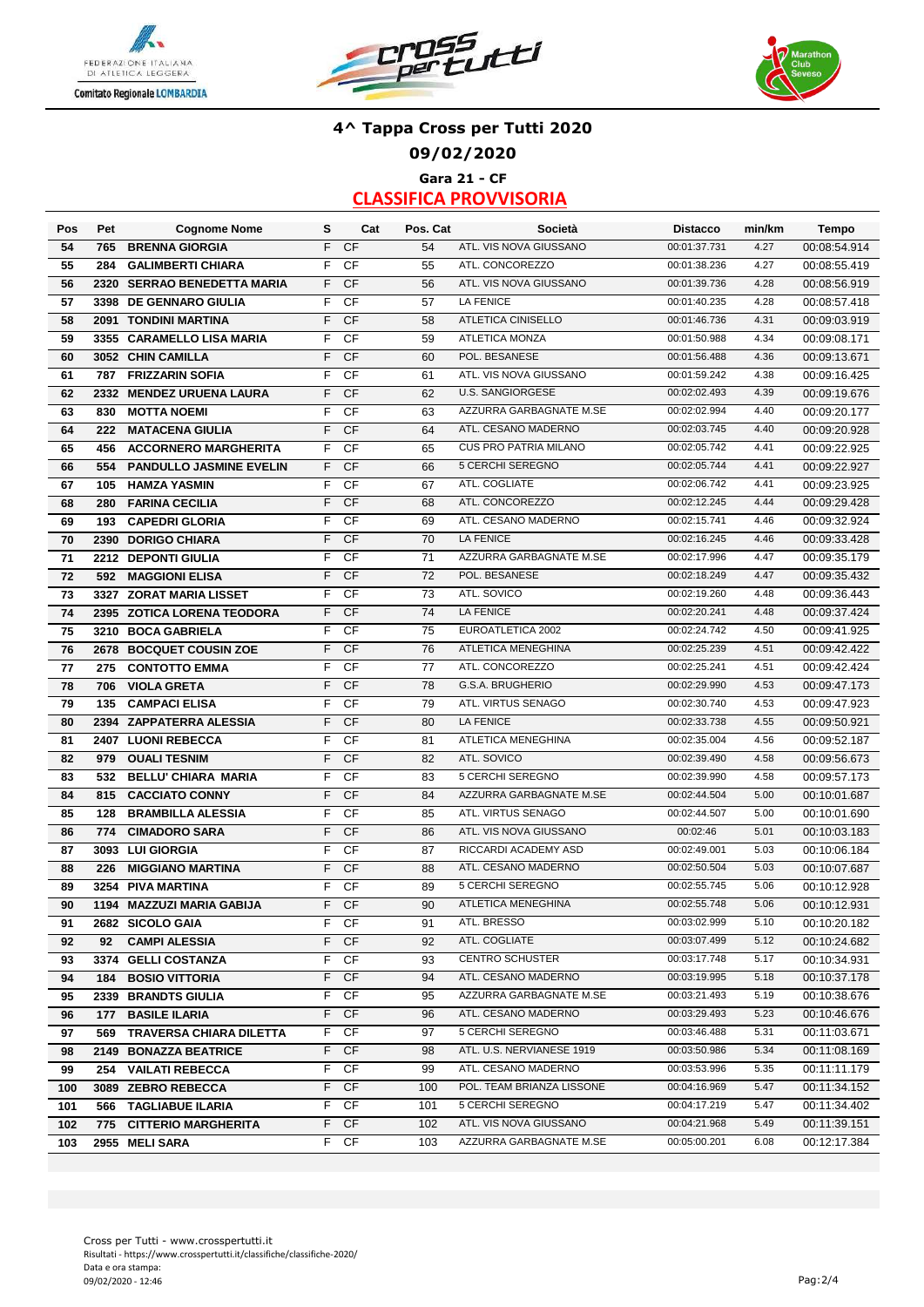





#### **4^ Tappa Cross per Tutti 2020**

**09/02/2020**

**Gara 21 - CF**

| Pos | ימס<br>− | Coanome<br>Nome |  | Car | Cat<br><sup>o</sup> os. | Societa | <b>Distacco</b> | min/km | empo |
|-----|----------|-----------------|--|-----|-------------------------|---------|-----------------|--------|------|
|-----|----------|-----------------|--|-----|-------------------------|---------|-----------------|--------|------|